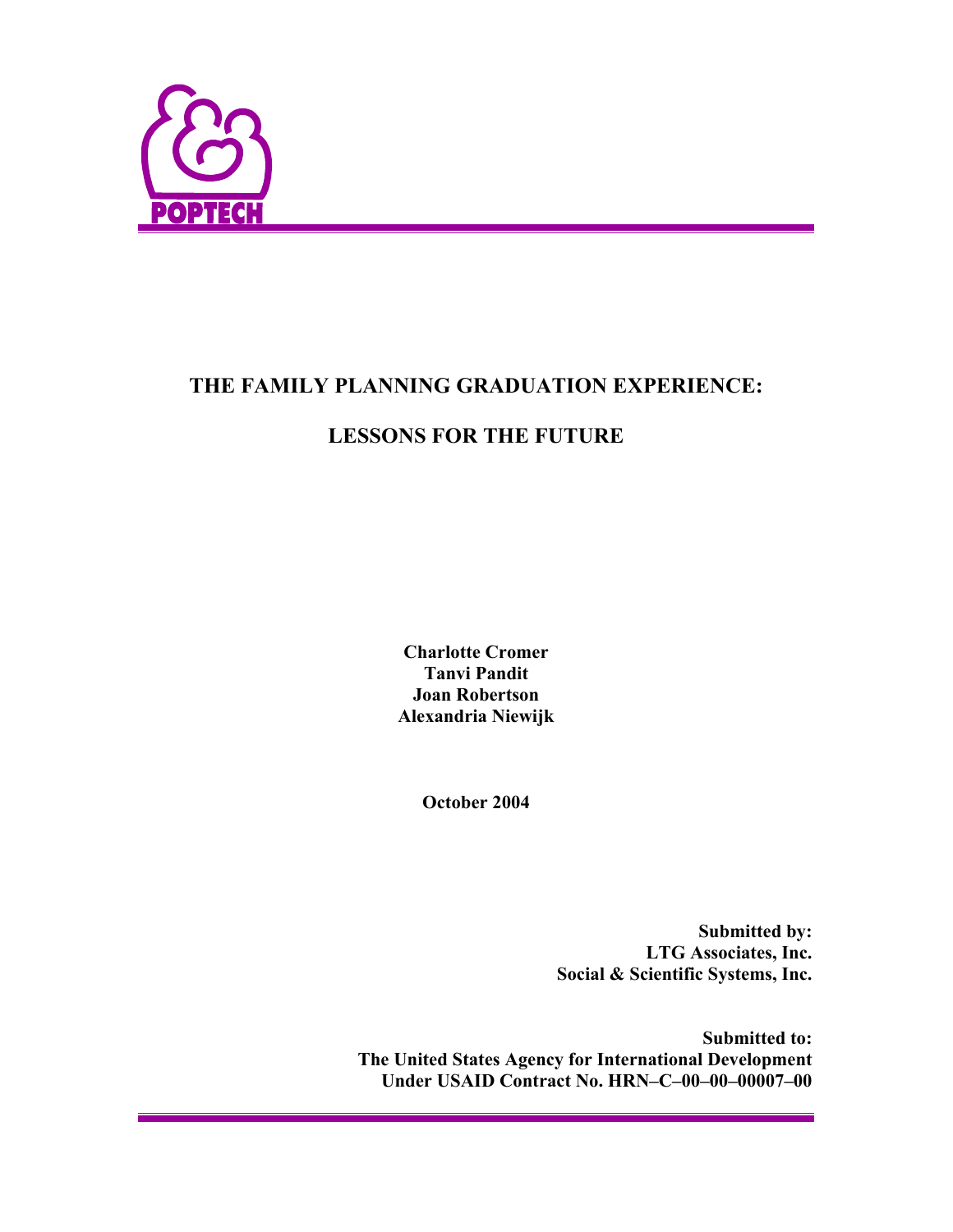This document is available in printed or online versions (POPTECH Publication Number 2004– 193–029). To review and/or obtain a document online, see the POPTECH web site at www.poptechproject.com. Documents are also available through the Development Experience Clearinghouse (www.dec.org). Printed copies and additional information about this and other POPTECH publications may be obtained from:

> The Population Technical Assistance Project 1101 Vermont Avenue, NW, Suite 900 Washington, DC 20005 Telephone: (202) 898-9040 Fax: (202) 898-9057 admin@poptechproject.com

*The Family Planning Graduation Experience: Lessons for the Future* was made possible through support provided by the United States Agency for International Development (USAID) under the terms of Contract Number HRN–C–00–00–00007–00, POPTECH Assignment Number 2004–193. The opinions expressed herein are those of the authors and do not reflect the views of USAID.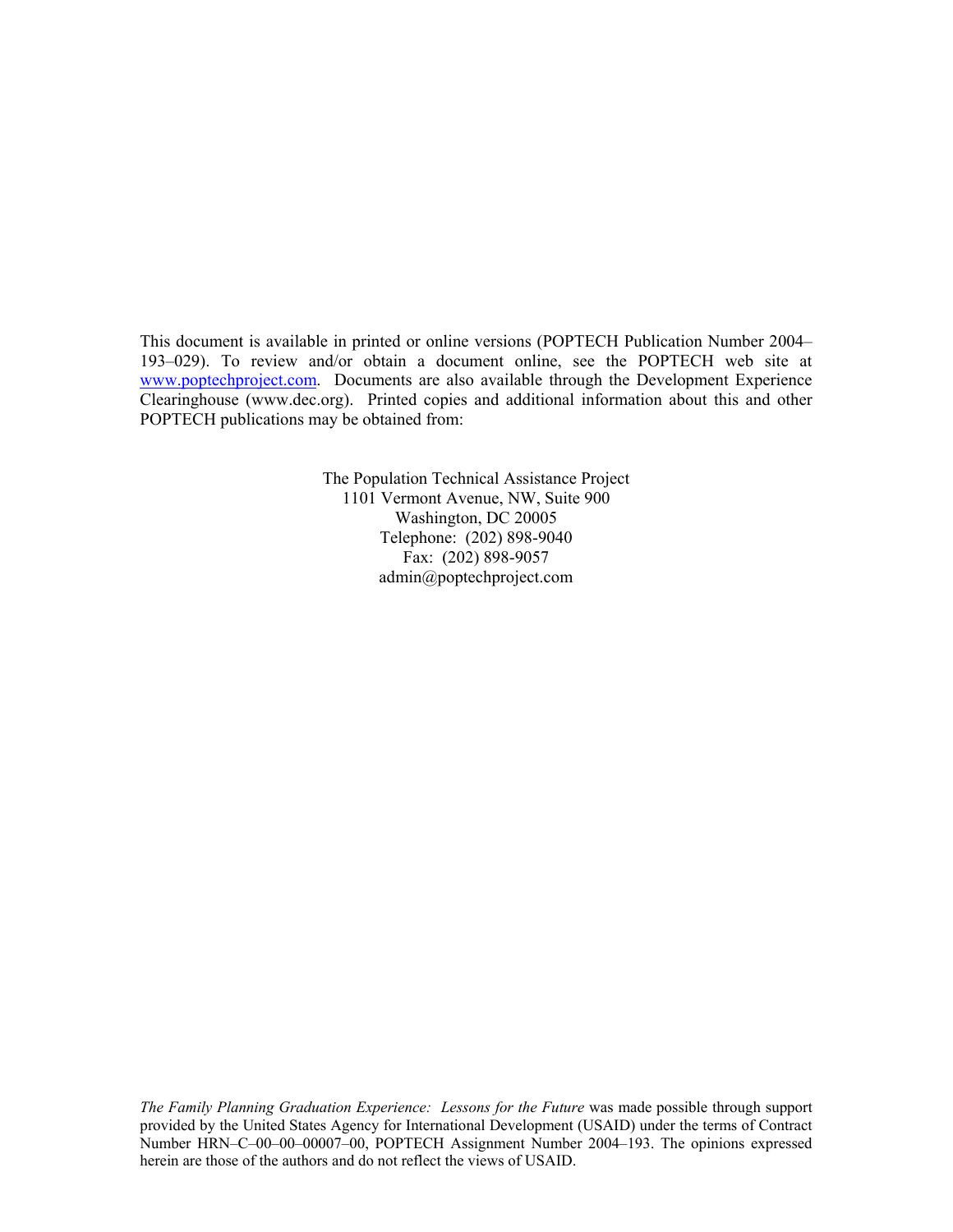## **ACRONYMS**

| <b>APROFE</b>   | Asociación Pro-bienestar de la Familia Ecuatoriana (Association for the Well-<br>Being of the Ecuadorian Family)                                   |  |  |
|-----------------|----------------------------------------------------------------------------------------------------------------------------------------------------|--|--|
| <b>ASCOFAME</b> | Asociación Colombiana de Facultades de Medicina (Colombian Association of<br>Medical Schools)                                                      |  |  |
| <b>BCC</b>      |                                                                                                                                                    |  |  |
| <b>BEMFAM</b>   | Behavior change communication                                                                                                                      |  |  |
|                 | Sociedade Civil Bem-Estar Familiar No Brasil (Brazilian Society for Family<br>Welfare)                                                             |  |  |
| CA              | Cooperating agency                                                                                                                                 |  |  |
| <b>CBD</b>      | Community-based distribution                                                                                                                       |  |  |
| CCO             | <b>Operations Coordination Committee (Mexico)</b>                                                                                                  |  |  |
| <b>CDC</b>      | Centers for Disease Control and Prevention                                                                                                         |  |  |
| <b>CEMOPLAF</b> | Centro Médico de Orientación y Planificación Familiar (Medical Center for<br>Family Planning and Counseling)                                       |  |  |
| <b>CEPAR</b>    | Centro de Estudios de Población y Desarrollo Social (Center for Studies in                                                                         |  |  |
|                 | Population and Social Development)                                                                                                                 |  |  |
| <b>CEPEO</b>    | Importação e Comercio de Insumos Farmaceuticos, Ltda. (Importation and<br>Commerce of Pharmaceutical Products, Ltd.)                               |  |  |
| <b>COESPO</b>   | Consejo Estatal de Población (State Population Council, Mexico)                                                                                    |  |  |
| <b>CONAPO</b>   | Consejo Nacional de Población (National Population Council, Mexico)                                                                                |  |  |
| <b>CSM</b>      | <b>Contraceptive Social Marketing</b>                                                                                                              |  |  |
| <b>DHS</b>      | Demographic and Health Survey                                                                                                                      |  |  |
| <b>FEMAP</b>    | Federación Mexicana de Asociaciones Privadas de Salud y Desarrollo                                                                                 |  |  |
|                 | Comunitario (Mexican Federation of Private Health and Community                                                                                    |  |  |
|                 | Development Association)                                                                                                                           |  |  |
| FP              | Family planning                                                                                                                                    |  |  |
| <b>FPLM</b>     | Family Planning and Logistics Management Project                                                                                                   |  |  |
| <b>GDP</b>      | Gross domestic product                                                                                                                             |  |  |
| GH/PRH          | Bureau for Global Health, Office of Population and Reproductive Health                                                                             |  |  |
| GH/PRH/CSL      | Bureau for Global Health, Office of Population and Reproductive Health,<br>Commodities Security and Logistics Division                             |  |  |
| <b>GWG</b>      | <b>Graduation Working Group</b>                                                                                                                    |  |  |
| <b>HIV/AIDS</b> | Human immunodeficiency virus/acquired immunodeficiency syndrome                                                                                    |  |  |
| <b>HMO</b>      | Health maintenance organization                                                                                                                    |  |  |
| <b>ICPD</b>     | International Conference on Population and Development (Cairo 1994)                                                                                |  |  |
| <b>IEC</b>      | Information, education, and communication                                                                                                          |  |  |
| <b>IMSS</b>     | Instituto Mexicano del Seguro Social (Mexican Institute of Social Security)                                                                        |  |  |
| <b>IMSS/RO</b>  | Instituto Mexicano del Seguro Social/Régimen Ordinario                                                                                             |  |  |
| IMSS/S          | Instituto Mexicano del Seguro Social/Oportunidades                                                                                                 |  |  |
| <b>INFO</b>     | Information and Knowledge for Optimal Health Project                                                                                               |  |  |
| <b>IPPF/WHR</b> | International Planned Parenthood Federation/Western Hemisphere Region                                                                              |  |  |
| <b>ISSSTE</b>   | Instituto de Seguridad y Servicios Sociales de los Trabajadores del Estado<br>(Institute of Security and Social Services of State Workers, Mexico) |  |  |
| <b>IUD</b>      | Intrauterine device                                                                                                                                |  |  |
| JHU/CCP         | Johns Hopkins Bloomberg School of Public Health/Center for Communication                                                                           |  |  |
|                 | Programs                                                                                                                                           |  |  |
| <b>KAPS</b>     | Women's Health and Family Planning Service System (Turkey)                                                                                         |  |  |
| <b>KIDOG</b>    | NGO Advocacy Network for Women                                                                                                                     |  |  |
| LAC             | Latin America and the Caribbean                                                                                                                    |  |  |
| M&L             | Management and Leadership Program                                                                                                                  |  |  |
| MCH             | Maternal and child health                                                                                                                          |  |  |
| <b>MEXFAM</b>   | Fundación Mexicana para la Planeación Familiar (Mexican Foundation for<br>Family Planning)                                                         |  |  |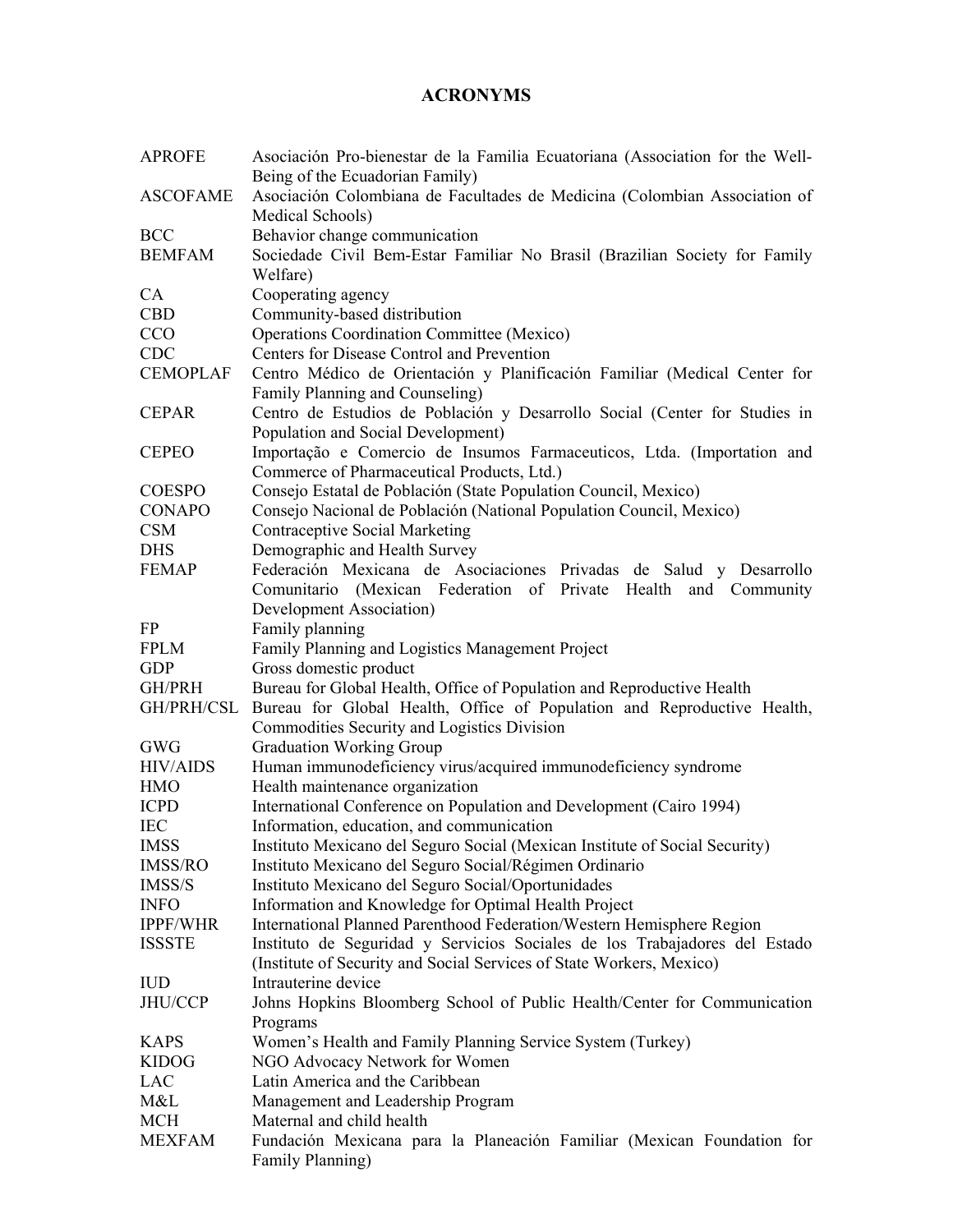| <b>MOH</b>       | Ministry of Health                                                                 |  |  |
|------------------|------------------------------------------------------------------------------------|--|--|
| <b>MSH</b>       | Management Sciences for Health                                                     |  |  |
| NGO              | Nongovernmental organization                                                       |  |  |
| <b>ONFP</b>      | Office National de la Famille et de la Population (National Office of the Family   |  |  |
|                  | and Population, Tunisia)                                                           |  |  |
| <b>PRB</b>       | Population Reference Bureau                                                        |  |  |
| PRI              | <b>Institutional Revolutionary Party</b>                                           |  |  |
|                  | PROFAMILIA Asociación Pro-Bienestar de la Familia (The Family Welfare Association) |  |  |
| RH.              | Reproductive HEALTH                                                                |  |  |
| SOMARC           | Social Marketing for Change                                                        |  |  |
| <b>SSA</b>       | Secretaria de Salud (Health Secretariat, Mexico)                                   |  |  |
| STI              | Sexually transmitted infection                                                     |  |  |
| <b>TFR</b>       | Total fertility rate                                                               |  |  |
| <b>UNFPA</b>     | United Nations Population Fund                                                     |  |  |
| <b>USAID</b>     | United States Agency for International Development                                 |  |  |
| <b>USAID/LAC</b> | Bureau for Latin America and the Caribbean                                         |  |  |
| <b>VDMS</b>      | Systematic motivational home visits                                                |  |  |
| <b>VFT</b>       | Vaginal foaming tablet                                                             |  |  |
| <b>VSC</b>       | Voluntary surgical contraception                                                   |  |  |
| <b>WHO</b>       | World Health Organization                                                          |  |  |
|                  |                                                                                    |  |  |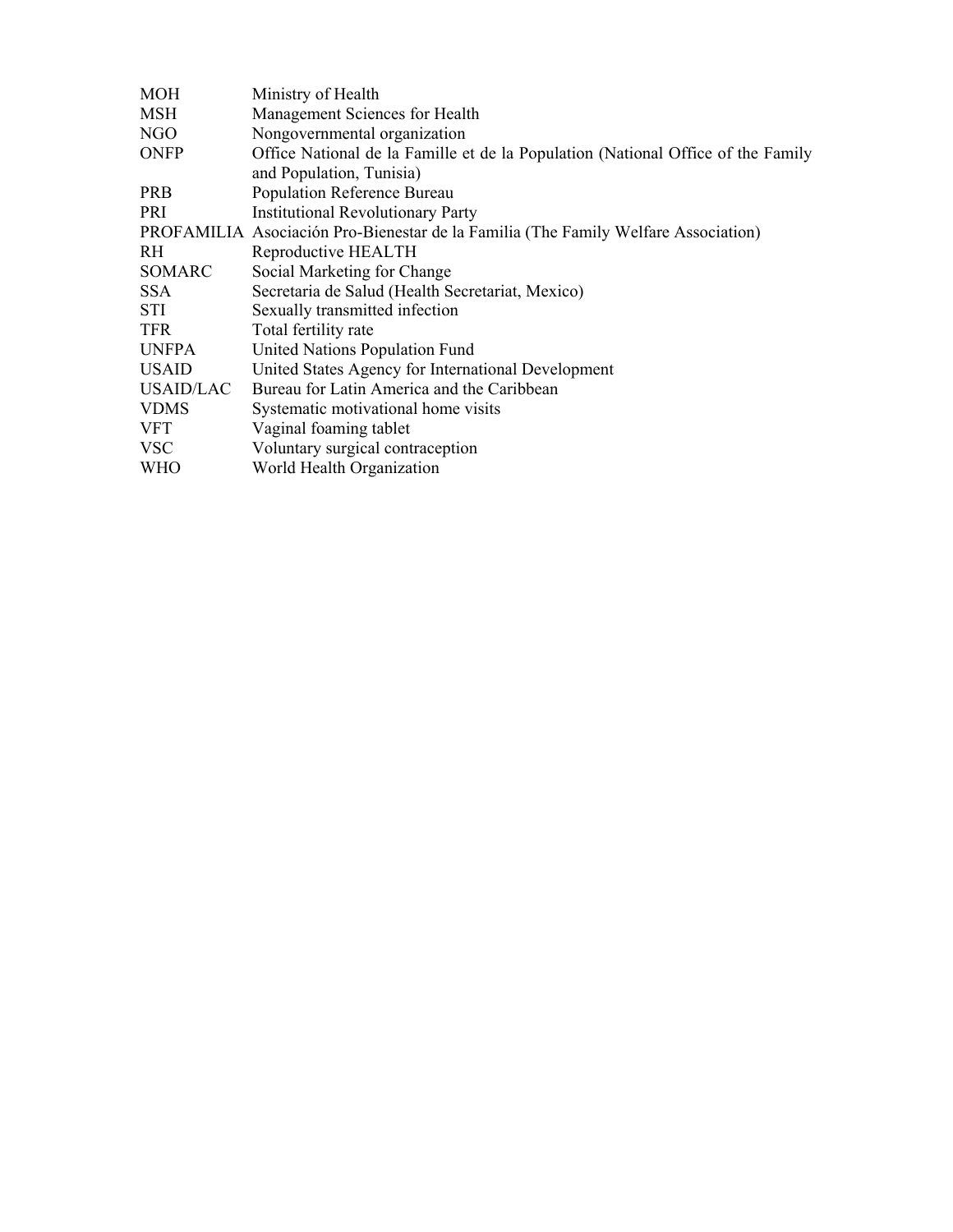## **CONTENTS**

|    | 3.1 The Countries Measured Against Two of the Current Indicators for Graduation 5 |  |
|----|-----------------------------------------------------------------------------------|--|
|    |                                                                                   |  |
|    |                                                                                   |  |
|    |                                                                                   |  |
|    |                                                                                   |  |
|    |                                                                                   |  |
|    |                                                                                   |  |
| 4. |                                                                                   |  |
|    |                                                                                   |  |
|    |                                                                                   |  |
|    |                                                                                   |  |
|    |                                                                                   |  |
|    |                                                                                   |  |
|    |                                                                                   |  |
|    |                                                                                   |  |

# **TABLES**

## **APPENDICES**

|  | A. Scope of Work |
|--|------------------|
|--|------------------|

- B. Persons Contacted
- C. Country Case Studies
- D. Country Family Planning Summary Matrices
- E. Country Data
- F. References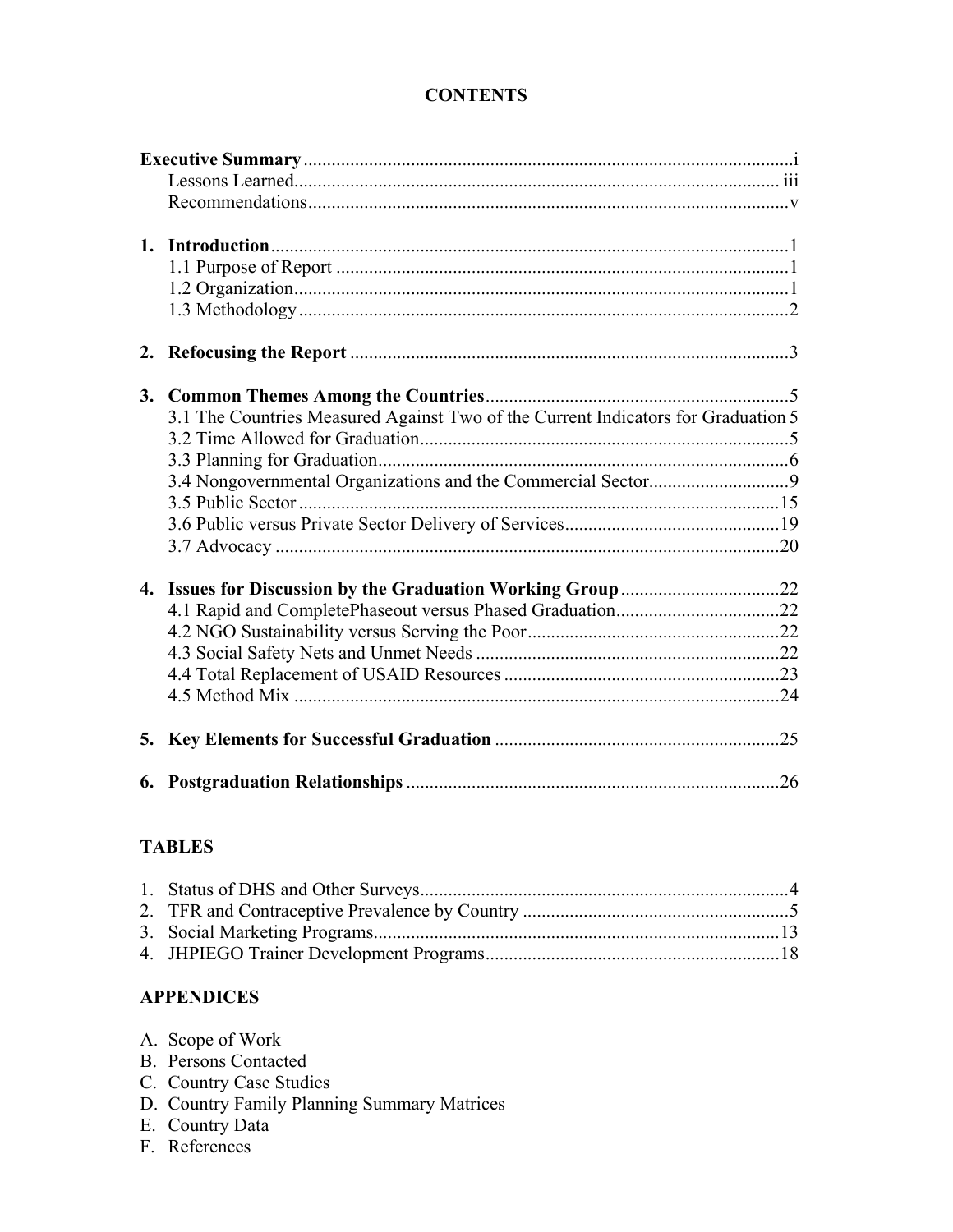### **EXECUTIVE SUMMARY**

The U.S. Agency for International Development (USAID) has provided family planning (FP) assistance to the developing world for over 30 years. In recent years, funding for family planning has not increased or decreased, and increases are expected to be very modest in the future. With greater demand for USAID's limited resources, The Bureau for Global Health's Office of Population and Reproductive Health (GH/PRH) needs to be more proactive in managing the graduation of countries. Guidance is needed for USAID Missions in countries likely to be candidates for eventual graduation. A Graduation Working Group (GWG) has been formed to assist in this process.

To assist the GWG, the original intent of this report was to synthesize the lessons learned from the phaseout of USAID family planning support. Seven countries were to be examined: Morocco, Turkey, Tunisia, Mexico, Brazil, Colombia, and Ecuador. However, while information and data were available for the process that led up to graduation, little or no data existed to document how successful the graduate countries were in sustaining their FP programs after phaseout. Therefore, the focus of the report was changed to document the common elements among the countries and lessons learned during the graduation process. One recommendation is that in two or three years, when additional data are available, a new report should be prepared to document the factors that appear to be important predictors of a successful graduation.

All but two of the seven countries had graduation strategies, and they were considered important to the success of phaseout. The process of developing and planning the strategy forced the countries to clearly focus their final efforts and allowed buy-in by all those involved in the process. The involvement of all the stakeholders (i.e., public, private, nongovernmental organization [NGO] and commercial sectors, other donors, and advocacy groups) in the graduation strategy process was deemed important as it capitalized upon the efforts of all the organizations and the decisions made were mutually beneficial to all stakeholders.

The best graduation plans were flexible enough to allow for changes that became necessary during the phaseout. One lesson learned from the Mexico experience was that a phaseout plan should be flexible enough to shift resources and approaches as necessary in changing political, economic, and social environments.

All four of the Latin American and Caribbean countries worked directly with NGOs to assist them in becoming sustainable. While reaching sustainability was difficult, the NGOs were able to do so through a variety of methods, including instituting user fees, developing successful social marketing programs, diversifying donor support, and collaborating with the public and commercial sectors by contracting with them to provide family planning and other services. Although the NGOs were committed to providing services to the poorest segments of the population, in efforts to reach financial sustainability, they were sometimes forced to make tradeoffs between becoming sustainable and serving the very poor.

In order to expand the availability of contraceptives and to strengthen the private sector, all of the seven countries had social marketing projects. The types of social marketing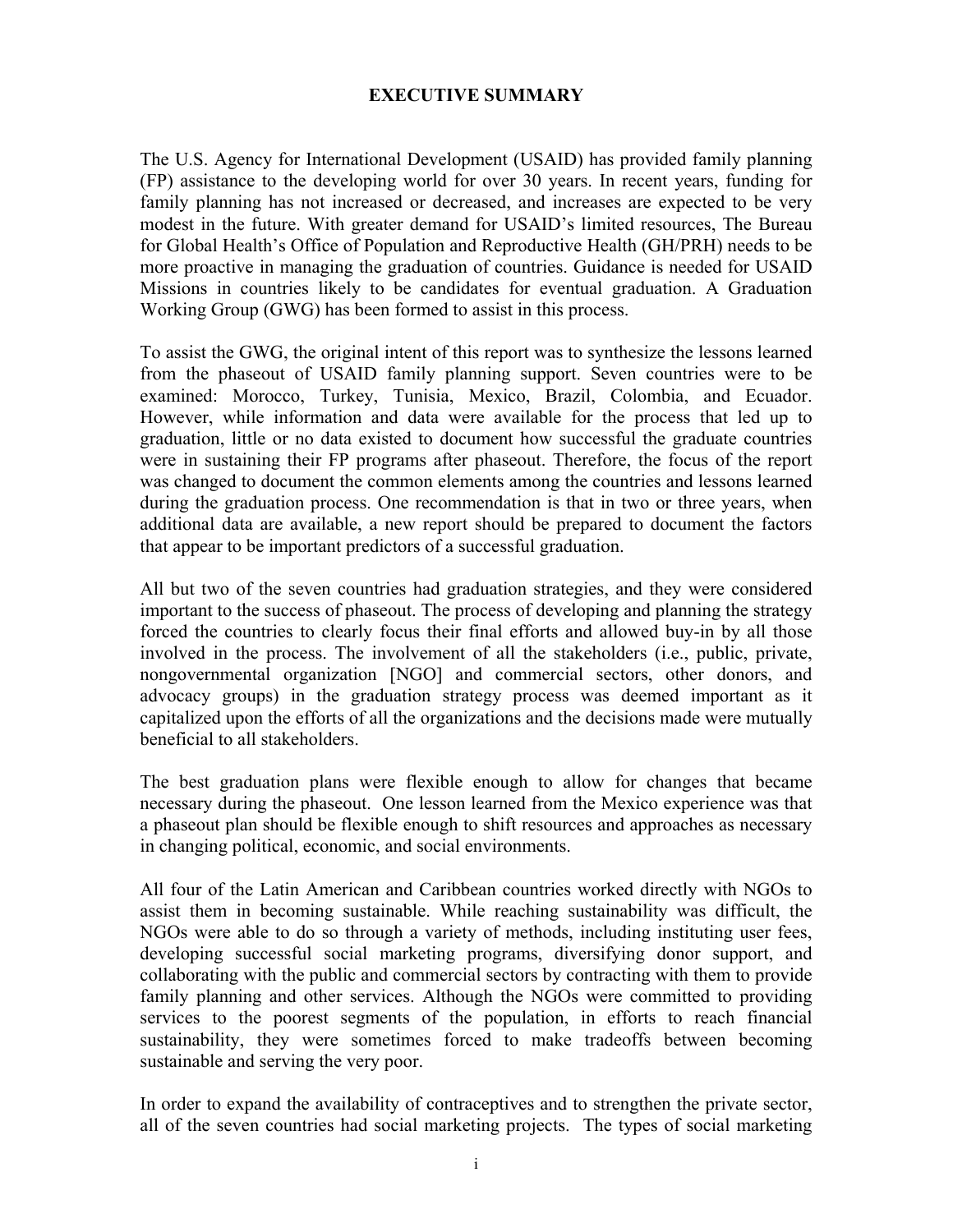ranged from a government operated program (Tunisia) to NGOs that began with donated products (Ecuador) to a totally commercial sector program (Morocco) to countries that had several types of programs (Turkey, Colombia, and Brazil). In six of the countries, the social marketing programs were able to continue after graduation; in Colombia, Brazil and Ecuador, they provided important revenue for NGOs. The status of the Tunisia program is not known.

The commercial sector had an important role in providing contraceptives and services in several of the countries. However, in some of the countries, government policies such as price controls, distribution of free contraceptives, and advertising restrictions created obstacles to the commercial sector in providing contraceptives. Efforts to expand the role of the commercial sector during phaseout had mixed results. For example, in Brazil, a pilot effort to encourage a large health maintenance organization (HMO) to include family planning in its benefit package failed; however, the creation of a profit-making private contraceptive supply company was successful.

All the countries worked on ensuring the availability of contraceptives after graduation. It is not known which countries have maintained successful systems for the procurement and distribution of contraceptives because of the lack of information. Based on limited information, it appears that contraceptive security may be a difficult goal to sustain. One lesson learned from the Mexico experience was that "replacing donor-funded contraceptives is one of the most challenging aspects of sustainability" (Alkenbrack, Shepherd (2004).

The countries were mixed regarding the split between having public and private sectors be the predominate provider of contraceptives and FP services. In Mexico, Morocco, Turkey, and Tunisia, the public sector provided from 60 to 75 percent of modern contraception, including sterilization. In Ecuador and Colombia, the public sector provided 27 to 38 percent of modern contraceptives. In Brazil, the public sector was the source of 43 percent of contraceptives and the private sector was the source of 54 percent. Efforts were made to increase the role of the commercial and private sectors; however, this was difficult as some of the governments did not always understand the role the private sector could have in providing FP services. This was especially true in Turkey, Morocco, Mexico, and Tunisia.

Advocacy both within the government and the NGO sector was important in most of the countries. For example, in Turkey, the public and NGO sectors worked together to bring about the procurement of contraceptives by the government after USAID's phaseout of donated contraceptives. In Ecuador, an NGO served as a strong advocate for family planning rights and their adoption as part of the Constitution.

The following issues surfaced during the writing of this report that should be addressed by the GWG when it develops guidelines for Missions.

- Rapid and complete phaseout versus phased graduation.
- Is full NGO self-sufficiency a reasonable objective if the NGO is expected to serve the poorest segment of the population?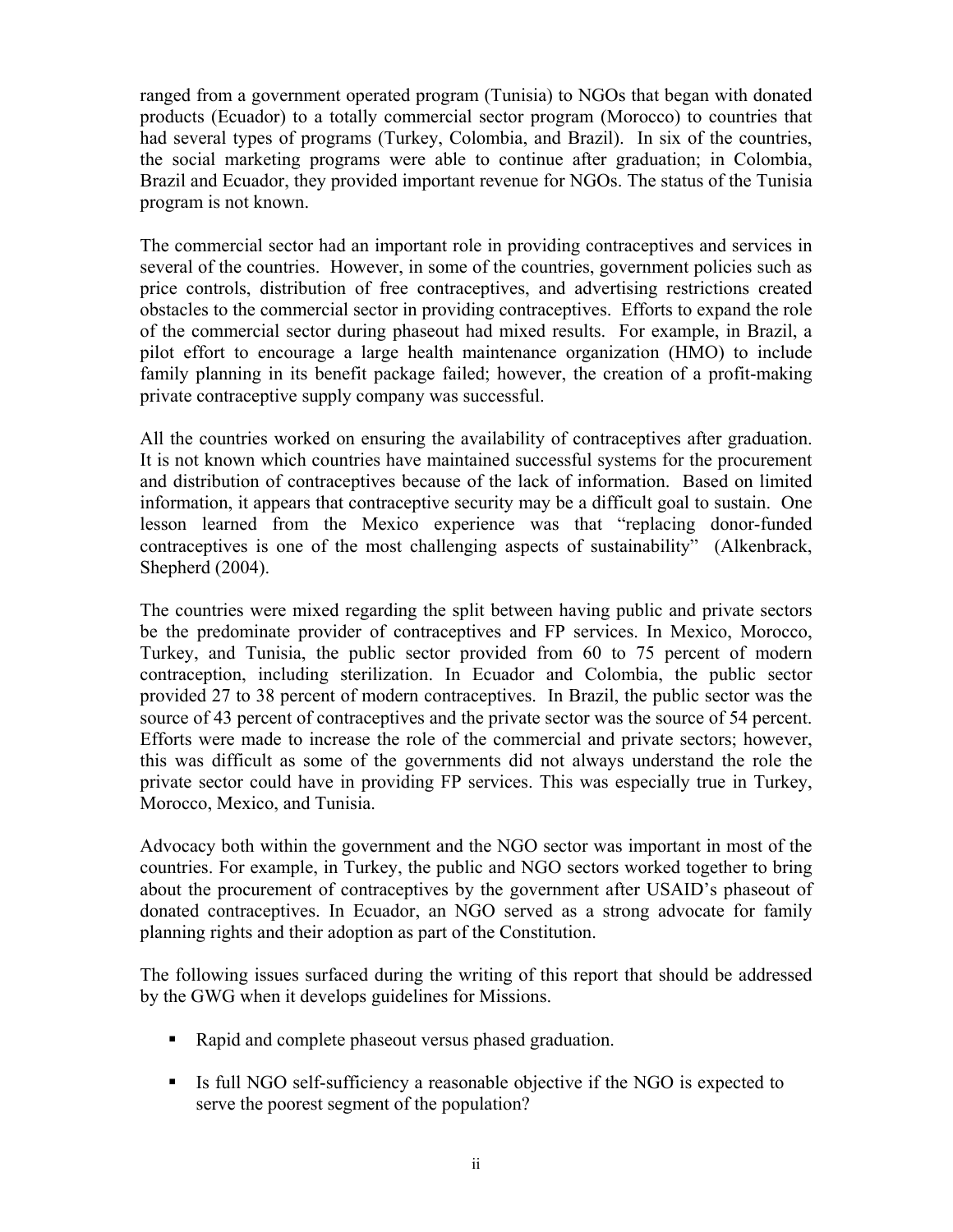- What is the responsibility of USAID, the host governments, other donors, NGOs, or others to maintain social safety nets? If indicators reach a certain level, does it make sense to discontinue supporting services to underserved groups?
- Can donor resources be totally replaced?
- Is method mix a problem? What priority should be placed on trying to broaden the range of methods?

Some of the key elements deemed ideal to be in place to graduate successfully are listed below. These are the ideal to work towards; all the elements may not be completely or fully realized at the time of graduation. (For a complete list, see section 5.)

- Sustainable public sector systems that deliver quality family planning services, ensure the continuation of service providers' training, and provide a reliable supply of contraceptives
- A commercial sector and a sustainable NGO sector that can provide affordable, quality services to those that can afford to pay for them
- Population policies or laws in place that support family planning
- Laws and regulations that support the ability of the for-profit and NGO sectors to provide family planning services
- Ease of obtaining low-cost contraceptives for the various FP programs

The relationship between USAID and graduate countries need not end when family planning assistance is no longer provided. The relationship should evolve into a partnership of peers. Some recommendations include providing travel grants and conference support for counterparts in graduate countries, maintaining established data banks, and providing assistance to conduct Demographic and Health Surveys (DHSs) and other special studies.

## **LESSONS LEARNED**

- 1. Data and information collected from graduate countries through DHSs and other surveys can provide USAID with valuable data that can measure how successful countries are in sustaining their family planning programs. These studies may require continued support beyond graduation, as is currently being done, for example, in Ecuador (see also recommendation 11).
- 2. Reports on lessons learned from the phaseout of donor support on graduate countries, such as the one on Mexico, provide valuable information for planning the phaseout of USAID assistance and for understanding how family planning programs are affected after donor phaseout.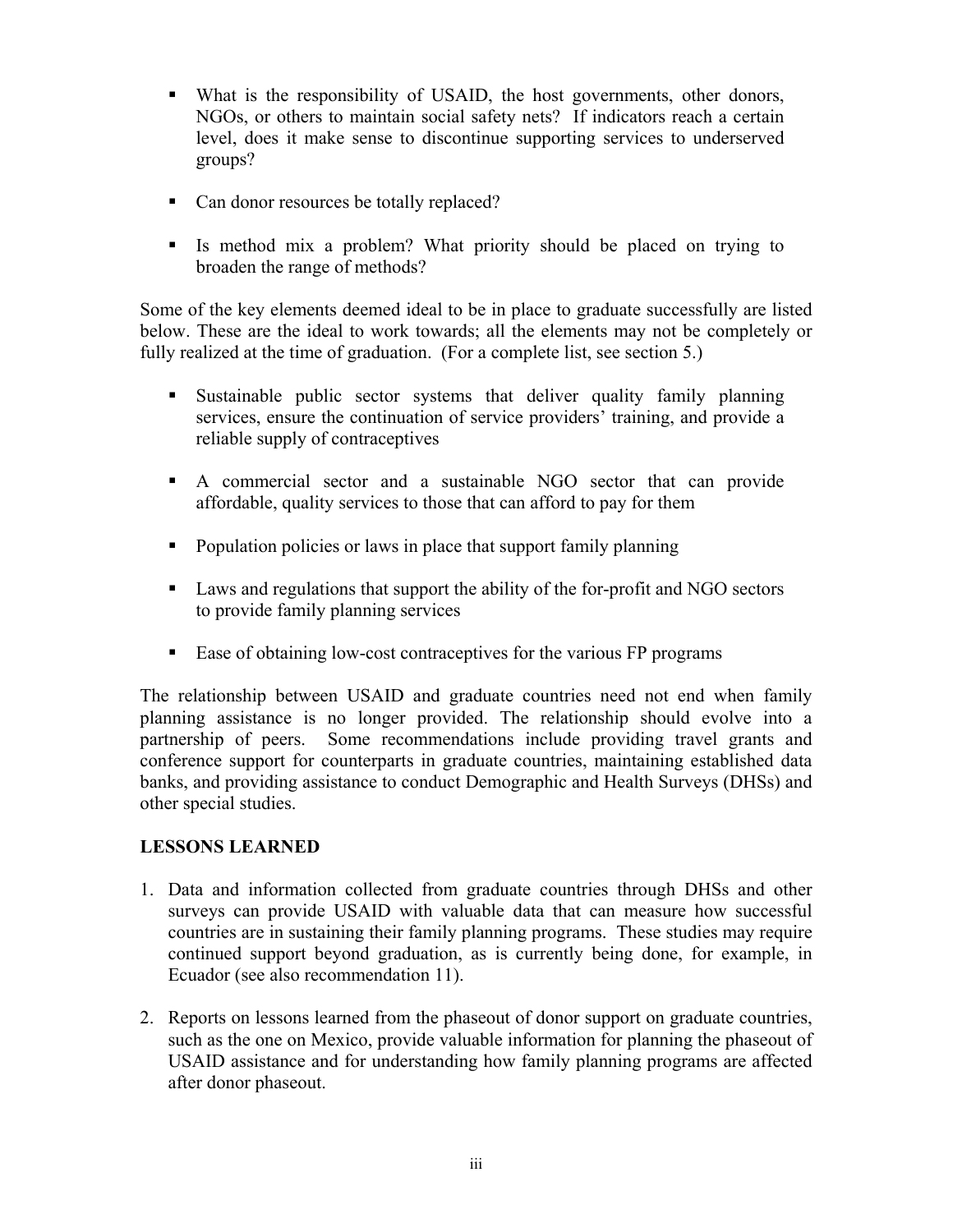- 3. The time needed to develop and implement graduation strategies may be rather lengthy. Time is needed for NGOs to reach self-sufficiency, for governments to develop systems that are sustainable, and for activities to be completed and institutionalized. Graduation might be partial, with continuing support for specific activities; this may mean as long as eight or nine years.
- 4. All stakeholders (i.e., the public, NGO, private, and commercial sectors; other donors; cooperating agencies [CAs]; and advocacy groups) should be involved in the graduation process (i.e., planning and implementation).
- 5. New activities initiated during the graduation phase need sufficient time to have an impact and to be institutionalized.
- 6. It is necessary to clarify to governments and NGOs that USAID is serious about phasing out; the dates of graduation should not be changed unless all parties are in agreement. Everyone connected with USAID, other donors, and CAs should give consistent messages about graduation.
- 7. Midterm assessments during the phaseout period can be useful in validating the priorities and assumptions of the graduation strategy and recommending new activities or directions.
- 8. Graduation plans should be flexible enough to shift resources and approaches as necessary in changing political, economic, and social environments.
- 9. Initially, the NGOs in the four Latin American and Caribbean countries in this report had important roles in introducing the concept of family planning, in advocating for family planning, and in providing services to the poor.
- 10. A wide variety of mechanisms exists for NGOs to become sustainable; however, it is not an easy process.
- 11. In implementing programs to become sustainable, the client base of NGOs often shifts from the poor to the more affluent. It is unclear whether in every country some entity (e.g., the government) is prepared to take charge.
- 12. The attitude, management capabilities, and culture of NGOs were important in how NGOs approached sustainability and how successful they were.
- 13. Endowment or sustainability funds have been important in assisting NGOs to reach and maintain sustainability, although endowments are no longer permitted by USAID.
- 14. Social marketing programs can expand the market for contraceptives and, if successful, can become a source of income for NGOs.
- 15. Government policies, laws, and regulations can be obstacles for the involvement of the commercial sector in the supply of contraceptives and services and for ensuring contraceptive security.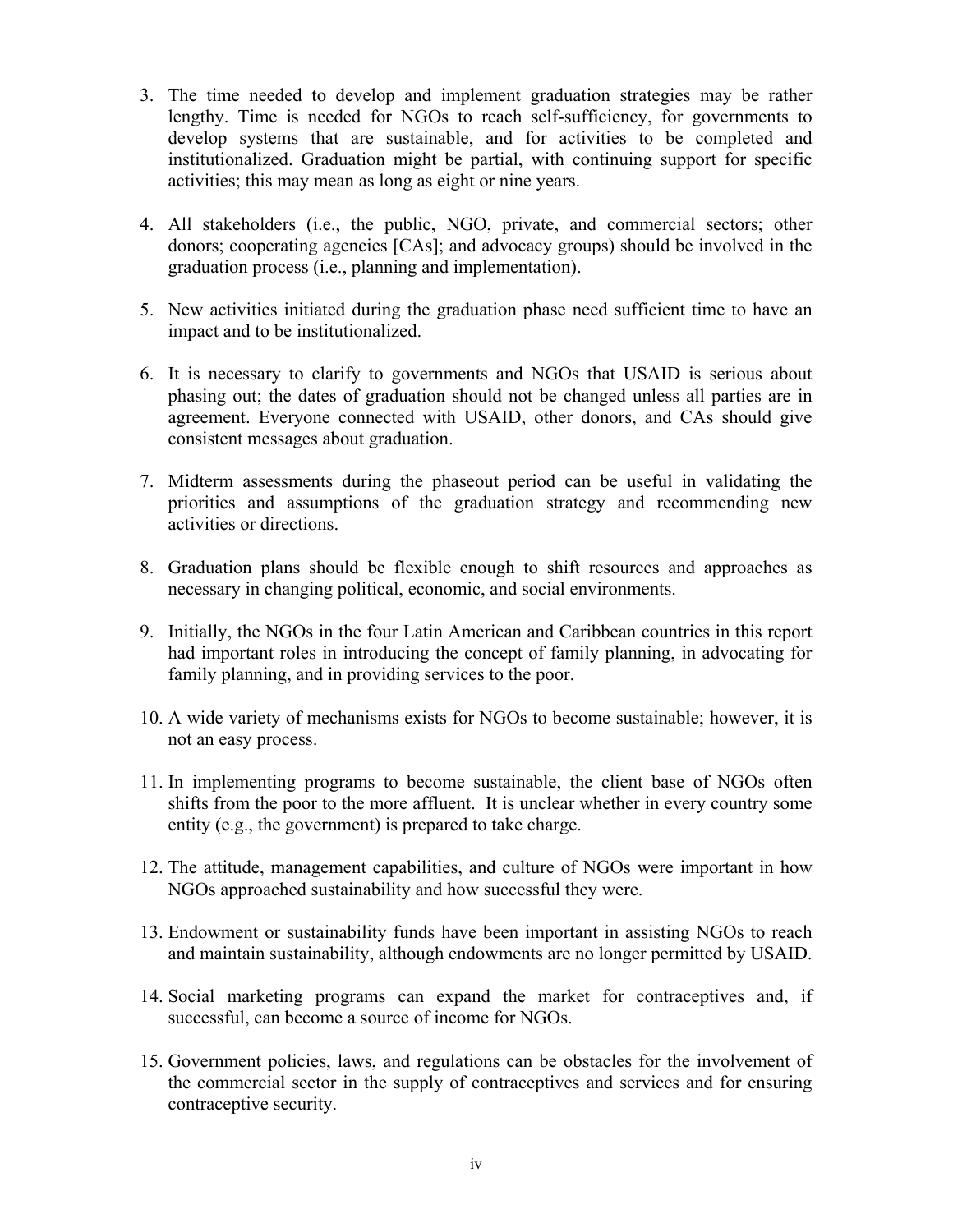- 16. The for-profit sector, under the right circumstances, can be an important provider of family planning services and contraceptives.
- 17. Even when political support is strong, financial commitment by governments may be difficult due to competition from other programs.
- 18. Planning and managing contraceptive phaseout is difficult, and organizations in both the public and private sectors need assistance in procuring contraceptives.
- 19. Engaging the for-profit sector in the provision of family planning services is not always easy and the graduate countries were not always successful.
- 20. The private and public sectors have not always agreed on the issue of contraceptive security. Governments do not always understand the important roles the commercial and NGO sectors can have in providing contraceptives. Also, they do not always understand the impact of policies that ensure the provision of free or subsidized contraceptives on the private sector.
- 21. Nongraduate countries need to expand the role of the private and commercial sectors in the provision of family planning services and contraceptives.
- 22. Advocacy within the government and NGO sectors can have an important role in obtaining government support for family planning, changing policies and laws, and ensuring the survival of family planning programs. Advocacy is an important component in any family planning program but especially in a phaseout plan. In addition, it is important to ensure that advocacy for these programs will continue after graduation.

## **RECOMMENDATIONS**

- 1. Two years from now, when additional DHS and other survey data are available, reexamine the idea of determining the lessons learned from the experiences of the seven graduate countries and perhaps others as well. If GH/PRH decides to reexamine this issue, it would be useful to write two or three graduate country lessons learned reports similar to the one recently completed by the POLICY Project on Mexico.
- 2. Implement the recommendation in the *USAID Regional LAC Contraceptive Security Feasibility Study* that the five countries in the study develop phaseout or contraceptive security plans. Also, other countries that have not developed graduation strategies or contraceptive security plans should do so as soon as possible.
- 3. The Graduation Working Group should explore further the issue of the seemingly conflicting objectives of NGOs serving the poor and reaching sustainability (see also section 4.2).
- 4. GH/PRH should explore whether sustainability or investment funds for NGOs are feasible under current USAID regulations.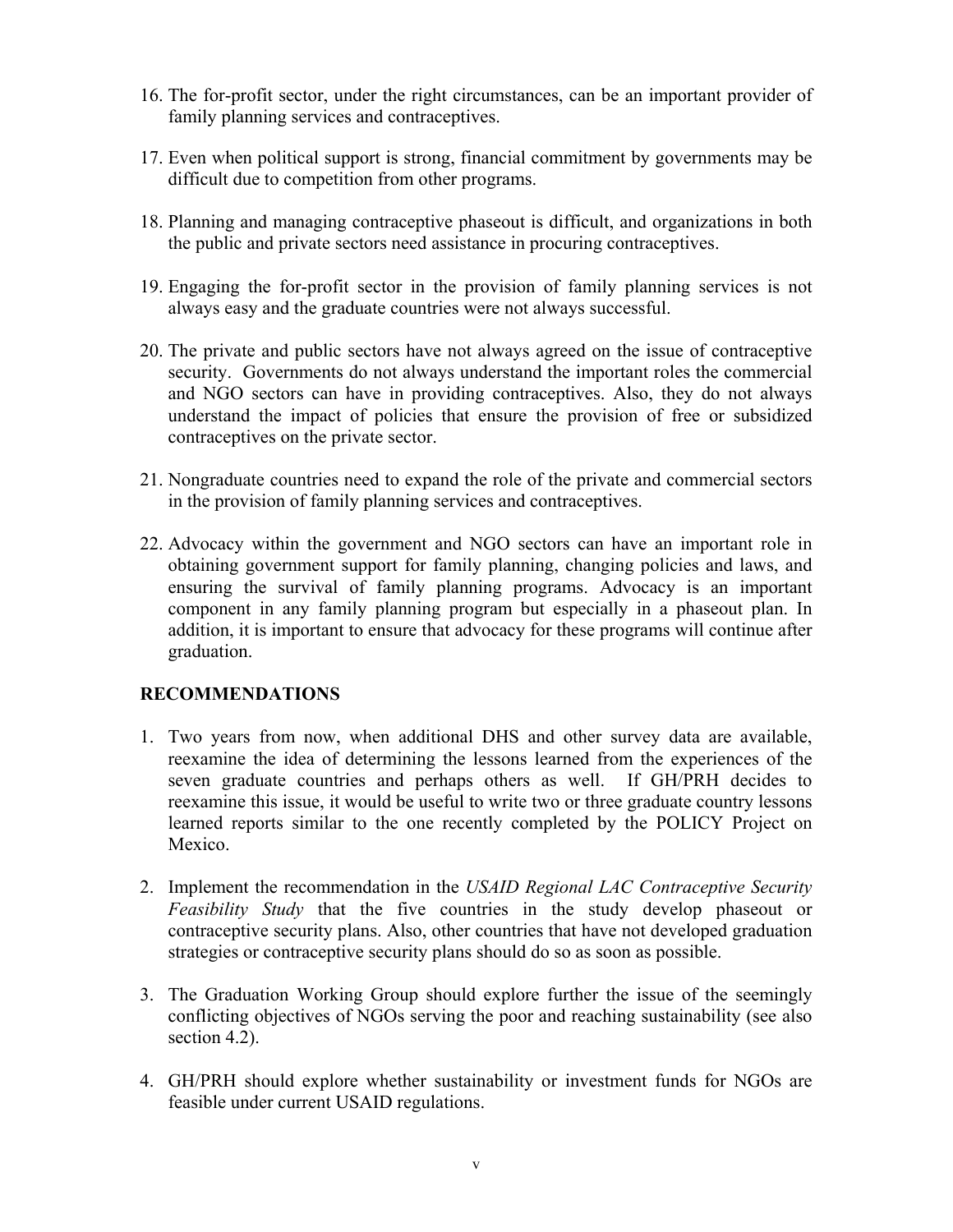- 5. At least three to five years in advance of contraceptive phaseout, Missions should begin to develop and institutionalize new procurement systems to replace USAID's donated contraceptives.
- 6. In planning for phaseout, Missions should do the necessary analyses and support discussions among the NGO, commercial, and public sectors to identify the roles of the sectors within a whole market framework.
- 7. Missions need to build sustainable capacities in advocacy partners (governments, NGOs, and civil society organizations) to act as monitors after the phaseout of USAID family planning assistance.
- 8. For selected countries, rather than fully phasing out family planning assistance, USAID should fund limited activities in the public sector and/or the private sector that address the unmet needs of the poor, rural, or other groups.
- 9. Implement a graduate country initiative, as suggested in the Indonesia graduation plan, to assist USAID in maintaining contact with countries that have graduated from USAID assistance.
- 10. USAID should participate in maintaining the data banks of experts that have been developed by various organizations.
- 11. Rather than fully phasing out family planning assistance, USAID should provide limited assistance to graduate countries to conduct DHSs, reproductive health (RH) surveys, or to add RH riders to existing surveys.
- 12. Expand the Global Exchange for Reproductive Health activity under the Management and Leadership Program (M&L) to include all graduated countries. Include the expanded Global Exchange component in the follow-on project to M&L. Open LeaderNet to all graduated countries.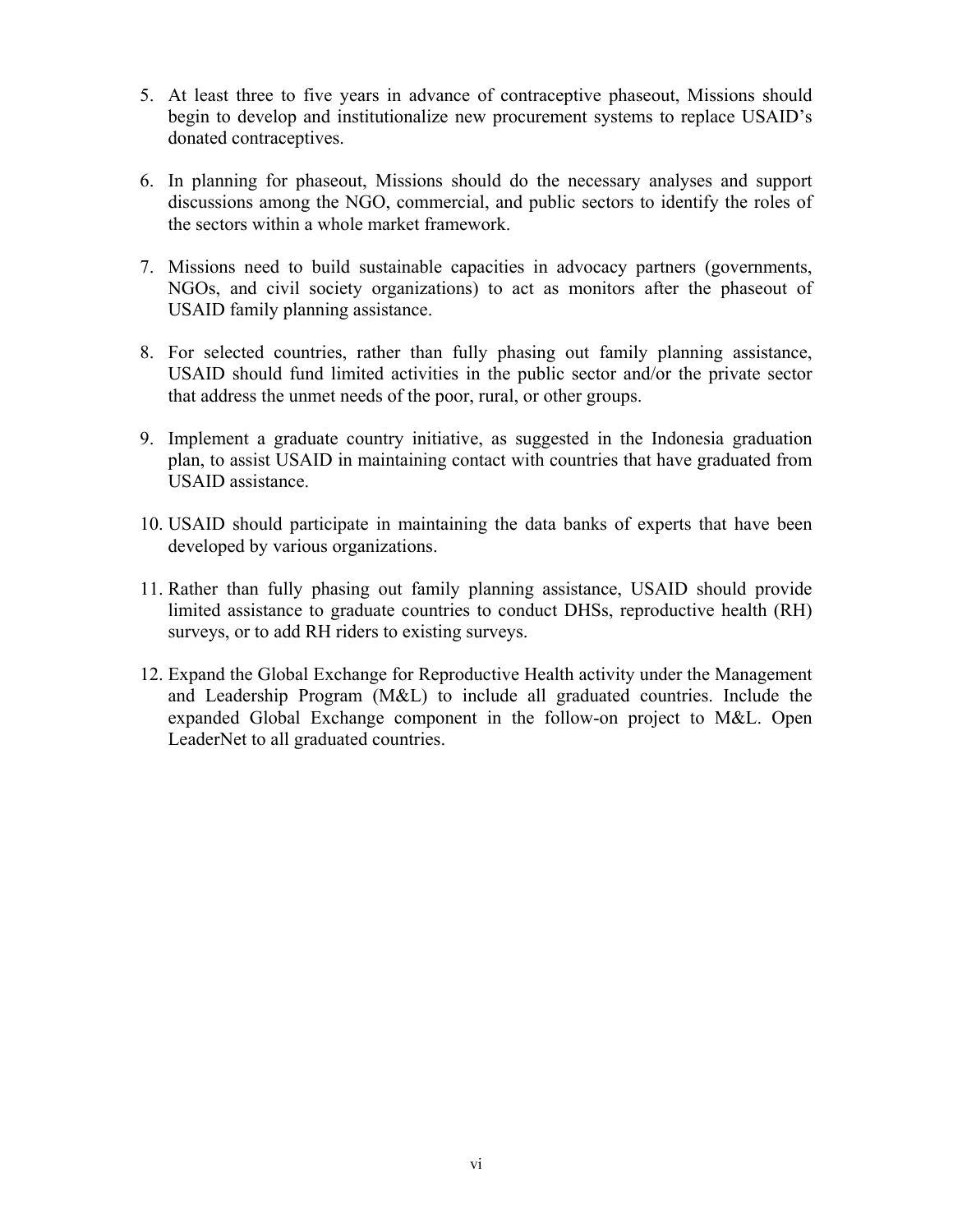## **1. INTRODUCTION**

## **1.1 PURPOSE OF REPORT**

The U.S. Agency for International Development (USAID) has provided family planning (FP) assistance to the developing world for over 30 years. In recent years, funding for FP has not increased or decreased, and increases are expected to be very modest in the future. With greater demand for USAID's limited resources, the Bureau for Global Health's Office of Population and Reproductive Health (GH/PRH) needs to be more proactive in managing the graduation of countries. Guidance is needed for USAID Missions in countries likely to be candidates for eventual graduation and their backstop teams in USAID/Washington. A Graduation Working Group (GWG) has been formed to assist with this process.

The original intent of this report was to synthesize USAID's experience and lessons learned from the graduation of family planning programs from USAID assistance. Specifically, the report was to examine the factors that appeared to be important predictors for a successful graduation, the essential steps necessary to prepare a successful transition from USAID family planning assistance, and the resources, systems, and capacities that were critical for a successful graduation. Seven countries were to be examined: Morocco, Turkey, Mexico, Brazil, Colombia, Tunisia, and Ecuador.

Because of the lack of information and data about the countries after they graduated, the focus of the report was changed. Based on conversations with several members of the GWG, it was decided that common elements among the seven countries during the graduation process would be examined. Also, the report would suggest key elements that appear to be necessary for a country to graduate successfully. The lack of data and information is discussed in detail in section 2.

## **1.2 ORGANIZATION**

The report begins with a discussion of the reasons it was necessary to change its focus. The main body of the report has four sections. The first discusses the common elements among the seven countries and includes recommendations and lessons learned from the process of implementing and developing their graduation strategies. The second section suggests issues for discussion by the GWG. The third section suggests components that a graduating country should ideally have in place to successfully graduate. The fourth section suggests postgraduate relationships that could be developed between USAID and the graduate countries.

Appendix B contains the list of key people interviewed. Brief summaries for each of the seven countries are in appendix C. Appendix D is a matrix of the countries that compares a cross section of common elements. Appendix E provides additional data for each country and appendix F contains the references.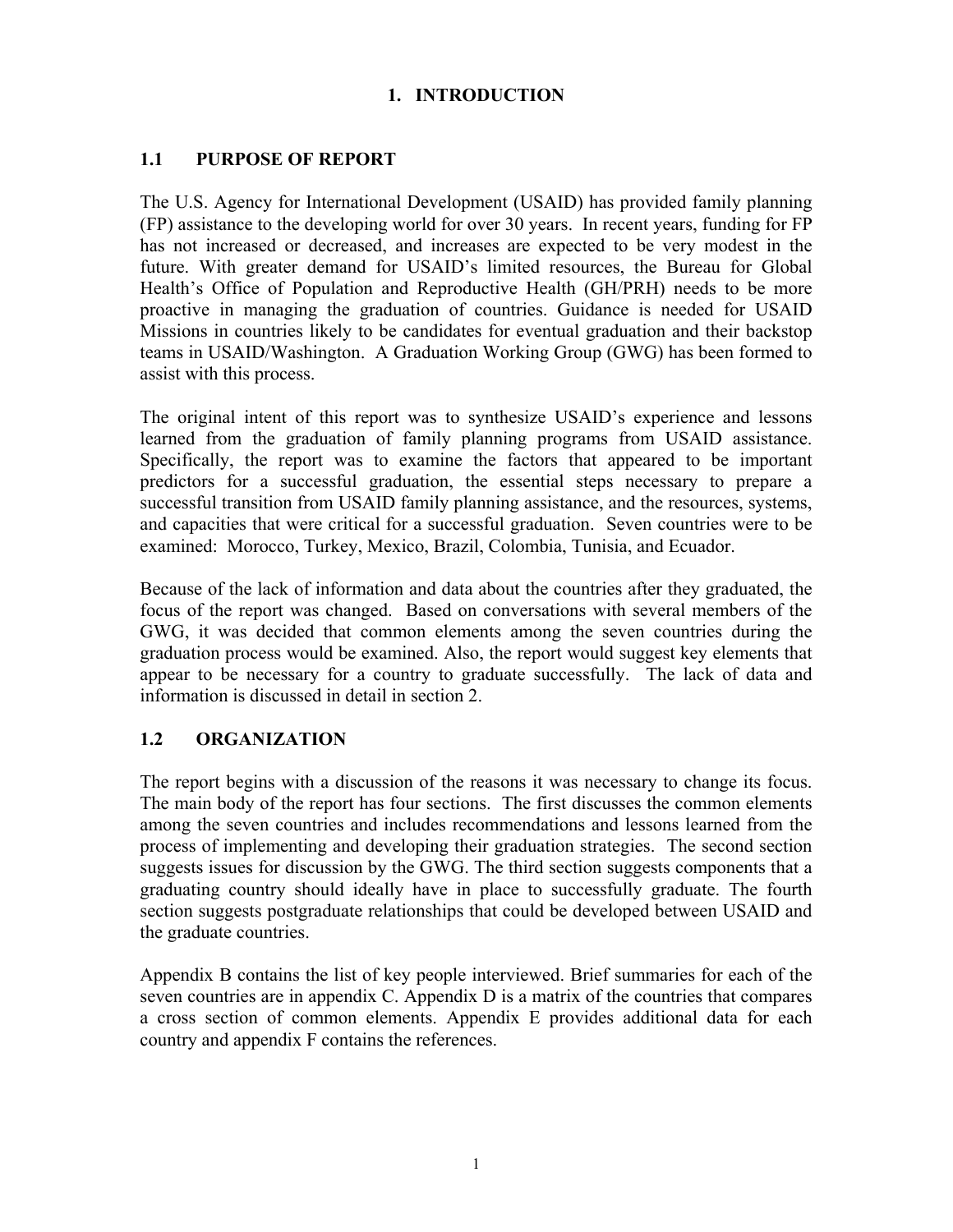## **1.3 METHODOLOGY**

The team that wrote this report consisted of a POPTECH consultant and three GH/PRH staff. The team met with the GWG twice, once to go over the scope of work and again to discuss the work plan and outline for the report. The team members interviewed people in person, by telephone, and by e-mail who had knowledge about the seven countries or had additional information about the graduation process. The authors contacted as many people as possible and recognize that the numbers and types of people contacted are not as diverse as would have been ideal for this exercise.

In addition, the team collected, read, and analyzed a broad range of documents. As mentioned elsewhere, the major problem was the lack of current and reliable information and data about the countries after they had graduated.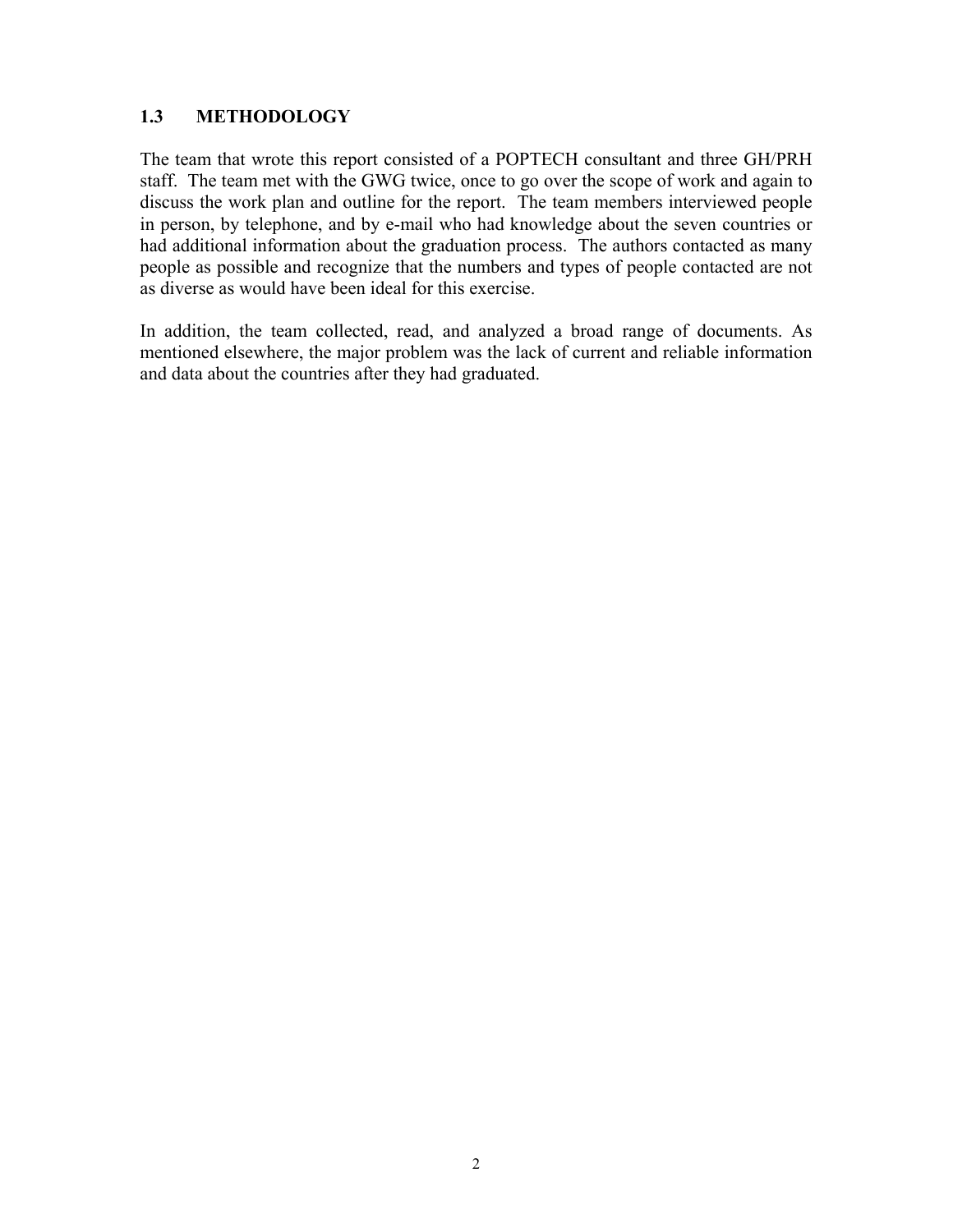### **2. REFOCUSING THE REPORT**

The scope of work provided a definition to be used for a successful graduation: "Family planning service delivery continues to support the level of contraceptive prevalence achieved before graduation and inequities in access to services have not increased." Based on this definition, the report was to provide evidence that the countries had successfully (or not) graduated from USAID family planning assistance and the lessons learned from the experience. However, while data and documentation on the **process** that led up to the countries' graduating were available, there were almost no data or information that documented the impact of donor phaseout after the countries actually graduated. Therefore, there was no evidence to prove whether or not the countries were successful graduates. Thus, it followed that because the experiences during and after phaseout of USAID assistance were not known, the lessons learned, evidence, and factors that contributed to a successful graduation could not be determined.

The exception on available information was the draft report on the lessons learned from the phaseout of USAID support in Mexico. However, even the Mexico report acknowledges that the full impact of the USAID phaseout would not be known until the data from the 2003–04 DHS–type survey becomes available (Alkenbrack and Shepherd 2004). In addition, a health assessment on Ecuador included very limited family planning/reproductive health (FP/RH) information regarding Ecuador's experience since graduating in 2001. The report also stated that the full impact of what has happened in Ecuador since graduation would not be known until the latest survey data become available (Coury 2004).

As noted below, the DHSs for Morocco and Turkey were completed only a year after the two countries graduated. Therefore, it is too soon to draw any conclusions about sustainability from the data.

Based on conversations with several team members about the lack of information that could reasonably show factors that contributed to or evidence of a successful graduation, it was decided that the report would focus on the common elements among the countries during the phaseout period.

Table 1 on the following page shows the dates that the countries graduated and the latest accessible data. DHS data—while important—are not enough to understand why a country was successful. A report similar to the Mexico<sup>1</sup> report plus a DHS-type survey are needed to give a total depiction of what happened and why it happened after the phaseout of USAID family planning assistance. While only DHS information is shown below, USAID needs to keep track of other RH studies/surveys as well.

 1 Alkenbrack, Sarah and Carol Shepherd, *Lessons Learned for Phase-out of Donor Support in a National Family Planning Program: The Case of Mexico,* July 2004. (Draft)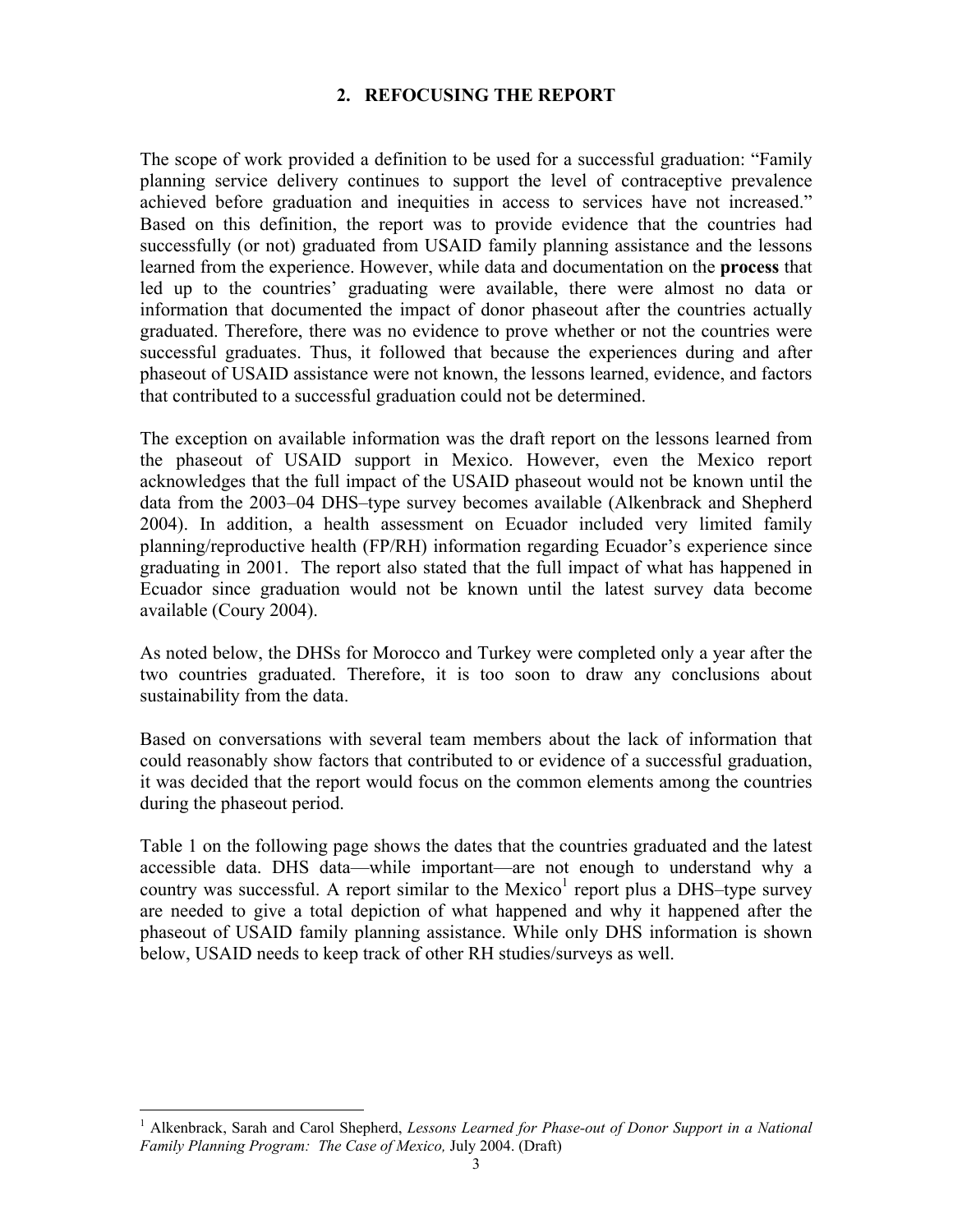| Country       | <b>Graduation Dates</b>                   | Available <sup>2</sup>                                   | <b>Planned</b>                                               |
|---------------|-------------------------------------------|----------------------------------------------------------|--------------------------------------------------------------|
| <b>Brazil</b> | 1992–2000                                 | 1995 DHS                                                 | 2005 DHS                                                     |
| Colombia      | 1992–97                                   | <b>2000 DHS</b>                                          | <b>2004 DHS</b>                                              |
| Ecuador       | 1992-2001                                 | 1999 DMCH Survey                                         | 2004 RH Survey                                               |
| Mexico        | Private 1992-98<br>Public 1992-99         | 1987 DHS                                                 | DHS-type survey in<br>2003-04. Results<br>expected soon. $3$ |
| Morocco       | 1996–2003                                 | 2003-04 Preliminary DHS<br>Results (Available in French) |                                                              |
| Tunisia       | 1986–90                                   | 1988 DHS                                                 | Unknown                                                      |
| Turkey        | 1995-99<br>Cont.<br>Tech. Asst. 1995-2002 | 2003 DHS (preliminary<br>results available in Turkish)   |                                                              |

#### **Table 1 Status of DHS and Other Surveys**

#### **Lessons Learned**

- 1. Data and information collected from graduate countries through DHSs and other surveys can provide USAID with valuable data that can measure how successful countries are in sustaining their FP programs. These studies may require continued support beyond graduation, as is currently being done, for example, in Ecuador (see also recommendation 11).
- 2. Reports on lessons learned from the phaseout of donor support on graduate countries, such as the one on Mexico, provide valuable information for planning the phaseout of USAID assistance and for understanding how family planning programs are affected after donor phaseout.

#### **Recommendation**

1. Two years from now, when additional DHS and survey data are available, reexamine the idea of determining the lessons learned from the experiences of the seven graduate countries and perhaps others as well. If GH/PRH decides to reexamine this issue, it would be useful to write two or three graduate country lessons learned reports similar to the one recently completed by the POLICY Project on Mexico.

<sup>&</sup>lt;sup>2</sup> While more up-to-date data may appear to be available from other sources, the data used to project or estimate such indicators as total fertility rate and contraceptive prevalence are almost always extrapolated from the latest DHS.

<sup>&</sup>lt;sup>3</sup> Personal communication with Carol Shepherd, September 2004.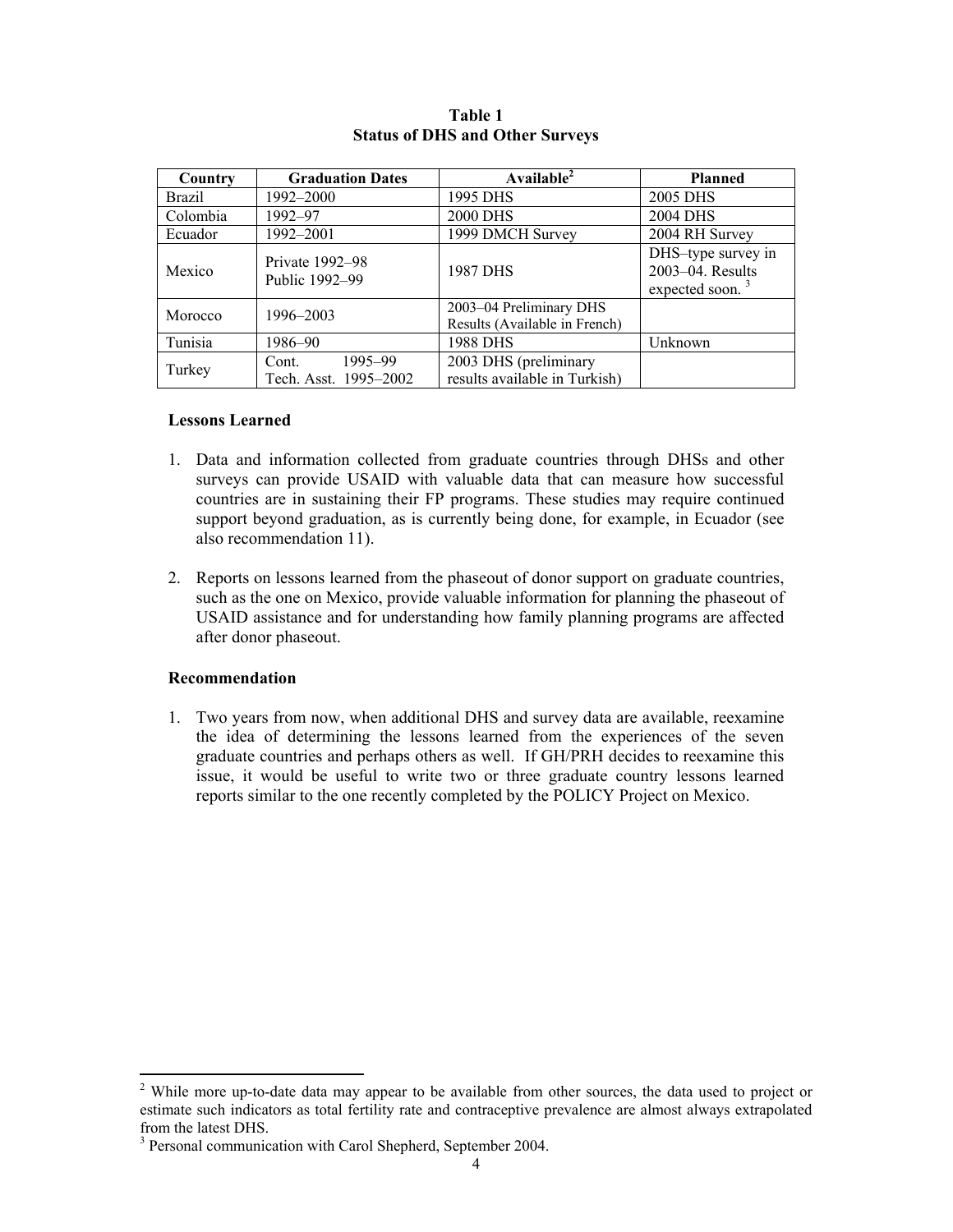#### **3. COMMON THEMES AMONG THE COUNTRIES**

### **3.1 THE COUNTRIES MEASURED AGAINST TWO OF THE CURRENT INDICATORS FOR GRADUATION**

The seven graduate countries appeared to fall within the 50–60 percent contraceptive prevalence and 2.6 total fertility rate (TFR) threshold established by GH/PRH as two of the indicators for graduating countries from family planning assistance. All seven of the countries had a contraceptive prevalence of 50 percent or higher. Three of the countries had a TFR of more than 2.6 (Morocco, Ecuador, and Tunisia) at the time of the USAID phaseout. Tunisia, based on the 2004 Population Reference Bureau (PRB) World Population Data Sheet, now has a TFR of 2.0 and a contraceptive prevalence of 60 percent. Table 2 shows the TFR and contraceptive prevalence by country with the data source available nearest to its graduation.

| Country<br><b>Dates of Graduation</b>                | TFR  | Contraceptive<br><b>Prevalence</b><br><b>Total/Modern</b> | <b>Source of Data</b>                                      |
|------------------------------------------------------|------|-----------------------------------------------------------|------------------------------------------------------------|
| <b>Brazil</b><br>1992-2000                           | 2.5  | 76.7/70.3                                                 | 1995 DHS                                                   |
| Colombia<br>1992-97                                  | 2.6  | 76.9/64                                                   | <b>2000 DHS</b>                                            |
| Ecuador<br>1992-2001                                 | 2.9  | 66.3/52.3                                                 | 1999 Maternal and<br>Child Health Survey                   |
| Mexico<br>Pri. 1992–98<br>Pub. 1992-99               | 2.6  | 68.7/59                                                   | 1997 Estimated by<br>National Population<br>Council/Mexico |
| Morocco<br>1996–2003                                 | 2.9  | 63.3/55                                                   | 2003-04 DHS                                                |
| Tunisia<br>1986-90                                   | 4.2  | 49.8/40.2                                                 | 1988 DHS                                                   |
| Turkey<br>1995–99<br>Cont.<br>Tech. Asst.: 1995-2002 | 2.23 | 71/42.5                                                   | 2003 DHS                                                   |

**Table 2 TFR and Contraceptive Prevalence by Country** 

### **3.2 TIME ALLOWED FOR GRADUATION**

As noted in table 2 above, the phaseout period for the graduate countries ranged from four to eight years. A Brazil report expressed the timing issue very well.

The eight year phaseout period was relatively lengthy. For CAs already working in the Northeast …it seemed to give considerable time to work towards program phaseout and program sustainability. However, for CAs just beginning their activities in the Northeast…the eight year period was a relatively short period to start-up, consolidate, and turn-over their program activities. BEMFAM [an NGO] needed all of this lengthy period to achieve nearly full financial sustainability…" (Merrick et al. 2000)

Other reports that were more general in nature and not country specific also discussed the importance of allowing enough time to achieve the desired results when the phaseout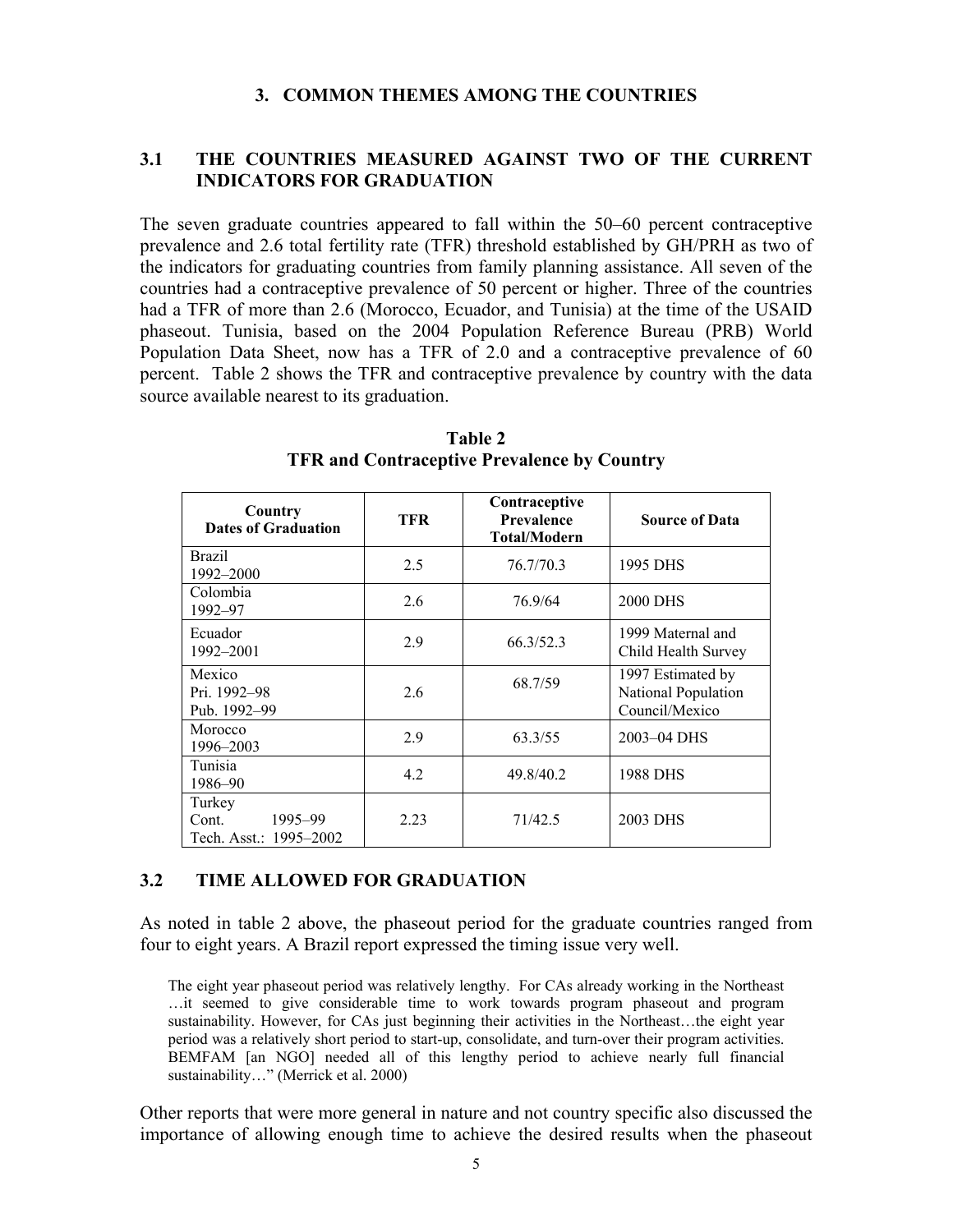involves a large number of time-consuming tasks, many of which occur sequentially (Bowers and Hemmer 2002; Martin et al. 1999).<sup>4</sup> In addition, the Peru and Dominican Republic Missions (which have not yet graduated) expressed concern that adequate time be given for implementing the phaseout of family planning assistance (in response to the GWG's questionnaire on graduation).

#### **Lesson Learned**

3. The time needed to develop and implement graduation strategies may be rather lengthy. Time is needed for NGOs to reach self-sufficiency, for governments to develop systems that are sustainable, and for activities to be completed and institutionalized. Graduation might be partial, with continuing support for specific activities; this may mean as long as eight or nine years.

### **3.3 PLANNING FOR GRADUATION**

Most of the countries had graduation strategies, and they were considered important to the success of phaseout. Tunisia<sup>5</sup> and Ecuador<sup>6</sup> were the only countries of the seven that did not have graduation plans.

The process of developing and planning the strategy forced the countries to clearly focus their final efforts and allowed buy-in by all the participants in the process. Each graduation was different, as the challenges and priorities were unique to each country. However, there were broad issues that were common across the countries, such as the focus on quality of care, social marketing activities, and contraceptive security, and in Latin America and the Caribbean (LAC), on NGO sustainability. For example, in Brazil, the graduation strategy focused on a few issues (sustainability, quality of services, serving the poor, public/private roles) and a few activities to address those issues (training; information, education and communication [IEC]; commodities; investments in for-profit activities; and research/evaluation) in two states of Brazil's poorer Northeastern region and in the NGO and for-profit sectors (Merrick et al. 1995). In Ecuador, the USAID strategy focused primarily on assuring the financial and institutional sustainability of the two largest NGOs that provide family planning services and funding to the Centro Médico de Orientación y Planificación Familiar (CEMOPLAF) to provide services to indigenous populations (Coury and Lafebre 2001). In Mexico, the objectives of the phaseout were to increase access to and use of modern family planning information and services in Mexico's poorest and most densely populated areas and to increase financial self-reliance of public and private sector agencies (Alkenbrack and Shepherd 2004).

Involving all the stakeholders (i.e., public, NGO, and commercial sectors; other donors; and advocacy groups) in the graduation strategy process was deemed important, specifically in Brazil, Turkey, and Ecuador.<sup>7</sup> The experiences in these countries were

 4 Carl Hemmer also reinforced this point in a telephone interview, July 2004.

 $<sup>5</sup>$  Rea et al (2004) and telephone interview with Jim Vermillion, July 2004.</sup>

<sup>&</sup>lt;sup>6</sup> Ecuador did not have a formal closeout or graduation plan but USAID assistance was directed during the last years before graduation towards establishing sustainability for the two service NGOs (CEMOPLAF and Asociación Pro-bienestar de la Familia Ecuatoriana [APROFE]) (John Coury, personal communication, October 2004.)

<sup>&</sup>lt;sup>7</sup> Coury and Lafebre (2001); Merrick et al. (2000); and telephone conversation with Pinar Senlet, July 2004.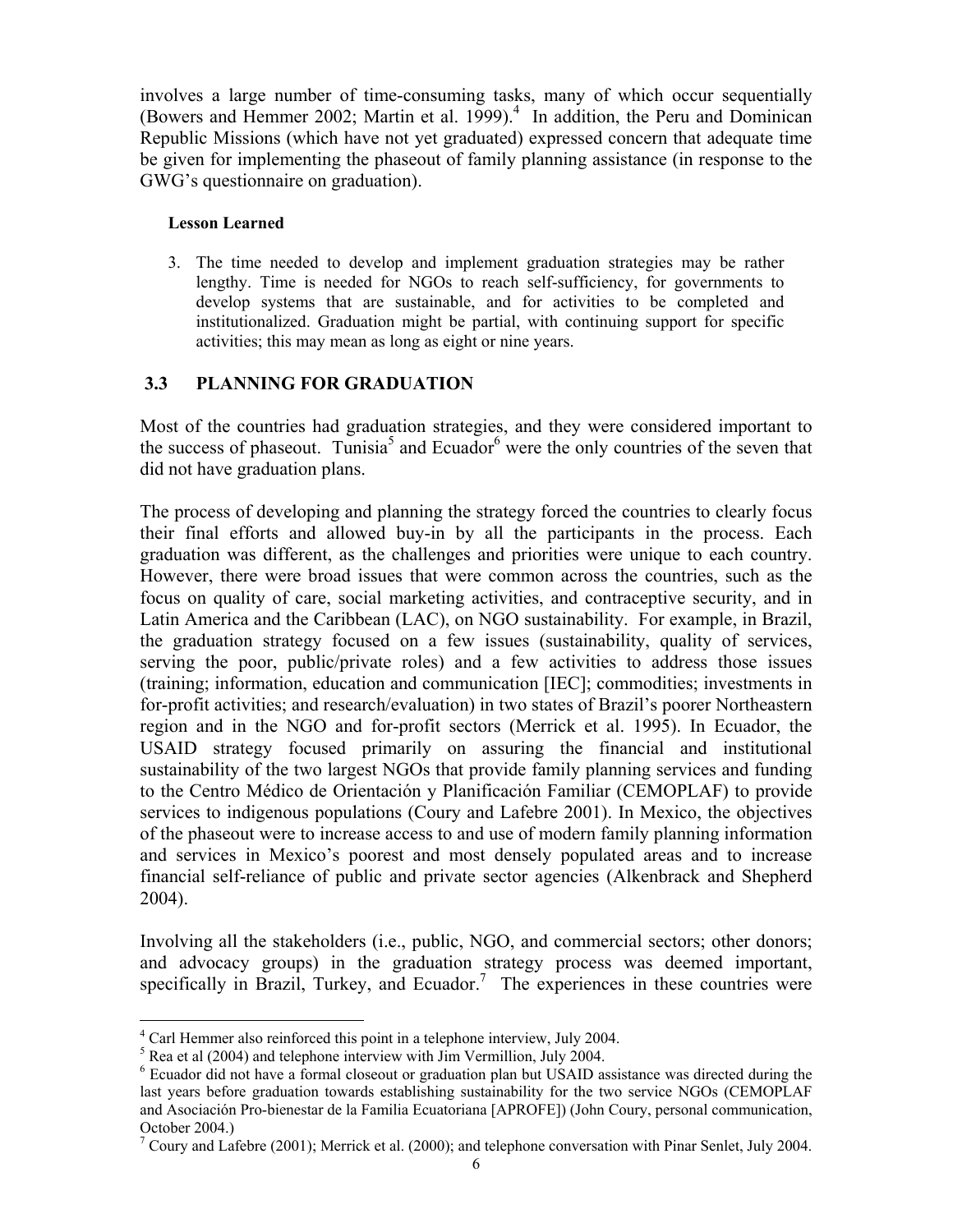that the involvement of all stakeholders capitalized upon the efforts of all the organizations and that the decisions made were mutually beneficial to all stakeholders affected by the phaseout. In Mexico, one lesson learned was, "Multisectoral collaboration and strategic thinking are important for planning and implementing a phaseout." (Alkenbrack and Shepherd 2004) For example, in Mexico, the pharmaceutical companies raised prices astronomically when donor contraceptives were no longer available, forcing organizations to turn to international markets. A partnership formed at the beginning of phaseout between the commercial sector and the NGO/public sectors could have resulted in the creation of mutually beneficial strategies (Alkenbrack and Shepherd 2004).

During phaseout, sufficient time was not always allowed for interventions to have the outcome envisioned. In Mexico, during the graduation phase of the program, emphasis was shifted to rural areas away from urban centers; however, it was felt that the rural activities did not last long enough to have the desired impact or to be institutionalized (Alkenbrack and Shepherd 2004). In Turkey, the Social Marketing for Change (SOMARC) project, with the Women's Health and Family Planning Service System, developed a network of private providers that offered a comprehensive range of family planning services. Impact on service provision was difficult to measure and funding ran out before ways could be found to make the program sustainable. Some former members of the network felt that "…given more time and funding, the project might have had a lasting impact on the provision of FP services." (Armand and Cisek 2002) In Brazil, when one of the for-profit activities did not work out as planned, an assessment suggested that the funds recovered not be used for an alternative for-profit health service investment because of the short timeframe (Merrick et al. 1995).

An important and sometimes difficult part of the planning process was making the NGOs and governments understand that USAID was serious about phaseout. Because of inconsistent messages in the past, some governments and NGOs did not believe that USAID was serious about phasing out family planning assistance. Due to this disbelief, time and funds were not always used as wisely as they could have been during the graduation period. Specifically mentioned in conversations or reports were Turkey, Sociedade Civil Bem-Estar Familiar No Brazil (BEMFAM) in Brazil, Fundación Mexicana para la Planeación Familiar (MEXFAM) in Mexico, and NGOs in general.<sup>8</sup>

Several of the countries conducted midterm assessments during the graduation phase. Because their graduation plans were flexible, they were able to make changes in emphasis, activities, or direction as needed. For example, USAID/Brazil, based on recommendations in a midterm strategy assessment, added a new management component to the two state programs where activities were focused. The assessment also noted that the basic strategy remained valid (Merrick et al. 1995). In Mexico, the phaseout of the NGO sector was extended for one year based on recommendations in an NGO midterm assessment (Bowers et al. 1996) and following a midterm review of the public sector. USAID further intensified its focus on the quality of care in service delivery (Beamish et al. 2000).

 $\overline{a}$ 

 $8$  Personal communication with Pinar Senlet, July 2004 and Alvaro Monroy, August 2004; Alkenbrack and Shepherd (2004); and Merrick et al. (2000).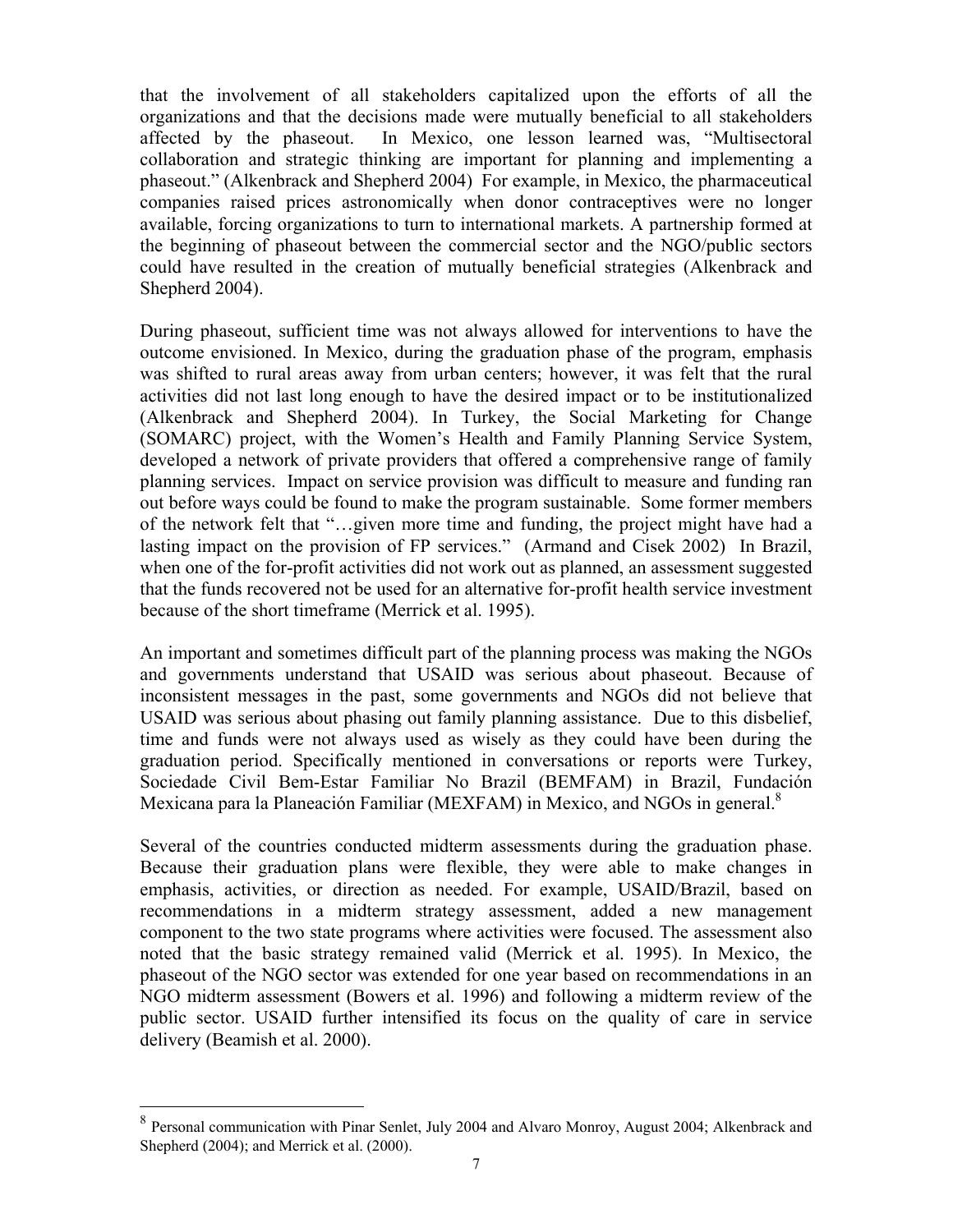The Mexico phaseout plan was flexible to some extent, as noted above. However, a "…valuable lesson learned in Mexico is that a phaseout plan should be a moving template that is flexible enough to shift resources and approaches…" The strategies developed for Mexico did not always allow the system to adapt to major changes. For example, decentralization advanced faster than anticipated. It occurred during the middle of the phaseout period. A greater emphasis on preparing the states for their new roles regarding family planning resource allocation, decisions, and program management would have been appropriate and was needed (Alkenbrack and Shepherd 2004). In contrast, the Morocco phaseout plan had as one of its guiding principles that "the transition plan is dynamic and will require constant fine-tuning..."

One point stressed in several reports was that once a phaseout date was established, contrary messages about phaseout or graduation timing should not be sent to the host country governments and NGOs by other sections of USAID, by other spokespersons of the U.S. government, or by other donors. Brazil and Mexico were two countries where this was specifically mentioned as a problem (Alkenbrack and Shepherd 2004; Merrick et al. 1995; and Bowers and Hemmer 2002).

Because of its importance, a recommendation from the *USAID Regional LAC Contraceptive Security Feasibility Study* bears repeating. The study found that only one country of the five in the study<sup>10</sup> had a phaseout plan for contraceptives (Peru) and none of the five had contraceptive security plans. One recommendation was that phaseout plans or contraceptive security plans be developed as soon as possible. Three of the countries (Bolivia, Peru, and Honduras), in response to the GWG's e-mail questionnaire on graduation, confirmed that they did not have graduation plans. However, graduation plans for Bolivia and Honduras may not be urgent as they may need longer time lines for phasing out based on their TFR, modern contraceptive prevalence, and urban/rural differentials.

#### **Lessons Learned**

 $\overline{a}$ 

- 4. All stakeholders (i.e., the public, NGO, private, and commercial sectors; other donors; cooperating agencies [CAs]; and advocacy groups) should be involved in the graduation process (i.e., planning and implementation).
- 5. New activities initiated during the graduation phase need sufficient time to have an impact and to be institutionalized.
- 6. It is necessary to clarify to governments and NGOs that USAID is serious about phasing out; the dates of graduation should not be changed unless all parties are in agreement. Everyone connected with USAID, other donors, and CAs should give consistent messages about graduation.
- 7. Midterm assessments during the phaseout period can be useful in validating the priorities and assumptions of the graduation strategy and recommending new activities or directions.

<sup>&</sup>lt;sup>9</sup>"Transition Plan: Achieving Sustainability in Family Planning and Maternal and Child Health (FP/MCH)", USAID/Morocco, April 1996.

 $10$  The five countries are Bolivia, Honduras, Nicaragua, Paraguay, and Peru.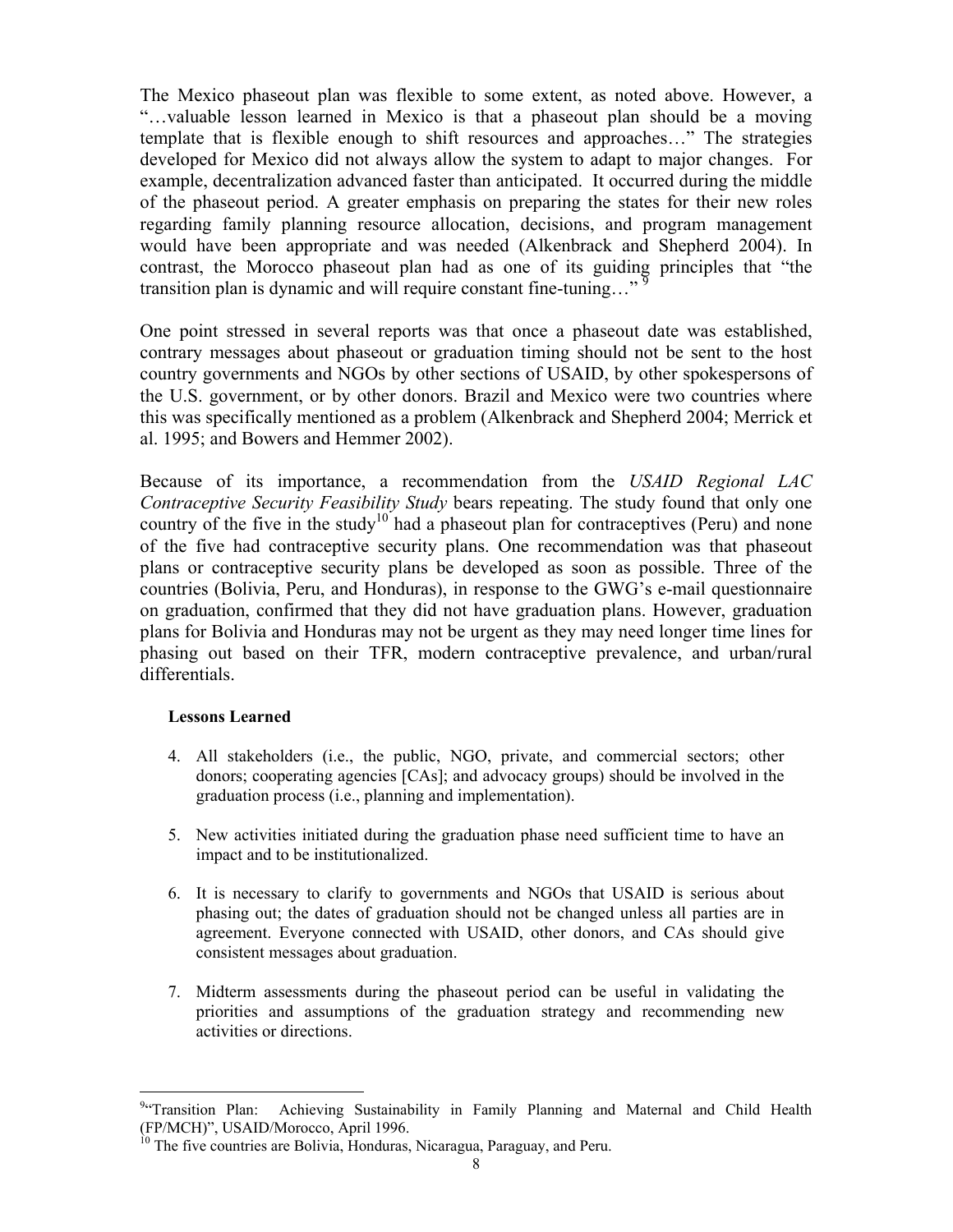8. Graduation plans should be flexible enough to shift resources and approaches as necessary in changing political, economic, and social environments.

#### **Recommendation**

2. Implement the recommendation in the *USAID Regional LAC Contraceptive Security Feasibility Study* that the five countries in the study develop phaseout or contraceptive security plans. Also, other countries that have not developed graduation strategies or contraceptive security plans should do so as soon as possible.

### **3.4 NONGOVERNMENTAL ORGANIZATIONS AND THE COMMERCIAL SECTOR**

### **3.4.1 Role of NGOs**

In most of the graduate countries, especially in Latin America, NGOs were important in the introduction of family planning. In Colombia, "PROFAMILIA [Asociación Pro-Bienestar de la Familia] not only contributed to the development of family planning in Colombia, but it also helped to create a consciousness of family planning in the minds of Colombians." (Seltzer and Gomez 1998) In Brazil, NGOs were the leaders in introducing family planning, although their direct delivery of family planning services has been limited (Merrick et al. 1995). Also in the past, NGOs traditionally provided services to the poor and marginalized population groups. Over the last 10 years, however, there has been a shift towards serving the middle class as NGOs have been forced to become increasingly sustainable. NGOs were also important advocates for family planning. (These aspects of NGOs are discussed in more detail below.)

### **Lesson Learned**

 $\overline{a}$ 

9. Initially, the NGOs in the four Latin American and Caribbean countries in this report had important roles in introducing the concept of family planning, in advocating for family planning, and in providing services to the poor.

## **3.4.2 Sustainability of NGOs**

All four of the Latin American and Caribbean countries worked directly with NGOs to assist them in becoming sustainable. It appears that the NGOs were or were very near to being sustainable when the countries graduated.<sup>11</sup> However, reaching sustainability was not always easy. An International Planned Parenthood Federation/Western Hemisphere Region (IPPF/WHR) staff member who worked on the Transition Project<sup>12</sup> commented that it was more difficult and complex for NGOs to become sustainable than IPPF/WHR had originally thought.

<sup>&</sup>lt;sup>11</sup> Sustainable means that the NGOs were financially viable without USAID funding or commodities assistance. It does not mean that the NGOs were not receiving assistance from other donors nor does it mean that the NGOs had 100 percent cost recovery.

 $12$  The Transition Project was a five-year cooperative agreement between IPPPF/WHR and USAID for \$68.8 million that began in June 1992. The objectives of the project were to increase access to family planning services, broaden the range of contraceptive methods available in skewed method mix settings, strengthen the institutional capacity of family planning associations, develop strategies to improve and expand services, evaluate performance and impact of programs, and document and disseminate lessons learned.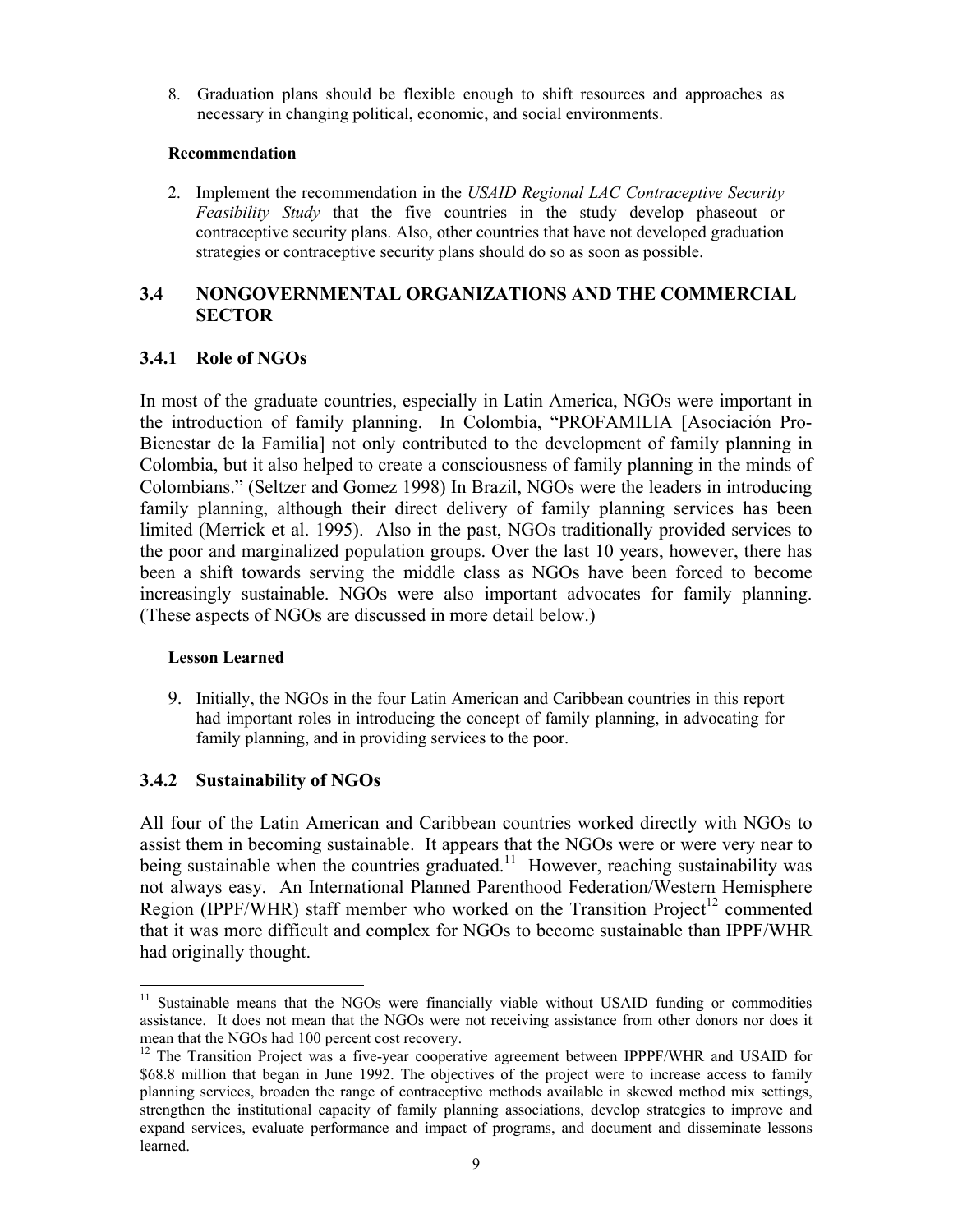In some cases, NGOs reached sustainability at a price. Although the NGOs were committed to providing services to the poorest segments of the population, in efforts to reach financial sustainability, the NGOs were sometimes forced to make tradeoffs between becoming sustainable and serving the very poor. Most of the NGOs were forced to phase out targeted special activities for the poor and experienced a decline in lowincome clients after fees were initiated.13 One exception was the Federación Mexicana de Asociaciones Privadas de Salud y Desarrollo Comunitario (FEMAP) in Mexico. One lesson learned from the Mexico experience was, "Donors should help organizations identify management strategies that allow them to balance their social objectives of serving low-income populations with sustainability."(Alkenbrack and Shepherd 2004) It is unclear whether in every country an entity (e.g., the government) is prepared to take charge.

The NGOs used a wide variety of methods to become sustainable. Some of the different activities included the following:

- **Example 1** instituting user fees and selling contraceptives (most of the NGOs);
- establishing a revolving fund to purchase contraceptives (FEMAP/Mexico);
- developing successful social marketing programs (FEMAP/Mexico, BEMFAM/Brazil, PROFAMILIA/Colombia, and CEMOPLAF/Ecuador);
- establishing a foundation that solicits donations and grants (FEMAP/Mexico);
- collaborating with the public and commercial sectors by contracting with them to provide family planning and other services (BEMFAM/Brazil, PROFAMILIA/Colombia, MEXFAM/Mexico, and the Asociación Probienestar de la Familia Ecuatoriana [APROFE]/Ecuador);
- diversifying the donor support base (most of the NGOs);
- establishing sustainability funds with USAID assistance (APROFE/Ecuador and CEMOPLAF/Ecuador); and
- establishing an endowment fund with USAID funds (PROFAMILIA/ Colombia).

How the NGOs reacted to phaseout and reaching sustainability depended on the attitude, management capability, and culture of the NGO. BEMFAM in Brazil and MEXFAM in Mexico both had problems at the beginning of the phaseout period because of a lack of commitment to reaching self-sufficiency (Merrick et al. 1995; Alkenbrack and Shepherd 2004). BEMFAM "…successfully institutionalized a new corporate culture, balancing the organization's social service and financial sustainability objectives."<sup>14</sup> In contrast, PROFAMILIA in Colombia had few problems as it had always been noted for its

 $\overline{a}$ 

<sup>&</sup>lt;sup>13</sup> Wickham et al. (1995); Alkenbrack and Shepherd (2004); e-mail from Honduras, June 3, 2004; Coury (2004); and the *LAC Regional Contraceptive Security Feasibility Study*, DELIVER/POLICY 2004. 14 *USAID Support for Family Planning and Reproductive Health Programs in Brazil,* No date.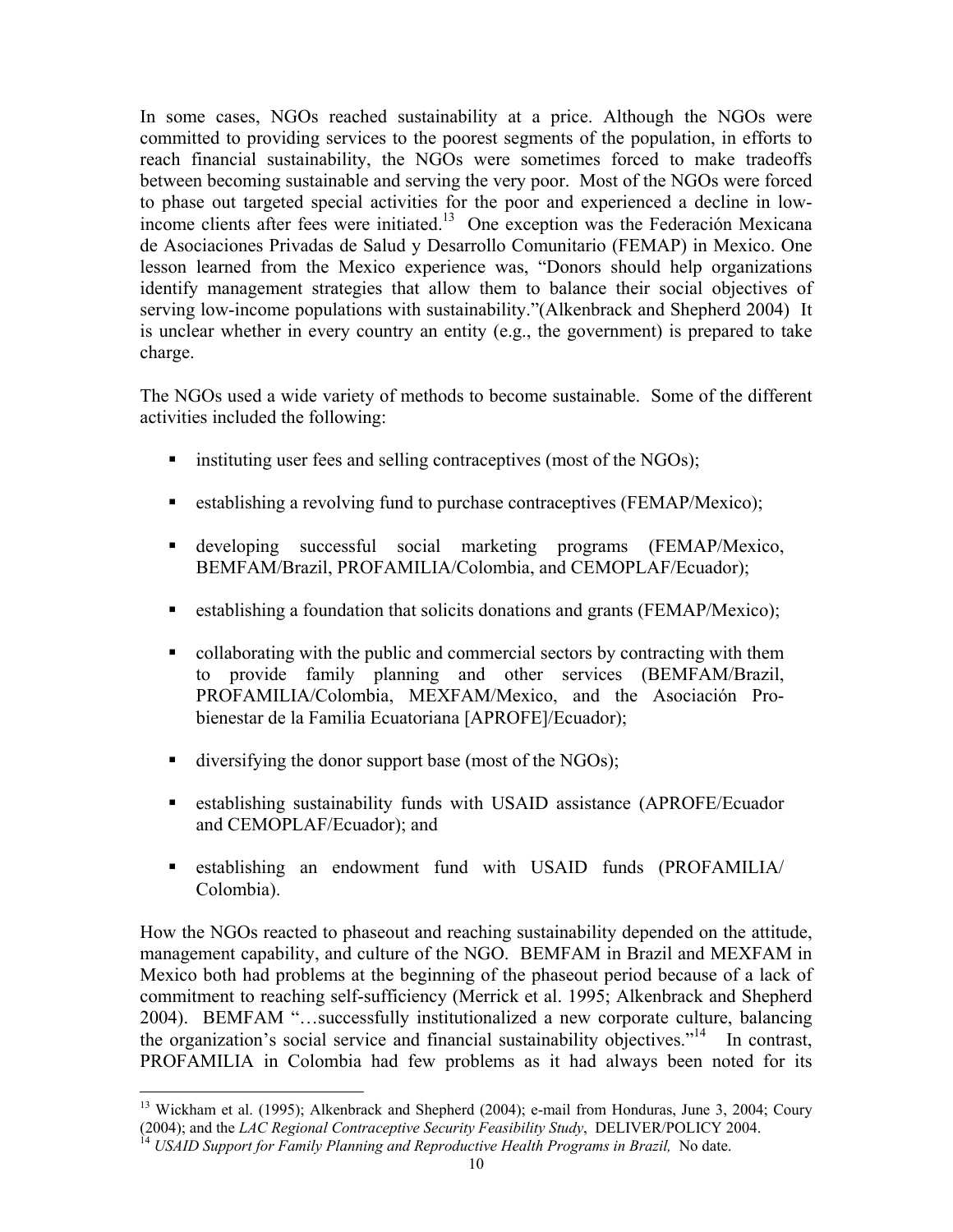entrepreneurial spirit and good business sense (Seltzer and Gomez 1998). FEMAP in Mexico felt that "…phaseout was a process whose time had come…" and worked accordingly (Alkenbrack and Shepherd 2004).

Several NGOs were successful in creating activities that produced enough funds to crosssubsidize their social programs. In Colombia, PROFAMILIA was very successful in generating revenue from various sources, such as its clinics, social marketing programs, and public sector contracts to fund some of its social programs. In Mexico, originally MEXFAM's clinics were expected to cover their own costs and cross-subsidize the community programs. However, the clinics' profits were only able to cover approximately one third of the social programs. Although the approach used was modeled on the PROFAMILIA/Colombia clinics, the financing structure in Mexico was very different. FEMAP/Mexico had greater success and funded community programs from funds generated by its affiliates (Alkenbrack and Shepherd 2004).

The Dominican Republic's current NGO five-year plan has a component that provides assistance to NGOs to generate sufficient funds to cross-subsidize social programs. The Mission plans to conduct an external evaluation of the NGO program in August 2004. This report may provide valuable information and lessons learned on cross-subsidization and NGO sustainability.15

### **Lessons Learned**

- 10. A wide variety of mechanisms exists for NGOs to become sustainable; however, it is not an easy process.
- 11. In implementing programs to become sustainable, the client base of NGOs often shifts from the poor to the more affluent. It is unclear whether in every country some entity (e.g., the government) is prepared to take charge.
- 12. The attitude, management capabilities, and culture of NGOs were important in how NGOs approached sustainability and how successful they were.

### **Recommendation**

3. The Graduation Working Group should explore further the issue of the seemingly conflicting objectives of NGOs serving the poor and reaching sustainability (see also section 4.2).

## **3.4.3 Sustainability/Endowment Funds for NGOs**

In Colombia and Ecuador, endowment and sustainability funds were considered to be important factors for PROFAMILIA, APROFE, and CEMOPLAF to reach and maintain sustainability. In the Coury and Lafebre (2001) report on Ecuador, one lesson learned was, "In preparing local NGO partners for graduation from USAID assistance, the creation of individual sustainability/endowment funds by which annual USAID contributions are linked to partner performance serve as a strong incentive for effecting necessary changes and a useful tool in assuring financial sustainability." The Seltzer and

 $\overline{a}$ <sup>15</sup> Dominican Republic e-mail reply to the GWG's e-mail questionnaire on graduation.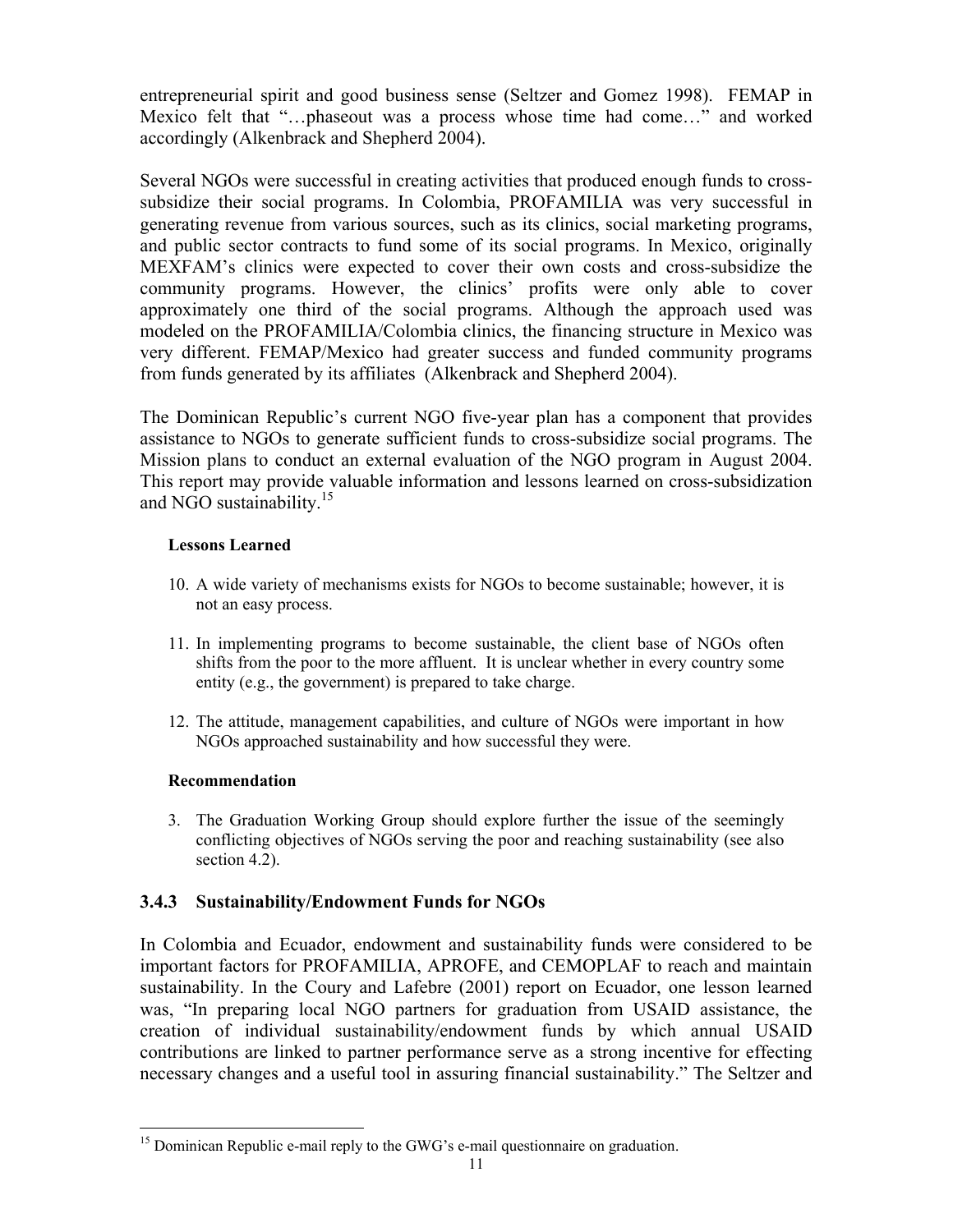Gomez (1998) report on Colombia stated, "An endowment fund was the final, critical component of USAID and IPPF/WHR's assistance to PROFAMILIA."

In discussions with an IPPF/WHR staff member,<sup>16</sup> it was acknowledged that the endowments established under the Transition Project were a contributing factor to some NGOs attaining sustainability. However, there were problems, as the endowments were loans that had to be repaid in dollars. The repayment of the loans became a problem in countries that suffered from very high inflation and devaluation of their currencies. Grants were provided to NGOs to assist them in conducting feasibility studies for the income-generating activities to be funded by the loans.

The Dominican Republic Mission made a strong plea for the reinstatement of the sustainability, investment, or endowment funds for NGOs. (This was contained in the response to the GWG's e-mail questionnaire on graduation.)

It is understood that USAID can no longer provide endowment funds. The legal status of other types of funds, such as the sustainability funds established in Ecuador, is less clear. In the past, USAID Missions were allowed to pay some overhead costs for NGOs and they could put some of their generated income into special funds.

### **Lesson Learned**

13. Endowment or sustainability funds have been important in assisting NGOs to reach and maintain sustainability, although endowments are no longer permitted by USAID.

### **Recommendation**

4. GH/PRH should explore whether sustainability or investment funds for NGOs are feasible under current USAID regulations.

## **3.4.4 Social Marketing**

In order to expand the availability of contraceptives and to strengthen the private sector, all the countries had social marketing projects with the NGO sector and/or the for-profit commercial sector. The types of social marketing programs varied a great deal, from a government-administered program (Tunisia) to NGOs that began with donated products (Ecuador) to a totally commercial sector program (Morocco) and to countries that had several types of programs (Turkey, Colombia, and Brazil).

In Mexico, in addition to the social marketing of contraceptives, assistance in institutional marketing was also provided to two NGOs (MEXFAM and FEMAP) through the USAID–funded SOMARC project. MEXFAM developed a comprehensive marketing strategy that included creating and promoting a new institutional image and developing marketing plans for the MEXFAM clinics. Assistance was provided to FEMAP to redefine its corporate image, and training was conducted in marketing services for affiliates with clinic services (Beamish et al. 2000).

 $\overline{a}$ <sup>16</sup> Personal communication with Humberto Arango, August 2004.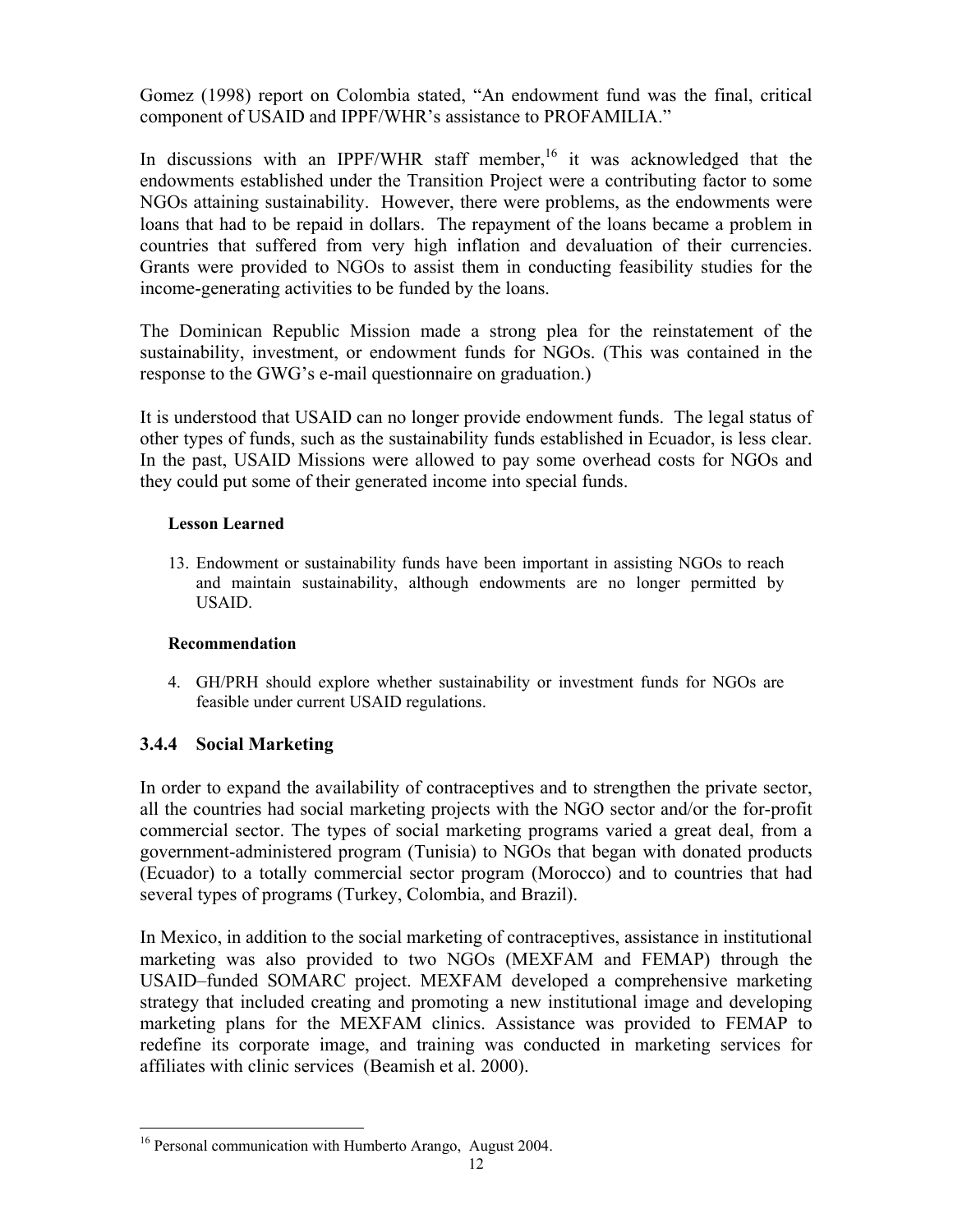Table 3 shows the type of social marketing program in each country. The table is based on the latest information and data available to the team; however, some of the information may no longer be current. "Ongoing" means that the product is still available in the commercial sector or is being sold by the NGO. It does not mean the product is being sold at a subsidized price or at a low-end price (i.e., at a social marketing price). For example, in Brazil, Colombia, and Ecuador, once donated products were no longer available, the NGOs had to procure contraceptives commercially; therefore, they were forced to raise their prices for contraceptives. In Colombia, the contraceptives are priced sufficiently high to cross-subsidize other programs.<sup>17</sup>

| Table 3                          |
|----------------------------------|
| <b>Social Marketing Programs</b> |

| Country                                                                                                                                                                                             | <b>Type/Products</b>                                                                                                                                                                                                   | <b>Status</b>                                                                                                             |  |
|-----------------------------------------------------------------------------------------------------------------------------------------------------------------------------------------------------|------------------------------------------------------------------------------------------------------------------------------------------------------------------------------------------------------------------------|---------------------------------------------------------------------------------------------------------------------------|--|
|                                                                                                                                                                                                     | NGO with donated condoms<br>After phaseout, purchased contraceptives                                                                                                                                                   |                                                                                                                           |  |
| <b>Brazil</b>                                                                                                                                                                                       | $CEPEO18$ (private for-profit) (IUDs, diaphragms, female<br>condom)                                                                                                                                                    | Ongoing                                                                                                                   |  |
|                                                                                                                                                                                                     | Manufacturers' injectable contraceptives                                                                                                                                                                               |                                                                                                                           |  |
| Colombia                                                                                                                                                                                            | NGOs, local manufacturers, and donors, including USAID<br>and IPPF<br>After phaseout, purchased contraceptives that had been<br>provided by USAID (oral, condoms, foaming tablets,<br>spermicides, IUDs, and Norplant) | Social marketing activities are<br>self-sustaining and income is<br>used to cross subsidize other<br>services.            |  |
| Ecuador                                                                                                                                                                                             | NGO (CEMOPLAF) with donated contraceptives<br>After phaseout, purchased products (condom and medicines<br>related to maternal and child health)                                                                        | Ongoing                                                                                                                   |  |
| <b>Mexico</b>                                                                                                                                                                                       | NGOs and commercial sector (oral contraceptives) <sup>19</sup>                                                                                                                                                         | Ongoing                                                                                                                   |  |
|                                                                                                                                                                                                     | Institutional marketing for MEXFAM and FEMAP clinics                                                                                                                                                                   |                                                                                                                           |  |
| Partnerships among commercial sector, manufacturers, and<br>pharmacies<br><b>Morocco</b><br>Used product available in market (oral contraceptives,<br>condoms, IUDs, and injectable contraceptives) |                                                                                                                                                                                                                        | Ongoing                                                                                                                   |  |
| Tunisia                                                                                                                                                                                             | Pharmacies and public sector<br>Administered by and through the public sector using donated<br>products (oral contraceptives, condoms, and IUDs)                                                                       | Profits went to government and<br>not to Contraceptive Social<br>Marketing (CSM) program.<br>Current status is not known. |  |
|                                                                                                                                                                                                     | NGO and commercial sector (condoms)                                                                                                                                                                                    |                                                                                                                           |  |
| <b>Turkey</b>                                                                                                                                                                                       | Manufacturers (oral contraceptives)                                                                                                                                                                                    | Ongoing                                                                                                                   |  |
|                                                                                                                                                                                                     | Manufacturer (injectable contraceptives)                                                                                                                                                                               |                                                                                                                           |  |

Sometimes the social marketing program had broader effects than increasing the availability of contraceptives at a low price. In Morocco and Turkey, the social marketing of condoms assisted in destigmatizing condoms and increased the use of all brands of

 $\overline{a}$ 

<sup>&</sup>lt;sup>17</sup> Personal communication with Catalina Uribe de Bedout, PROFAMILIA, September 2004.

<sup>&</sup>lt;sup>18</sup> CEPEO was launched by the PROFIT project as a mechanism for the importation of intrauterine devices (IUDs). PROFIT sold the company to its managers when the project closed.<br><sup>19</sup> The MEXFAM program now purchases oral contraceptives for use in its clinics. FEMAP has expanded

its program. (Personal communication with Cindi Cisek, September 6, 2004.)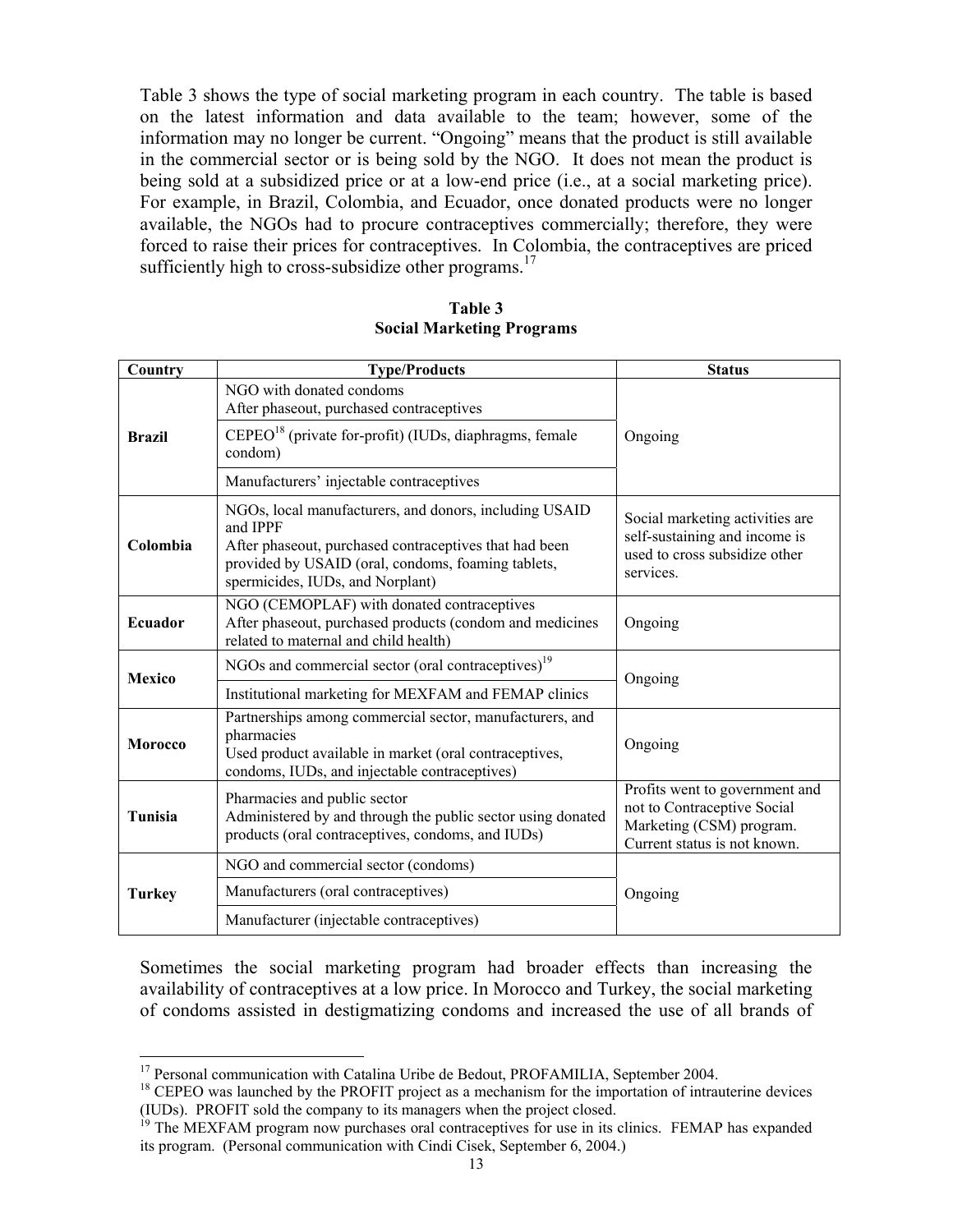condoms.20 In Turkey, the social marketing program was instrumental in moving Turkish women from a high-dose pill to a low-dose pill (Armand and Cisek 2002). In Colombia, "…the social marketing initiative helped to develop the commercial market…" in oral contraceptives. $^{21}$ 

#### **Lesson Learned**

14. Social marketing programs can expand the market for contraceptives and, if successful, can become a source of income for NGOs.

### **3.4.5 Commercial Sector**

Government policies were sometimes obstacles to the commercial sector providing contraceptives. SOMARC found that

Unfavorable policies toward the private sector can undermine the impact of social marketing partnerships. This is especially true for pharmaceutical products. Price controls, advertising restrictions and indiscriminate distribution of free contraceptives through the public sector all contributed to discouraging private sector investment. (Armand and Cisek 2002)

The makers of Norplant cited high production cost and low profit margins as reasons for not registering the product in Turkey (Armand and Cisek 2002). The distribution of free contraceptives by the public sector and the adverse impact on the NGO and commercial sectors was mentioned by almost every report where the government provided free contraceptives.

The commercial sector had an important role in providing contraceptives and services in some of the countries. The for-profit private sector in Brazil had a significant role in the provision of female sterilization in clinics and the provision of oral contraceptives through pharmacies (Adams et al. 1992). In Colombia, the commercial sector was the major provider of oral and injectable contraceptives, vaginal methods, and condoms (Seltzer and Gomez 1998). In Ecuador, the for-profit sector provided the majority of oral contraceptives, injections, and condoms (Coury and Lafebre 2001).

Efforts to expand the role of the commercial sector were mixed. In Brazil, a pilot effort to encourage a large health maintenance organization (HMO) to include family planning in its benefit package failed; however, the creation of CEPEO, a for-profit private contraceptive supply company, was successful. In 2000, it supplied the Ministry of Health (MOH) with IUDs (Merrick et al. 2000). In Turkey, efforts to establish a private sector network to increase the number of users of private providers were not sustainable (Trayfors et al. 1998). In Morocco, the gains in the social marketing program and in increasing the role of the private sector general practitioners were disappointing.<sup>22</sup>

 $\overline{a}$  $20$  Hajji and Bertrand (no date); Armand and Cisek (2002).

<sup>&</sup>lt;sup>21</sup> Personal communication with Cindi Cisek (e-mail), September 6, 2004.

<sup>22</sup> *USAID Close-out Report. Key Interventions Support Sustainability of Population Health and Nutrition Programs*. USAID/Morocco, April 15, 2003.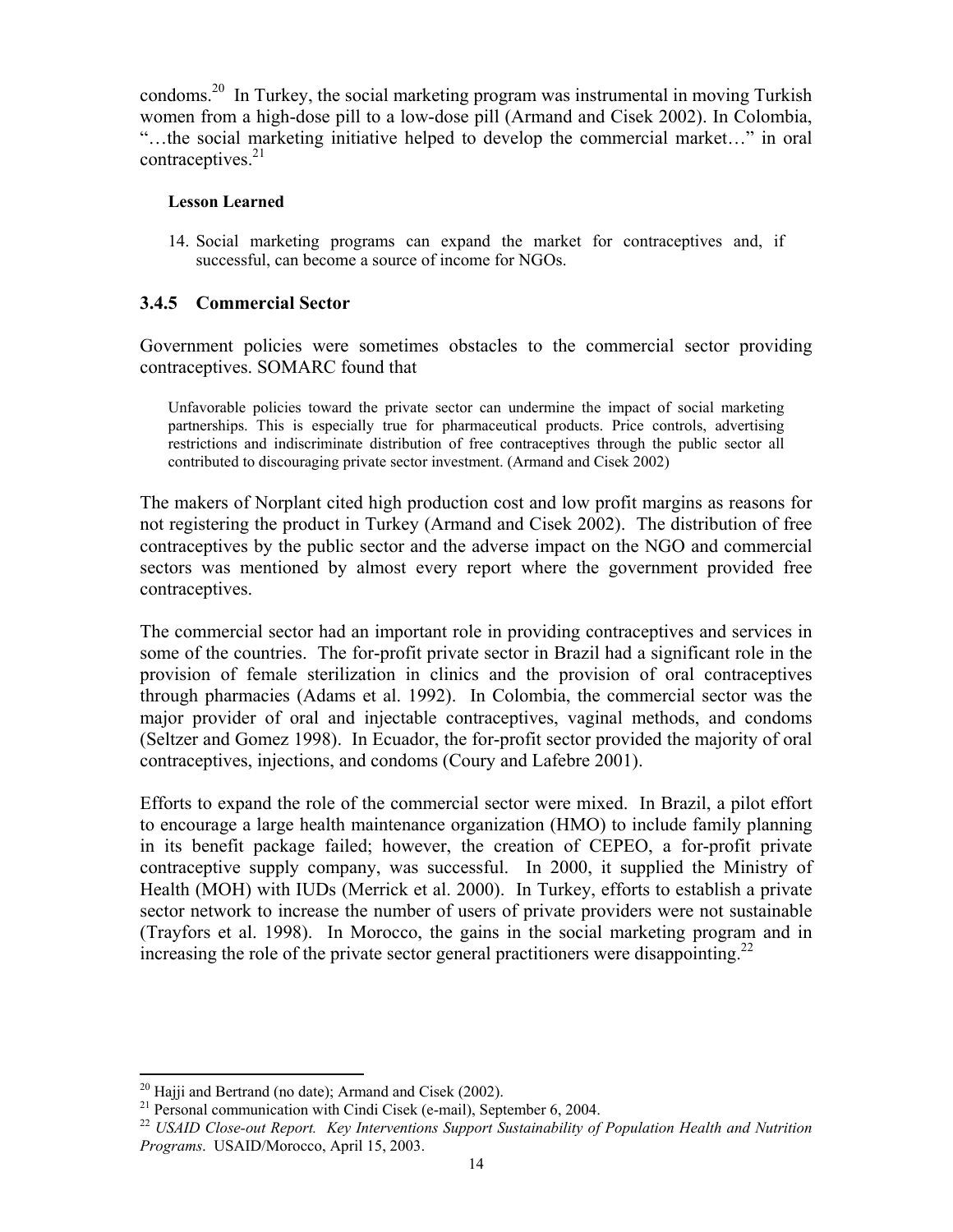### **Lessons Learned**

- 15. Government policies, laws, and regulations can be obstacles for the involvement of the commercial sector in the supply of contraceptives and services and for ensuring contraceptive security.
- 16. The for-profit sector, under the right circumstances, can be an important provider of family planning services and contraceptives.

## **3.5 PUBLIC SECTOR**

## **3.5.1 Population Policies**

All seven countries had favorable population polices and there was strong government support for family planning (see the matrix in appendix D).

## **3.5.2 Financial Sustainability**

All the countries worked on sustainability issues in their strategies. The team only had information on postgraduate experiences of Mexico and Ecuador. Both appeared to have problems maintaining some financial aspects of the family planning programs. One finding from the Mexico report was, "Even when political support is strong, financial commitment by governments does not always translate into financial backing." One factor that affected financial support for family planning was that the program had to compete with other programs for resources both within and outside the health sector (Alkenbrack and Shepherd 2004). In Ecuador, priority was given to medical and curative services over preventive services during government budget constraints (Coury 2004).

The team was told that in Turkey, the political support for family planning is not as strong as it was in the past. Apparently, the reasons for this are that the Minister of Health is giving priority to MCH, not to family planning and USAID is not there as an advocate  $2\overline{3}$ 

## **Lesson Learned**

17. Even when political support is strong, financial commitment by governments may be difficult due to competition from other programs.

## **3.5.3 Contraceptive Availability**

All the countries worked on ensuring the availability of contraceptives after graduation. The activities included technical assistance in the financial aspects of procurement, procurement, forecasting, and developing and maintaining logistics systems. It appears that most of the countries had systems in place at the time of graduation to forecast, procure, and distribute contraceptives. However, due to the lack of information, it is not known which countries have maintained these systems successfully. Nevertheless, based

 $\overline{a}$  $23$  Telephone interview with Zerrin Baser, September 2004.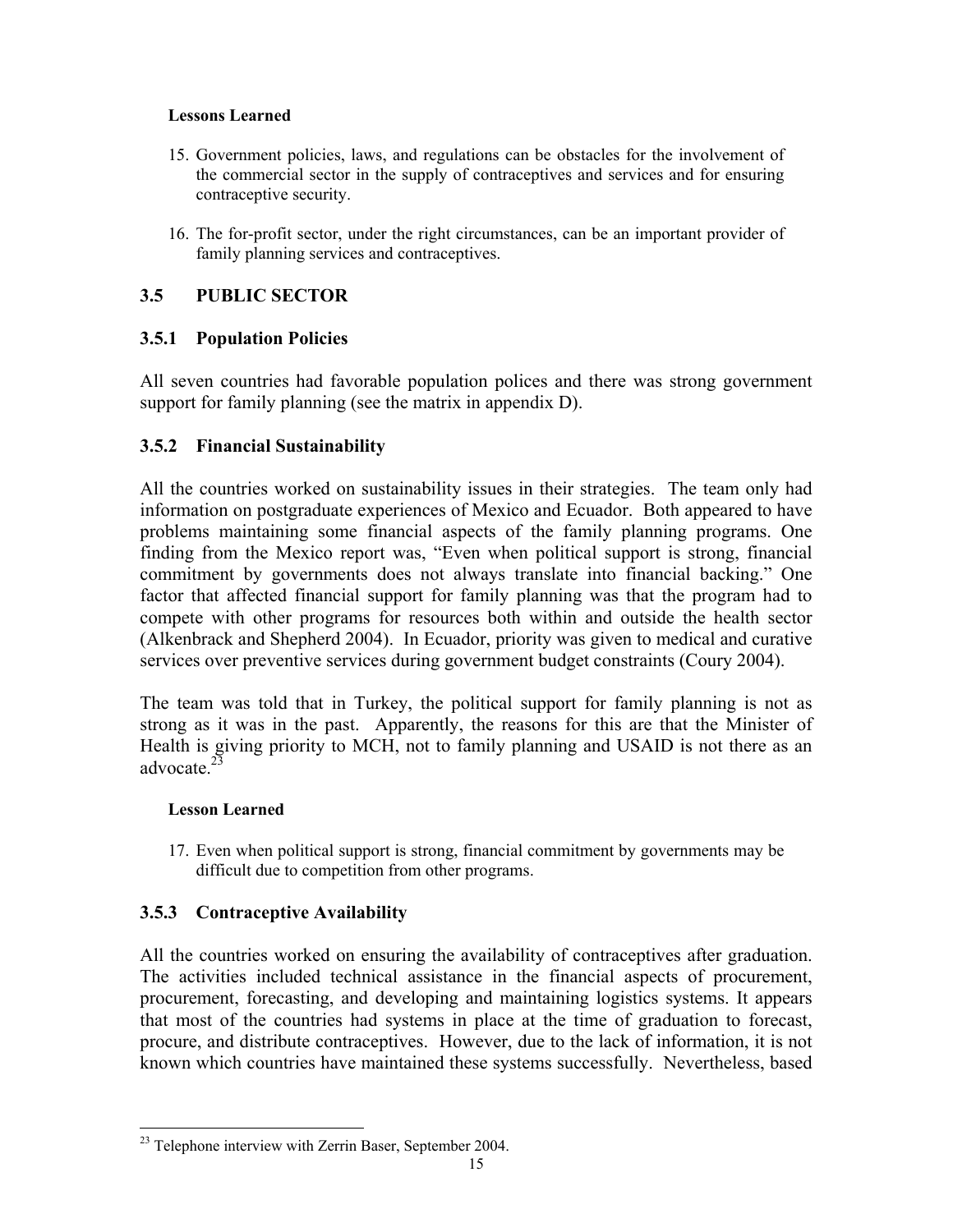on limited information, it appears that contraceptive security may be a difficult goal to sustain.

The gradual phaseout of contraceptives, as in Morocco and Turkey, helped the countries adjust to financing and procuring contraceptives. However, as noted below, even this is not a guarantee that government financing for contraceptives will continue after phaseout.

Anecdotally, $24$  it is understood that Turkey is experiencing contraceptive shortages. According to one source, the contraceptive shortages are being caused by several factors: the government halting the donation mechanism, which was a source of funds for purchasing contraceptives; the Minister of Health giving higher priority to MCH than to family planning; the devaluation of the Turkish lira, thus making importation of contraceptives more expensive; and a shortage of government funds. Apparently, efforts are being made to solve the problem and the MCH–FP Directorate is negotiating with the Ministry of Finance regarding funds to purchase contraceptives.

In Mexico, one lesson learned from the phaseout of USAID support was that "Replacing donor-funded contraceptives is one of the most challenging aspects of sustainability." (Alkenbrack and Shepherd 2004) The procurement of contraceptives in Mexico was particularly difficult at graduation, due to a lack of experience as well as the Mexican financial crisis. Another lesson learned from Mexico was that "Donors should make an effort to prepare organizations for independent procurement." (Alkenbrack and Shepherd 2004)

The *USAID LAC Regional Contraceptive Feasibility Study* confirmed the Mexico experience. For example, Peru has experienced contraceptive stock outs over the past two years due to complications and delays in ordering contraceptives through the United Nations Population Fund (UNFPA) system. The Bureau for Latin America and the Caribbean (USAID/LAC) has been working in Latin America with governments, NGOs, USAID Missions, and international organizations to ensure contraceptive security.<sup>25</sup>

It is estimated that it takes three to five years to have a successful phaseout of contraceptives. This timeframe assumes that preparatory work has been completed before the phaseout process starts, which ensures that the essential host country skills and conditions are in place before the phaseout process begins. The time period allows for testing the system (i.e., completing at least one full procurement cycle).<sup>26</sup>

### **Lesson Learned**

18. Planning and managing contraceptive phaseout is difficult, and organizations in both the public and private sectors need assistance in procuring contraceptives.

 $\overline{a}$ <sup>24</sup> GH/PRH/Commodities Security and Logistics (CSL) staff and telephone conversation with Zerrin Baser, September 2004.<br><sup>25</sup> Personal communication with Lindsay Stewart, USAID.<br><sup>26</sup> Bowers and Hemmer (2002), and Alan Bornbusch, USAID.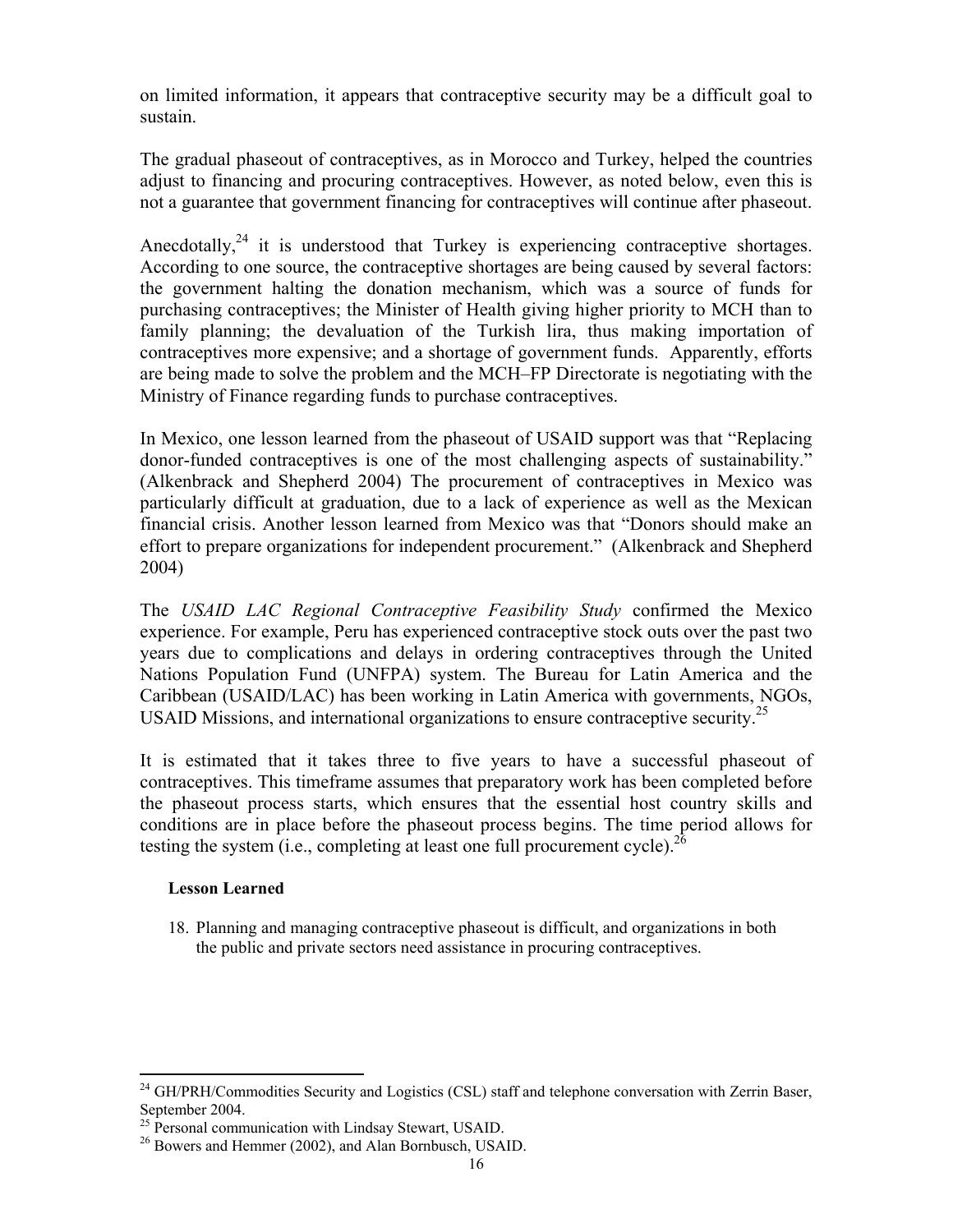### **Recommendation**

5. At least three to five years in advance of contraceptive phaseout, Missions should begin to develop and institutionalize new procurement systems to replace USAID's donated contraceptives.

## **3.5.4 Decentralization/Health Reform**

In several of the countries, decentralization had either already occurred or was being implemented at the same time as the graduation strategy. In Brazil, this allowed USAID to work with two states in the Northeast, as USAID was not allowed to work directly with the national government. Nevertheless, there were concerns about further decentralization in Brazil and its impact on the sustainability of USAID–funded activities (Merrick et al. 2000). In Morocco, the Mission supported the government in its decentralization initiative in two regions. In Mexico, decentralization occurred during the implementation of the graduation strategy and resources were not shifted as needed. Also in Mexico, some believed that the rapid implementation of decentralization should have been anticipated.

During the graduation phase of most of the countries, the issues of health reform, decentralization, and universal health insurance were continually being addressed. The impact of these on family planning programs after graduation is not yet known.

## **3.5.5 Quality/Access**

All the countries tried to address the quality and access issues during the phaseout period. In Brazil, PROQUALI, a client-focused system aimed at attaining quality reproductive health services at the clinic level, was implemented in the two states where USAID believed there was a high unmet need. Efforts also were made to broaden the method mix. In Mexico, quality of care was addressed by training, improving counseling, and expanding method choice and access by focusing activities in rural areas with high unmet needs (Beamish et al. 2000).

## **3.5.6 Human Capacity Development**

Technical assistance for training and human capacity development was almost the first component of the family planning assistance provided to the seven countries. The ability of the governments to maintain and sometimes expand the training systems, however, is not known. For example, in Turkey at the time of graduation, about 10 midwifery schools out of approximately 70 had implemented improved and strengthened family planning and reproductive health preservice training for midwives. It is unknown whether Turkey was able to expand the preservice training to the remaining midwifery schools. Also in Turkey, the inservice training system was strengthened and curricula were developed.<sup>27</sup> Again, it is unknown whether the government was able to maintain the inservice system and provide the needed inservice training.

<sup>1</sup>  $27$  Trayfors et al. (1998).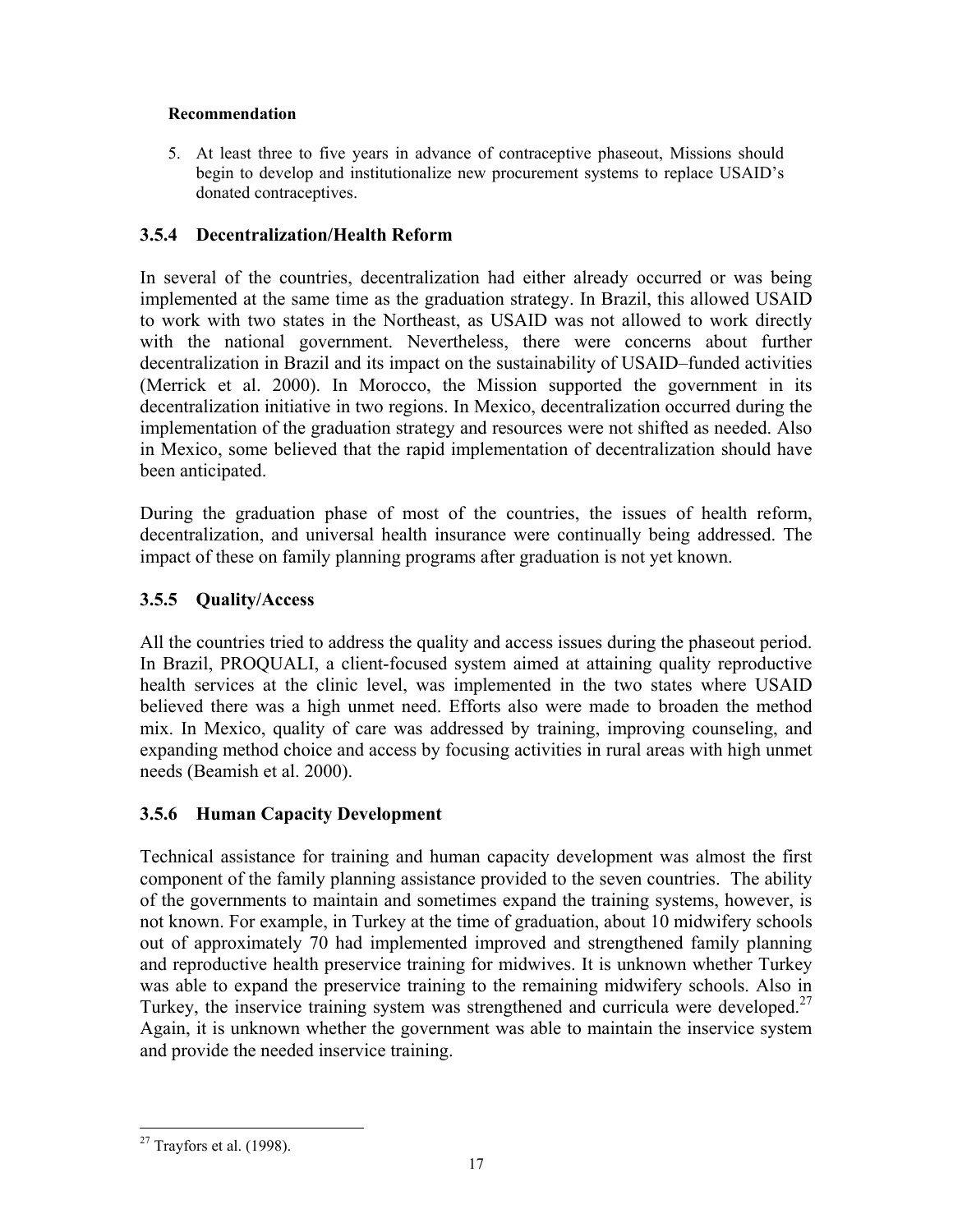In the two Brazilian states in which USAID worked, management inservice training was provided as part of the quality improvement activities. Under an earlier project, FP/RH was included in the curricula in 15 medical faculties (during the 1980s). However, one of the remaining challenges discussed at phaseout was the need for major changes at the university level in the basic medical curriculum and in the specialization required for family physicians. $28$ 

In Tunisia, in addition to supporting extensive training in clinical methods, management, and service delivery, USAID also supported the establishment of a training center, thereby enhancing institutional capacity. USAID also supported the establishment of an international training center that charged fees for training individuals and groups from other countries (Rea et al. 1993).

According to a Brazil report (Merrick et al. 2000),

Medical curricula everywhere tend to reflect the national academic tradition regarding: the scope of a subject; distribution of time; curative vs. preventive; hospital-based or community-oriented; basic public health approach or high-tech; evidence-based or based on 'traditional practice'; using standard guidelines or individualistic approach; hands-on or theoretical; and oriented towards specialist or generalist care, etc. Such traditions take considerable time to change. The challenges experienced by the CA working in this area indicate that five years of collaboration is a minimum to achieve any significant impact.

Table 4 shows the number of trainers trained by JHPIEGO under two cooperative agreements from 1993 to 2004. The trainers include qualified faculty trainers from nursing, midwifery, and medical schools, and inservice trainers who use JHPIEGO's competency-based approach.<sup>29</sup> (The table only shows the trainers trained by JHPIEGO and it does not mean to suggest that they are the only trainers in the country.)

| Country       | <b>Trainers</b> |
|---------------|-----------------|
| <b>Brazil</b> | 159             |
| Colombia      |                 |
| Ecuador       | 60              |
| Mexico        |                 |
| Morocco       | 72              |
| Tunisia       | 6               |
| Turkey        | 146             |

| Table 4 |  |                                             |  |
|---------|--|---------------------------------------------|--|
|         |  | <b>JHPIEGO Trainer Development Programs</b> |  |

#### **3.5.7 Norms, Guidelines and Standards for Service Delivery**

 $\overline{a}$ 

It appears that all the countries worked on some aspect of developing or strengthening norms, guidelines, and standards of service delivery, although some were less than perfect. For example, in Brazil, a description included "…a reproductive health guideline, with good and up-to-date norms on family planning care, but with adolescent

<sup>28</sup> *USAID Support for Family Planning and Reproductive Health Programs in Brazil,* no date; Merrick et al. (2000).

<sup>29</sup> *Strengthening Provider Performance in Reproductive Health and Family Planning: Innovations, Lessons Learned, and Results Achieved,* JHPIEGO, March 2004.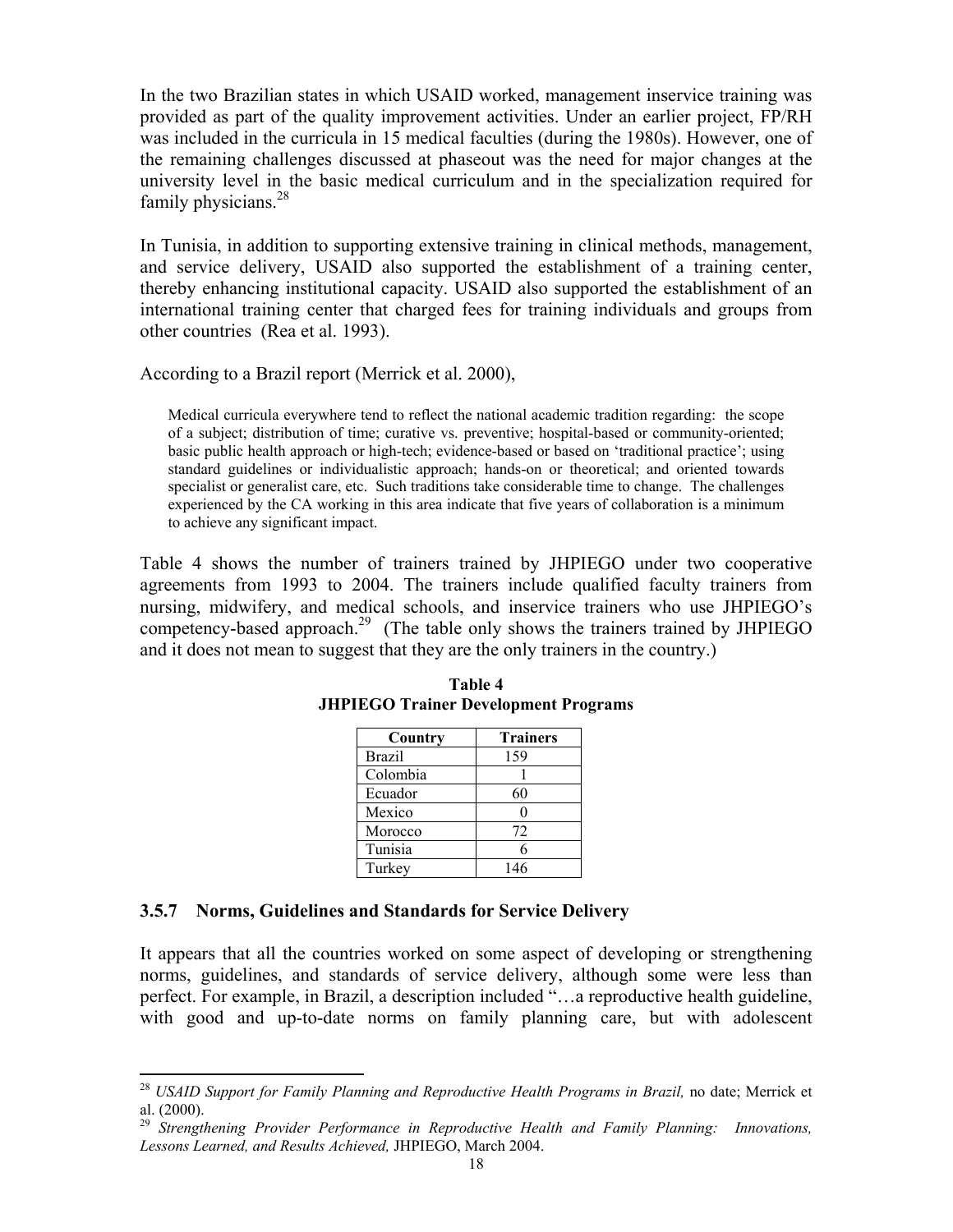reproductive health and birthing care that reflect a very medicalized approach and omits messages on more humanized birth procedures." (Merrick et al. 2000)

In Mexico, the production of official norms was a Mexican initiative with some assistance from USAID and the World Health Organization (WHO). Two key government policy documents prepared subsequently were written in accordance with the official norms and both documents emphasized quality of care (Bemish et al. 2000).

## **3.6 PUBLIC VERSUS PRIVATE SECTOR DELIVERY OF SERVICES**

The countries were mixed regarding the split between the public and private sectors being the predominate provider of contraceptives and family planning services. In Mexico, Morocco, Turkey, and Tunisia, the public sector provided approximately 60–75 percent of modern contraception. In Ecuador and Colombia, the public sector provided approximately 27–38 percent of modern contraceptives. In Brazil, the public sector was the source of 43 percent of contraceptives and the private sector was the source of 54 percent.

In Colombia, the political support for family planning was not sufficient to develop a strong public program, but it was sufficient to enable the private sector to step in and have a prominent role in the delivery of services. Also, the private sector benefited from the absence of legislation that might have prohibited its development (Seltzer and Gomez 1998).

The reason the public sector is the major provider of services in some countries is that the services and/or contraceptives are provided at no cost. Mexico, by law, must provide free contraceptives. However, one of the recommendations in the Mexico report states, "Donors should work with governments to reexamine the impact of policies that encourage free-for-all approaches to publicly provided services…" (Alkenbrack and Shepherd 2004). Turkey has reversed itself on the issue of providing free services/ contraceptives. In an effort to become increasingly self-sufficient, the public sector requested voluntary donations from clients. This has now been discontinued, and currently the poor receive free services and those who are able to pay receive prescriptions that are filled at pharmacies.<sup>30</sup> Morocco provides free contraceptives (Hajji and Bertrand, no date) as do the five Latin American and Caribbean countries that were included in a recent contraceptive security study.<sup>31</sup> It should be noted that in some Latin American and Caribbean countries, fees might be requested for services that are intended to be free. $32$ 

Some countries have laws or policies that discourage the commercial sector, such as those discussed above. Governments were not always supportive or did not understand the role that the private sector and NGOs could have in providing family planning services; this was especially true in Turkey, Morocco, Mexico, and Tunisia.<sup>33</sup> Also, efforts to increase the role of the private sector were sometimes disappointing (as in

1

 $30$  Pinar Senlet, July 2004; and Sine et al. (2004).

<sup>31</sup> *USAID Regional LAC Contraceptive Security Feasibility Study*, DELIVER/POLICY, 2004. The countries included in the study were Paraguay, Peru, Bolivia, Nicaragua, and Honduras.

<sup>&</sup>lt;sup>32</sup> Personal communication with Maggie Farrell, USAID.

<sup>&</sup>lt;sup>33</sup> Hajji and Bertrand (no date); Alkenbrack and Shepherd (2004); and Rea et al. (1993).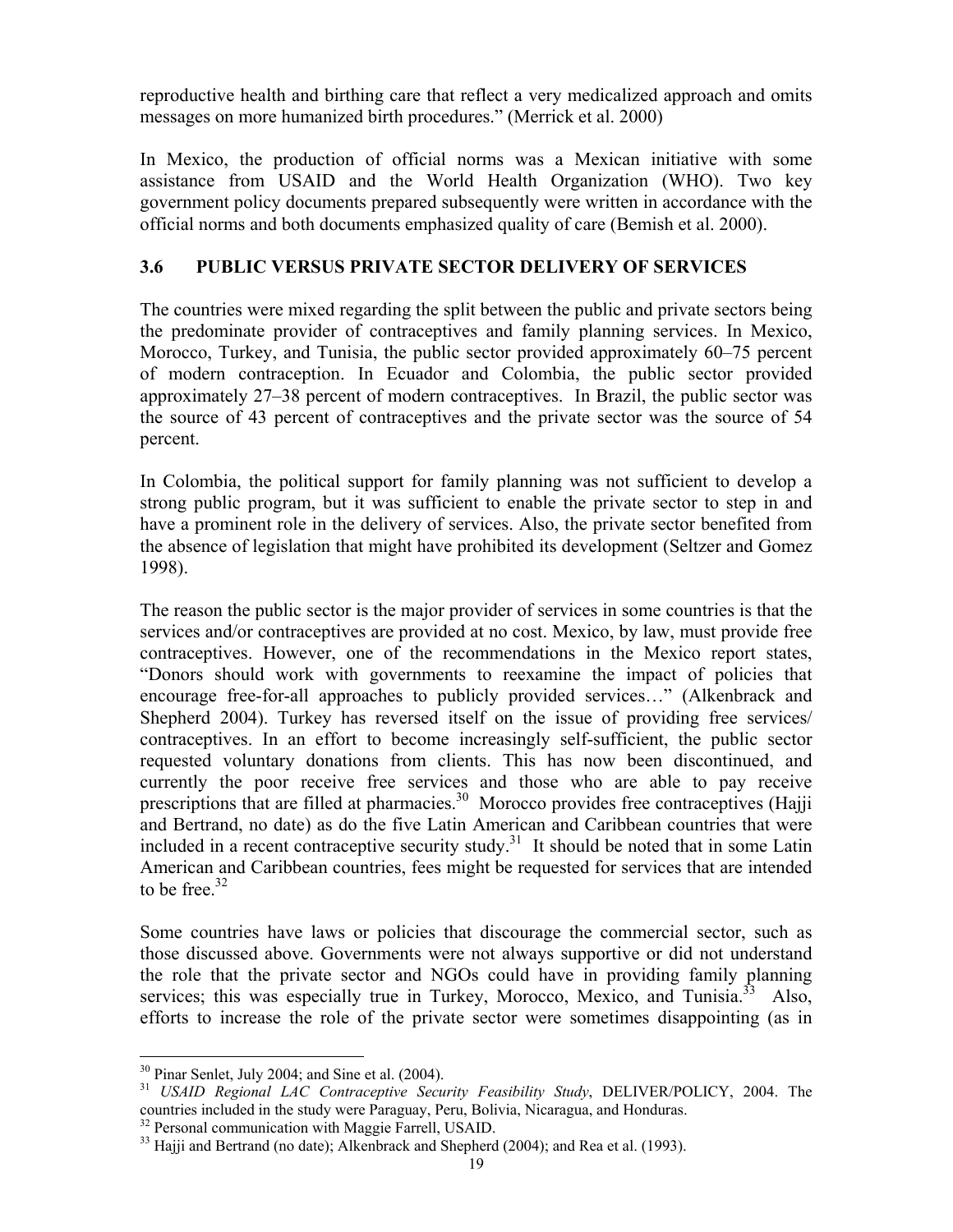Morocco).<sup>34</sup> One lesson learned from the Mexico experience was, "Donors should encourage collaboration between public and NGO sectors." (Alkenbrack and Shepherd 2004)

The recent *USAID Regional LAC Contraceptive Security Feasibility Study* raised the issue of the public sector increasingly becoming the major supplier of contraceptives and the need to shift the burden to the commercial and NGO sectors. The study also noted that the commercial sector has become the source of high-end products and that NGO clients have shifted from the poor to the middle class. The report contained some suggestions from various countries on engaging and expanding the role of the commercial sector and decreasing the role of the public sector in the provision of contraceptives. In response to the GWG's questionnaire on graduation, both the El Salvador and Peru Missions expressed the need for expanding the role of the private and commercial sectors.

### **Lessons Learned**

- 19. Engaging the for-profit sector in the provision of family planning services is not always easy and the graduate countries were not always successful.
- 20. The private and public sectors have not always agreed on the issue of contraceptive security. Governments do not always understand the important roles the commercial and NGO sectors can have in providing contraceptives. Also, they do not always understand the impact of policies that ensure the provision of free or subsidized contraceptives on the private sector.
- 21. Nongraduate countries need to expand the role of the private and commercial sectors in the provision of family planning services and contraceptives.

## **Recommendation**

6. In planning for phaseout, Missions should do the necessary analyses and support discussions among the NGO, commercial, and public sectors to identify the roles of the sectors within a whole market framework.

## **3.7 ADVOCACY**

Advocacy both within the government and in the NGO sector was important in most of the countries. For example, after phaseout in Mexico, advocacy efforts by the Mexican Health Secretariat resulted in a regulatory change that allowed it to procure contraceptives internationally. In addition, advocating to the states by the Health Secretariat made them aware of the benefits of consolidating the procurement of contraceptives. One lesson learned from the Mexico experience was, "Advocacy plays an important role in garnering support from governments at all levels and is, therefore, an important component of a phase out plan." (Alkenbrack and Shepherd 2004) In Morocco, taxes and customs were reduced on contraceptives because of advocacy efforts (Hajji 2003).

 $\overline{a}$ <sup>34</sup> *Close-Out Report, Key Interventions Support Sustainability of Population, Health and Nutrition Programs 608–007*, USAID/Morocco, April 15, 2003.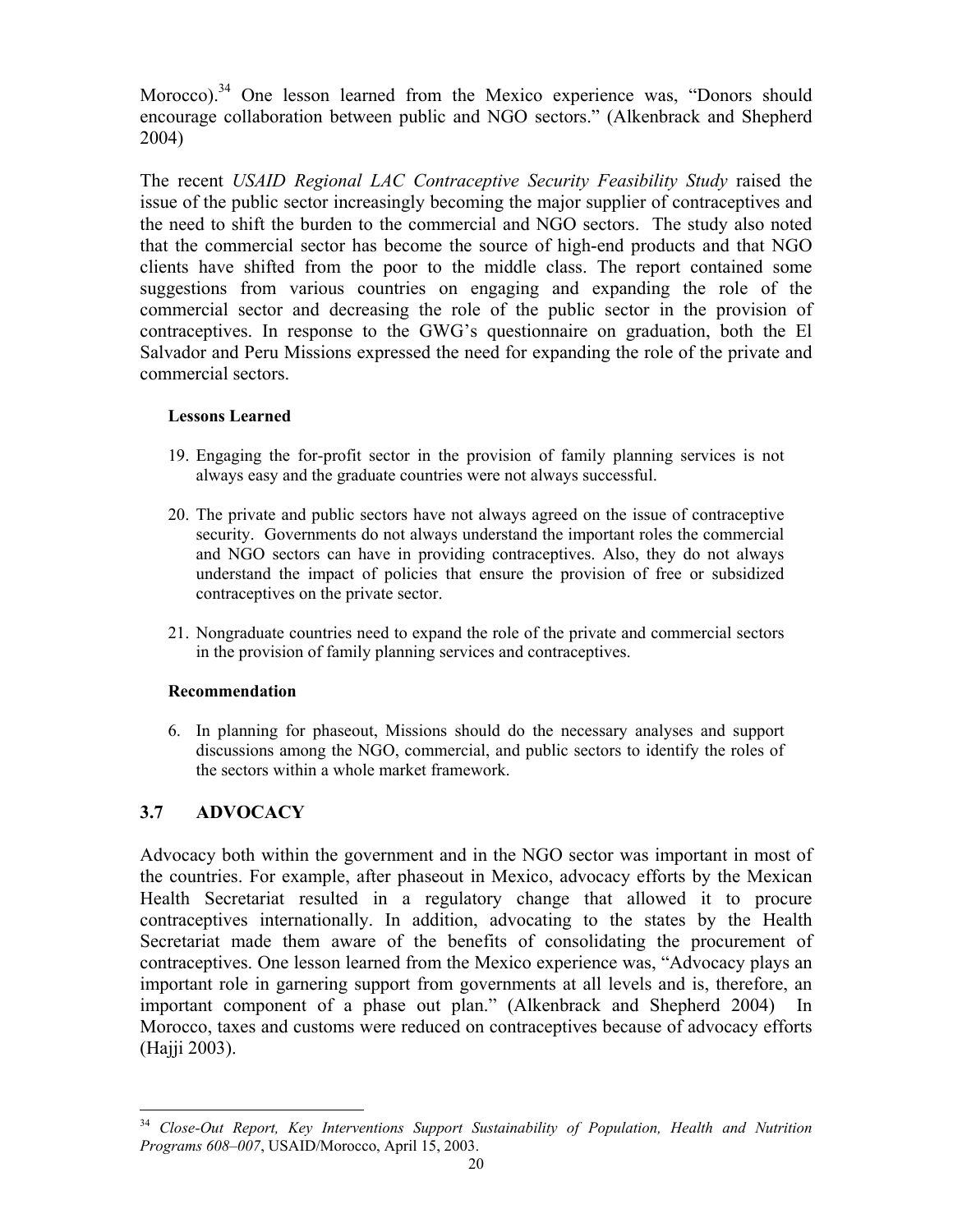In Turkey, the public and NGO sectors worked together to bring about the procurement of contraceptives by the government after USAID phased out donated contraceptives. The MCH–FP Directorate staff led an internal advocacy effort for the procurement of contraceptives. At the same time, the NGO Advocacy Network for Women (KIDOG) supported the MCH–FP Directorate through a high profile external advocacy campaign aimed at the public, public officials, and political leaders.<sup>35</sup>

In most of the graduate countries, NGOs had an important role in advocating for family planning policies and laws. In Brazil, such national groups as the National Women's Reproductive Health and Rights Network and the National Commission for Population and Development "…took the lead in the development of national policy on population, FP/RH rights, including legislative action to establish regulations for surgical sterilization and other aspects of fertility regulation." (Merrick et al. 2000) APROFE in Ecuador "…served as a strong advocate for the promotion of family planning rights and their adoption in the national population policy and eventually as part of the national Constitution." (Coury and Lafebre 2001)

While not yet a graduate country, the experience in Peru shows why public and NGO advocacy is important for the protection of family planning programs.

From 2000 to 2003, after more than a decade of strong government support, two consecutive Ministers of Health openly opposed family planning… Public advocacy, continuous monitoring, mobilization of the press, and the active participation of NGOs, reproductive health watchdog groups, health forums, and networks of women's development and social organizations have all played a role in protecting family planning from an increasingly well-organized opposition.<sup>36</sup>

#### **Lesson Learned**

22. Advocacy within the government and the NGO sectors can have an important role in obtaining government support for family planning, changing policies and laws, and ensuring the survival of family planning programs. Advocacy is an important component in any family planning program but especially in a phaseout plan. In addition, it is important to ensure that advocacy for these programs will continue after graduation.

#### **Recommendation**

 $\overline{a}$ 

7. Missions need to build sustainable capacities in advocacy partners (governments, NGOs, and civil society organizations) to act as monitors after the phaseout of USAID family planning assistance.

<sup>35</sup> USAID, *Case Study of Contraceptive Self-reliance Efforts in Turkey: Prospects and Lessons Learned,*

<sup>&</sup>lt;sup>36</sup> *USAID Regional LAC Contraceptive Security Feasibility Study*, DELIVER/ POLICY, 2004.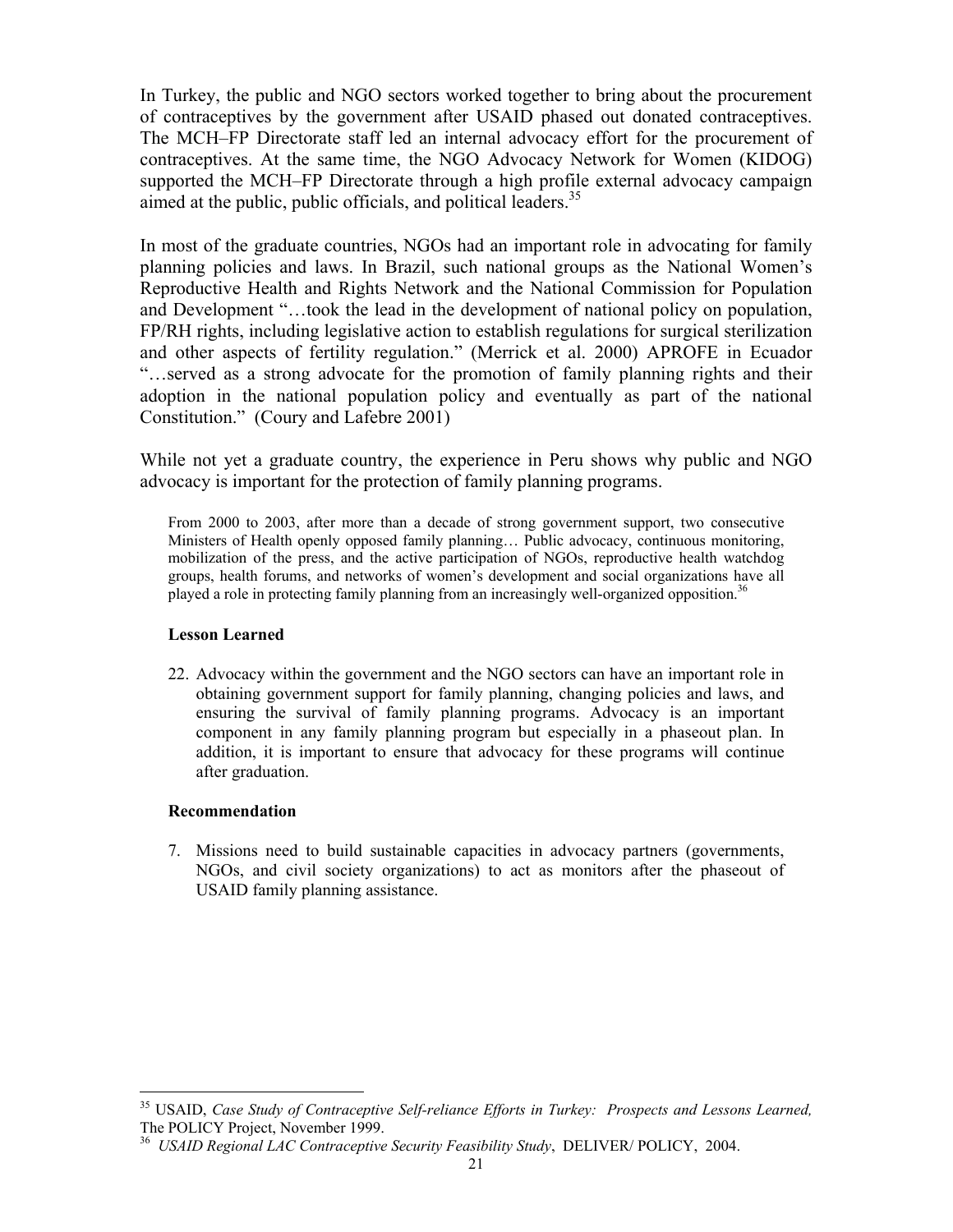## **4. ISSUES FOR DISCUSSION BY THE GRADUATION WORKING GROUP**

## **4.1 RAPID AND COMPLETE PHASEOUT VERSUS PHASED GRADUATION**

The GWG needs to consider the desirability of a phased or gradual graduation rather than a rapid and complete phaseout. There appears to be a need for certain limited targeted activities to be continued after the majority of family planning activities have been phased out. Two examples are activities that target populations with high unmet need and that provide support for DHSs and other special studies to determine the state of family planning after graduation.

## **4.2 NGO SUSTAINABILITY VERSUS SERVING THE POOR**

### **Is full NGO self-sufficiency a reasonable objective if the NGO is expected to serve the poorest segments of the population?**

In Ecuador during phaseout, the USAID Mission funded through CEMOPLAF a community-based distribution program that specifically targeted the poor and indigenous population as well as the clinics that served these clients.<sup>37</sup>

If the GWG decides that USAID should help address this problem, one suggested solution is for USAID to allow countries to have a phased graduation. GH/PRH could provide limited funding for special activities through NGOs or the public sector that provide services to the poor or those with unmet needs, such as adolescents.

Also, if the outcome of the evaluation of the Dominican Republic's NGO cross-subsidy program is positive, countries could be encouraged to use it as a model.

## **4.3 SOCIAL SAFETY NETS AND UNMET NEEDS**

### **What is the responsibility of USAID, the host governments, other donors, NGOs, or others in maintaining social safety nets? If indicators reach a certain level, does it make sense to discontinue supporting services to underserved groups?**

While most of the countries agreed that there should be a safety net for the poor, there was little discussion of how to proceed. There were concerns, once the government began charging for contraceptives or services, about how the government would determine the people that qualified for free or subsidized services. Nicaragua has two programs that target poor geographic areas and/or poor families for packages of assistance that include family planning.<sup>38</sup> Also, as discussed above, Turkey implemented a voluntary donation mechanism for contraceptives to augment the budget for contraceptives; since the donation was voluntary, it provided a safety net for the poor (Sine et al. 2004).

Almost all the countries in their graduation strategies addressed the issue of reaching the poor, rural, or indigenous populations with special targeted activities. The seven graduate

 $\overline{a}$ 37 Maggie Farrell, USAID, October 2004.

<sup>38</sup> *USAID Regional LAC Contraceptive Security Feasibility Study*, DELIVER/POLICY, 2004.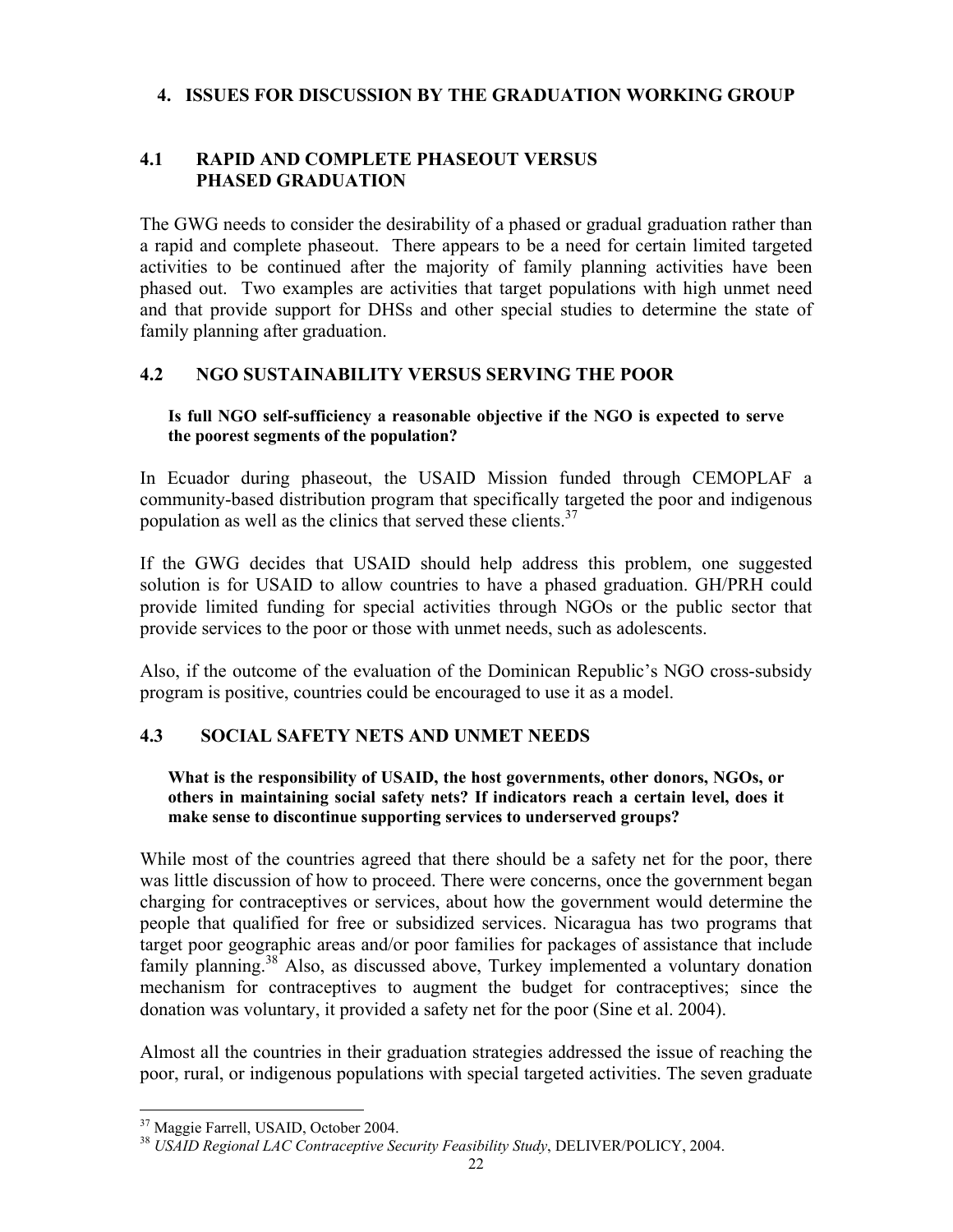countries had contraceptive prevalences ranging from 50 to 77 when they graduated; nevertheless, concerns were still expressed about people with unmet need and how they would be reached after phaseout. For example, in Brazil, the concern was about reaching adolescents and other underserved groups in the northern states and the poor in cities and rural areas (Merrick et al. 2000); in Morocco, the rural and the hard-to-reach geographically (Hajji and Bertrand, no date); and in Ecuador, men and youth (Coury and Lafebre 2001). In Colombia, the issue of unmet need was discussed in terms of high abortion rates that could be lowered through the use of family planning (Seltzer and Gomez 1998).

In some countries, contraceptive prevalence figures can mask great disparities among groups. For example, in Mexico, while contraceptive prevalence was reported to be 80 percent in the major cities, it was only 40–50 percent in mountainous areas and as low as 9 percent in communities of extreme poverty (Alkenbrack and Shepherd 2004). In Brazil, in the Northeast, women without education reported that they had 2.3 more children than desired. This was significantly higher than the level of undesired children reported for Brazil as a whole (0.7) (Merrick et al. 2000).

Except for limited information based on two reports, the impact of USAID graduation on access is unknown at this time. In Ecuador, "…government agencies, international donors, private and voluntary organizations (PVOs) and NGOS, and the private sector report worsening conditions for family planning and reproductive health care, especially among the poor." (Coury 2004) The 2005 RH survey may provide additional information on the access issue in Ecuador. In Mexico, the shift by NGOs in clients from the poor towards the middle class and the cut of some special programs that funded activities for the adolescent, rural, and indigent population may have resulted in a change in access since Mexico graduated. The 2003–04 DHS–type survey may provide the data needed to confirm the change in access due to USAID graduation (Alkenbrack and Shepherd 2004).

As discussed above, one way for USAID to address the issue of meeting the needs of the underserved populations is for USAID to permit certain countries to partially graduate. To those countries, USAID would provide limited support for activities that address the needs of the underserved population that are not being reached by the NGOs or the public sector.

### **Recommendation**

8. For selected countries, rather than fully phasing out family planning assistance, USAID should fund limited activities in the public sector and/or the private sector that address the unmet needs of the poor, rural, or other groups.

## **4.4 TOTAL REPLACEMENT OF USAID RESOURCES**

#### **Can host governments realistically be expected to totally replace donor resources when they are withdrawn? Should graduation plans address this issue and assist governments in addressing this issue?**

None of the reports that were completed before or just after graduation of the seven countries appeared to address the issue of the cost of totally replacing donor funding. This includes more than contraceptives, that is, everything that USAID usually supports,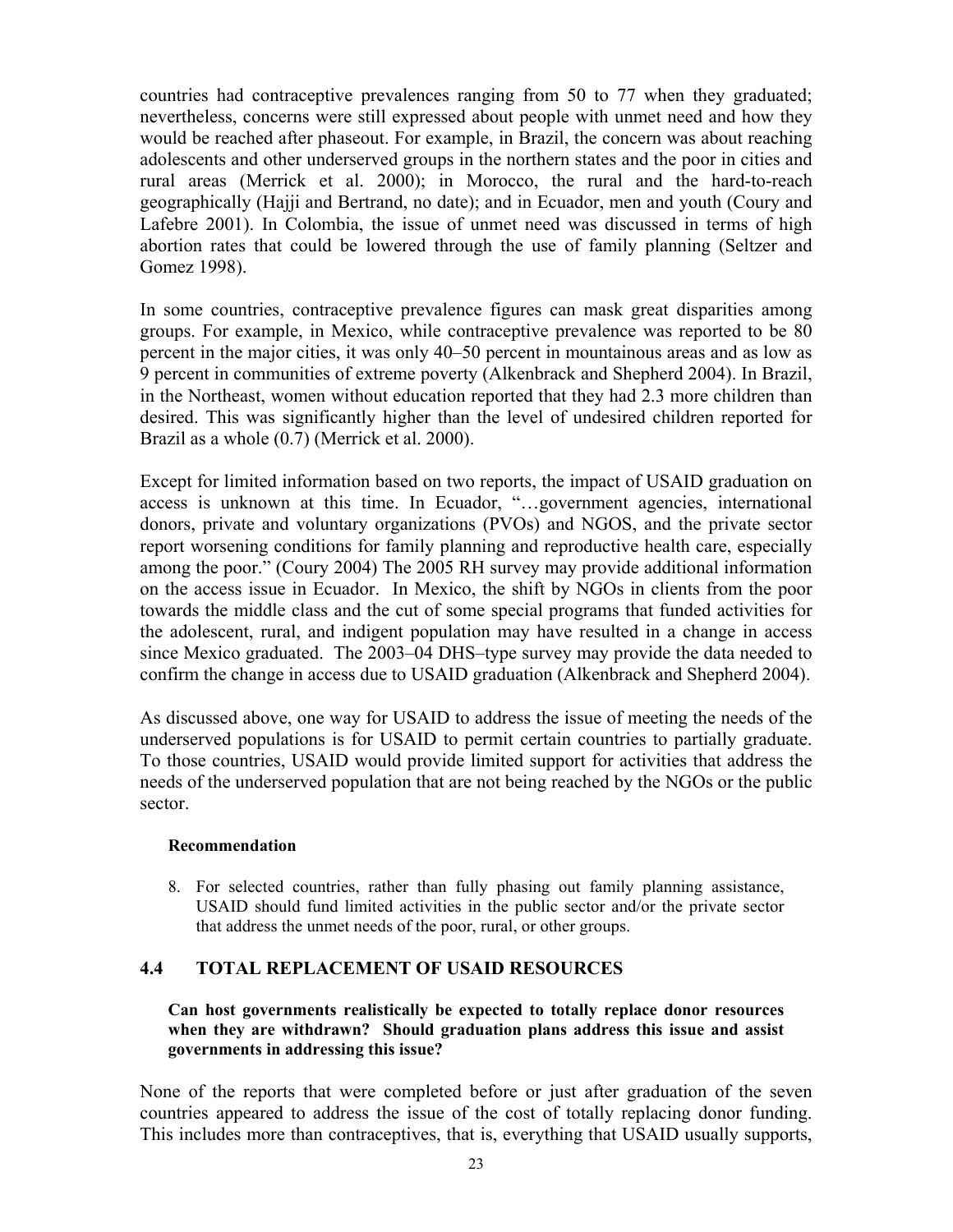such as training, IEC materials, research, monitoring, evaluation, and replacement of equipment and vehicles. Obvious issues, such as the procurement and financing of contraceptives, were addressed in monetary terms.

## **4.5 METHOD MIX**

 $\overline{a}$ 

**Is it a problem and what priority should be placed on trying to broaden the range of methods? What advice should be given to Missions that have a method mix problem and have limited time and/or funds before graduation? It should be noted that in some countries, availability is not the issue as a wide range of contraceptives are available. The question is whether or not people have access and whether they can choose freely.** 

One of the tenets of USAID has been that good quality of care means having an adequate range of methods available to meet the needs of users. In principle, a family planning program should offer a sufficient number of methods to meet the needs of clients who desire to either space or limit their pregnancies. Despite the wide availability of modern contraceptives and a range of contraceptive methods, there are examples of the predominance of one or two contraceptive methods. The reason for this seeming limited choice or concentration appears rooted in women's inclination to stay with a method; in the biases of service providers and programs (based on supply, cultural norms, or incentives); and of clients to accept such recommendations (Seltzer 2002).

Brazil and Morocco both tried to address the method mix issue with limited success. According to the Morocco 2004 DHS, 40 percent of all women used oral contraceptives and 5.4 percent used an IUD, which was the next most popular method. The Mission recognized the method mix issue and made various efforts to introduce other methods; however, the activities were not as successful as hoped. In addition, there was the added problem that for religious and political reasons, female sterilization could not be promoted.<sup>39</sup>

In Brazil, almost 80 percent of contraceptive users relied on only two methods: female sterilization and oral contraceptives. The graduation strategy focused on expanding the choice of methods available to women, improving counseling, and making better information available to clients for contraceptive choice and proper use (Merrick et al. 2000). The success of these efforts is not known.

<sup>&</sup>lt;sup>39</sup> Morocco 30 Years of Collaboration Between USAID and the Ministry of Health, A Restrospective *Analysis of Family Planning*, MEASURE, no date.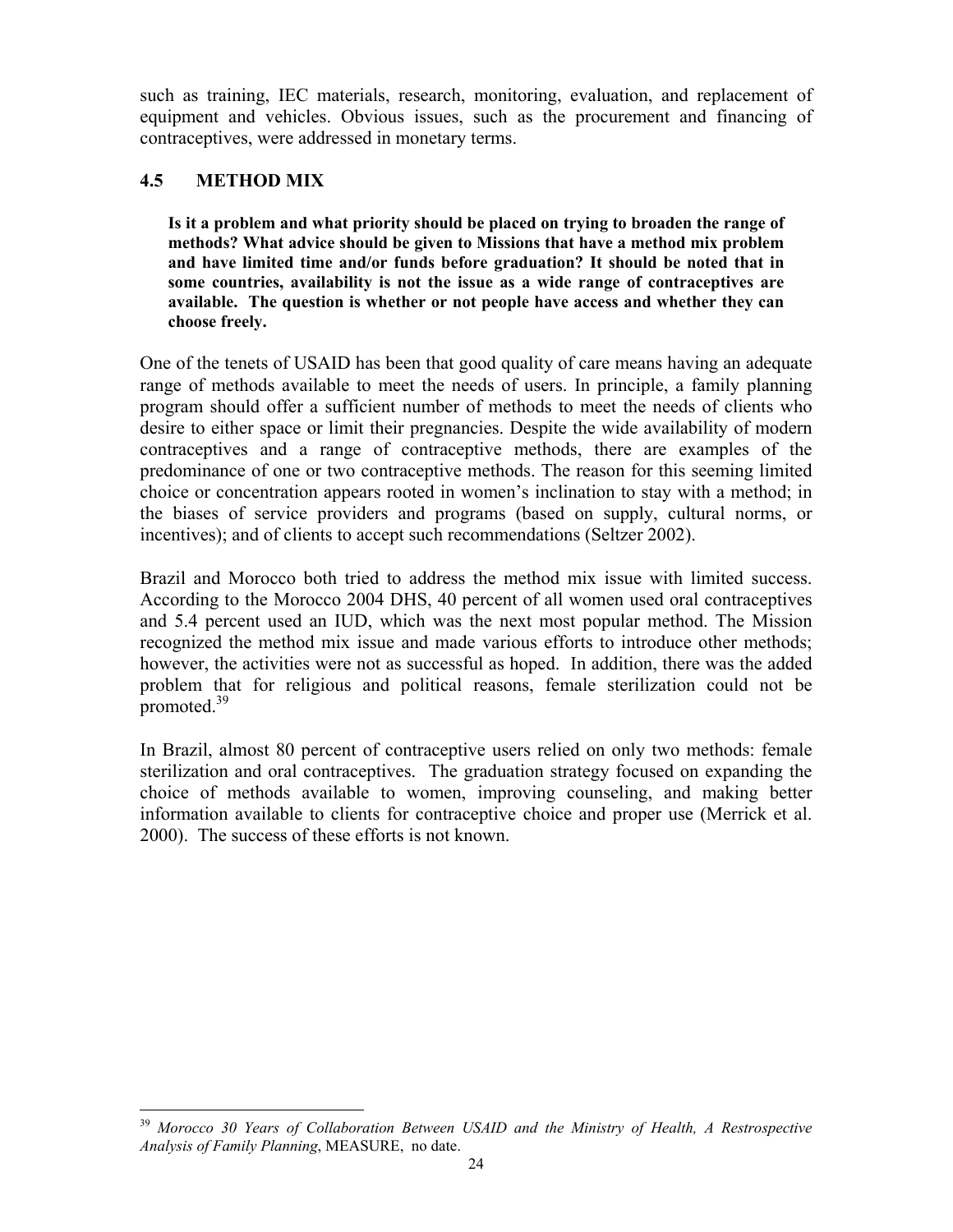## **5. KEY ELEMENTS FOR SUCCESSFUL GRADUATION**

Based on information obtained from graduation plans and other sources,  $40$  the following are key elements that are ideal to have in place for a successful graduation. These are the ideal to work towards and all the elements may not be completely or fully realized at the time of graduation.

- Population policies or laws in place that protect the right of women and men to have access to family planning services
- A sustainable public sector system in place that delivers quality family planning services, which includes a cadre of people that have the depth of knowledge and skills to solve problems that arise
- A sustainable public sector system that ensures the continuation of the training of service providers, including physicians, nurses, midwives, and others. This includes trainers, materials, curricula that have been developed and are in place for preservice and inservice training, and a system for updating curricula
- Sustainable contraceptive financing, procurement, logistics, and distribution systems in place in the public sector
- Up-to-date national family planning or reproductive health norms, national standards, and service delivery guidelines that are disseminated, implemented, and monitored
- Available IEC materials and the capacity within the public sector to produce additional and updated materials as needed
- No laws, regulations, or policies that unnecessarily limit the ability of the forprofit and NGO sectors in providing family planning services and contraceptives or limit the procurement or importation of contraceptives
- Strong advocacy groups within the government and the private sector
- A commercial sector and a sustainable NGO sector that can provide affordable quality services to those who can pay; the private NGOs and the commercial sector need to be strong enough to become larger providers if conservative forces or budget constraints cause the public sector to reduce services
- Postgraduation plans for countries once graduation has occurred

 $\overline{a}$ 

<sup>&</sup>lt;sup>40</sup> Interviews with John Coury, July and August 2004, and Marie McLeod, July 2004; e-mail from the Dominican Republic, Peru, Honduras, El Salvador, and Guatemala in response to the GWG's e-mail questionnaire on graduation; and Seltzer and Gomez (1998).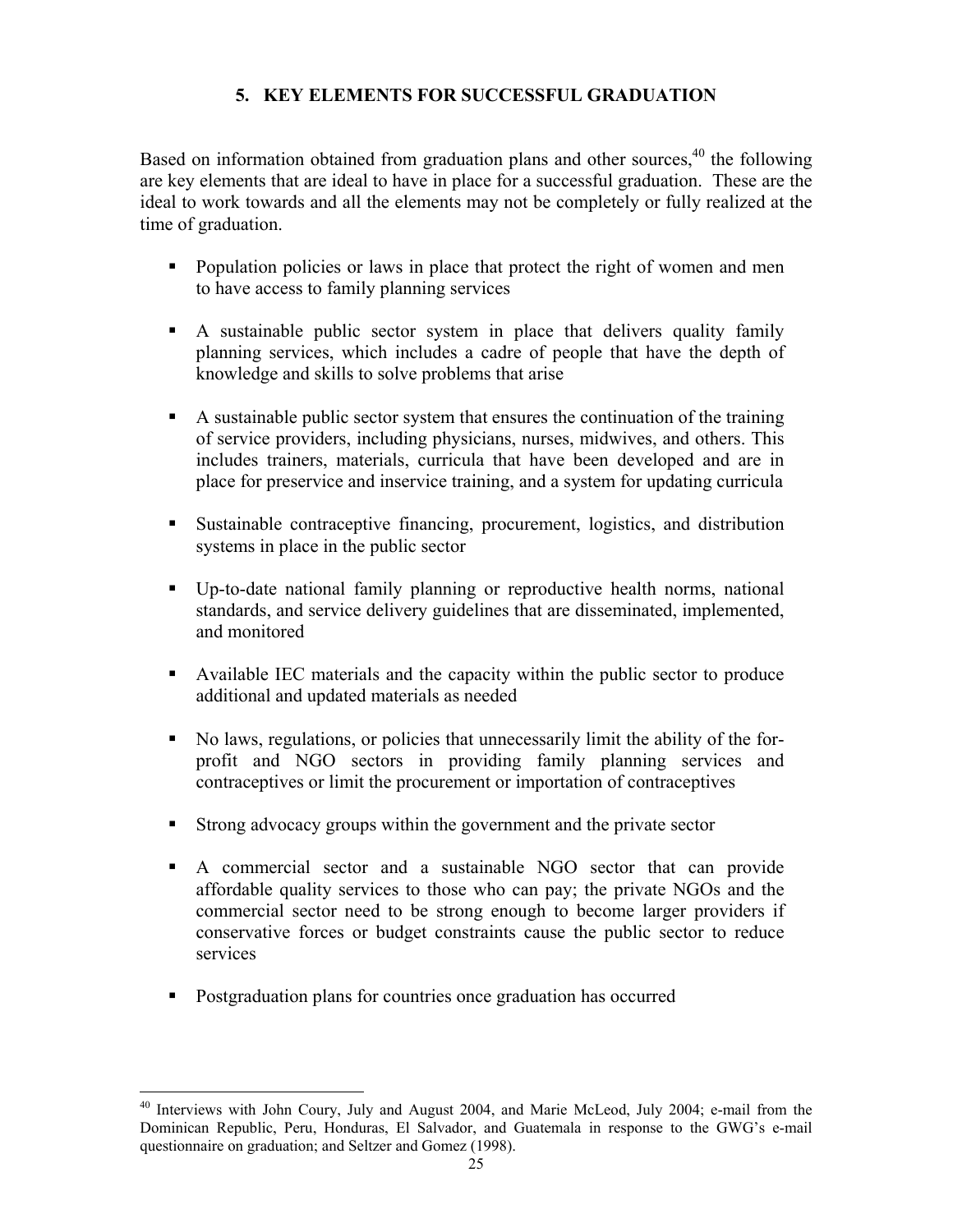## **6. POSTGRADUATION RELATIONSHIPS**

The relationship between USAID and the graduating country need not end when family planning assistance ends. The relationship should evolve into a partnership of peers. Specific activities in phaseout plans could address how the graduate country will stay connected to the international development community; the need for this ongoing connection was mentioned in numerous reports and interviews. The discussion and recommendations below are based on conclusions and recommendations from various reports. $41$ 

The *Graduation Strategy for USAID Assistance to the Indonesia National Family Planning Program* (March 2004) recommends that USAID/Washington develop a new program, the Graduate Country Initiative. The initiative would assist USAID in maintaining contact with countries that have graduated, but which still have important regional or even international roles. The report proposes "…that USAID/Washington take the lead in exploring the interest of regional and pillar bureaus in the creation and funding of a mechanism that would provide travel grants, conference support, and technical assistance/mentoring arrangements between graduate country experts and their counterparts in neighboring non-graduate countries."

USAID has helped train cadres of development experts in graduate countries. These experts are a resource that should not be lost. Various efforts have been made to create data banks and they should be maintained. Some of the data banks that have been created are the data bank for all of Latin America and the Dominican Republic, the list developed by the Centre for African Family Studies, and "Population Experts in Developing Countries," published by the Institute of International Education.

USAID has assisted many countries in gaining the expertise to conduct DHS and health surveys. Some countries after graduation have been able to conduct DHSs with government funds and assistance from other donors; however, not all countries have been able to do so. USAID needs a mechanism and a commitment to continue to assist countries in doing some type of data collection, whether it is a DHS, health/family planning surveys, or country assessments. The countries need this information to assist them in making informed judgments and decisions about their programs. In addition, USAID needs the information and data provided by these instruments to assess the impact of graduation on family planning programs. A line item within the current MEASURE project could provide limited funding for DHSs in graduate countries or addons to other surveys. Some of the countries, such as Brazil, have expertise in conducting DHSs, and only limited funds for minor local costs would be needed. However, in other countries, such as Morocco and Ecuador, considerable financial support and external technical assistance may be needed. $42$ 

Under M&L, Management Sciences for Health has established the Global Exchange for Reproductive Health, which fosters communication related to reproductive health and

<sup>1</sup> 41 Seltzer and Gomez (1998); interview with John Coury, August 2004; *Graduation Strategy for USAID Assistance to the Indonesia National Family Planning Program,* March 2004; Hajji and Bertrand (no date); Coury and Lafebre (2001); and Martin et al. (1999).

<sup>42</sup> Susan Wright and Lindsay Stewart, USAID.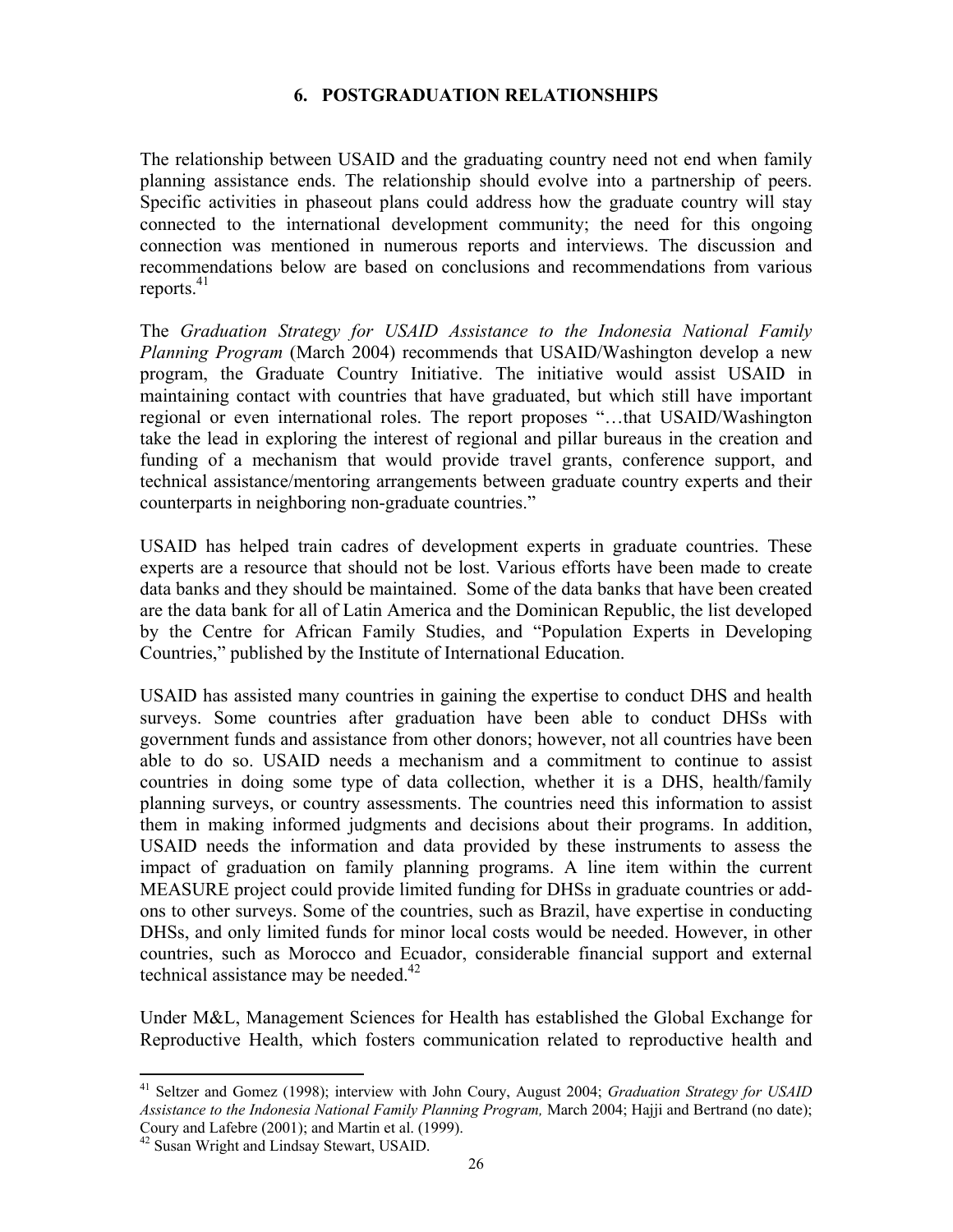population issues between the global community and Colombia, Ecuador, Mexico, Morocco, and Turkey. This activity could be expanded to include all graduate countries, and it could be a component to any follow on activity to M&L. In addition, selected people in each graduate country could become members of the LeaderNet and exchange ideas and experience through the LeaderNet web site.

#### **Recommendations**

- 9. Implement a graduate country initiative, as suggested in the Indonesia graduation plan, to assist USAID in maintaining contact with countries that have graduated from USAID assistance.
- 10. USAID should participate in maintaining the data banks of experts that have been developed by various organizations.
- 11. Rather than fully phasing out family planning assistance, USAID should provide limited assistance to graduate countries to conduct DHSs, RH surveys, or to add RH riders to existing surveys.
- 12. Expand the Global Exchange for Reproductive Health activity under M&L to include all graduated countries. Include the expanded Global Exchange component in the follow-on project to M&L. Open LeaderNet to all graduated countries.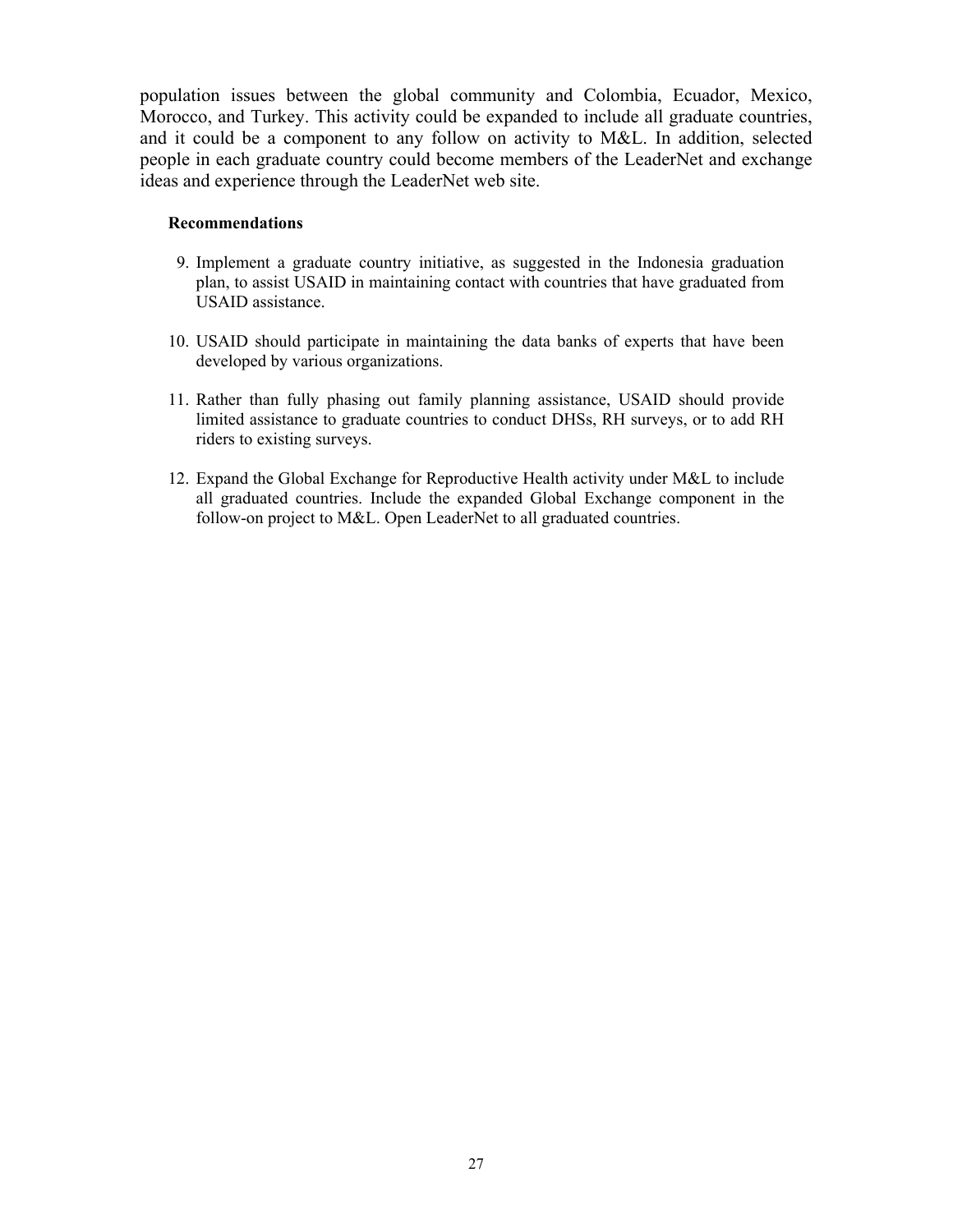# **APPENDICES**

**A. Scope Of Work B. Persons Contacted C. Country Case Studies D. Country Family Planning Summary Matrices E. Country Data F. References**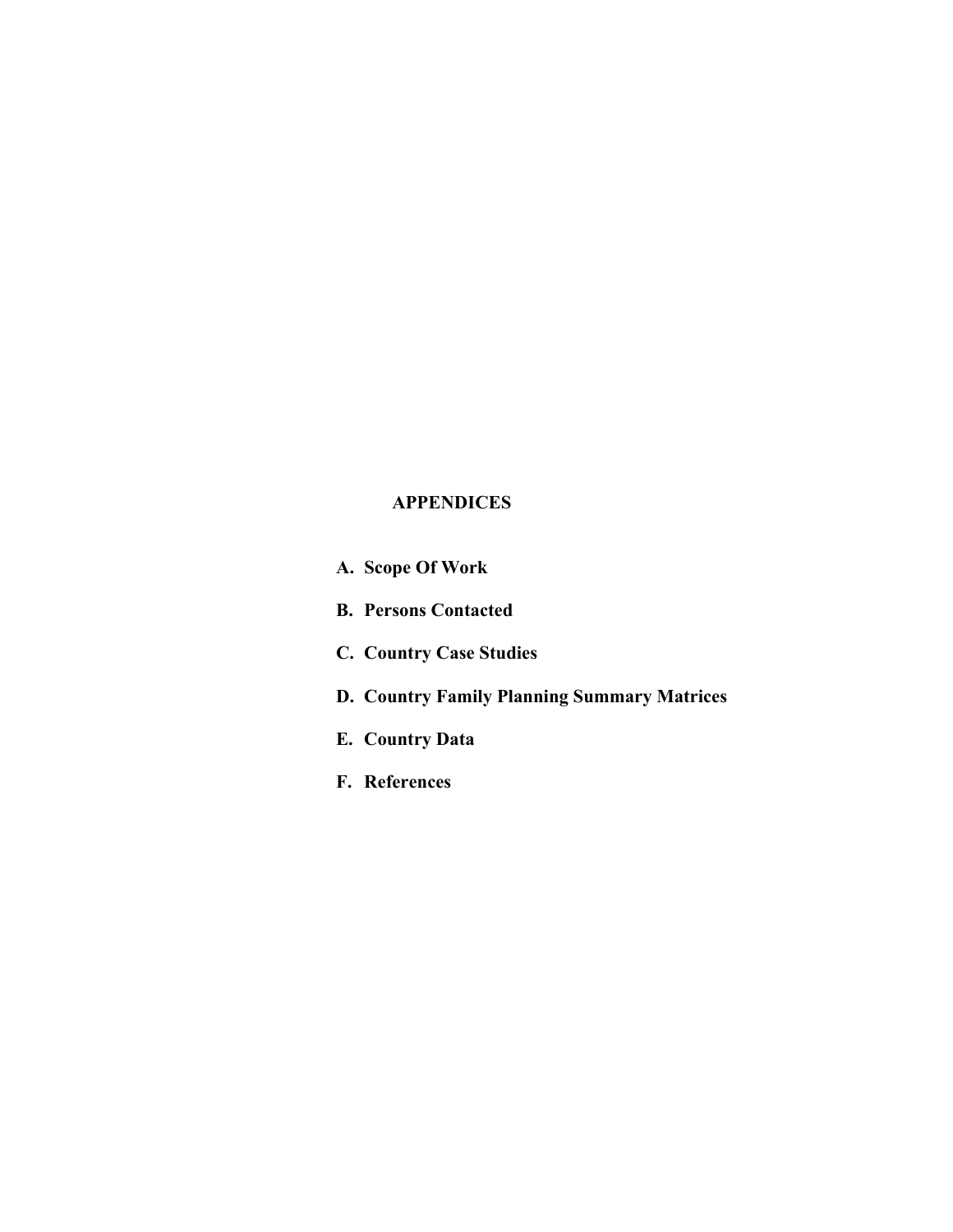# **APPENDIX A**

**SCOPE OF WORK**  (from USAID)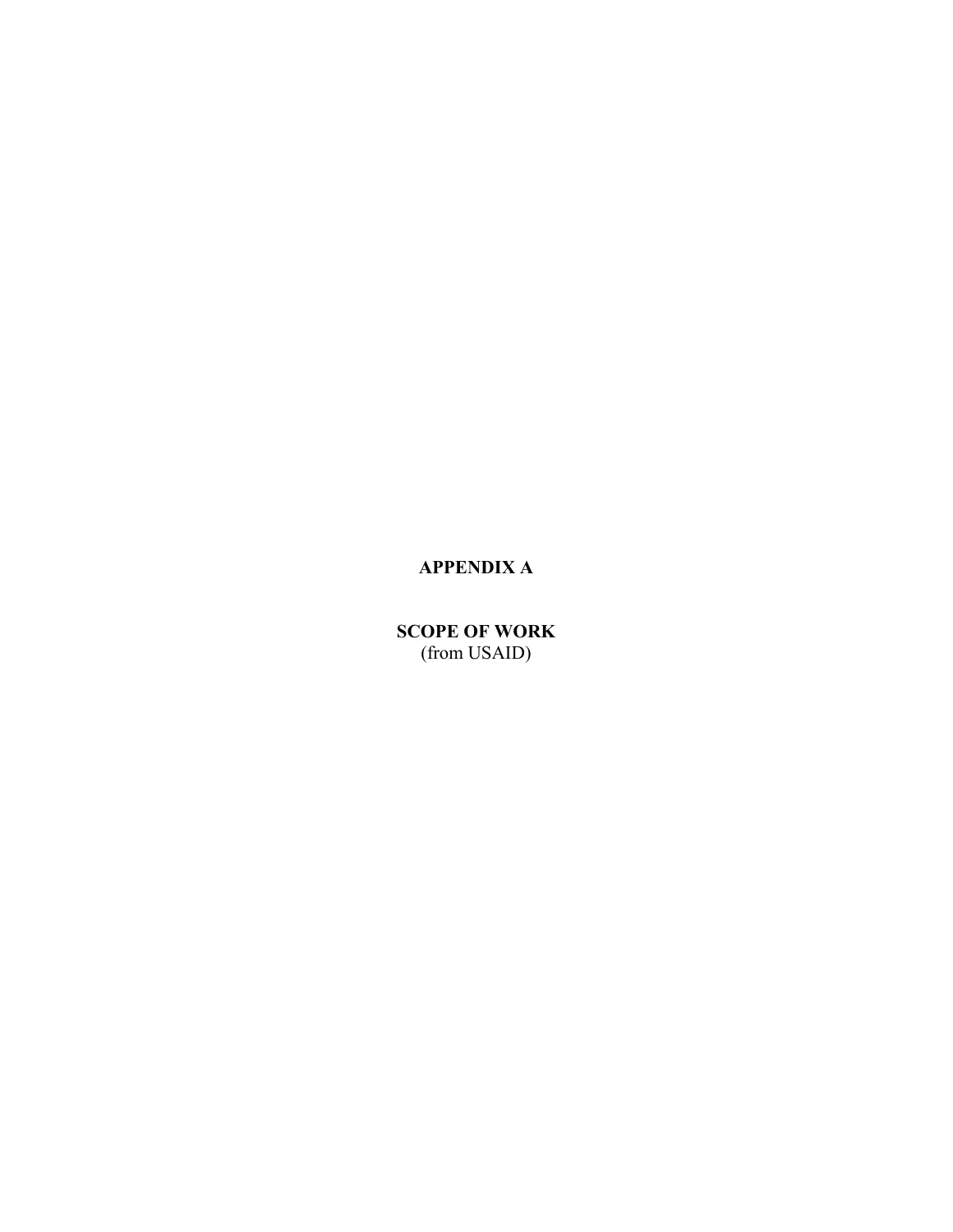### **SCOPE OF WORK**

## **LESSONS LEARNED FROM COUNTRIES THAT NO LONGER RECEIVE USAID FAMILY PLANNING ASSISTANCE: DOCUMENT REVIEW AND ANALYSIS**

## **I. Background**

USAID has provided family planning assistance to the developing world for over 30 years. In recent years funding for family planning has been straight-lined; increases are expected to be very modest at best in the future. With greater demands for USAID's limited resources, especially in Africa, the Office of Population and Reproductive Health (PRH), in collaboration with the Regional Bureaus and PPC, needs to be pro-active in managing the process of graduation from USAID family planning assistance. Guidance is needed for USAID Missions in countries likely to be candidates for eventual graduation, and their backstop teams in USAID/W, to actively plan and manage a transition process to prepare the country program for continued success after graduation. However, PRH and USAID/W have not fully synthesized the lessons learned from graduation experience to date. USAID needs to verify and ensure that the country programs selected for graduation and the processes used to phase over the programs are the most appropriate and will lead to long-term sustainability of family planning service delivery and impacts.

During the last 10-15 years, a number of countries have "graduated" from USAID family planning assistance. The graduation process and documentation of it have been different in every case, and the results or impact on family planning service delivery are particularly difficult to document and assess once direct assistance has ended. While the documentation may vary from case to case, analysis of the documentation and interviews of program managers who have experienced various phases of these transitions are important first steps to develop lessons learned from our experience with graduation and identify areas where better assessments and documentation of experience is needed.

## **II. Scope of Work**

## **A. Objective/Product**

The consultant will prepare a document that synthesizes USAID's experience and lessons learned from our experience with graduation of country programs from USAID family planning assistance. (If possible the consultant will be assisted by a New Entry Professional if one can be identified and a staff person if available from USAID). More specifically, the document should examine:

- What factors appear to be important predictors for a successful graduation
- What are essential steps for USAID, host country and local institutions to prepare a successful transition from USAID family planning assistance
- What resources, systems and capacities are critical (e.g., funding, institutions, contraceptive supplies) for successful graduation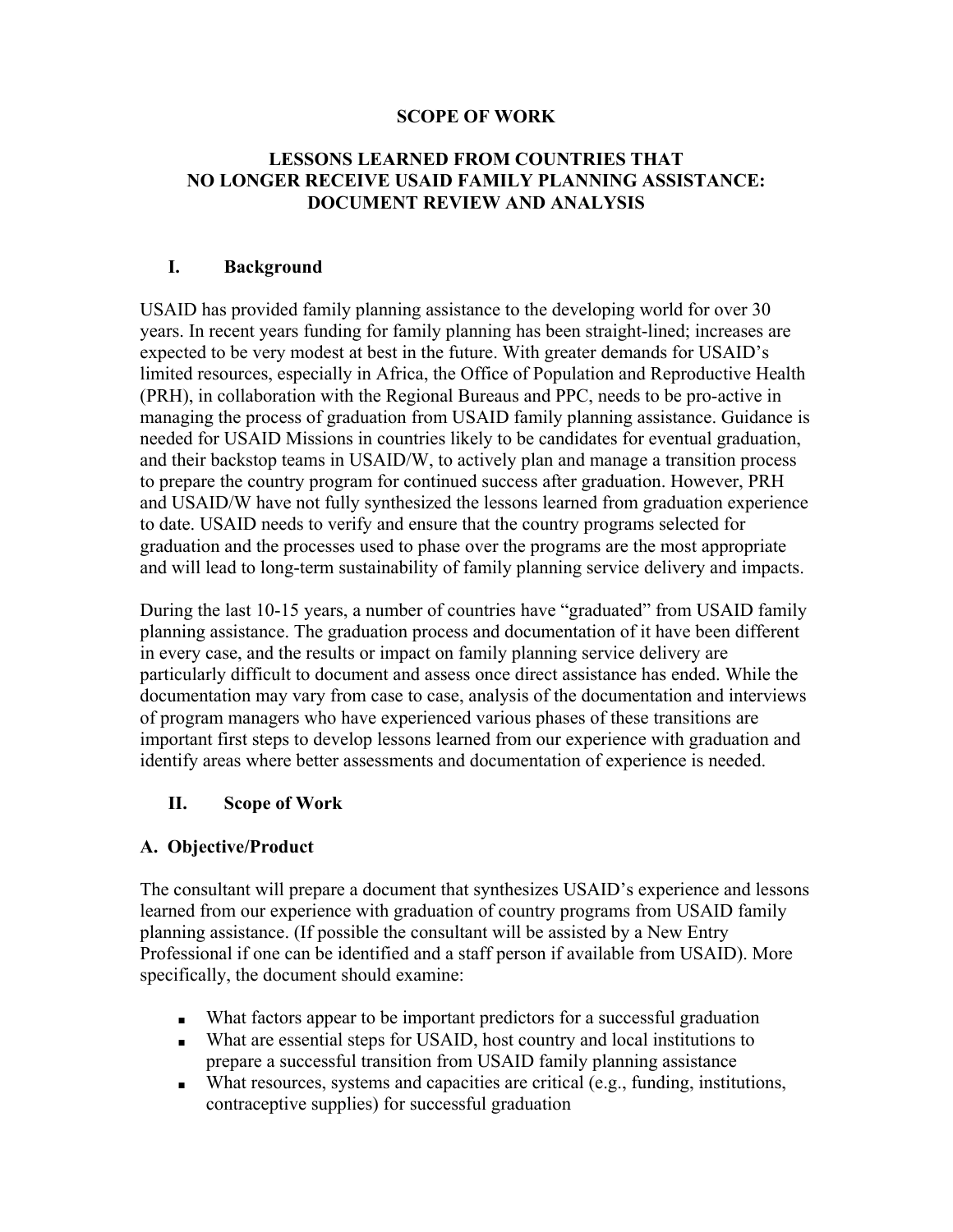In addition, the document should include evidence-based findings and lessons learned on the following:

- Length of time generally needed or optimal for a successful graduation process
- Options for approaches to graduation (e.g., transition to other donor funding; full self-financing; development of the private sector, primarily self-financing with only limited, targeted support from USAID)
- Key programmatic aspects that must be considered in a transition process: contraceptive security, institutional sustainability and capacity for change management, financing**,** private public mix, access of key segments of the population to products and services, etc.
- Post-graduation needs and how these can be addressed without compromising the transfer of responsibility to host country institutions.

# **B. Working Definitions**

Graduation: phase out of USAID family planning assistance to zero or almost zero (sometimes combined with phaseout of other health programs, but not in every case). Successful graduation: family planning service delivery continues to support the level of contraceptive prevalence achieved before graduation and inequities in access to services have not increased.

# **C. Relationships and reporting**

The working group on family planning program graduation includes members from GH/PRH and Regional Bureaus. The working group developed this task and will serve as an advisory body for the Consultant, under the leadership of Margaret Neuse GH/PRH. Day to day management and coordination of this consultancy will be done by Marguerite Farrell, GH/ PRH/SDI. At key points, the Consultant will report back to the working group to share information, get feedback and ensure that the report is on the right track.

# **D. Resources for the Analysis**

A range of documents and other resources are available for this analysis.

- 1. Country graduation documentation concerning FP assistance:
	- Morocco
	- **Turkey**
	- Mexico
	- $\blacksquare$  Brazil
	- Colombia
	- **Tunisia**
	- **Ecuador**
- 2. Documentation on graduation from the health sector including transition planning, close-out reports, endowments and sustainability funds, SOTA presentations (LAC) and other relevant topics and possibly graduation from other sectors: check CDIE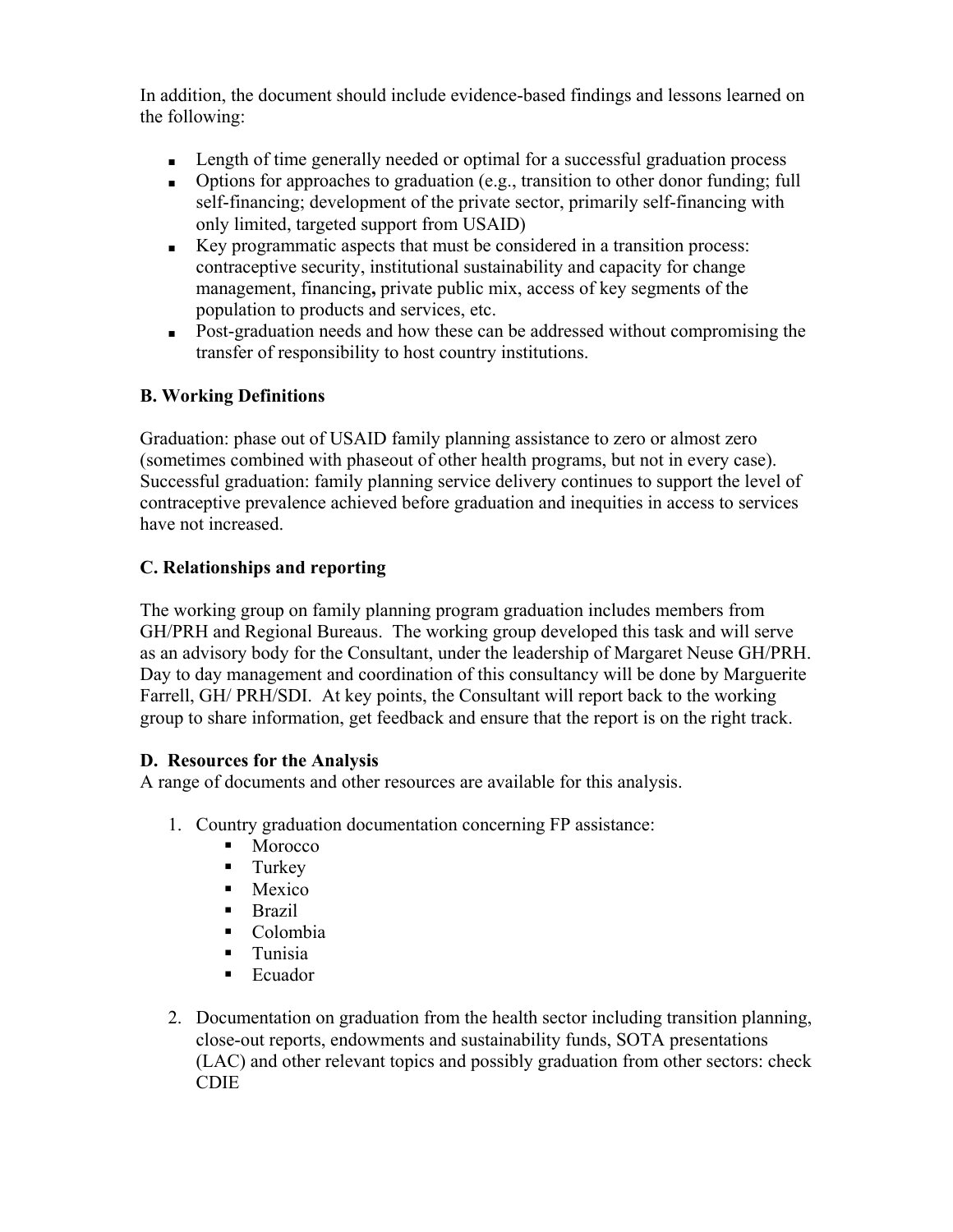- 3. Project-related documentation. A number of USAID-funded projects have focused on graduation-related activities and prepared reports associated with sustainability, etc.
	- **CMS**
	- **IPPF/WHR**
	- $M&L$
	- Deliver
	- Policy
	- **Evaluation project**
	- **Frontiers**
- 4. Other relevant documentation.
	- Contraceptive security assessments
	- Policy studies relevant for program sustainability

# **D. Principal tasks and requirements**

One Consultant is likely to need approximately 6 weeks to accomplish this review and to share drafts at different stages with the graduation working group. The tasks will include:

- 1. Prepare workplan (review with working group)
- 2. Collect and review relevant documents
- 3. Interview key informants by phone and/or in-person
- 4. Collect information from graduated countries via electronic network
- 5. Analyze surveys that have already been collected from the LAC Missions on graduation
- 6. Prepare outline of the report (review outline with working group)
- 7. Draft summary report (review with working group and revise as needed)
- 8. Issue summary report presenting evidence-based findings and lessons learned
- 9. Participate in discussions and disseminate findings in ways likely to reach a broader audience including Mission staff (i.e., brown bag, powerpoint presentation, electronic postings, etc.)

Skills and knowledge required:

- Some experience with USAID health and FP programs
- Ability to track down and find documents and key informants
- Good writing skills: ability to synthesize a wide range of documents and findings in a succinct, coherent document
- $\blacksquare$  Highly collaborative
- Self-starter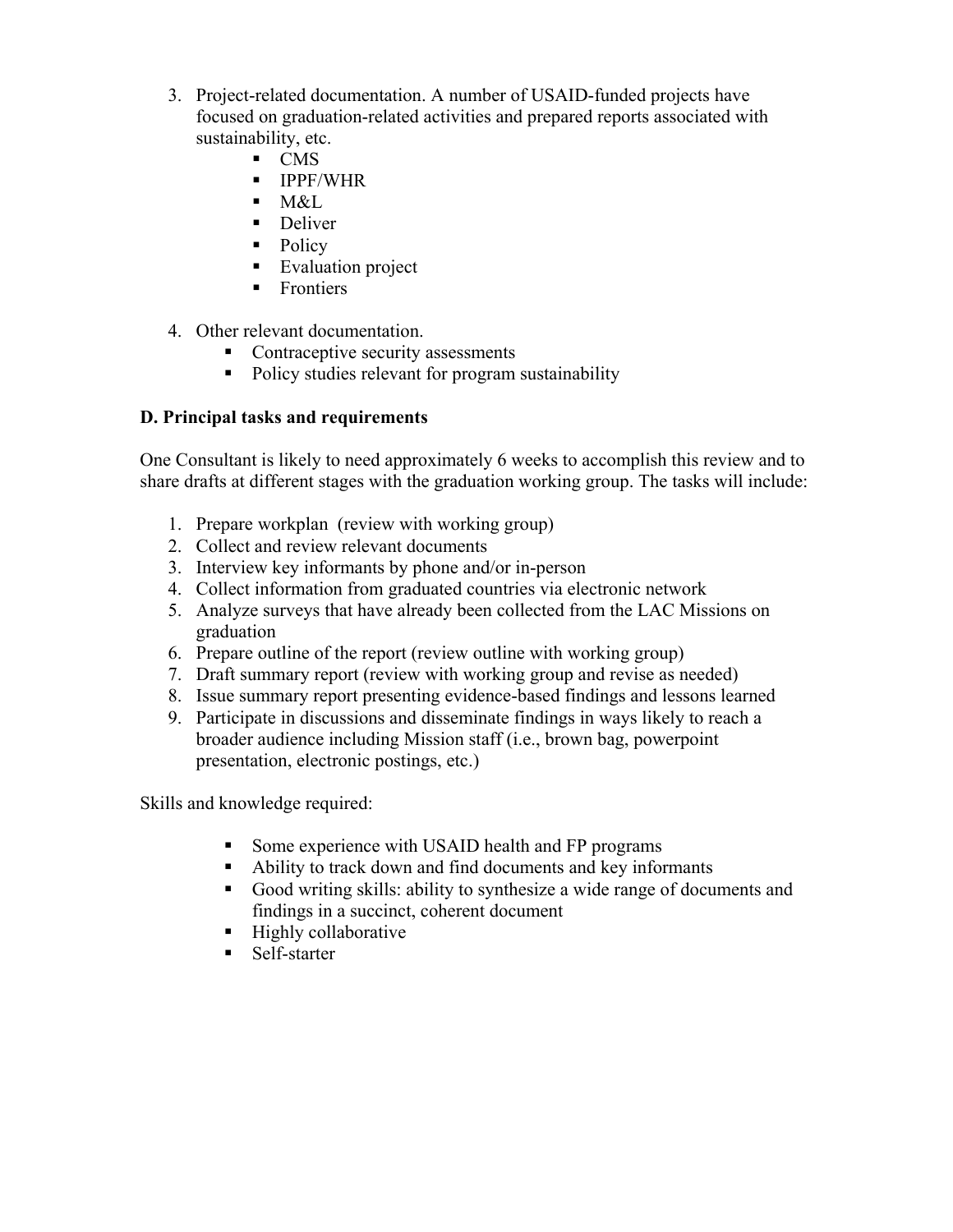Suggested elements of the summary report (should be no more than 20-25 pages)

- Executive summary
- Narrative describing the principal common threads and evidence-based findings, including but not limited to:
	- important predictors or major factors for a successful graduation;
	- useful steps for missions to prepare for a transition from USAID assistance;
	- resources, systems and capacities critical for successful graduation;
	- optimal timeframe for a successful graduation process;
	- post-graduation needs and how these have been or could be addressed
- Short (2-page) descriptions of each graduated country experience before, during and after graduation, including key statistics if available

Annexes

- Reference list
- Interviewee list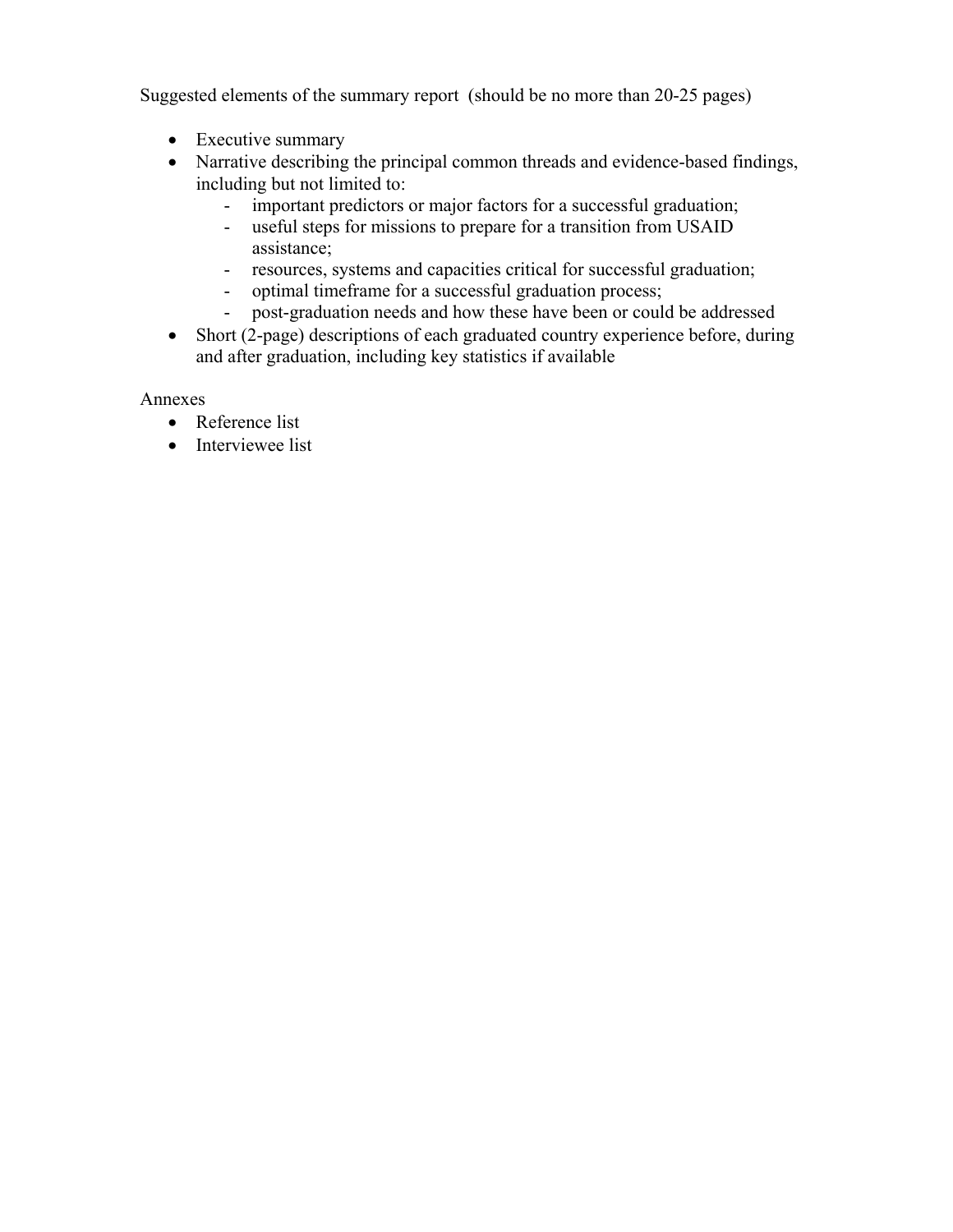# **APPENDIX B**

# **PERSONS CONTACTED**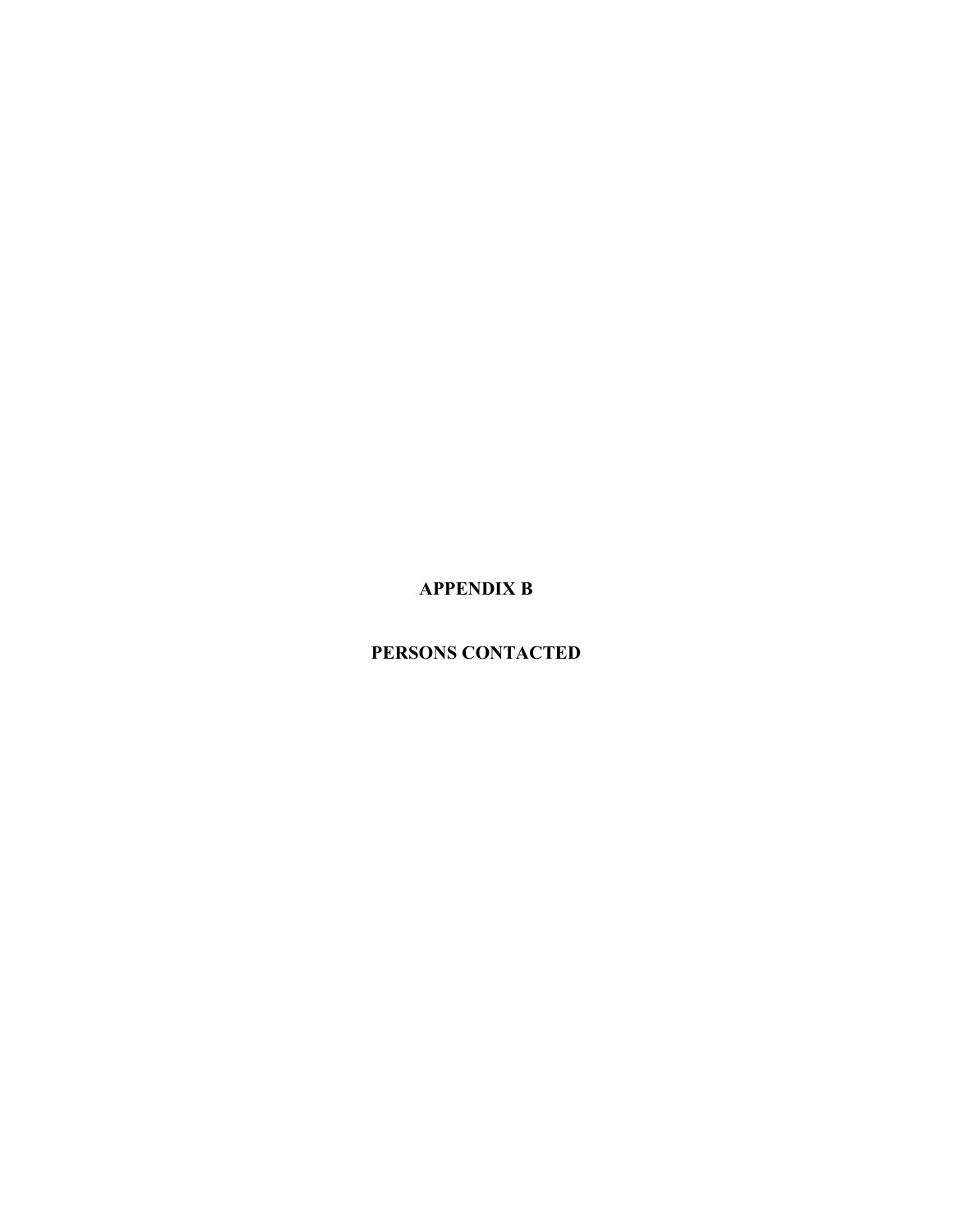### **PERSONS CONTACTED**

#### **U.S. AGENCY FOR INTERNATIONAL DEVELOPMENT**

**Bureau for Global Health (GH) Office of Population and Reproductive Health (PRH)**  Marie McLeod Scott Radloff **Service Delivery Improvement Division (SDI)**  Maureen Norton Shyami de Silva **Policy, Evaluation and Communication Division (PEC)**  Ellen Starbird Krista Stewart **Office of Strategic Planning, Budgeting, and Operations (SPBO) Strategic Planning and Budget Division (SPB)**  Carol Dabbs Susan Wright **Operations Division (OPS)**  Joyce Holfeld **Office of Regional and Country Support (RCS)**  Mary Vandenbroucke, Latin America and the Caribbean

#### **Bureau for Europe and Eurasia**

Nathan Blanchet, Office of Environment, Energy and Social Transition, Division of Health Reform and Humanitarian Assistance (EEST/HRHA) Harriett Destler, Office of Democracy, Governance, and Social Transition (DGST)

#### **Bureau for Latin America and the Caribbean**

Ruth Frischer, Regional and Sustainable Development (RSD)

**USAID/SENEGAL**  Jennifer Adams

#### **CONSULTANTS (FORMER USAID EMPLOYEES)**

Gerry Bowers John Coury Carl Hemmer Pinar Senlet Judith Seltzer

#### **FUTURES GROUP**

Cindi Cisek Karen Forfit Reed Ramlow Carol Shepherd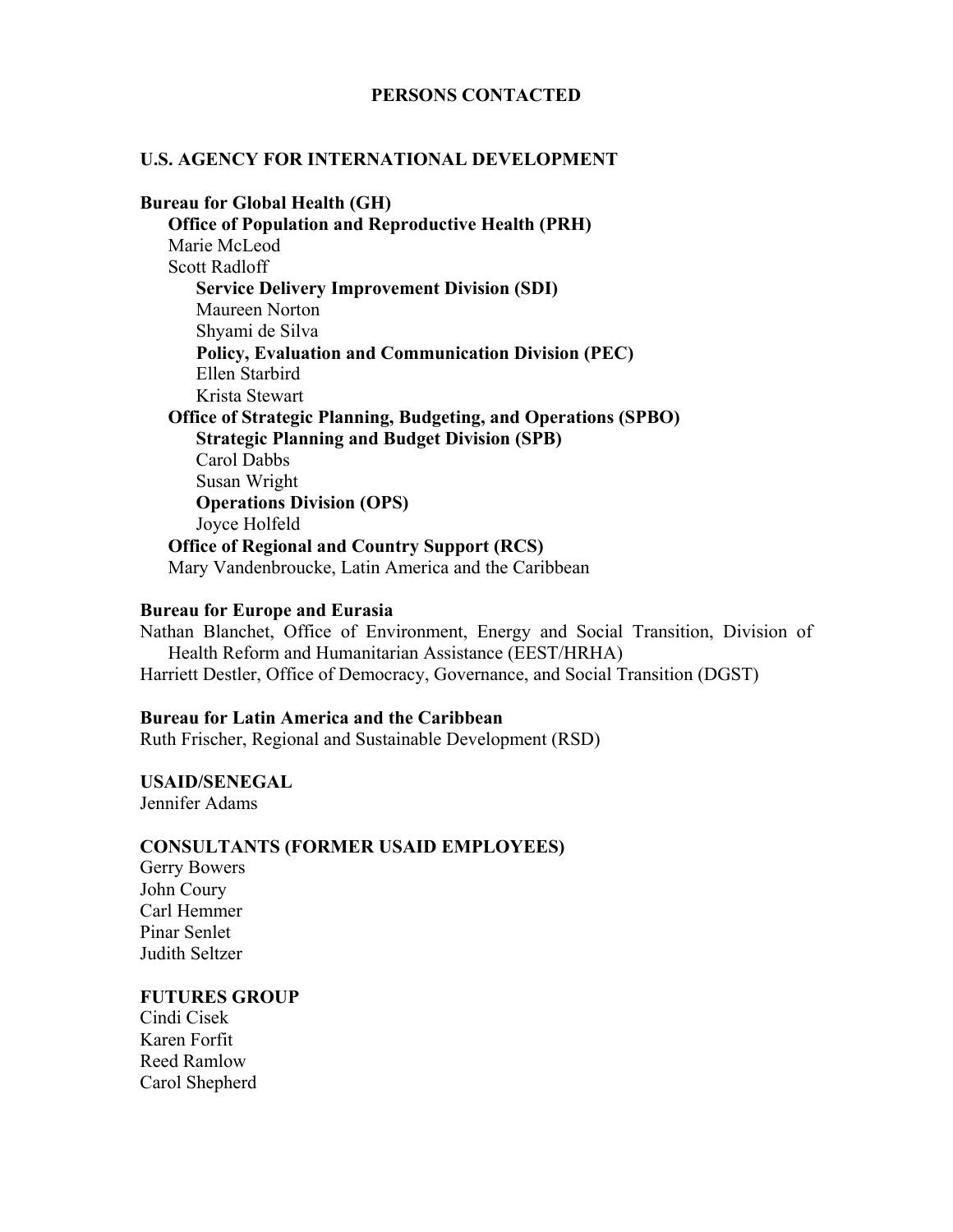### **CENTERS FOR DISEASE CONTROL AND PREVENTION (CDC)**

Leo Morris Paul Stupp

## **PROFAMILIA, COLOMBIA**

Maria Isabel Plata, Executive Director Catalina Uribe de Bedout

# **INTERNATIONAL PLANNED PARENTHOOD FEDERATION/WESTERN HEMISPHERE REGION (IPPF/WHR)**

Humberto Arango Maria Cristina Ramariz

## **MANAGEMENT SCIENCES FOR HEALTH (MSH)**

Alvaro Monroy Joseph Dwyer

## **OTHER CONTACTS**

Francoise Armand, Population Services International (PSI) Zerrin Baser, Consultant (former POLICY Project staff) Alice Payne Merritt, Johns Hopkins Bloomberg School of Public Health/Center for Communication Programs (JHU/CCP) Ward Rinehart, JHU/CCP Jerry Sullivan, ORC MACRO John Townsend, Population Council Martin Vaessen, MEASURE II Jim Vermillion, Nicaragua Tim Williams, John Snow, Inc. Marcia Townsend (formerly with IPPF)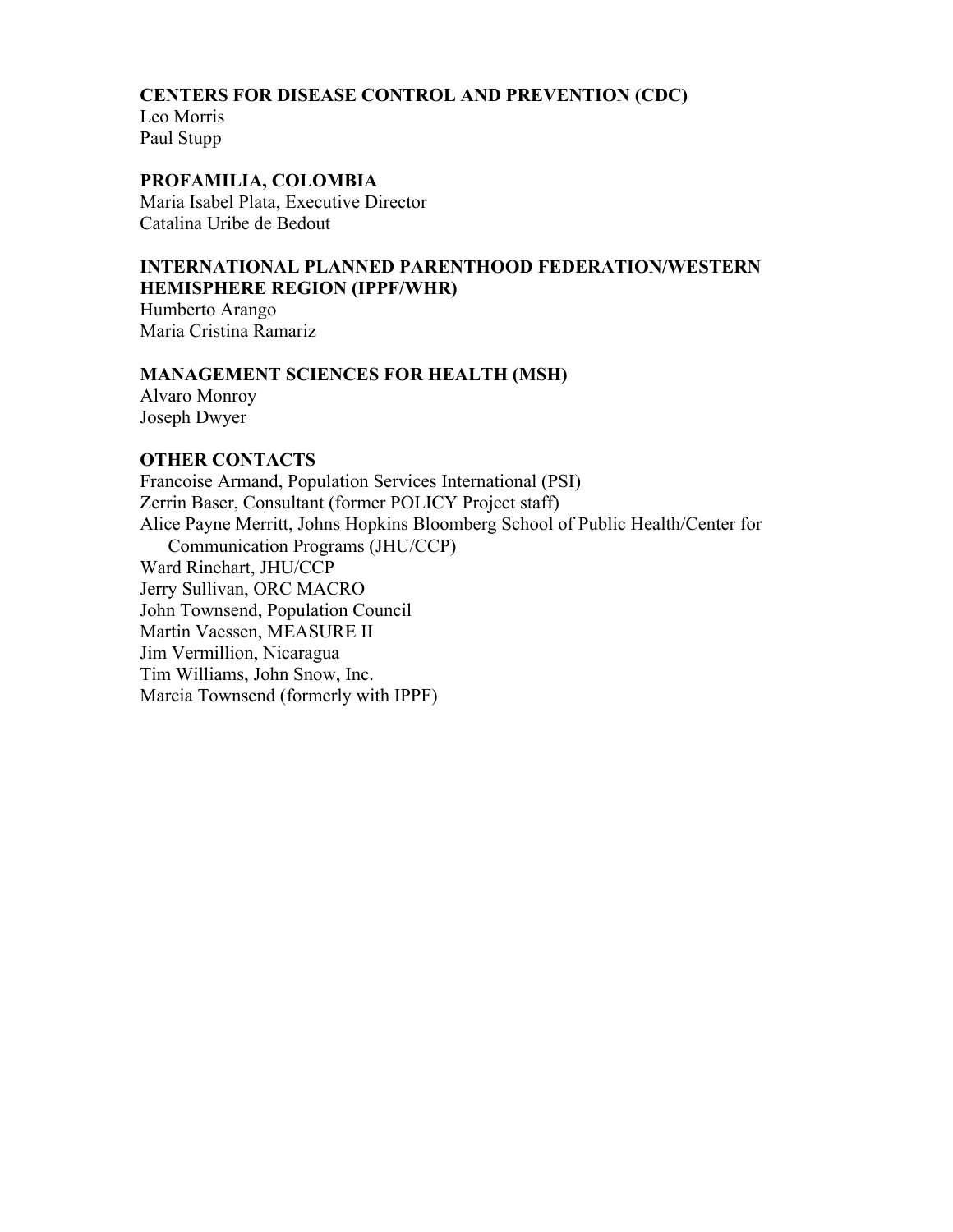**APPENDIX C** 

# **COUNTRY CASE STUDIES**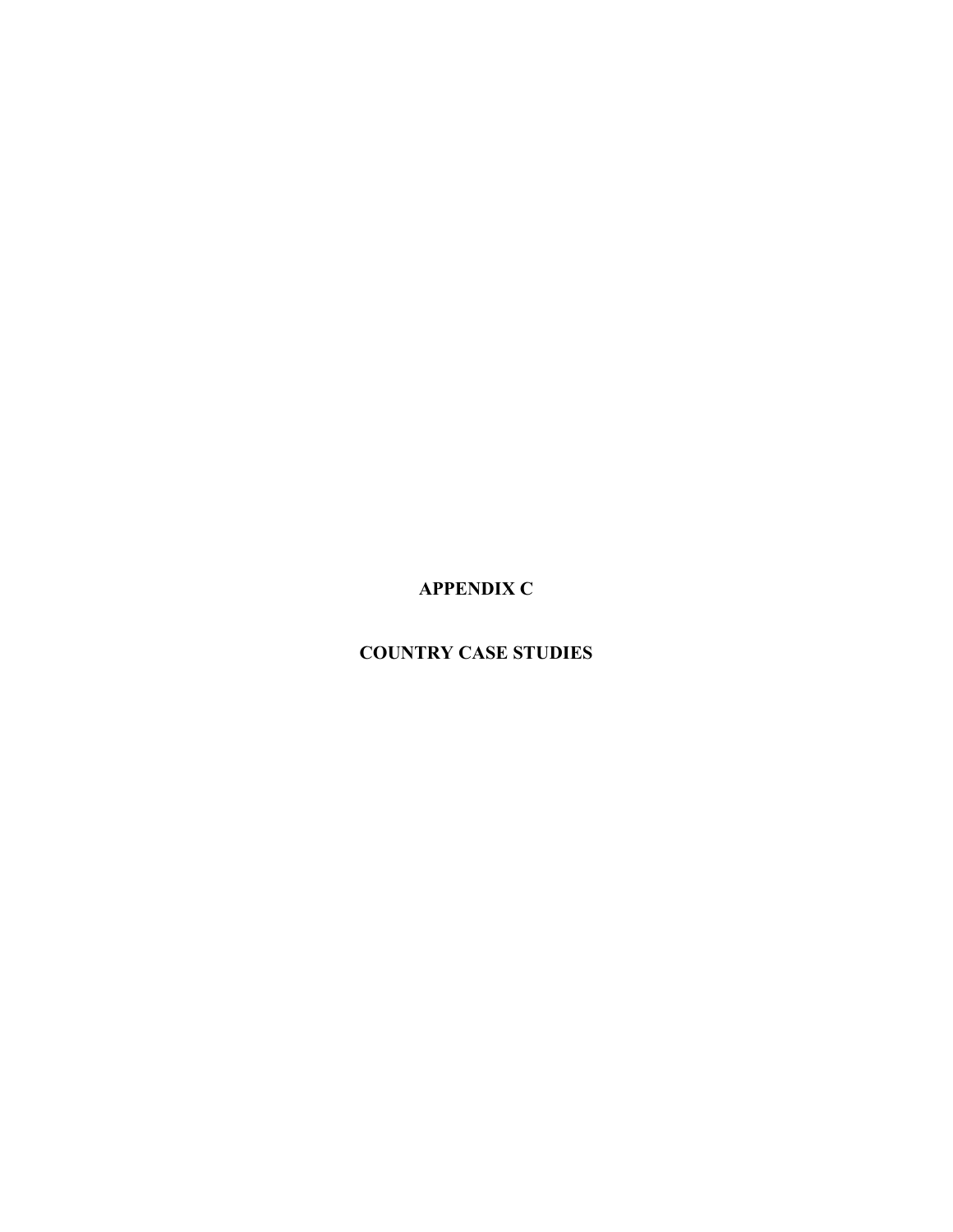#### **COUNTRY CASE STUDIES**

#### **BRAZIL**

#### **OVERVIEW AND DEMOGRAPHICS**

Brazil is an upper middle–income country with a per capita gross domestic product (GDP) of US\$ 7,625, which is higher than average for the Latin American and Caribbean region. Although income levels are relatively high, Brazil has one of the largest socioeconomic disparities in the world. The median income of the wealthiest 10 percent of the population is 30 times greater than the poorest 40 percent. "Social marginalization, inequality and regional disparities, especially among the black and mixed-race population, constitute the core of Brazil's social and economic challenges." (World Bank)

| Population                        | 174,485,000 |
|-----------------------------------|-------------|
| <b>Infant Mortality Rate</b>      | 33/1,000    |
| <b>Maternal Mortality Rate</b>    | 160/100,000 |
| Contraceptive Prevalence (total)  | 76.7%       |
| Contraceptive Prevalence (modern) | 70.3%       |
| Sterilization                     | $40.1\%$    |
| Oral Contraceptives               | 20.7%       |
| Condoms                           | 4.4%        |
| Injectable Contraceptives         | $1.2\%$     |
| ШD                                | $1.1\%$     |
| Vaginal Methods                   | 0.1%        |
| <b>Total Fertility Rate</b>       | 2.5         |
| <b>Unmet Need</b>                 |             |
| Total                             | 7.3%        |
| Limiting                          | 4.7%        |
| Spacing                           | 2.6%        |

#### **Brazil Demographic and Health Indicators**

*Sources:* UNICEF 2002, World Bank 2002, Brazil DHS 1996

#### **PREPHASEOUT**

In the early 1960s, Brazil's population growth rate was 3 percent, the average number of births per woman was six, and contraceptive prevalence was a mere  $10$  percent—a stark difference compared with current demographic indicators. In 1967, USAID assistance began through the IPPF affiliate, BEMFAM. Through USAID support, BEMFAM and later other nongovernmental organizations (NGOs) provided FP services, trained health care providers, and conducted basic demographic and operations research. During this time, USAID, the United Nations Population Fund (UNFPA), and the Ford Foundation were the only consistent sources of family planning programs.

During the late 1960s and through the 1970s, Brazil's economy experienced rapid growth. High per capita income made it difficult to continue assistance; thus, in 1975, USAID ceased development assistance to Brazil. By the early 1980s, debt crisis and high oil prices led to economic deterioration. With Brazil's transition to democratic rule,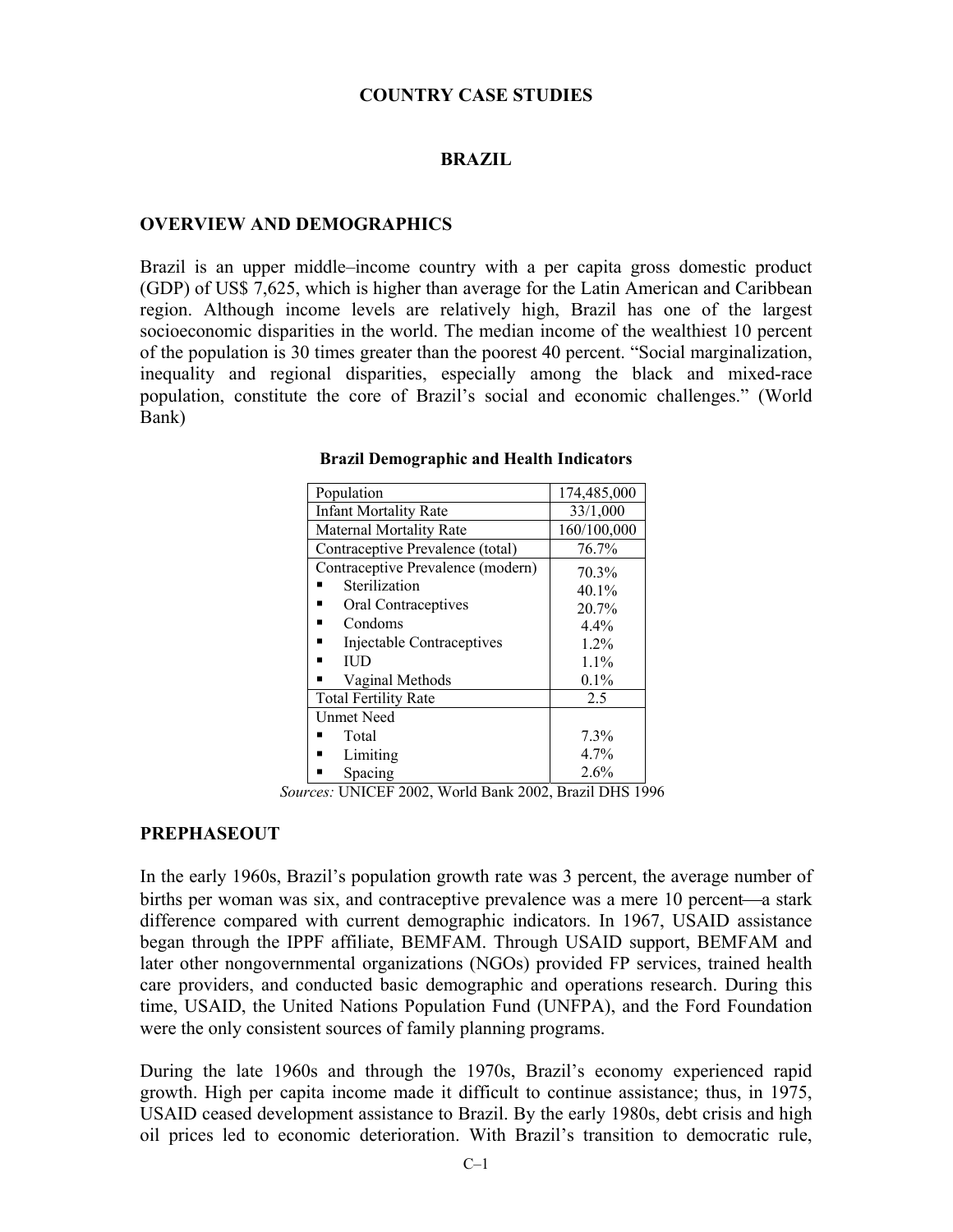USAID was able to reopen its doors in 1985. The FP strategy focused on NGOs, the private commercial sector, and state-led governments. The program focused on the following strategic areas:

- **•** creating a supportive policy environment for family planning;
- supporting demographic and operations research;
- **strengthening service delivery through commodity assistance;**
- training health care providers, primarily NGOs; and
- developing IEC materials for providers and clients.

During the 1980s, the provision of health care was mainly through the private sector, financed through the country's national social insurance scheme. Middle and upper economic quintiles were the main beneficiaries of this system, and few resources were used for primary care. In the late 1980s, under health sector reform, the social insurance health system was eliminated and greater control and financial support was given to municipalities through a revenue-sharing scheme. However, this plan faced many challenges, as Brazil was also facing economic decline. The middle and upper income segments of the population moved toward the private sector, and the poorer segments were left underserved.

## **PHASEOUT (1992–2000)**

In 1986, the first demographic health survey (DHS) was conducted in Brazil. The survey revealed large disparities in health status among regions. Thus, in 1992, USAID shifted its strategy to concentrate efforts in two of the poorest states, Bahia and Ceara, and clearly stated that family planning assistance would end by 2000. The new strategy for phaseout focused on the need to work directly with state health systems; to access the commercial sector for service delivery, commodity production, and distribution; and to develop sustainability plans for USAID–supported NGOs.

## **Coordination**

During the initial phaseout period, donors, NGOs, and cooperating agencies (CAs) questioned the commitment of USAID to phaseout. To ensure maximum collaboration for sustainability, capacity building, and high-quality service delivery after phaseout, USAID held annual meetings with UNFPA, CAs, and BEMFAM. At this time, USAID determined funding levels based on past years' activities and results. These meetings, combined with an end to commodity donations and efforts to make BEMFAM selfsufficient, indicated that USAID was fully committed to phasing out FP assistance. As a result, this led to improved collaboration between USAID partners and greater partnerships between the public and private sectors.

# **BEMFAM**

BEMFAM implemented several new activities to ensure self-sufficiency by the end of the phaseout period. The organization strengthened its social marketing department and introduced a new product, PROSEX condoms. In addition, BEMFAM heavily promoted its clinics and laboratories in urban areas and developed contractual agreements with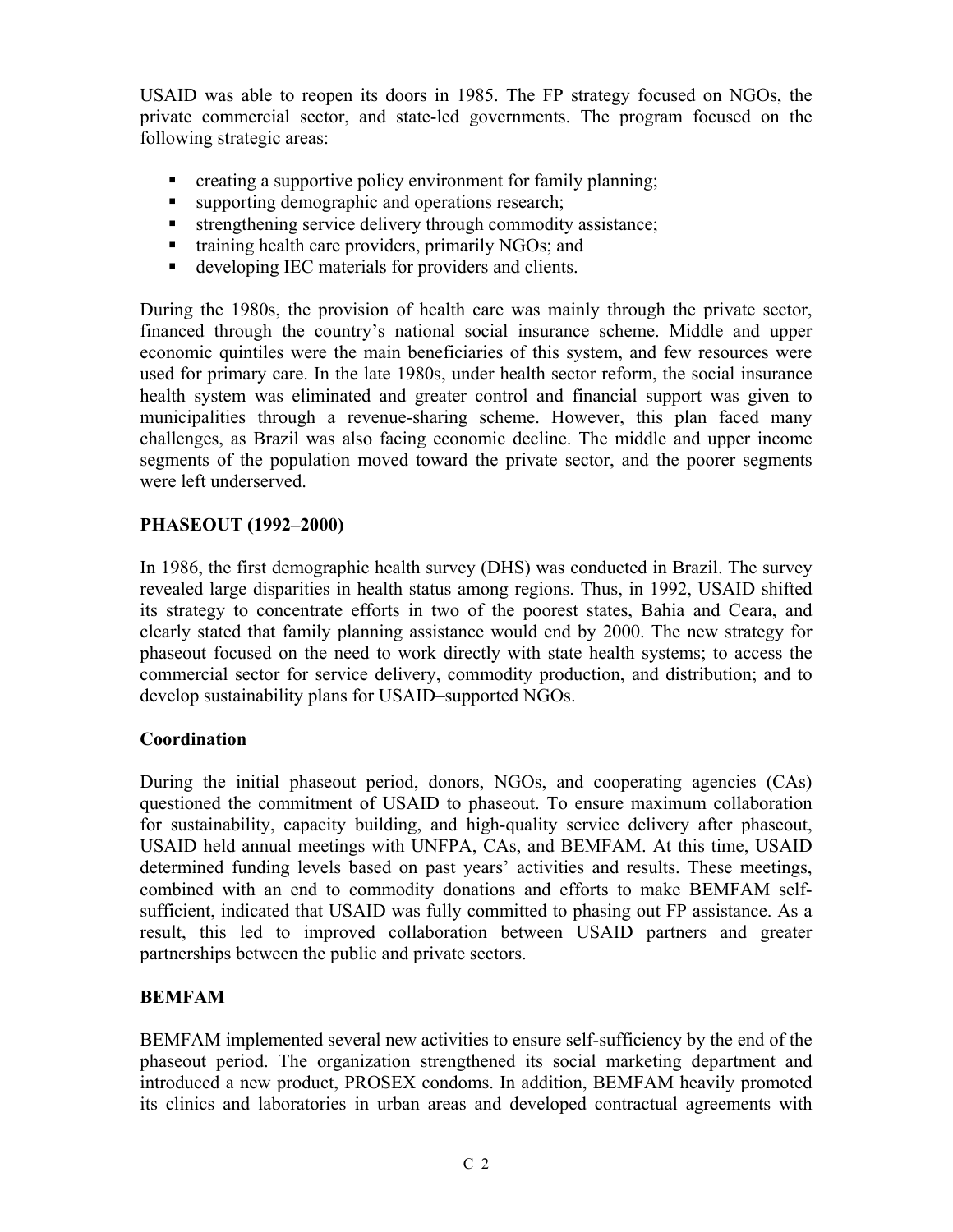municipalities. Through agreements with local governments, BEMFAM provided a range of services, which included

- $\blacksquare$  training municipal health teams,
- monthly supervision to each health post,
- monthly supply of commodities,
- training in stock management and recordkeeping, and
- **Figure 15 Fee IEC materials on FP/RH.**

By the time USAID phased out of family planning in Brazil, BEMFAM had reached 91 percent self-sufficiency.

# **PROQUALI**

In 1995, USAID collaborating agencies and the state governments of Bahia and Ceara developed a joint strategy which led to PROQUALI, a client-focused model of service delivery designed to improve RH services in public sector health facilities. The PROQUALI program, implemented by JHPIEGO and the Johns Hopkins Bloomberg School of Public Health/Center for Communication Programs (JHU/CCP) and Management Sciences for Health (MSH), included a process for facility accreditation and incorporated management training, inservice training of health care staff, physical improvements in the facility, and a reliable supply of contraceptives and information, education, and communication (IEC) materials. In addition, a fairly expansive IEC/behavior change communication (BCC) campaign was developed to increase the visibility of the PROQUALI program.

# **Policy**

Before the 1994 International Conference on Population and Development (ICPD) in Cairo, women health activists were already promoting a comprehensive approach to reproductive health and had gained momentum for a supportive family planning environment. USAID collaboration with these groups in the early 1990s as well as the support of participants to the ICPD had a pivotal role in creating supportive national FP policies. After the Cairo conference, advocacy efforts by national groups, including BEMFAM, led to public support for FP/RH and changes in legislation. By 1997, Brazil developed national policies on population and reproductive health and rights, including regulations for sterilization, a service that was previously prohibited.

# **Method Mix**

As indicated in the health indicators in the table on the preceding page, there is a heavy reliance on only two contraceptive methods: female sterilization and oral contraceptives. According to BEMFAM, 60 percent of sterilizations occurred during a Caesarean section (traditionally, this is the way to avoid the illegality of sterilization). USAID efforts to expand contraceptive choice during the phaseout period included several initiatives, such as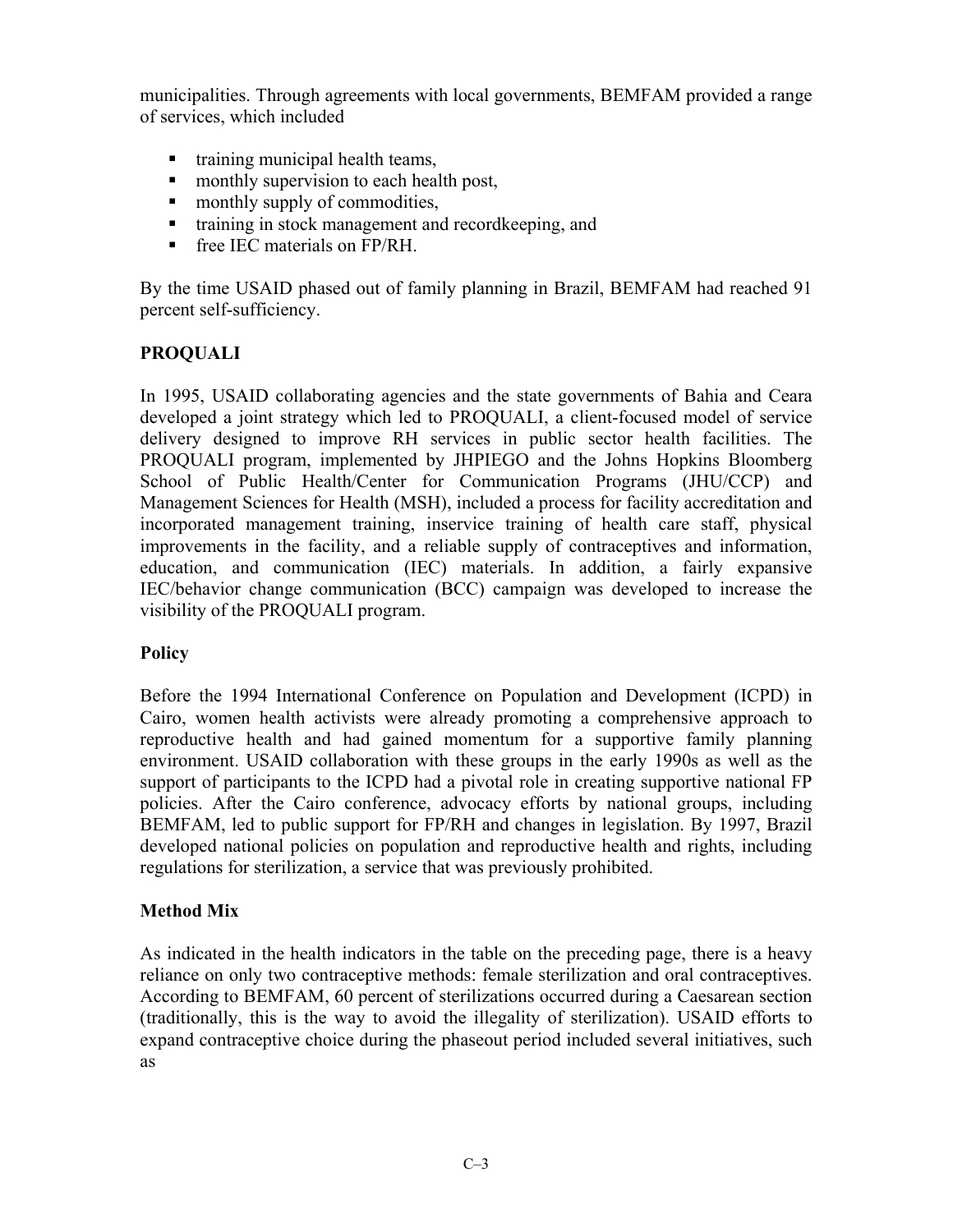- acceptability and clinic performance studies for reintroducing the IUD and the introduction of injectable contraceptives, emergency contraceptives, and female condoms;
- social marketing of two 3–month injectable contraceptive brands and condoms;
- **Example 1** establishment of a contraceptive supply company, CEPEO, which reintroduced a lower priced IUD as well as spermicides and diaphragms; and
- collaboration with the MOH to conduct workshops on emergency contraceptives; such efforts led to the registration of emergency contraceptives by the top five pharmaceutical manufacturers and importers.

Given that the above activities were initiated during the phaseout period and that the uptake of new contraceptive methods takes time, it is difficult to determine whether a shift in method mix occurred without a recent population-based survey.

# **Commodities**

There is local manufacturing capacity in Brazil, which easily allows the national procurement of oral contraceptives, IUDs, injectable contraceptives, and diaphragms. In addition, many states and some municipalities purchase contraceptives locally for their public programs. A basic medicines package is available to municipalities, but does not include contraceptives—it is a state decision.

Before the implementation of the phaseout strategy, USAID provided commodities to Pathfinder, which in turn supplied local NGOs. USAID ceased donations at the start of the new strategy, causing an NGO shift to the private sector to purchase contraceptives. In order to ensure that NGOs and the public sector could access lower priced commodities, USAID, through the PROFIT Project, created a local contraceptive supply company, CEPEO. CEPEO bid on public sector procurements at the municipal level that were too small to interest larger companies. CEPEO supplied reasonably priced IUDs and later expanded product selection to include spermicides, diaphragms, and female condoms.

# **Capacity**

USAID supported a leadership development program that had the objective of creating a cadre of public health leaders for the Ceara State Secretariat of Health. Training focuses on leadership skills development and helps participants develop individual professional action plans. The program was successful and is now entirely sustainable.

As previously discussed, USAID focused on quality improvement at the facility level through the PROQUALI program. The system, widely supported by local governments, gave increased responsibility to nurses and nurse auxiliaries. Adoption of the PROQUALI model allowed nurses to provide all contraceptive methods (except IUD insertions), prenatal care, and Pap smears. Furthermore, PROQUALI led to increased access to RH information as well as improved service quality. Ceara adopted the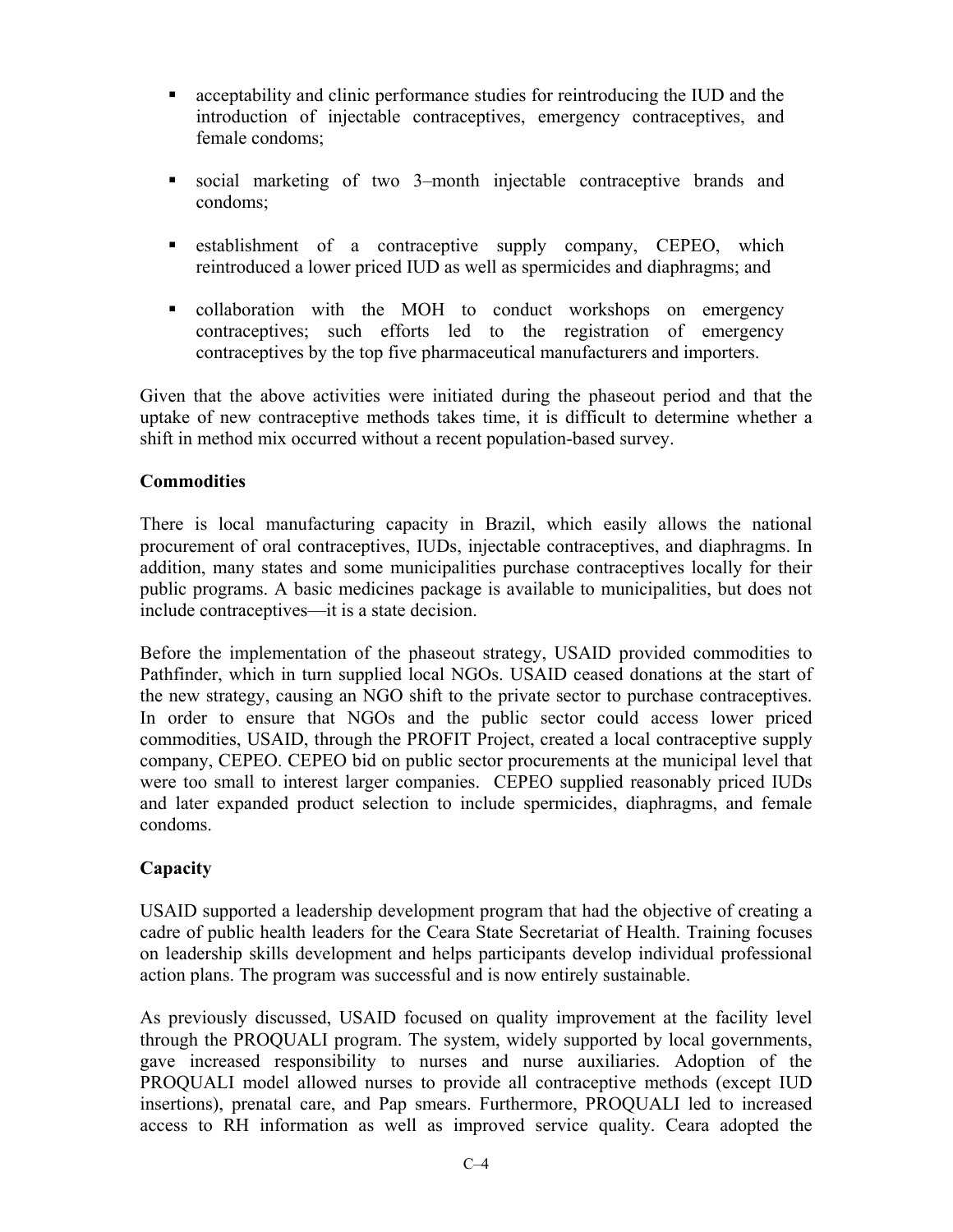PROQUALI model into its primary health care system and family health program, where quality criteria were developed for adolescent health, prenatal care, sexually transmitted infections (STIs), hypertension, diabetes, dental health, and immunizations.

While the PROQUALI program focused on the quality of care and service delivery, Pathfinder developed a multipurpose management information system for reproductive health, called SISMAC. This software program was designed to assist the state government with commodity logistics, service provision, routine monitoring, management planning, and decision-making. The MOH indicated that SISMAC would function as an independent system at the national level. It is unclear whether SISMAC was expanded to the central level after USAID phaseout.

# **POSTPHASEOUT**

In order to address the large disparities in health services in Brazil, USAID placed its efforts in two poor states in the northeastern region of the country. There is little information on family planning and reproductive health after the USAID phaseout; however, World Bank data indicate that the poorest quintile account for only 2.2 percent of the national income. Furthermore, Brazil ranks second in the world for income inequality, with 49 percent of the population in the northeast region classified as poor.

Since USAID phaseout, BEMFAM has remained active in Brazil, but it appears family planning has been overtaken by a broader focus on reproductive health. BEMFAM's initiatives have expanded since phaseout to include sex education in schools (with a focus on STI/HIV prevention), health sector reform, and south-to-south technical assistance. BEMFAM continues to work with men on HIV/STI prevention and the condom social marketing campaign remains a success.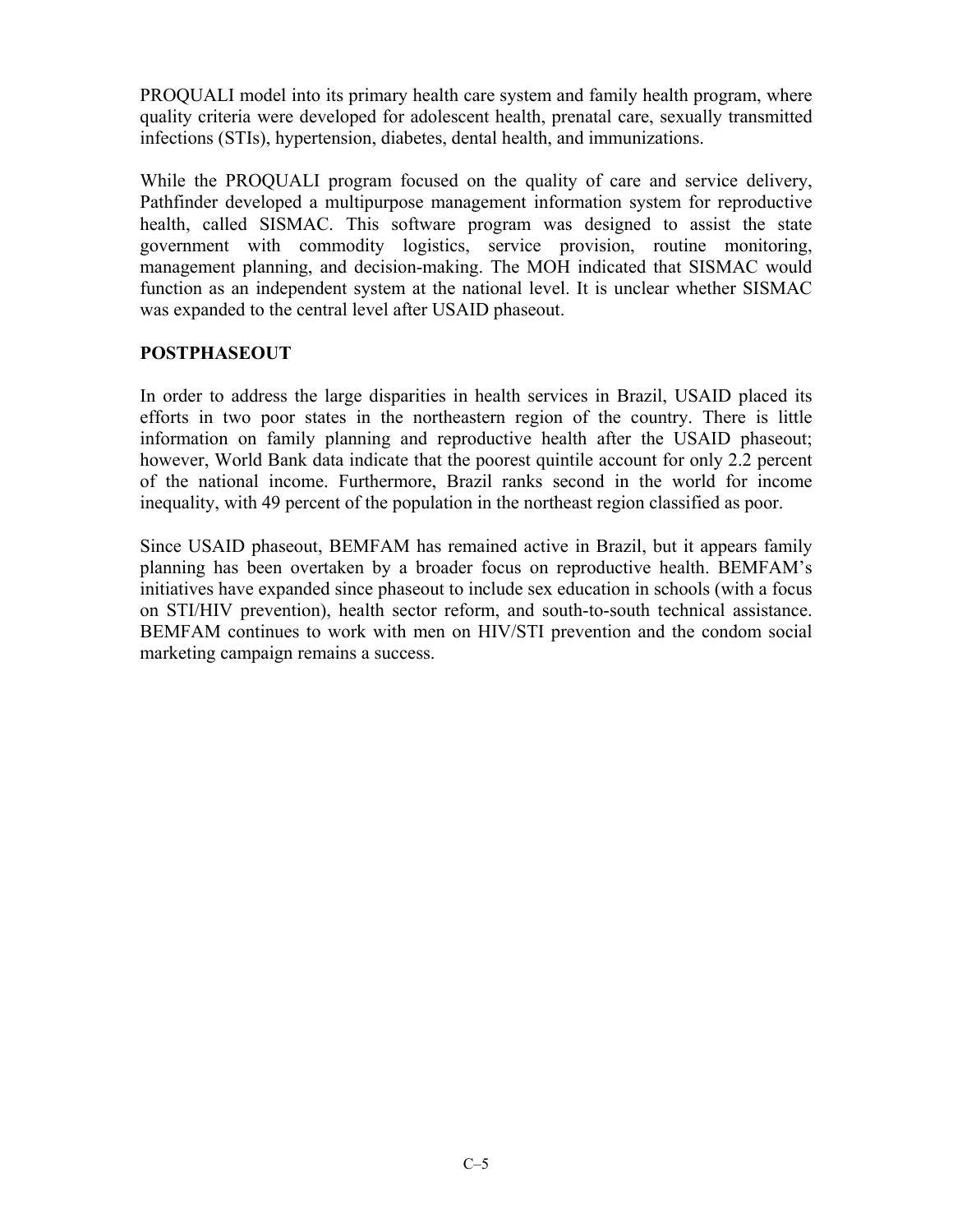## **COLOMBIA**

### **BACKGROUND AND DEMOGRAPHICS**

Colombia is a lower middle–income country with a gross national income per capita of US\$ 1,820. It is a culturally diverse country with more than 81 indigenous groups. Over the past 35 years, Colombia has struggled with growing poverty, inequality, and armed conflict, resulting in involuntary migration. In 2001, 67 percent of the population was living in poverty and unemployment was as high as 18 percent, further exacerbating the disparities in health and wealth. The top 20 percent of the population earns 60 percent of the national income (World Bank), and rural poverty is as high as 80 percent, according to UNFPA.

| Population                        | 44,200,000  |
|-----------------------------------|-------------|
| <b>Infant Mortality Rate</b>      | 28/1,000    |
| Maternal Mortality Rate           | 120/100,000 |
| Contraceptive Prevalence (total)  | 76.2%       |
| Contraceptive Prevalence (modern) | $64.0\%$    |
| Sterilization                     | 28.1%       |
| Oral Contraceptives               | 11.8%       |
| Condoms                           | $6.1\%$     |
| Injectable Contraceptives         | $4.0\%$     |
| ПJD                               | 12.4%       |
| <b>Total Fertility Rate</b>       | 2.7         |
| <b>Unmet Need</b>                 |             |
| Total                             | $6.0\%$     |
| Limiting                          | $4.0\%$     |
| Spacing                           | $3.0\%$     |

**Colombia Demographic and Health Indicators** 

*Sources:* MEASURE *Communication*, *Unmet Need for Family Planning: Recent Trends and Their Implications for Programs* (March 2003); PRB World Population Data Sheet (2003)

## **PREPHASEOUT**

From the 1950s until the mid–1960s, Colombia's total fertility rate (TFR) was close to 7, resulting in a population growth rate of 3 percent—one of the highest in the world. It was during this time that Colombia shifted from a military dictatorship to a democracy. This change undoubtedly contributed to a supportive environment for family planning, allowing for private sector growth in FP provision and a turnaround in the growing fertility rate. By the mid–1960s, the TFR had fallen to 3 and the government of Colombia was explicitly supporting family planning. The government translated support into practice by subsidizing FP services in local health centers through the maternal and child health program and later into postpartum services in 90 hospitals nationwide. It is important to note, however, that these services were more accessible in urban areas and through the private sector, which accounted for approximately 50 percent of family planning users (U.S. Library of Congress). It was during the mid–1960s that USAID first began assistance to the Asociación Colombiana de Facultades de Medicina (ASCOFAME) for public health training. Assistance was later extended to the MOH for family planning, but ended in the mid–1970s when the Colombian government claimed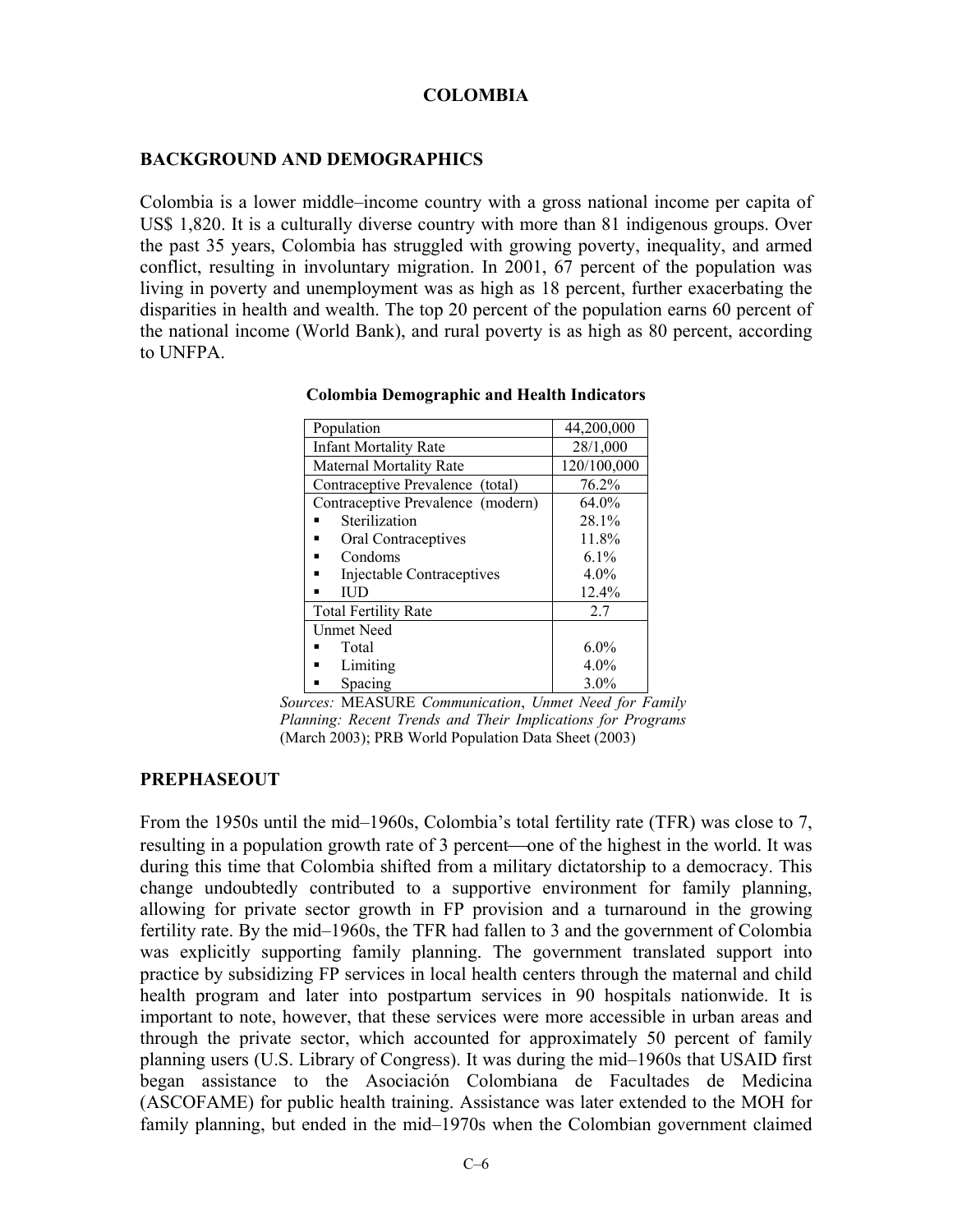that it no longer needed the support. From this point, USAID focused its assistance on the private sector (primarily PROFAMILIA), and its technical assistance through its cooperating agencies.

# **ASCOFAME**

ASCOFAME was integral to the strides made in the area of family planning. In the mid– 1960s, ASCOFAME set up the Division of Population Studies, which was first to carry out demographic research and program evaluations. The results from these studies prompted policy and program developments by the government, NGOs, and external donors. ASCOFAME placed high value on leadership, research, and training, making the organization pivotal in establishing a cadre of professionals trained in population and demography. In addition, ASCOFAME created a network of health centers and hospitals to provide family planning services, which was later adopted by the Maternal and Child Health (MCH) Division of the MOH.

# **PROFAMILIA**

# Evolution and Strong Management Foundation

As previously mentioned, the private sector had a significant role in FP provision. PROFAMILIA, an IPPF affiliate, was founded in 1965 and has since been the leader in family planning in Colombia. In the 1970s, PROFAMILIA provided family planning to one third of all users, and by 1986 its share increased to 40 percent. It was the primary source for IUDs as well as male and female sterilization. PROFAMILIA became a model for managing private family planning programs. Seltzer et al. (1996) attributed its wide success to

- strong leadership, which entailed a programmatic approach to program development, a good business sense, and an entrepreneurial spirit;
- effective strategies for marketing, innovation, and fundraising;
- high-quality performance management by capturing the number of users, method mix, and price the client paid per method; and
- placing a high value on the people and relationships associated with the institution, thus creating an environment for delivering quality services. From its inception, PROFAMILIA has ensured transparency of information and performance, from senior management to clinic and field staff.

# Service Delivery Strategies

In addition to PROFAMILIA's management approach, its service delivery strategies were integral to self-sustainability and program success. As described in detail below, since the beginning, the organization's policy to ensure sustainability included a fee-forservice approach, whereby each client was required to contribute, however little the donation, for the service received. A sliding scale system was used based on the client's ability to pay, which was determined by the provider and/or counselor. PROFAMILIA's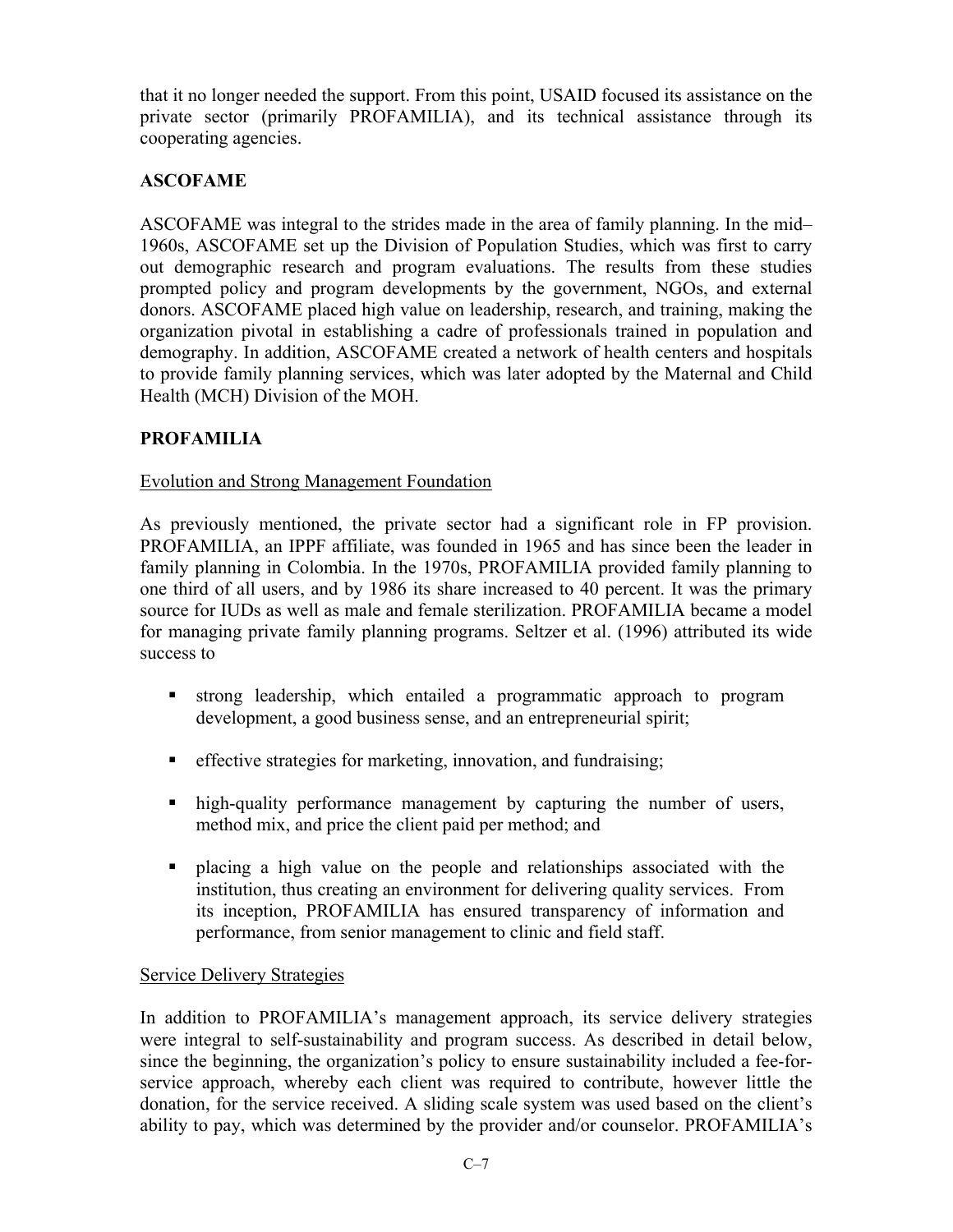activities to improve quality, reach rural and urban poor, ensure sustainability, and expand method mix are broadly summarized below.

PROFAMILIA **rapidly expanded**, so that within the first eight years of its existence, 42 clinics were fully operational throughout the country. This expansion was made possible in part by increasing the role of paramedical personnel to provide family planning. Because Colombian law did not prohibit medical functions to be carried out by paramedical personnel, PROFAMILIA was able to train nurses in family planning (e.g., IUD insertion). This strategy was later adopted by the MOH for its public health facilities. Through a branding approach, it was not only able to gain visibility as a quality FP service provider, but such an expansion also demonstrated the increasing demand for family planning.

As mentioned above, PROFAMILIA used innovative strategies that were effective in reaching the rural and urban poor. The organization created a novel approach for its time—community-based distribution (CBD)—whereby family planning was brought to rural areas through the National Federation of Coffee Growers. Field workers were trained and employed by PROFAMILIA and were responsible for IEC activities in their respective communities. Under the CBD program, nonmedical community workers were allowed to provide oral contraceptives to women without a prescription, a novel approach for the Colombia context. CBD agents were identified to distribute and sell contraceptives at highly subsidized prices in villages. The distributors would purchase quantities that they thought they could sell and were allowed to retain 50 percent of the price. This minimized loss in supplies. The program was later expanded to urban areas.

In the early 1970s, PROFAMILIA implemented a **self-sustaining social marketing program**. It worked with local manufacturers to purchase contraceptives wholesale and then sold products to commercial outlets at a reduced price, adding a margin of profit to help subsidize the CBD program. In addition, PROFAMILIA had independent contracts with manufacturers in Germany and the United States to purchase large quantities of oral contraceptives at subsidized prices. These agreements allowed PROFAMILIA to distribute approximately 5 million cycles per year through its own distribution networks. Similar systems were later set up for IUDs and Norplant. The social marketing program, combined with the CBD program, allowed broad programmatic reach (i.e., low-income as well as higher income clients).

To increase the acceptance of **voluntary surgical contraception** (VSC), PROFAMILIA employed two approaches. The first approach entailed establishing mobile units that could take VSC to rural areas, remote urban areas, and internally displaced persons. The second approach consisted of creating clinics only for men. Such strategies led to the increased acceptance of VSC, especially among men.

## Overcoming Challenges

During the mid–1980s, the CBD and social marketing programs faced major challenges as revenue significantly declined. The factors that contributed to the low profit margins included

• higher costs of acquiring contraceptives,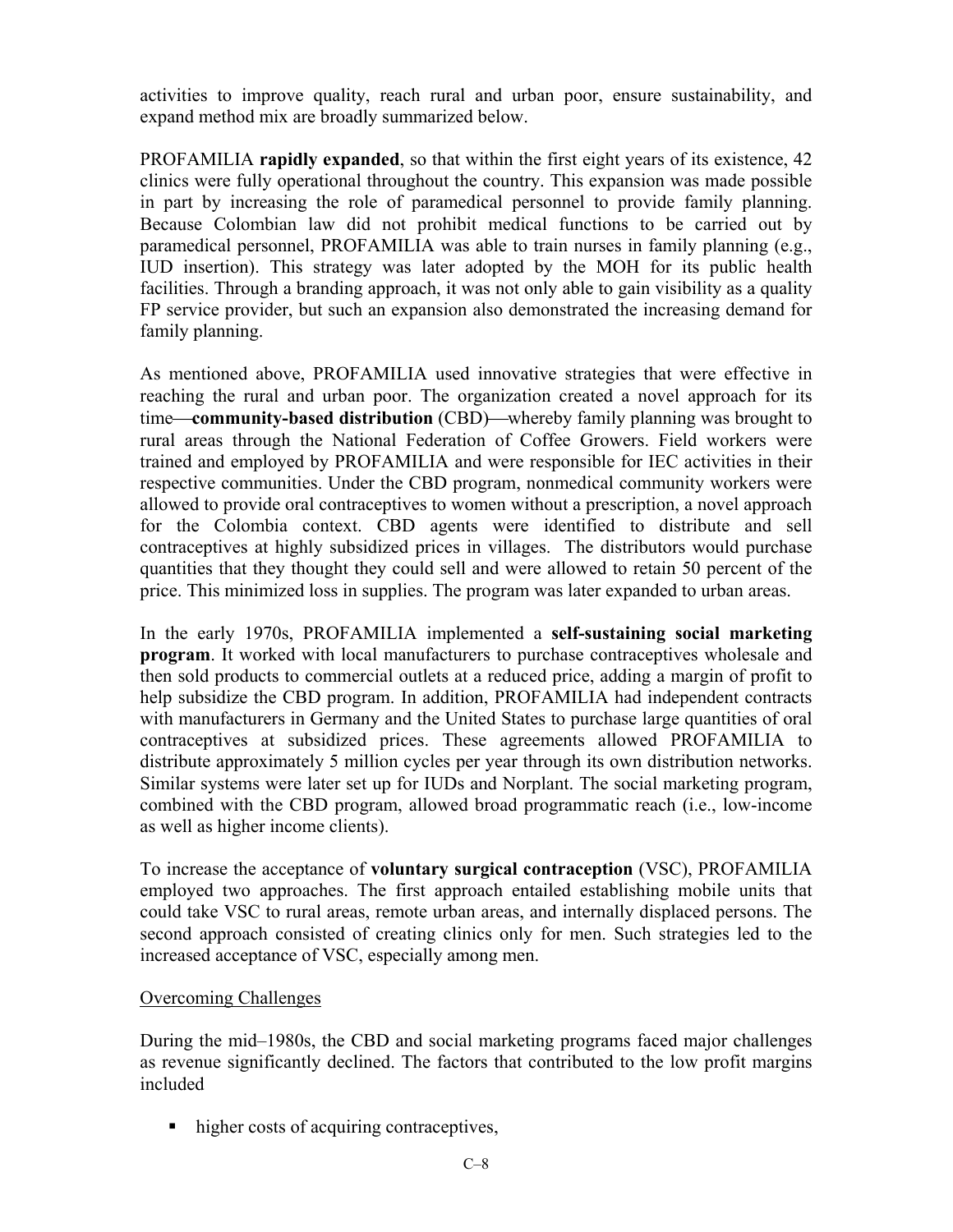- MOH–established selling costs of certain drugs,
- Colombian government prohibitions on nonprofit organizations selling donated products, and
- greater competition in the condom market due to increasing demand for HIV/AIDS prevention.

In order to address these concerns, PROFAMILIA carried out several operations research activities to determine cost-effective strategies. By the late 1980s, the CBD and social marketing programs had been combined under a new community marketing program to reduce operational costs. Another approach to ensuring sustainability of family planning services was the diversification of services and partners. PROFAMILIA began to offer a range of reproductive health services and would charge more than actual costs but less than other private facilities. The revenue generated from these services was then used to subsidize FP services, especially for those who could not afford to pay for them. By the late 1990s, PROFAMILIA also had contracts with public and other private health entities, such as Blue Cross/Blue Shield, social security institutions, and other health insurance organizations. A major contribution by USAID to create a US\$ 6 million endowment fund was unique to Colombia at the time and continues to help subsidize FP services in the country.

## **Public Sector**

## **Background**

When ASCOFAME's population program was adopted by the MOH, it was immediately integrated into the MCH Division. From the late 1970s until the mid–1990s, the public sector market share remained relatively the same at 27 percent, with fluctuations in between. Although the public sector was not the predominant entity in family planning, the MCH program was nationwide, so that the MOH's health promoters were able to expand services into rural areas by providing oral contraceptives and condoms and making referrals for clinical FP services. As PROFAMILIA's program evolved, the public sector also adopted similar strategies, such as allowing IUD insertions by nurses.

## Contraceptive Logistics

The MOH program has continued to rely on external support, especially for FP commodities. Under decentralization, contraceptives continued to be managed at the central level; it was not until the mid–1990s that the lower levels controlled procurement and distribution. As reported in Seltzer et al., family planning provision in the public sector probably did not reach its full potential, largely due to poor logistics capacity, resulting in recurrent stock outs and maldistribution.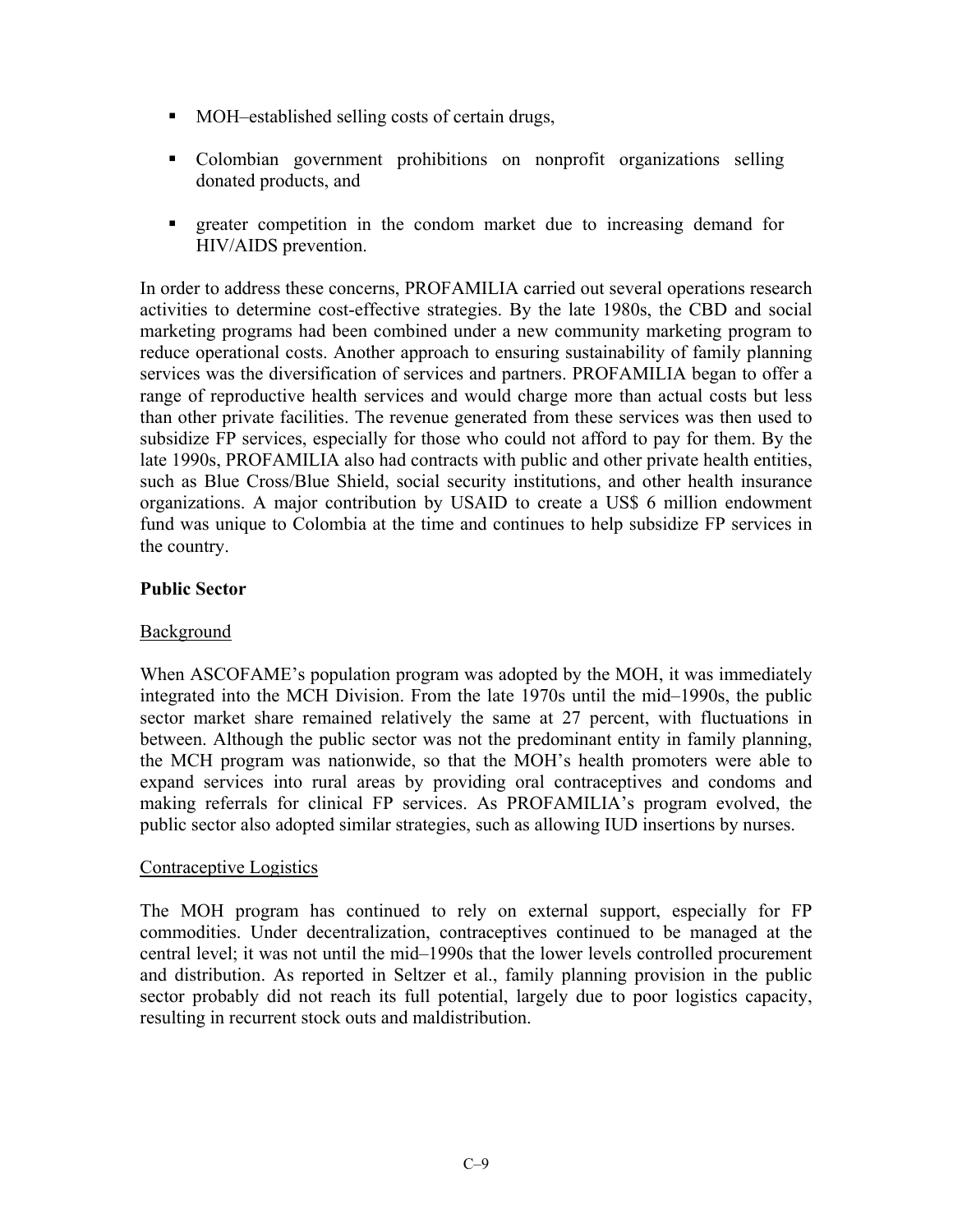## **ECUADOR**

### **OVERVIEW AND DEMOGRAPHICS**

Ecuador is a diverse country, both culturally and ethnically, with very marked contrasts in its social and economic environments. Within a relatively small territory, it possesses four distinct geographic regions divided into 22 provinces: the mountains, the coast, the Amazon, and the Galapagos Archipelago. In 2004, Ecuador had an estimated total population of 13.4 million and a diverse racial mix that includes a significant indigenous population. Sixty percent of the population is now concentrated in urban areas compared with less than 30 percent in the 1950s.

Information indicates that poverty is substantial, may be increasing, and disproportionately affects the rural population. Between 1995 and 1998, the level of poverty increased from 56 to 63 percent, and extreme poverty increased from 20 to 27 percent. The inequality in the distribution of income increased markedly between 1990 and 2000. The share of total income of the wealthiest 10 percent of the population increased from 35 to 45 percent of the national income, while the share of the poorest 10 percent decreased from 1.8 to 1.1 percent.

Migration exacerbates Ecuador's most serious social and economic problems. In the past decade, increasing numbers have left rural areas for the cities and other countries in search of work or to join relatives. One estimate shows that 2 million Ecuadorians live in other countries. In 1999, 386,400 people emigrated; 2,800 of these were physicians.

| Population                        | 13,400,000          |
|-----------------------------------|---------------------|
| <b>Infant Mortality Rate</b>      | 30/1,000            |
| Maternal Mortality Rate*          | 55.4 to 207/100,000 |
| Contraceptive Prevalence (total)  | 66.3%               |
| Contraceptive Prevalence (modern) | 50.9%               |
| Sterilization                     | 23.1%               |
| Oral Contraceptives               | 11.2%               |
| Condoms                           | 2.7%                |
| Injectable Contraceptives         | $3.4\%$             |
| ПJD<br>٠                          | 10.4%               |
| Vaginal Methods                   | $0.1\%$             |
| <b>Total Fertility Rate</b>       | 3.0                 |
| Unmet Need (women in union)       |                     |
| Total                             | 10%                 |
| Limiting                          | $5\%$               |
| Spacing                           | $5\%$               |

#### **Ecuador Demographic and Health Indicators**

*Sources***:** CEPAR; Ecuador ENDEMAIN 1999; 2004 World Population Data Sheet, PRB

\*The national maternal mortality ratio, according to different sources, ranges from 55.4 to 207 per 100,000 live births, depending on the survey and analytical methodology. Estimates of maternal mortality in provinces with predominantly indigenous and Afro-Ecuadorian populations are more than 3 times the national average. The most recent estimates for those areas range from 135.6 per 100,000 in Loja to 39.3 in Los Rios (Coury 2004).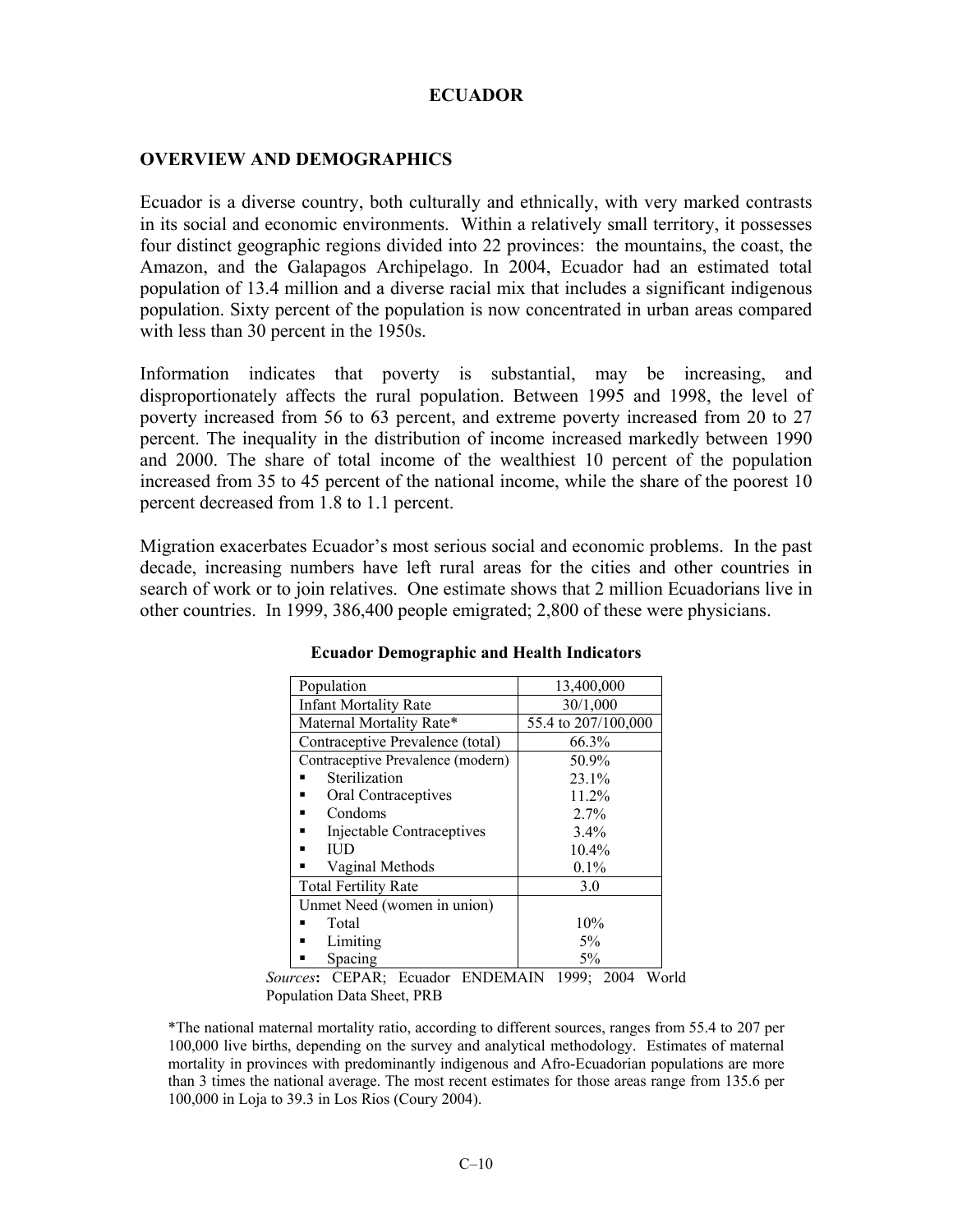# **PREPHASEOUT**

Ecuador has had a population policy since October 26, 1987, and since 1988, the legal and statutory basis for family planning rights has been contained in the Ecuadorian Constitution. USAID assistance was instrumental in the development of the population policy through support to such local groups as the Center for Studies in Population and Social Development. Technical assistance came from USAID–funded projects, such as the RAPID computer model presentation developed by the Futures Group.

From the beginning, family planning support from USAID and other international donors focused on an expanded approach through improved maternal and child health. Also over the years, efforts were made to reach special target groups, such as the poor living in rural and marginal areas. Efforts to reach underserved couples helped reduce the large gap in contraceptive use between rural and urban populations.

During the years of USAID support, the TFR decreased from 6.2 (1970) to 3.3 (1999). Over the same period, contraceptive prevalence in Ecuador increased, from a 1979 level of 33.6 percent of women in union to 66.3 percent in 1999. More dramatic were the changes among women in rural areas, where use increased from a low of 22.3 percent in 1979 to 58.4 percent in 1999, a significant 162 percent increase. This compares with the rise in use in urban areas from 47.7 percent in 1979 to 71.2 percent in 1999, or a 49 percent increase.

## **PHASEOUT (1992–2001)**

In the early 1990s, because of a major reorganization throughout the Agency, USAID and the Department of State agreed to reduce the Agency's geographic presence by closing operations in those countries with minimal strategic priority. As a result, plans were put in place to close out population programs over the short term (three to four years) in Chile, Costa Rica, the English-speaking Caribbean, and Colombia, and over a slightly longer term in Mexico, Brazil, and Ecuador.

In turn, USAID/Ecuador was instructed to reduce its portfolio and staff. The Mission's Strategic Plan and its Results Review and Resource Request reflected the closure of the population program by September 30, 2000. This was subsequently extended by one year to September 30, 2001. In the health portfolio, the Mission focused on the development of maternal and child health service delivery models, particularly for rural areas, which was accomplished through a grant to CARE International and its Support to Local Organizations Project. In the population sector, emphasis was placed on assuring the financial and institutional viability of the local NGO partners working in family planning and population.

Because of the environment at the time, it was extremely difficult—if not at times virtually impossible—for USAID and other donors to work with public sector institutions. For more than 20 years, Ecuador suffered major political, environmental, and economic disruptions: five presidents in five years; coastal flooding with cholera outbreaks, landslides, and volcanic eruptions; closures of the entire banking system and conversion of the monetary system to the U.S. dollar; and major labor strikes, including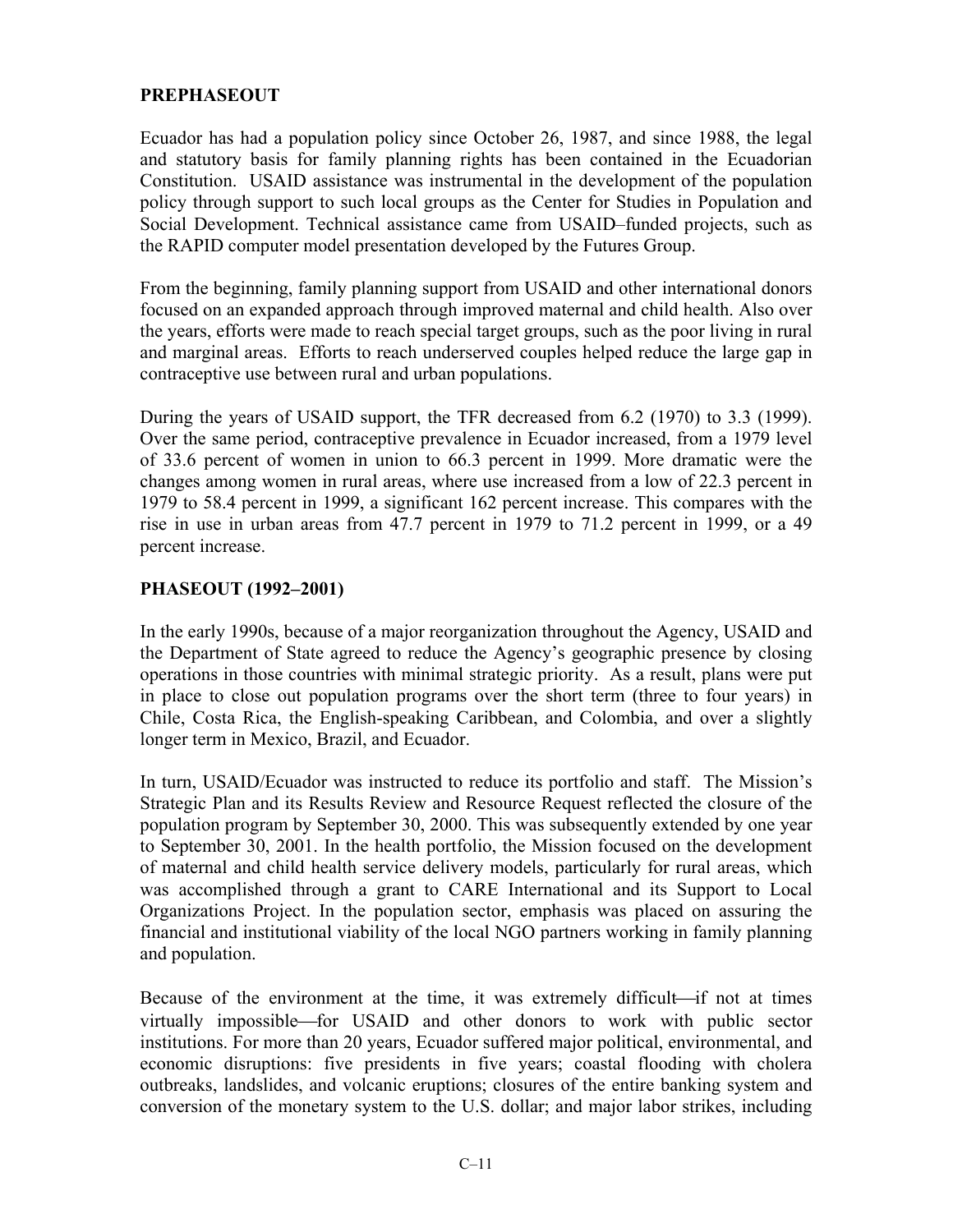workers in the public health sector. Such a situation created havoc in the health system and had a serious, adverse impact on earlier gains made regarding the health indicators.

During the phaseout period, USAID worked with three organizations, the Association for the Well-being of the Ecuadorian Family (APROFE), the Medical Center for Family Planning and Counseling (CEMOPLAF), and the Center for Studies in Population and Social Development (CEPAR).

# **APROFE**

APROFE is a private, nonprofit organization that provides family planning and other reproductive health services through its 21 standing clinics, community outreach distributors, a marine unit, and a mobile clinic. Activities are carried out in 15 cities located in 10 of the 22 Ecuadorian provinces, including the remote Galapagos Islands.

JHPIEGO provided assistance to develop APROFE's pilot clinic as a national family planning and reproductive health training center. USAID purchased training equipment and remodeled APROFE facilities. The center conducted training-of-trainers activities that focused on quality of care and incorporated gender issues and the provision of all reproductive health services. APROFE remains one of the strongest advocates in the LAC region for the promotion of gender awareness.

APROFE also served as a strong advocate for the promotion of family planning rights and their adoption in the national population policy and eventually as part of the national Constitution. APROFE was also one of the first family planning groups in the LAC region to open discussions for sex education and the importance of meeting the reproductive health needs of adolescents.

In preparation for the termination of USAID/Ecuador assistance, APROFE initiated a strategic plan to strengthen its financial and administrative management to reach sustainability. It was proactive in seeking out contracts with industries and commercial sector institutions to provide their personnel with FP and other services. In addition, it created a sustainability fund with the assistance of USAID in the amount of \$5.15 million (at the time of graduation) and additional reserved accounts for contraceptive procurement, construction of new facilities, and an employee retirement fund.

# **CEMOPLAF**

CEMOPLAF is a private, nonprofit organization offering RH and FP services. CEMOPLAF, officially established in September 1974, began operation as part of an agreement between USAID and the MOH, managing four clinics.

In the early years, USAID assistance, provided through Family Planning International Assistance, allowed CEMOPLAF to train other physicians and midwives in FP. The major expansion of CEMOPLAF occurred during the period 1982–91, when USAID/Ecuador financed activities through a grant to IPPF/WHR. During that period, 10 additional clinics were opened throughout the country.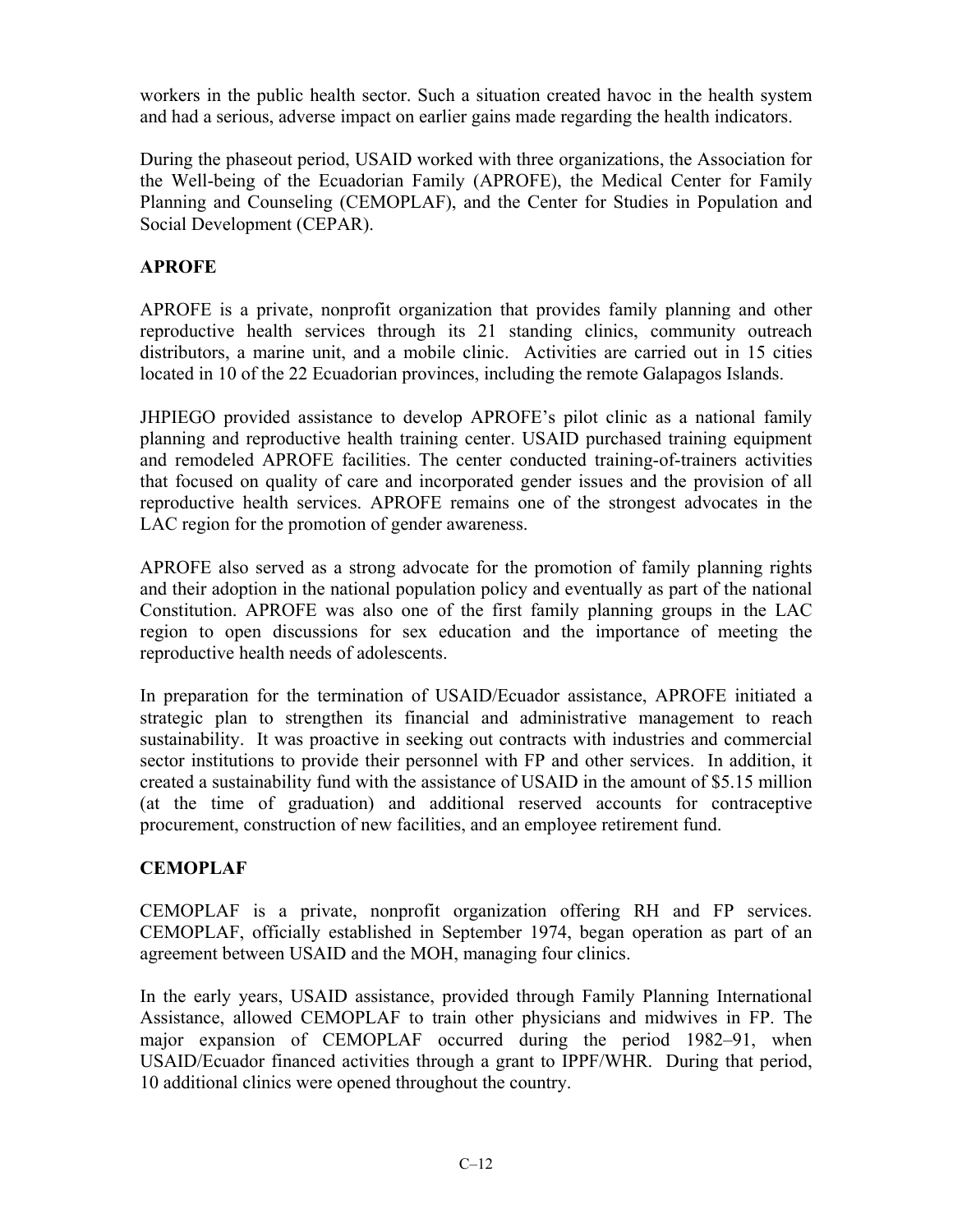In 1995, USAID funded a social marketing program with CEMOPLAF through the Futures Group's Social Marketing for Change Project (SOMARC). Despite some administrative difficulties at the beginning, the program became very successful in marketing contraceptive methods and medicines related to maternal and child health. Social marketing now represents a considerable income for the institution and helped CEMOPLAF achieve financial sustainability.

In 1996, CARE's Support to Local Organizations project, which was financed by USAID/Ecuador bilateral child survival funds, entered into a partnership with CEMOPLAF to implement and test two community health models in rural areas. Both model programs were considered successful in increasing the use of services that reduce the causes of maternal mortality.

CEMOPLAF also partnered with World Neighbors to implement two service delivery strategies in 12 communities located in the rural Bolivar province, which has a very high indigenous population.

During the phaseout period, USAID placed special emphasis on assisting CEMOPLAF to strengthen its administrative structure and financial management. As a result of locally hired and technical assistance from USAID CAs, CEMOPLAF was able to develop a viable, long-term strategic plan. At the time of graduation, CEMOPLAF had a strong foundation for financial sustainability in its USAID–funded sustainability fund.

# **CEPAR**

CEPAR was created as a private, nonprofit institution dedicated to investigating Ecuadorian demographic variables (including FP) and their relationship to national development. With USAID financial and technical assistance, CEPAR periodically conducted national demographic and reproductive health surveys and related special studies. It also served as an effective advocate for national population and health reform, including the development of the national population policy, and conducted an intensive training program in this area. CEPAR became an acknowledged leader in the area of health policy.

Since 1987, the U.S. Centers for Disease Control and Prevention (CDC), through a partnership with USAID/Washington, has collaborated with CEPAR and provided technical assistance in carrying out four demographic and maternal and child health surveys. CEPAR had the primary role in the design and implementation of these national surveys as well as in data analysis and dissemination of the survey findings. USAID contributed the major share of the costs for the various national RH surveys. In addition, USAID contributed to the costs of conducting the 2004 RH survey.

During the phaseout period, CEPAR became increasingly aware of the reduction and eventual termination of USAID financial support and began to modify its structure and modus operandi. While maintaining its principal focus on demographics and the implications of population growth, it expanded its scope beyond responsible parenthood to explore other factors influencing social development in Ecuador.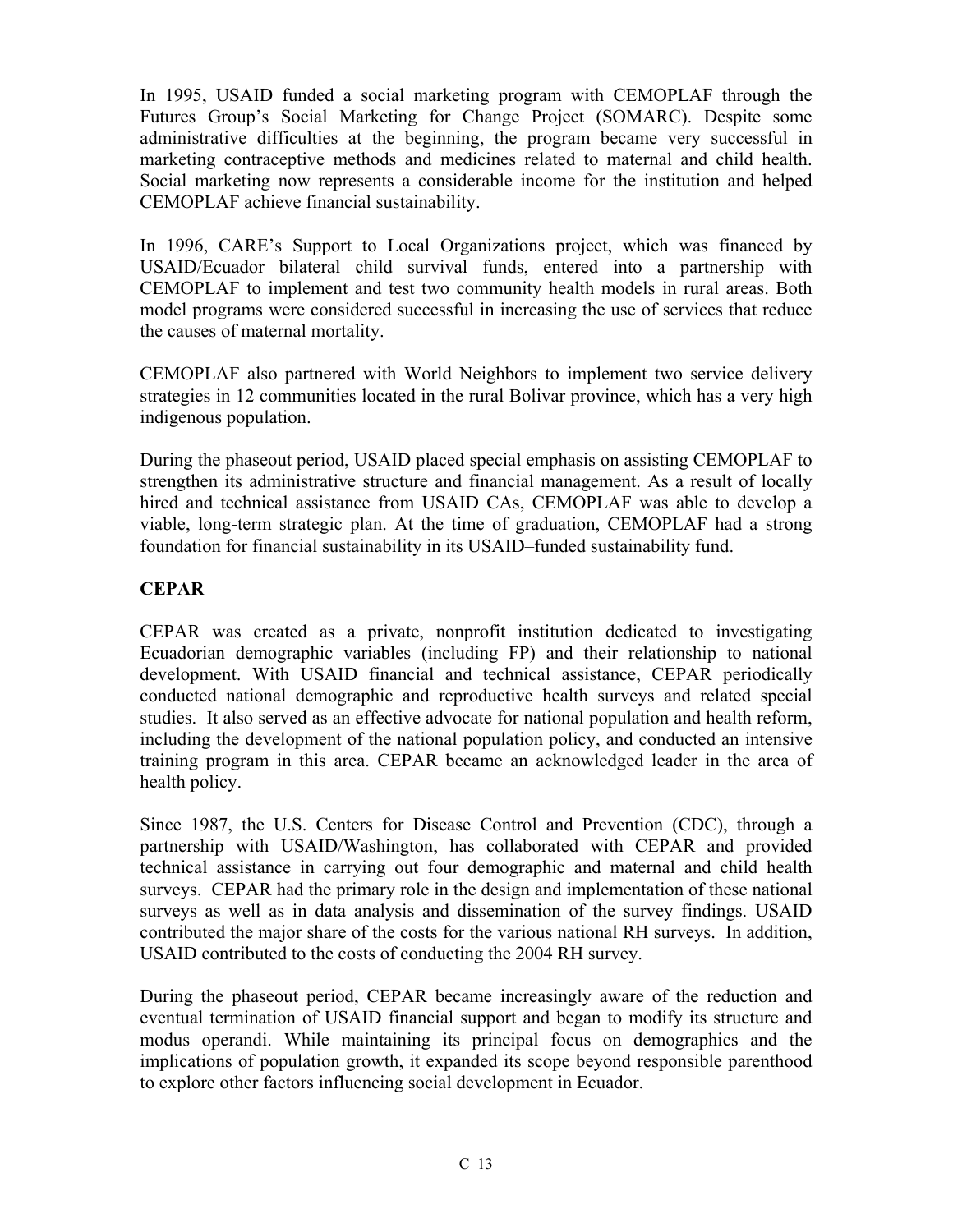The USAID centrally managed institutions that worked with CEPAR over the years were successful in transferring the technology and in developing local technical capacity, particularly in areas of demographic research, analysis, communication, and policy reform advocacy. However, the degree of their success in developing CEPAR as an institution capable of assuring its sustainability beyond the termination of USAID assistance was questionable at graduation.

# **POSTPHASEOUT**

There is limited information available about what has happened in Ecuador since the phaseout of FP assistance. Based on one current health assessment (Coury 2004), which contains limited FP information, it appears that the situation has deteriorated. The report acknowledges, however, that a serious constraint in conducting the health assessment was the lack of current, representative, and reliable information. When data from the 2004 RH survey become available, they may provide a better description of the current situation.

Coury (2004) states that APROFE, CEMOPLAF, and CEPAR have survived, but in the current economic environment they are largely unable to fill their original mandates. These include providing FP services to the poorest populations (CEMOPLAF and APROFE) and regular analysis of national demographic and health information (CEPAR).

The report also notes that government agencies, international donors, private and voluntary organizations, and the private sector all report worsening conditions for FP and RH care, especially among the poor.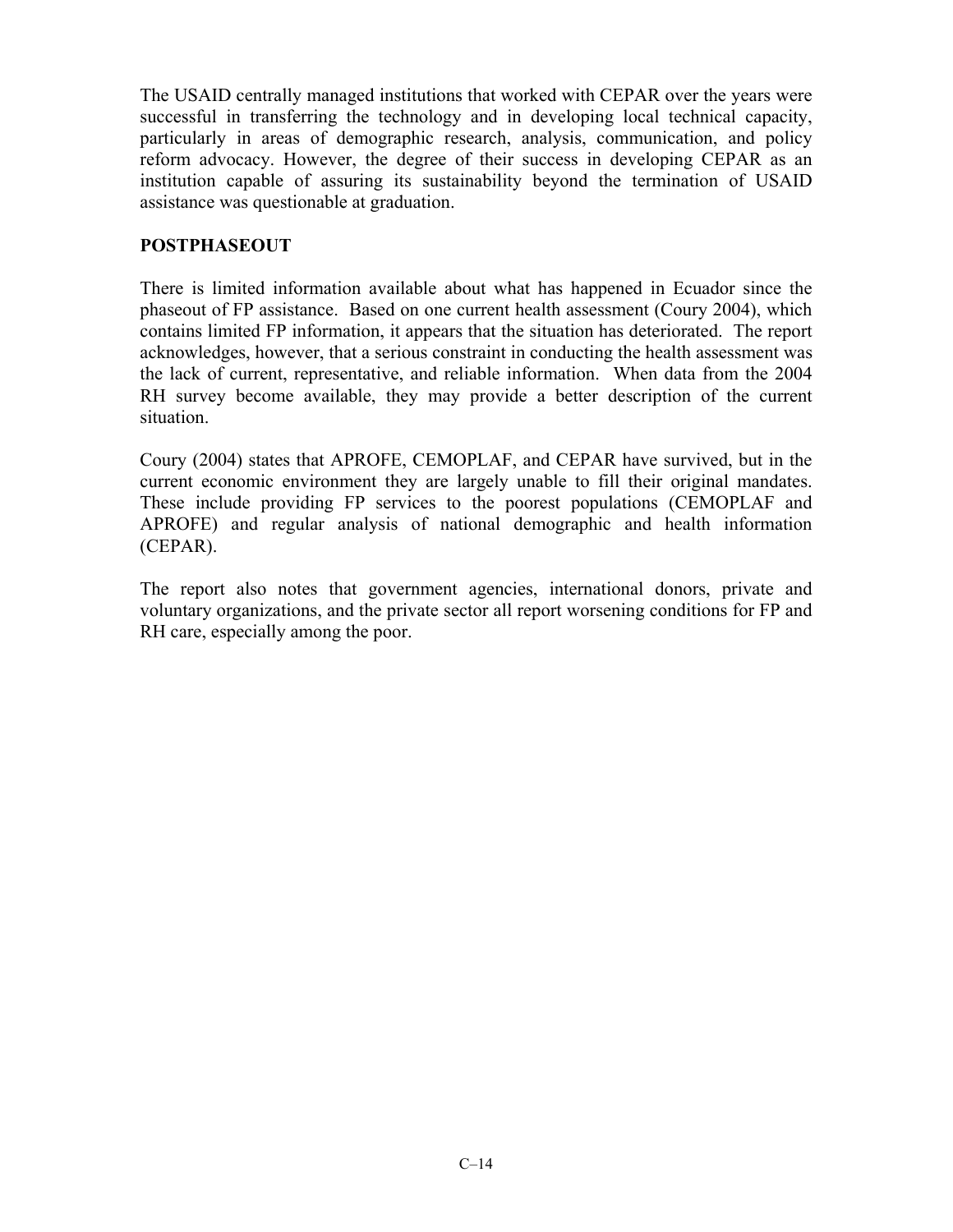## **MEXICO\***

## **OVERVIEW AND DEMOGRAPHICS**

Mexico is the second most populous country in Latin America after Brazil; however, Mexico's population per square mile is over twice as high. From 1994 to 1995, Mexico experienced a severe financial crisis and has recovered to be the country with the highest per capita income in Latin America. Although the gross national income per capita is US\$ 5,910, huge regional and ethnic disparities remain. More than half the country's population is poor, living on less than \$2 per day; nearly 24 percent are extremely poor, living on less that \$1 per day. The median income for the wealthiest 10 percent makes up 40 percent of total income. Nonetheless, Mexico has made huge strides in health and education, with a literacy rate of over 90 percent (World Bank).

| Population                                   | 106,200,000 |
|----------------------------------------------|-------------|
| <b>Infant Mortality Rate</b>                 | 25/1,000    |
| Maternal Mortality Rate                      | 83/100,000  |
| Contraceptive Prevalence (total)             | 68.0%       |
| Contraceptive Prevalence (modern)            | 59.0%       |
| <b>Total Fertility Rate</b>                  | 2.8         |
| Corners 2004 DDD Would Deputation Data Chart |             |

#### **Mexico Demographic and Health Indicators**

*Source:* 2004 PRB World Population Data Sheet

#### **PREPHASEOUT**

### **Policy**

Since its inception, the family planning program has received strong political support, mainly from the Institutional Revolutionary Party (PRI), which dominated Mexican politics for more than 70 years. The General Population Law went into effect in 1974; the national population policy was set in place in 1975. According to the law, all state organizations must provide free information, education, and health services and supplies related to family planning.

### **Donors**

Although there was wide donor presence at the time, USAID was the largest foreign donor to the Mexican FP program between 1985 and 1995; USAID's average annual budget for FP in Mexico was approximately US\$ 10 million. USAID assistance was provided through approximately 20 U.S.–based CAs, which have provided technical and financial assistance to Mexico's public and NGO institutions. Others also provided FP program funding; UNFPA has had a substantial role, while other donors and foundations, to a lesser extent, funded individual projects.

\*Summary of *Lessons Learned from Phase-out of Donor Support in a National Family Planning Program: The Case of Mexico.*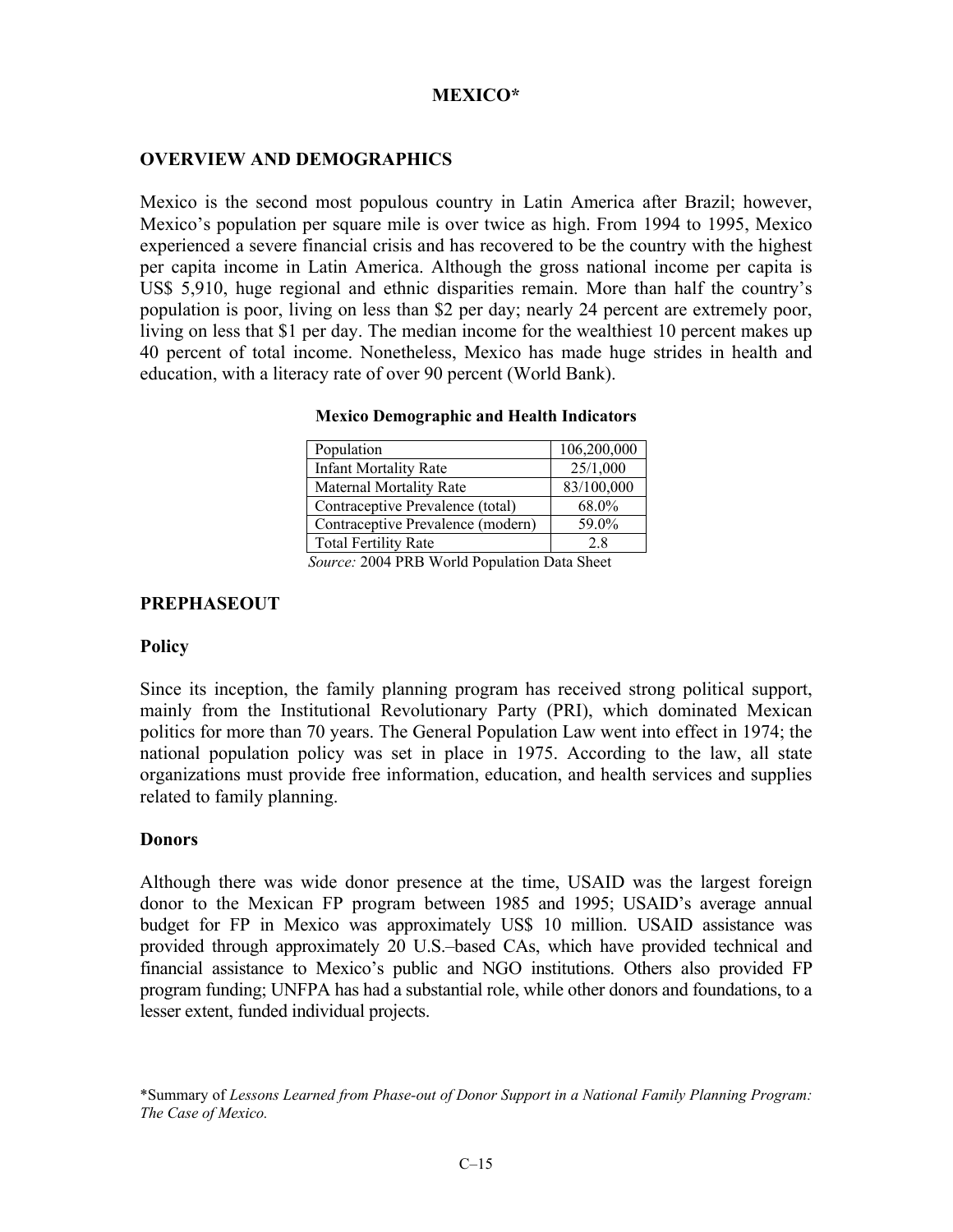# **Public Sector**

Established in 1974, The National Population Council (CONAPO), is an interinstitutional organization that coordinates the country's population and demographic planning and policies. According to Mexico's law on international support, CONAPO coordinates program planning for all organizations receiving support. CONAPO served as a liaison between USAID and the public sector (including social security institutions) and had an important role conducting research on family planning.

The Health Secretariat (SSA) and two parastatal organizations—the Mexican Institute of Social Security (IMSS) and the Institute of Security and Social Services of State Workers (ISSSTE)—are the major providers of family planning services.

The SSA serves as Mexico's health safety net by providing services to all individuals that do not have formal health coverage. Within the SSA sits the General Directorate of Reproductive Health (GDRH). Until 1991, 100 percent of SSA's commodities were donated by USAID.

The IMSS is the larger of the two social security organizations and serves a greater number of people than any other organization in the country. It operates through two operational systems: the IMSS Régimen Ordinario (IMSS/RO), which offers health services to the privately employed and federal employees in urban areas, and the IMSS/Solidaridad (IMSS/S, now IMSS/Oportunidades), which offers health services to uninsured people in urban and rural areas. The objective of the IMSS/S program is to serve marginalized populations in the least developed states. The program provides primary care to 11 million people in 17 states—approximately 30 percent of the population. Ninety percent of the program's clients are indigenous agricultural workers, composed of 46 different ethnic groups.

The ISSSTE is another social security institution for state and federal employees and teachers. Workers are entitled to purchase any health service covered by insurance, including contraceptives and family planning services. Employees contribute 2 percent of their monthly earnings to ISSSTE and additional funding comes from the government.<sup>1</sup>

## **Private Sector (NGO)**

MEXFAM*,* the Mexican affiliate of IPPF, was established in 1965. Since 1984, it has offered FP in the poor areas of 32 cities and indigenous regions. Before phaseout, it depended on a wide range of donors to meet its program needs. MEXFAM worked through six programs in Mexico, including the community doctors' program, the rural CBD program, the industrial program, and the youth program, all of which are referred to as social programs because they serve social welfare ends.

FEMAP, founded in 1973, is a decentralized network of largely autonomous and selfreporting NGO FP organizations that operates in poor areas within 87 cities and thousands of rural communities. Before phaseout, there were 30 affiliates. Although it targeted low-income groups, FEMAP still managed to be one of the organizations least

 $\overline{a}$ <sup>1</sup> Personal communication with ISSSTE interviewee.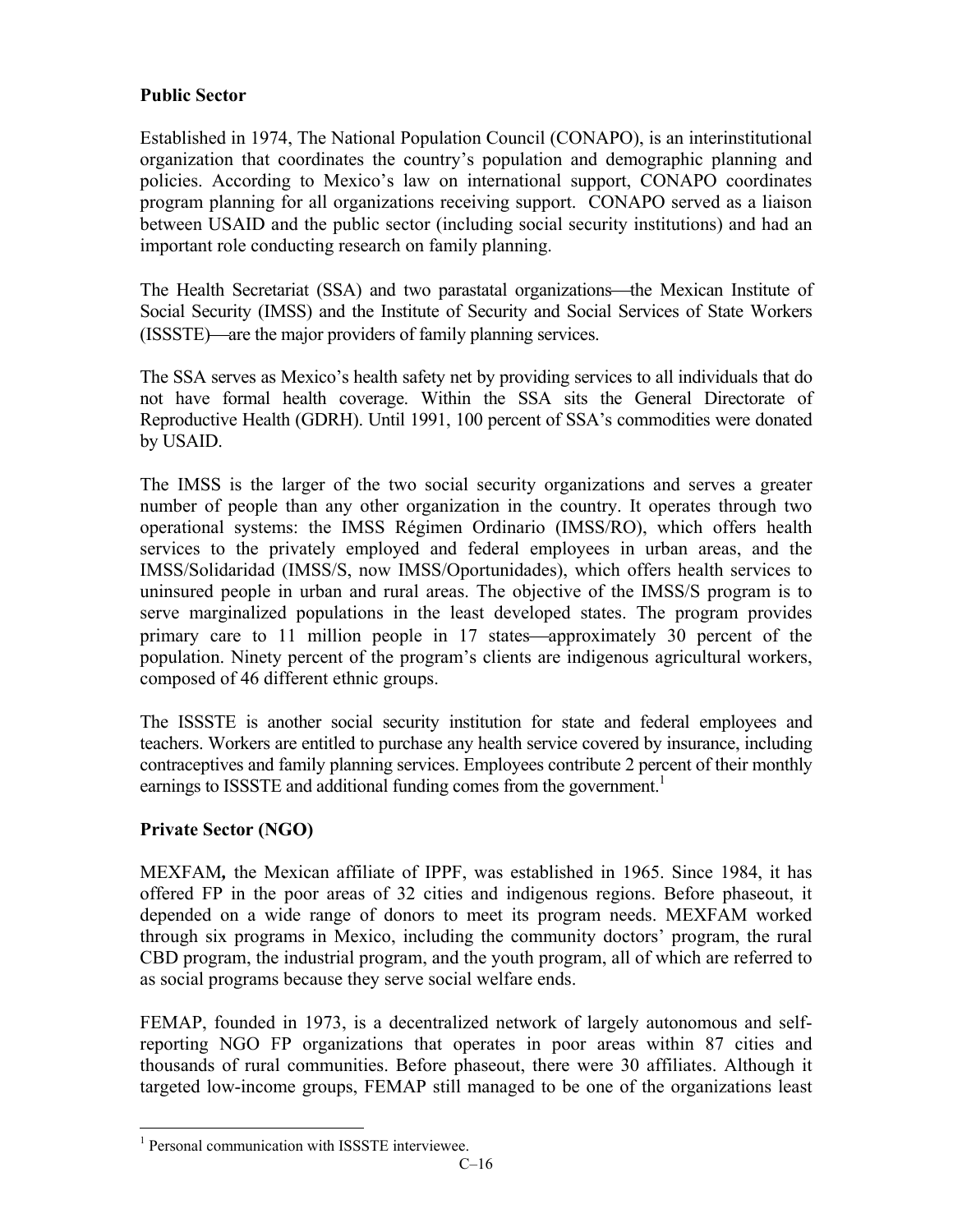dependent on donors, with USAID being the only source of international support. FEMAP and its affiliates provide a wide range of programs and services: FP services to factory workers, hospital and outpatient care, CBD of contraceptives, HIV/AIDS prevention, youth programs, and research and training on issues relevant to poor communities. FEMAP relies on a community-based approach that allows its affiliates to establish themselves in the localities they serve. Affiliates are self-financing, which FEMAP achieves through careful cost control, cost recovery, and income generation.<sup>2</sup>

### **PHASEOUT (1992–1999)**

At the time the decision was made to phase out, family planning was strong and national indicators showed that much progress had been made since program inception. Several factors contributed to the decision to graduate or phase out FP in Mexico. With contraceptive prevalence at 63 percent in 1992 and the TFR at 3.44 in 1990,<sup>3</sup> the program appeared ready. In addition, HIV/AIDS prevalence was increasing in the rest of the world and a shift in priorities began to affect the level of funding available for FP worldwide. A final factor was the perception that Mexico was a wealthy country and no longer required assistance from donors; the per capita income was US\$  $5,379$  in 1990.<sup>4</sup> However, these optimistic national indicators (contraceptive prevalence, TFR, and per capita income) masked great disparities among states. For example, while contraceptive prevalence was said to be 80 percent in Mexico's major cities, it was only 40–50 percent in mountainous areas and as low as 9 percent in communities of extreme poverty.<sup>5</sup>

### **Coordination and Commitment To Phase Out Implementation**

Only a limited number of countries had experienced a phaseout of population support before Mexico's phaseout of donor support. Few evaluations, if any, existed that documented and provided insight to the process. After the decision was made in 1992 to phase out support for family planning, a Memorandum of Understanding was signed.

The objectives outlined in the memorandum were to increase access to and use of modern family planning information and services in Mexico's poorest and most densely populated areas, and to increase the financial self-reliance of public and private sector agencies with which USAID has been collaborating for several years.<sup>6</sup> This agreement included USAID and the major public sector institutions: CONAPO, SSA, IMSS, and ISSSTE. There was a separate grant agreement signed between USAID and IPPF/WHR, which was responsible for coordinating phaseout in the NGO sector. This was done under the IPPF Transition Project, which was a globally funded USAID project that worked on building IPPF affiliate sustainability in the LAC region. Two committees were convened by USAID and one coordinating body was selected to take the lead on each project.

 $\overline{a}$ 

<sup>2</sup> Quesada, Nora, *Mexico Contraceptive Logistics System: Review of Accomplishments and Lessons Learned—Nongovernmental Organizations (1992–1999),* USAID Family Planning Logistics Management (FPLM) Project and John Snow, Inc., 2000.

<sup>&</sup>lt;sup>3</sup> World Health Report 1993.

<sup>4</sup> World Development Report.

<sup>&</sup>lt;sup>5</sup> Personal communication with current MEXFAM/former SSA interviewee.

G. Bowers et al., *USAID/MEXICO Population Assistance Program: Midterm Assessment of Private Sector Component,* May 1996.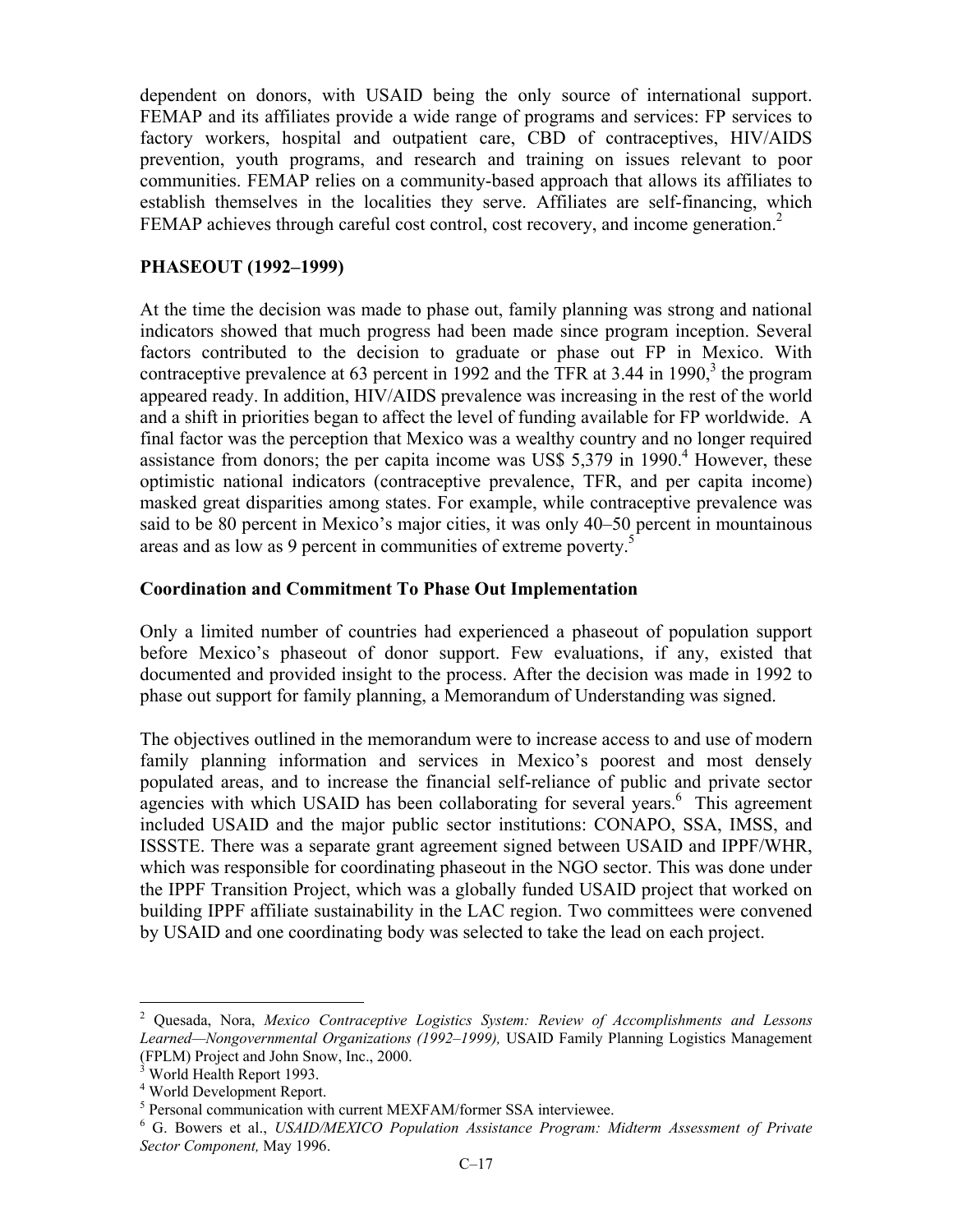### Public Sector

The public sector phaseout committee, named the Operations Coordination Committee (CCO), was comprised of USAID, CONAPO, SSA, IMSS, and ISSSTE. CONAPO had the lead role in coordinating phaseout, as it is the organization legally responsible for coordinating donor assistance. However, because CONAPO does not have a service delivery system, the SSA was delegated as the lead institution responsible for distributing contraceptives during phaseout. The committee performed a situation analysis of the family planning program and defined the goals, objectives, and activities for the public sector phaseout plan.<sup>7</sup> This committee was also responsible for monitoring the plans and activities outlined in the phaseout strategy, with technical assistance from the CAs working in Mexico.

The USAID plan for the public sector was comprised of two components: contraceptive commodities and technical assistance. The commodities component required a 25 percent reduction in the level of contraceptive support in each of four years beginning in 1992. During this time, the government of Mexico planned to phase in support by procuring increasing levels of commodities. The technical assistance component, referred to as the targeted states approach, was focused primarily on 9 out of 32 states and was designed to maximize USAID's impact on low-income and underserved populations within the country. These nine priority states (Chiapas, Guanajuato, Guerrero, Hidalgo, Estado de México, Michoacán, Oaxaca, Puebla, and Veracruz<sup>89</sup>) were chosen on the basis of a range of indicators that included percentage of rural population, infant mortality rate, and TFR. These states made up 54 percent of the total Mexican population, 67 percent of the rural population, and 53 percent of women of reproductive age.

### Private Sector (NGO)

IPPF led a second committee that was responsible for phaseout of assistance to the two major NGOs involved in family planning, FEMAP and MEXFAM. With assistance from USAID, MEXFAM and FEMAP worked with IPPF to develop a five-year strategy for phaseout. IPPF was responsible for disbursing funding for technical assistance and commodities as well as monitoring implementation of phaseout activities.

The NGO component of the phaseout plan targeted the two major family planning organizations, MEXFAM and FEMAP, which serve urban, periurban, and rural populations. Phaseout resources to FEMAP and MEXFAM, distributed through IPPF, focused on increasing domestic support for MEXFAM and FEMAP, improving the organizations' income-generating capacities, and ensuring the organizations' long-term financial sustainability. It was intended that support for commodities and technical assistance would end by 1997, but both contraceptive donations and technical assistance were extended for a year. During phaseout, MEXFAM received US\$ 9.1 million for technical assistance and US\$ 1.8 million worth of contraceptives; FEMAP received US\$ 5.4 million for technical assistance and an additional US\$ 4.5 million in contraceptives during phaseout.

<sup>&</sup>lt;sup>7</sup> Personal communication with Engender Health interviewee.

Seltzer et al., *Midterm Program Review of the U.S.–Mexico Program of Collaboration on Population and Reproductive Health*, POPTECH, March 1996.

 $B<sup>9</sup>$  By the end of the phaseout period in 1999, this number had grown to 14 (IMSS, page 2).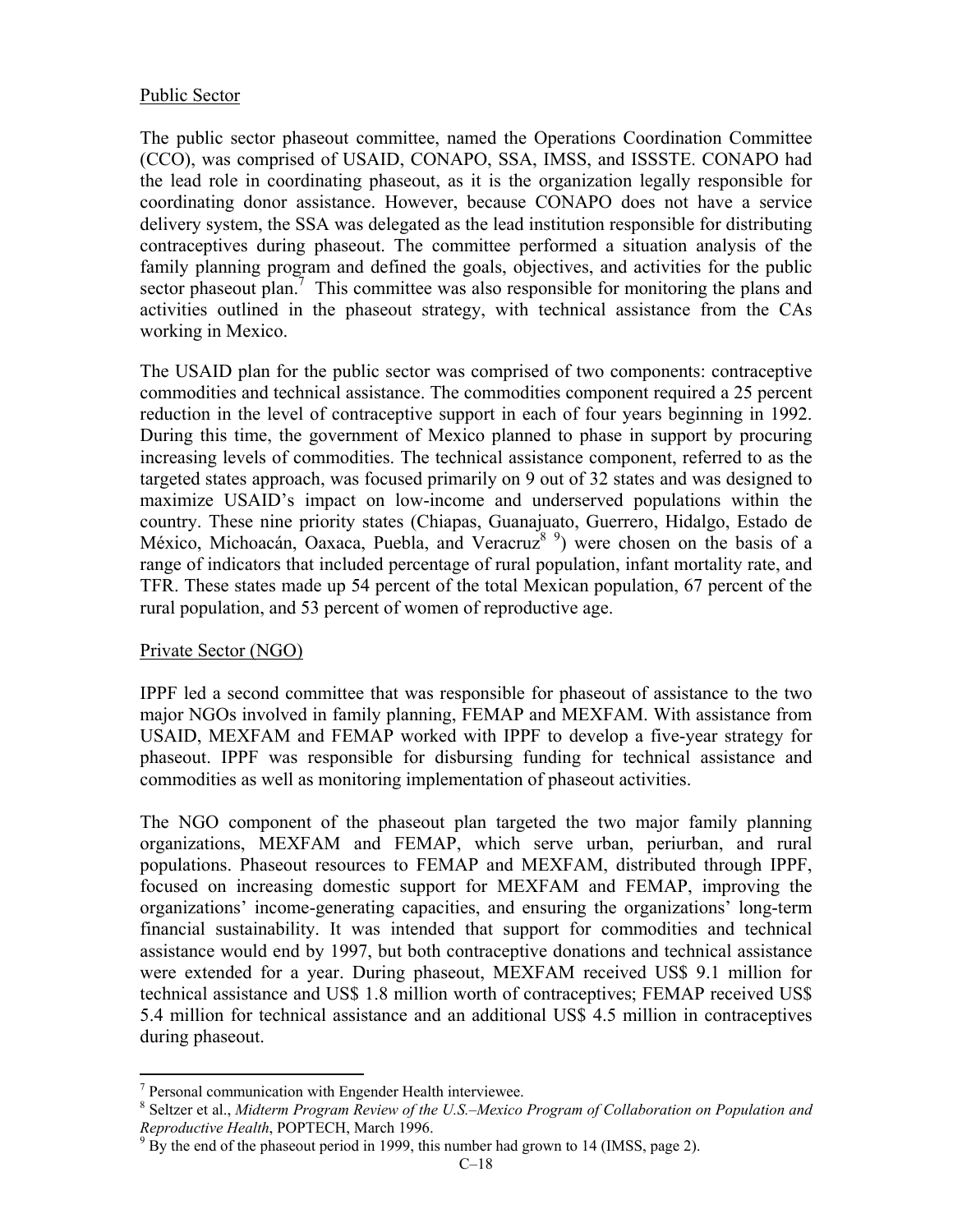## MEXFAM

MEXFAM assumed that USAID support would continue for several more years and planned to use USAID resources while making only minor adjustments. It continued most elements of its service and information delivery program, with emphasis on its social program that served the poor rural and periurban populations. The plan was to use USAID funding, as well as the funding generated through user fees and sales of contraceptives, to expand the clinical programs, and to cross-subsidize the social programs.10 MEXFAM established new medical centers to provide a range of health services to both lower and middle-class clients. The idea was that the income from these clinics would subsidize MEXFAM's five social programs, including assistance to community doctors in poor urban areas, a rural CBD program, a factory-based program, and a youth program. With assistance from the SOMARC project, MEXFAM began a social marketing program not dependent on donated commodities; the commodities were purchased from Schering.

### FEMAP

FEMAP used its phaseout resources to strengthen its technical and management capacity and to help transfer these skills to its affiliates.<sup>11</sup> From 1992 to 1997, FEMAP expanded its scope by increasing the number of its affiliates from 30 to 42. FEMAP implemented a successful low-cost/high-volume strategy, which allowed for self-sufficiency while serving the poor (88 percent of clients were living in poverty in 1997). FEMAP used the phaseout assistance to establish a social marketing program (with assistance from SOMARC), improve management, promote high standards of quality, set norms for staff training, develop pricing strategies for contraceptives, and support the different IEC activities of the several affiliates. The affiliates also received USAID donations from FEMAP. Commodities and technical assistance were both discontinued in 1998.

Although there was consensus and collaboration between USAID and the public and private sectors for phaseout planning, there was little collaboration between the public and NGO sectors. It is possible that the government may not have seen how collaborating with NGOs would be beneficial, especially since the public sector was responsible for serving the majority of Mexico's FP clients. In addition, it appears that intrasectoral and central–state level coordination and communication within the public sector was weak.

### **Challenges to Phase Out Implementation**

Over the course of the five-year phaseout plan, Mexico's FP program faced many challenges, some of which were due to decisions made by stakeholders and others that were due to unforeseen events. These challenges to phaseout implementation are outlined below and discussed in full detail in the report, *Lessons Learned from Phase-out of Donor Support in a National Family Planning Program: The Case of Mexico* (Alkenbrack and Shepherd 2004).

1

<sup>&</sup>lt;sup>10</sup> The social programs are the community family planning programs serving poor rural and periurban populations. They are also referred to as program extensions.

 $11$  Bowers et al. (1996).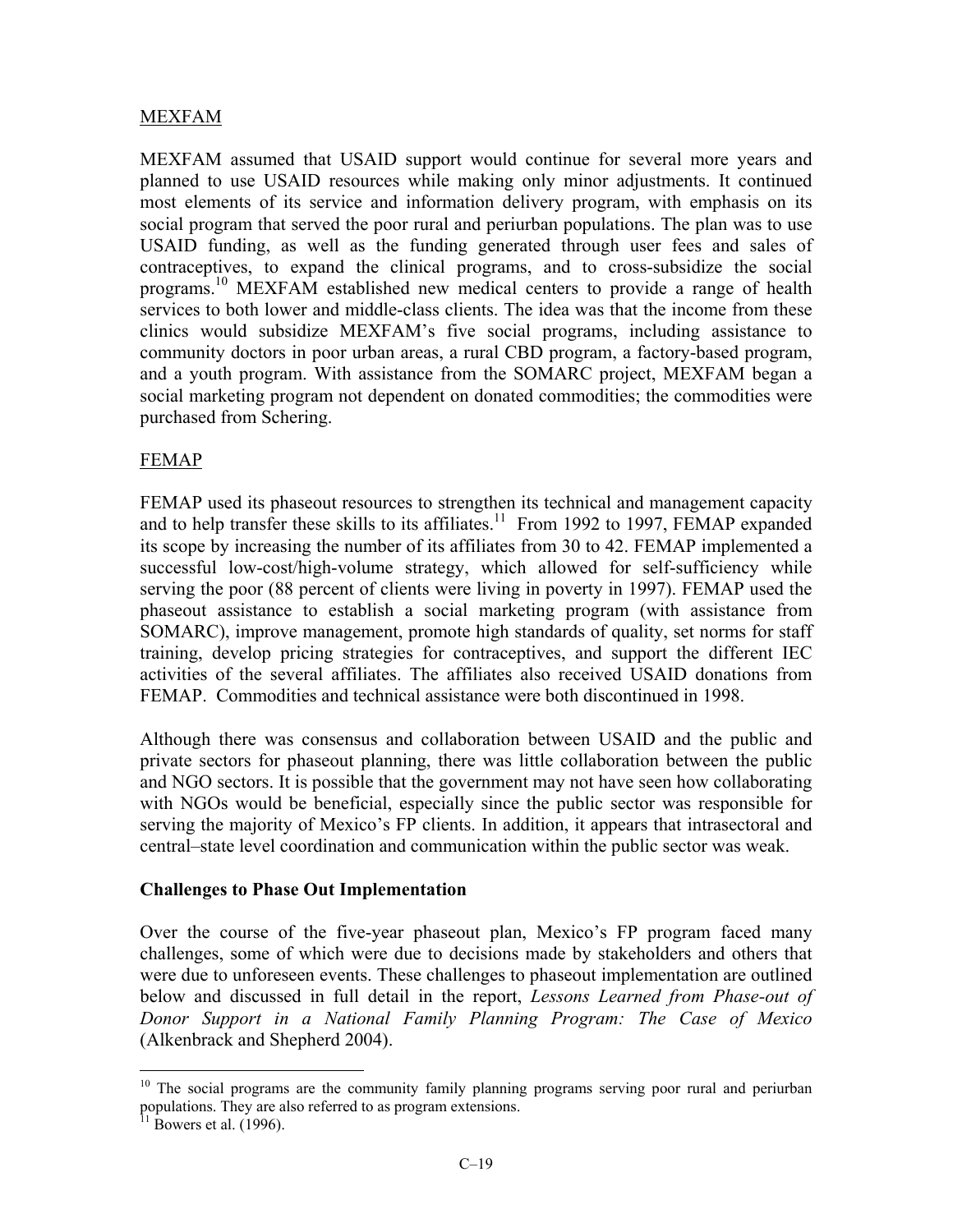## Internal Factors

- Insufficient time to build sustainability among NGOs
- Outdated USAID policies and operational guidelines
- Unpredictable resource allocations
- High turnover of USAID staff
- Inconsistent messages from USAID officials about the end of phaseout
- **Impression of strained relations between U.S. and Mexican government** organizations
- Lack of participation by multisectoral stakeholders
- Conflicting organizational politics (within the NGO sector)

## External Factors

- **Impact of reproductive health integration**
- **Mexico's financial crisis**
- **Impact of decentralization**

# **POSTPHASEOUT**

## **Commitment to Family Planning**

Although support for family planning remained strong through phaseout, external factors in the mid–1990s, such as the financial crisis and the HIV/AIDS epidemic, resulted in competition for scarce resources. This complicated the Mexican government's ability to phase in resources to replace donor funding. Although support for family planning is still relatively strong, there is a perception that since the election of President Vicente Fox and the National Action Party in 2001, support for and attention to the FP program has weakened. Despite this, the government is still in favor of FP. In fact, the family planning norms now allow emergency contraception to be sold over the counter. This is a very contentious issue throughout the world, and Mexico is one of a few countries to have passed this regulation.

Commitment to FP at the state level has not been as strong as at the national level. Until the onset of decentralization, the government, including the FP program, had been highly centralized and vertical. In the late 1990s, state governments were not prepared for the new responsibilities resulting from decentralization. Family planning stakeholders had little training to prepare them for decentralization and did very little to garner financial support from the central government or other donors. Furthermore, state decision-makers did not view FP as a priority. Lack of future planning became so problematic during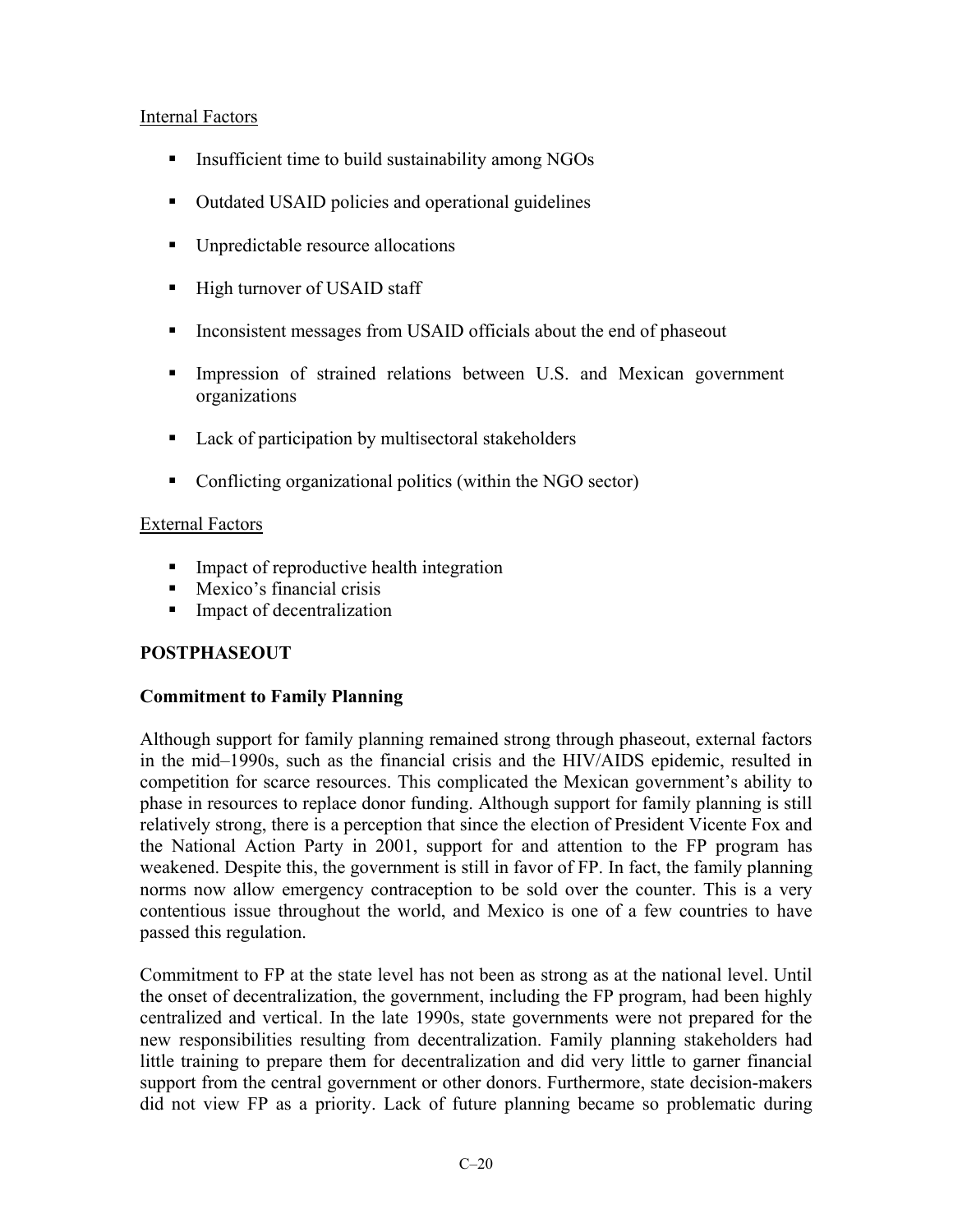phaseout that the central government amended a regulation to ensure that states allocated money to family planning.

# **Legal and Regulatory Changes**

The legal and regulatory structure governing the performance of family planning services has continued to evolve. Changes have taken place during and after phaseout. Some of the changes after phaseout were based on USAID–funded research studies, which defined weaknesses and areas of improvement in the regulatory structure governing family planning. Illustrative legal and regulatory policies, which have an impact on the current state of family planning, are briefly described below.

- In 2000, the General Population Law was amended, creating a direct link between CONAPO and the COESPOs—the state level population councils. This amendment provides a legal context and regulations for the COESPOs and supports a new role in implementing the national population program at the state level. This was an important change accompanying the shift to decentralization.
- Another key regulatory change that permits the Health Secretariat to procure commodities on the international market was made after phaseout as a result of lobbying by the SSA. This regulation has also encouraged collaboration between the Health Secretariat state officers, who are now participating in pooled procurements coordinated by the central level. These pooled procurements help to achieve economies of scale and to negotiate price reductions.
- Laws granting free contraceptives to public health institutions are still in place.<sup>12</sup> This law also establishes the right of all individuals to decide upon the number and spacing of their children as well as the right to information and services needed to make informed choices. This means that public sector institutions cannot charge for contraceptives, which eliminates an important mechanism for meeting funding shortfalls.

## **Institutional Changes**

The phaseout of USAID support necessitated major changes, not only in the family planning program but also in the institutions themselves. Some of these changes were directly related to the impact of phaseout; others were attributed to changes needed for adapting to an evolving program. The financial crisis and decentralization were also major factors affecting these changes.

 **CONAPO**: In 2003, CONAPO created the City Council for Population Policies, a council of civic and academic organizations to support discussion and guide the policy debate on population, with the overall objective of enhancing the performance of the National Program on Population. This change was made in response to the decrease in attention and funding for family planning.

<sup>1</sup> <sup>12</sup> 1974 General Law on Population and the General Law on Health.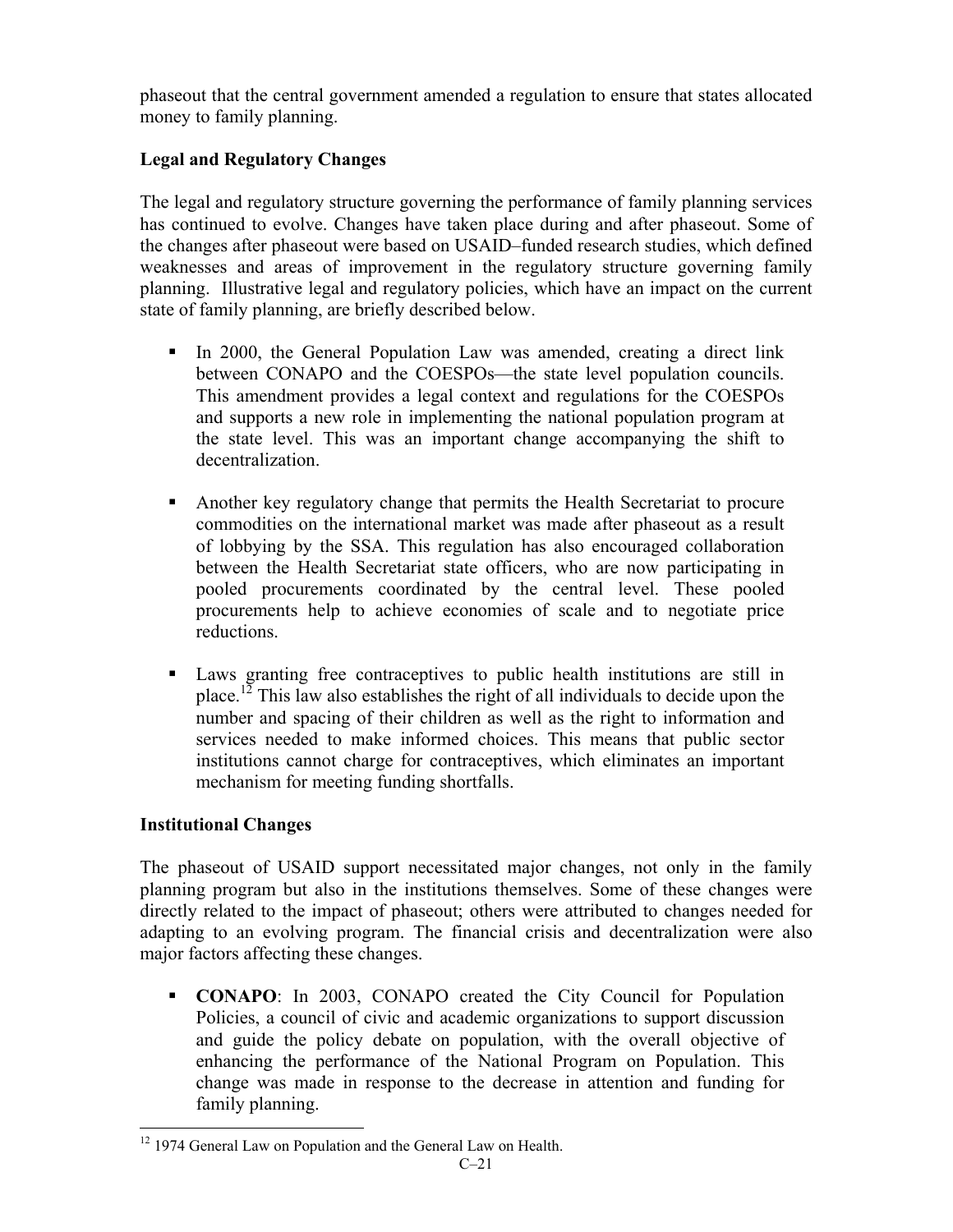- **SSA** underwent restructuring during phaseout. Following the Cairo conference in 1994, the General Directorate for Reproductive Health (GDRH) was created to merge the family planning and maternal and child health management units. This post–Cairo era change occurred in the midst of phaseout, complicating implementation of both restructuring and phaseout. A more recent reorganization is underway with the SSA now. The GDRH will be eliminated, although the process has been on hold for some time while the government finalizes decisions about the new structure.
- **IMSS** has suffered significant staff reductions since phaseout. IMSS personnel are now responsible for establishing norms but are no longer involved in supervisory activities or technical support. Supervisory roles that were funded by USAID were eliminated after phaseout.
- **ISSSTE** was forced to downsize substantially in response to funding reductions during phaseout. Since 1993, the number of people working in family planning at the central level has decreased from 25 to 3. These three employees are responsible for the entire health program, leaving insufficient time to dedicate to family planning.
- **MEXFAM** shifted its focus toward clinical services. To improve supervision of activities and personnel, MEXFAM reorganized its operational structure into five regions, with a manager of clinical services in each region. MEXFAM also began to work with adolescents and youth in addition to the general population, which has helped to cross-subsidize family planning services for the poor.

## Current Coordination Mechanisms

Most stakeholders in the public and NGO sectors agree that other coordination and collaboration mechanisms have dwindled since phaseout. Weakened coordination may be due partly to the financial crisis and a loss of attention on family planning because of competing priorities. For example, FEMAP used to conduct three or four coordination meetings annually, but now has only one a year, and relies mostly on Internet, telephone, and fax communications.13 Following USAID's phaseout, discussions about procurement for contraceptive supplies have not taken place regularly among organizations or sectors. Organizations have developed their own strategies to ensure a supply of contraceptives, impeding the opportunity for improving price negotiations, economies of scale, and overall efficiency of the program.

## Financing

# *Public Sector*

 **Lack of expertise in forecasting and projecting financial requirements**: Initial plans called for SSA to continue to forecast centrally and then to procure contraceptives through local vendors for all states. There was never an

 $\overline{a}$ <sup>13</sup> Personal communication with FEMAP interviewee.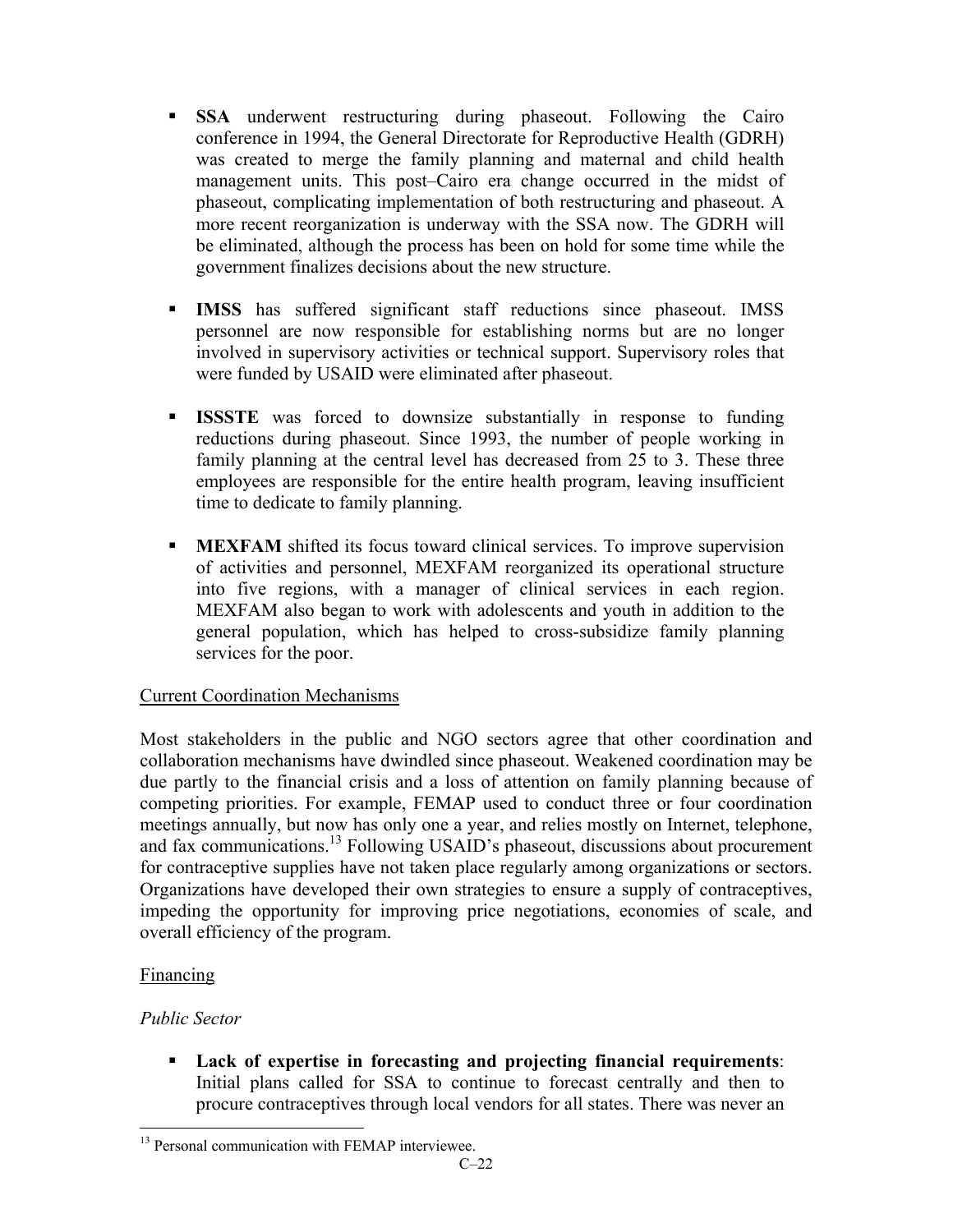intent that these functions should occur at the state level or that the SSA would procure internationally as this was illegal at the time. Training occurred at all levels; however, the state levels focused more heavily on logistics management and distribution than on forecasting. There was some training for procurement at the central level. This hurt the ability of the states to project financial requirements for contraceptives.

- **Insufficient information about costs of family planning**: Mexico's phaseout plan did not include training in budgeting or studies on the costs of FP services and supplies.
- **The 1994–95 financial crisis**: The fiscal crisis complicated efforts to obtain increased budget support for family planning. The central government awarded only a fraction of the amount requested by organizations.
- **Donor dependence**: Successful efforts in securing additional support from non–USAID donors, such as UNFPA, weakened the arguments for increasing government budget support. Moreover, since donors provided the majority of contraceptives before phaseout, organizations had no historical expenditures for contraceptives, so that past public budget allocations did not reflect need.<sup>14</sup>
- **Competing priorities for other health and nonhealth needs (at both the central and state or delegation levels)**: Even in cases where substantial funding was transferred to the state level, the funds were not always used to purchase contraceptives. This was due to a lack of awareness of the benefits of FP and competition with other health services that, according to stakeholders, were equally or more urgent than FP.
- **Exorbitant prices charged by domestic suppliers**: The domestic suppliers in Mexico took advantage of the fact that organizations were not permitted by law to procure internationally after phaseout by charging very high prices for contraceptives.
- **Inadequate advocacy support**: In many cases, states had no experience in mobilizing funds for contraceptives. ISSSTE expressed difficulty in approaching members of Congress to raise awareness of the need for greater financial support. In addition, ISSSTE believed that the members were not adequately informed about the meaning of graduation and, as a result, family planning was not a priority for them.<sup>15</sup>

## *NGO Sector*

1

 MEXFAM and FEMAP have faced many challenges to sustainability since the USAID phaseout, including

• high costs of community programs,

<sup>&</sup>lt;sup>14</sup> Personal communication with ISSSTE.

<sup>&</sup>lt;sup>15</sup> Personal communication with ISSSTE.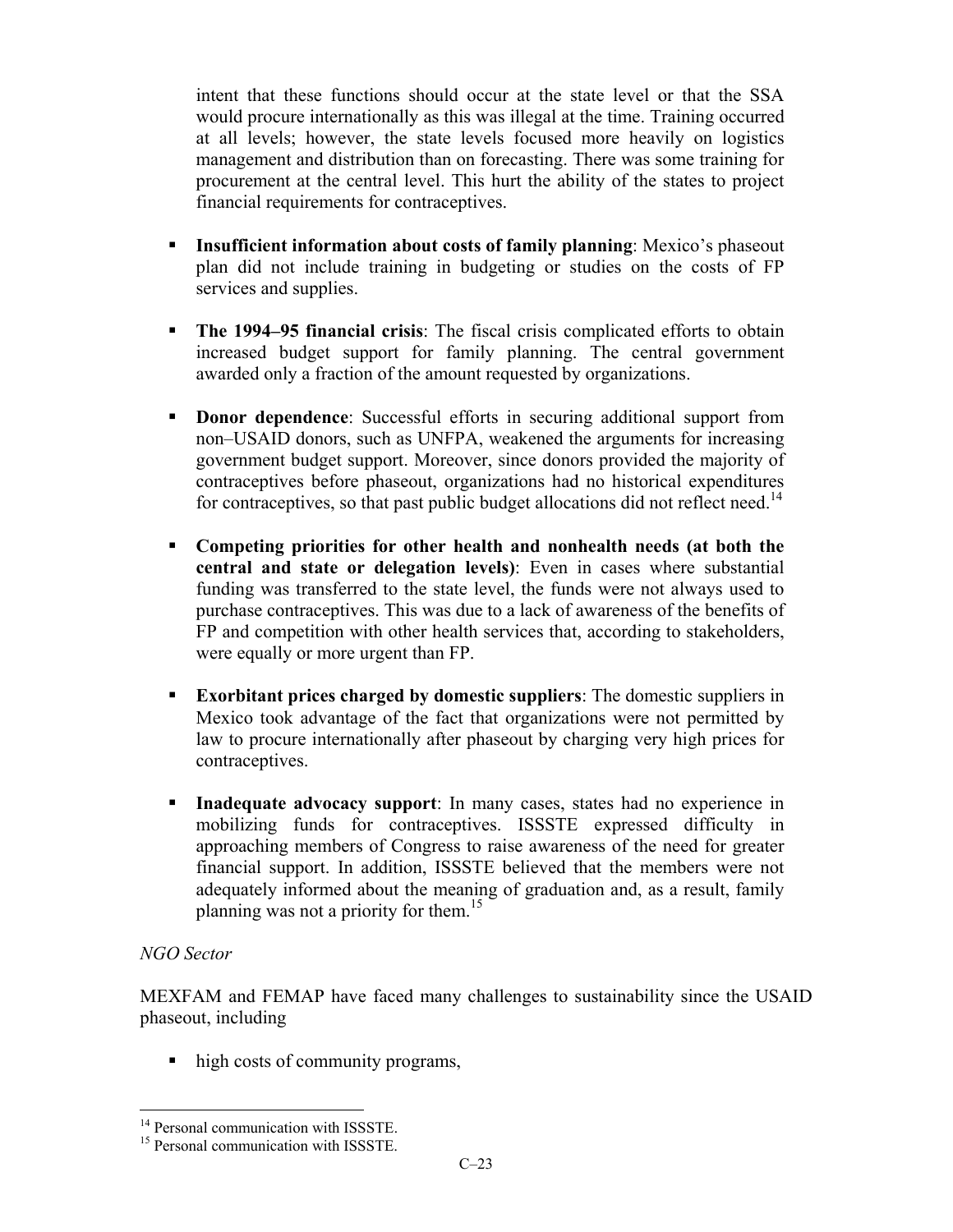- exorbitant prices being charged by domestic suppliers, and
- **•** provision and promotion of free contraceptives in the public sector limits NGO sector revenue generation.

Some short-term solutions have been implemented to address some of these issues, but challenges remain. Other donors and foundations have significantly increased their contributions to MEXFAM, and to a much lesser extent, FEMAP. MEXFAM depends on this funding to provide support for the program extensions—the rural and urban underserved communities where MEXFAM is not able to recover its costs. Although MEXFAM has been successful in diversifying its donor support base, it recognizes that this is a temporary solution to phaseout. Indeed, several foundations have recently announced intentions to reduce commitments to MEXFAM. It is, therefore, MEXFAM's medium-term objective to "increase revenues [through operations, thereby becoming] less dependent on external resources." <sup>16</sup>

FEMAP's operation is different from that of MEXFAM in that it believes that even the poorest clients are able and willing to pay for services. The majority of clients that FEMAP and its affiliates serve live in poverty and are charged for all services and supplies; exemptions are provided for individuals who do not have the ability to pay. Currently, FEMAP's annual contraceptive budget is approximately US\$ 400,000. Members pay a mark up of 20 percent for centrally procured supplies, which provides a financial surplus for FEMAP. This revolving fund has produced a return that has continued to grow.

1

<sup>&</sup>lt;sup>16</sup> Personal communication with current MEXFAM/former SSA interviewee.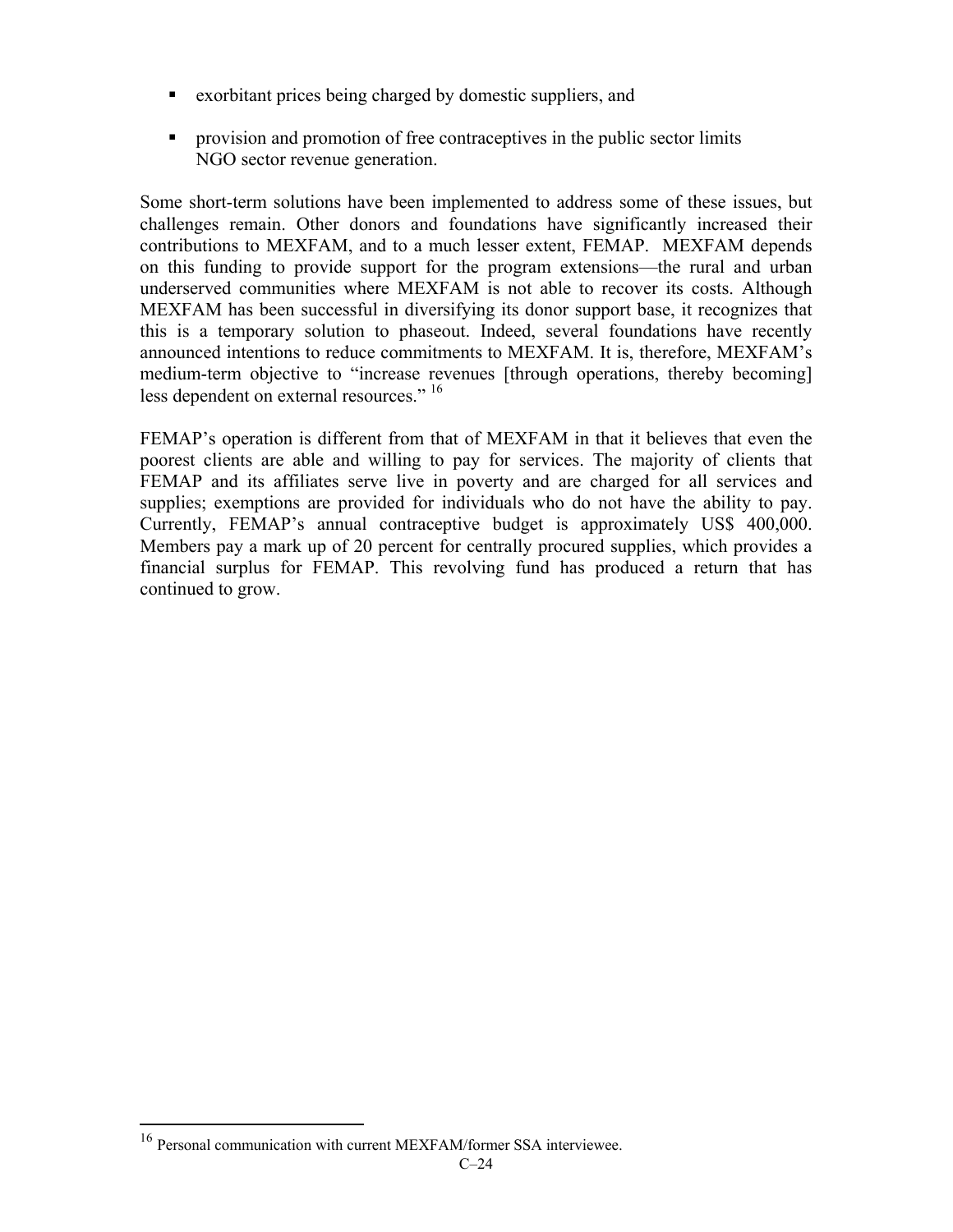# **MOROCCO**

# **OVERVIEW AND DEMOGRAPHICS**

Over the past 30 years, Morocco has made huge strides in health and human development. From the 1970s to early 2000, gross national income doubled from US\$ 550 to US\$ 1,190, the average life expectancy increased from 55 to 68, the total fertility rate decreased from 6.3 to 2.8, and, most striking, the infant mortality rate declined from 115 to 39 per 1,000 live births. Despite these successes, poverty, particularly in the rural areas, remains a challenge. In rural areas, 25 percent of the population lives in poverty and has limited access and poor quality health services.

| Population                         | 31,000,000  |
|------------------------------------|-------------|
| <b>Infant Mortality Rate</b>       | 40/1,000    |
| <b>Maternal Mortality Rate</b>     | 227/100,000 |
| Contraceptive Prevalence (total)*  | 63%         |
| Contraceptive Prevalence (modern)* | 55%         |
| Sterilization                      | 2.7%        |
| Oral Contraceptives                | 40.1%       |
| Condoms                            | 1.5%        |
| Injectable Contraceptives          | $2.1\%$     |
| ПD                                 | 5.4%        |
| Vaginal Methods                    | $.2\%$      |
| <b>Total Fertility Rate</b>        | 2.5         |
| Unmet Need                         | 11%         |

#### **Morocco Demographic and Health Indicators**

\*Among married women of reproductive age *Source:* Preliminary results from 2003–04 DHS

#### **PREPHASEOUT**

USAID assistance to Morocco began in 1971, with five project phases lasting to 1999. Although the last phase (from 1996–2003) can be characterized as the phaseout or transition period, it is important to note that the activities preceding this timeframe helped establish increased capacity and sustainability. From 1971 to 2000, the family planning program in Morocco focused on interventions fundamental to a well-functioning FP program: management, supervision and training, logistics, IEC, research and evaluation, and policy and advocacy.

During the first bilateral agreement or phase (1971–77), there seemed to be limited MOH commitment to FP, and the relationship between USAID and the MOH was somewhat distant. Activities during this period focused on contraceptive provision and the launch of systematic motivational home visits (VDMS). VDMS was designed to increase the availability of family planning services at the household level. VDMS was later expanded to include some MCH interventions and covered 85 percent of the country, including hard-to-reach populations.

From 1978 to 1984, USAID concentrated its efforts on strengthening the management capacity of the MOH and developing a logistics system for pharmaceuticals. Phase II was marked by several achievements: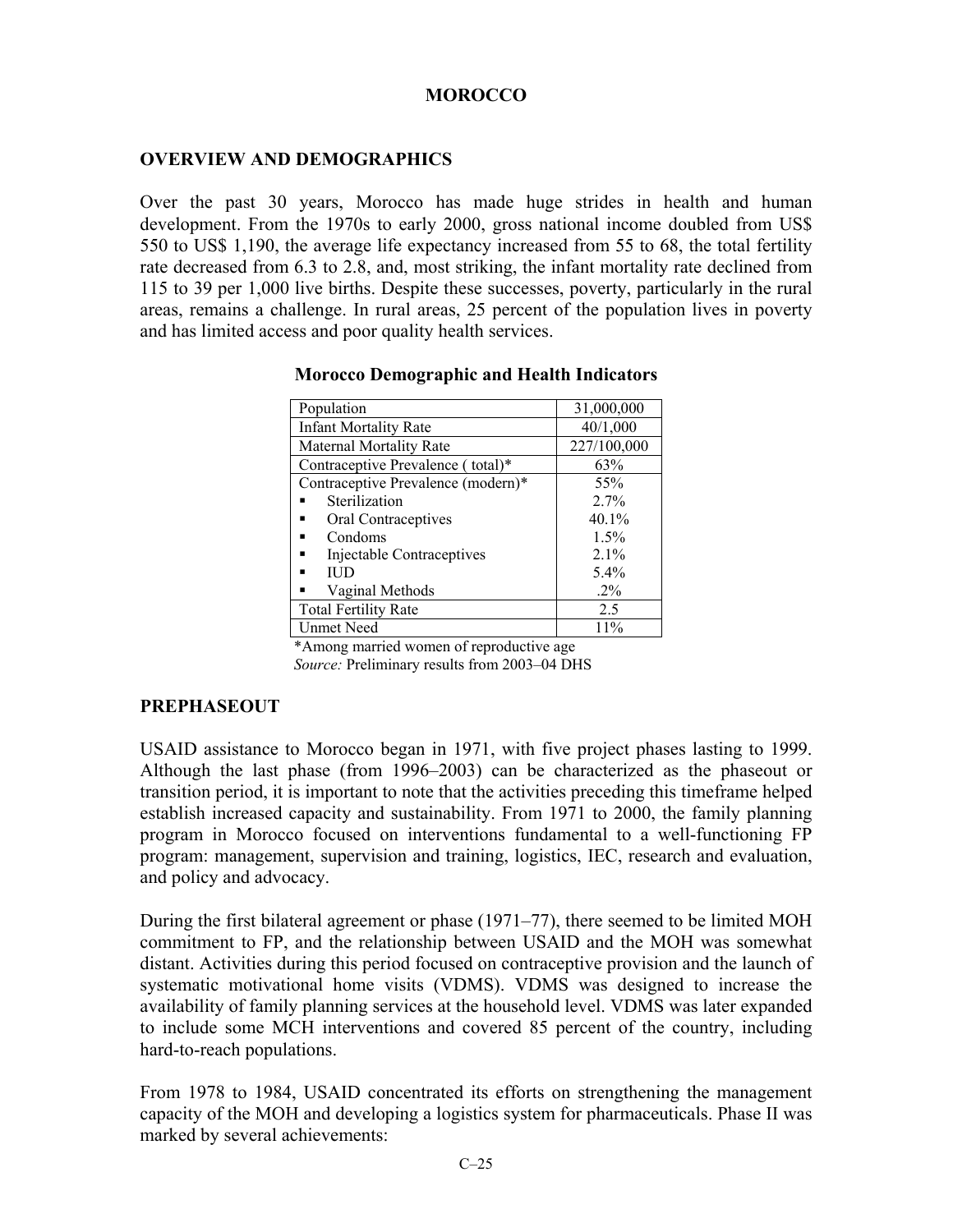- $\blacksquare$  the government of Morocco included a line item for FP in its 1983–85 budget,
- the National Center for Training and RH was created in order to train health professionals in VSC procedures,
- the first contraceptive prevalence survey was implemented, and
- small-scale IEC activities were introduced.

By 1984, the relationship between the MOH and USAID had significantly strengthened. The MOH focused heavily on family planning and began to focus on the private sector. During phase III (1984–91), USAID activities included provision of contraceptives, expansion of the VDMS program, support for VSC, and IEC. This was the first time the strategy included child survival activities and involvement of the private sector.

From 1989 to 1996, marking phase IV, USAID was fully engaged with the MOH in a number of activities, including

- policy reform to begin to address growing concerns of sustainability. The early policy issues were health policy reform, hospital cost recovery, and extension of health insurance;
- increased private sector involvement, with the launch of an oral contraceptive, which, like the condom, also relied on products available in the market and without a subsidy from USAID;
- improving quality of care to increase use of services; at the same time, national standards were developed that established a link between training and service delivery, which supported the training strategy of decentralization and included the creation of nine regional family planning training centers;
- development of an IEC program within the MOH to serve as a vehicle to formulate a national strategy on information as well as to reach a consensus on family planning at the national level; this activity in turn led to the development of a training curriculum for MOH personnel and material for media coverage; and
- a redesign of the health information system to improve the use of service statistics to monitor and measure the impact of all health programs in all provinces.

Of the US\$ 31 million in assistance provided for FP and child survival during this phase, \$12 million was set aside for contraceptives. In 1996, a transition plan was developed for USAID to gradually withdraw financing and for the MOH to take on greater financial responsibility.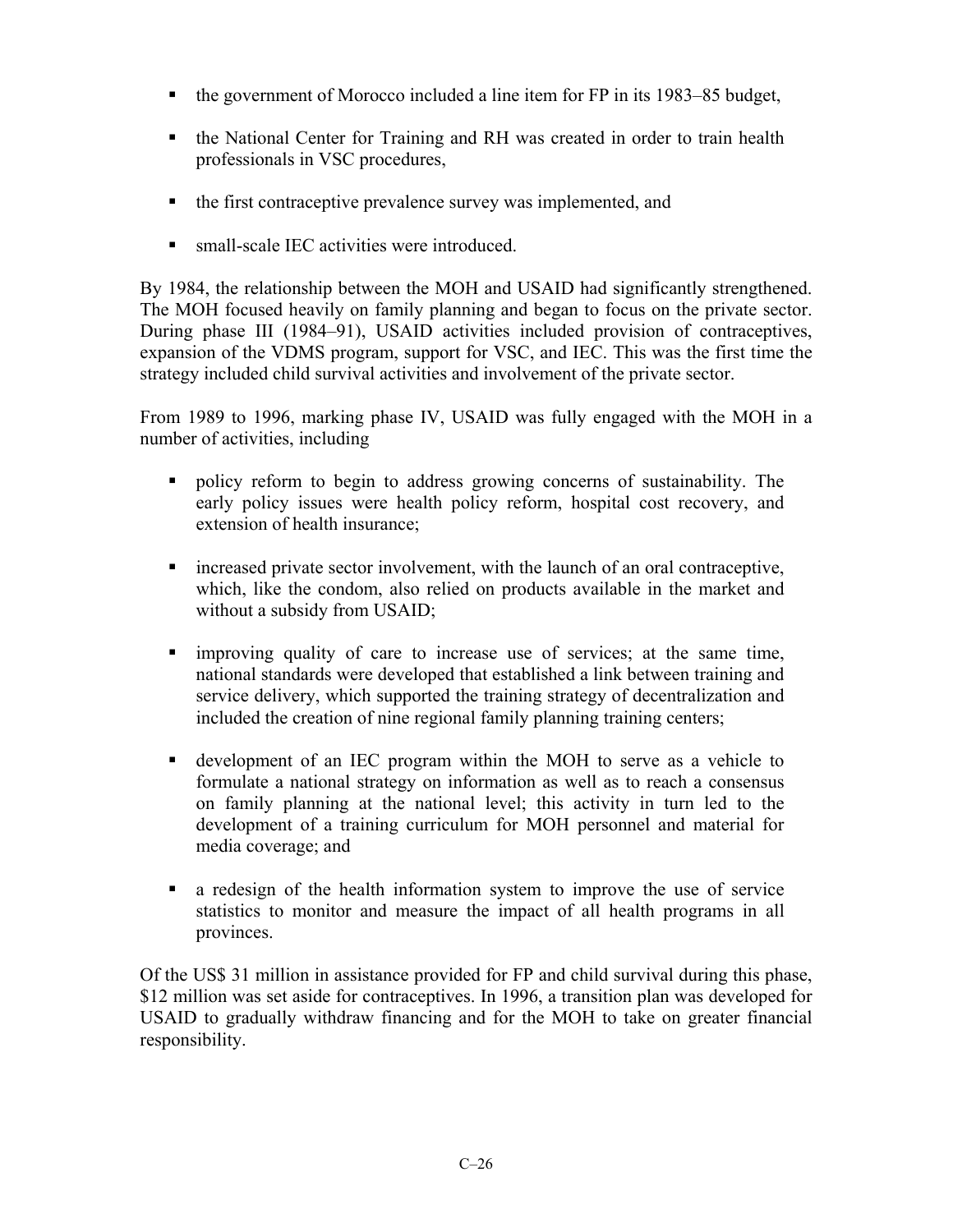# **PHASEOUT**

From 1993–2000, the main objectives for USAID were to increase the use of services and the sustainability of the program. There were three facets to achieving sustainability: an improved policy environment, reinforced capacity to manage FP/MCH programs, and increased diversification of the resource base. Interestingly, this move to sustainability required an increase in USAID resources. An important part of the success of the strategy was a written agreement that was developed and signed by the MOH and USAID, which specified the MOH's assumption of expenses year by year. This became a key indicator to measure the government's commitment to the sustainability of the program. The gradual transfer of contraceptive purchases by the MOH began in 1995. In 1996, the MOH purchased 23 percent of the contraceptives and 100 percent of the vaccinations. By 2000, the MOH was purchasing 100 percent of the contraceptives, and needs were forecast through 2004.

# **VDMS**

As previously mentioned, VDMS was a strategy based on regular home visits and was the first collaborative effort between the MOH and USAID. Under this model, government nurses visit families, collect data on reproductive health, give contraceptive advice, provide condoms and/or oral contraceptives, and refer women to the nearest health center for IUD services. Nurses would follow up with clients on a quarterly basis. This innovative strategy was later expanded to provide services to isolated geographic areas. In addition to FP, health workers would also offer MCH services. By the 1990s, the VDMS system had been limited to rural areas, with a new strategy whereby mobile teams visit a predetermined area on specific days to provide select health services.

# **Policy**

In the 1960s, Morocco recognized the need to address the rising population growth rate. In this decade, the king explicitly linked the population growth problem with socioeconomic development and created a High Commission on Population. He also repealed laws that prohibited the promotion and sale of contraceptives. By 1966, the National Family Planning Program was created under the MOH and FP was integrated into existing health service delivery.

Although commitment to FP dates back to the 1960s, service delivery, research, commodities, and other items were heavily subsidized by donors and NGOs. In order to increase government resources for family planning, USAID focused on the sustainability of FP programs through private sector growth and public sector capacity building. Advocacy materials were developed that were aimed at increasing awareness among policymakers for the need to dedicate funds for FP. Awareness-raising activities included

• conducting national health accounts and providing assistance to ensure that the MOH could calculate the annual budgetary needs;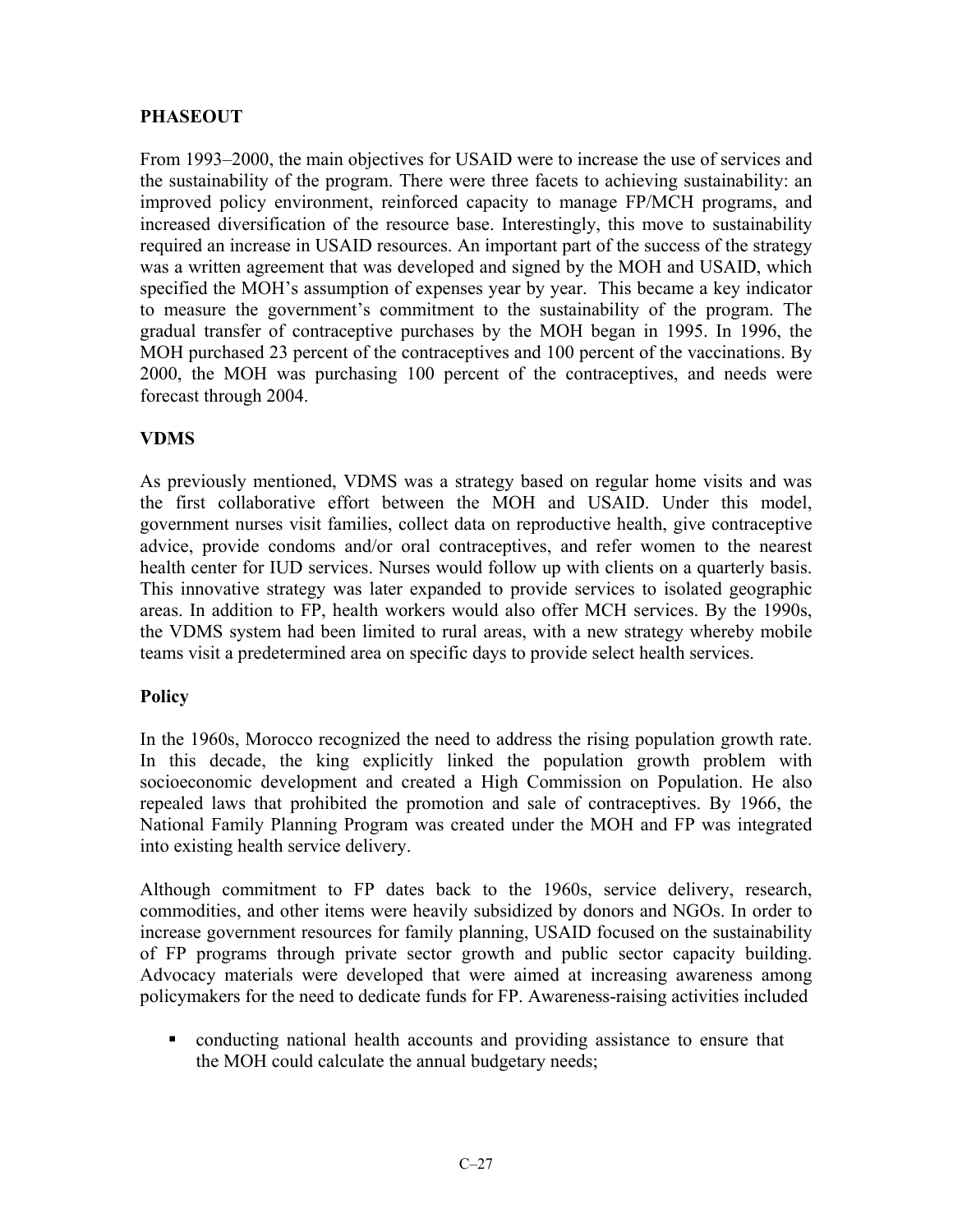- a market segmentation study to determine the size of the market and how the market could be segmented, to evaluate demand, and to estimate service needs;
- **EXECUTE:** market research on contraceptive availability, which exhibited to the MOH the cost of commodities;
- a study on purchasing options and assistance with developing tenders for contraceptives, and;
- a multicountry study of tax waivers for importing contraceptives.

Based on the multicountry study and other advocacy work, in 2000, the Population Directorate succeeded in convincing the Ministry of Economy and Finance to reduce taxes on contraceptives, thus reducing the budget needed for the public sector as well as reducing price pressures on social marketing products.

It is important to note that a key policy decision to integrate family planning into maternal and child health activities has contributed to the sustainability of FP, especially when funding began to decline. The MOH has been extremely successful in ensuring the integration of services at the local levels.

# **Systems and Human Capacity**

During phase V, the MOH, with technical assistance from the FPLM Project, strengthened its logistics system. It was reoriented from the centralized supply system to a system based upon demand. Thousands of health professionals were trained in the new system and standardized procedures were institutionalized. Forecasting, purchasing, and warehousing were also improved. Because of problems with general drug distribution by the MOH, contraceptive logistics remained a vertical program and was not integrated with the essential drug program.

From the inception of USAID FP programs in Morocco, training health professionals was a key priority. Human capacity was improved in the areas of FP, contraceptive logistics, IEC, management, information technology, monitoring, and research. "According to the 1983 project evaluation summary, the training component was one of the most successful elements of USAID's assistance to the MOH." The government of Morocco exhibited its commitment to increasing the management capacity of health programs throughout the country by

- creating a National School of Health Administration to provide two-year training to provincial health officers;
- improving quality assurance in clinics at the national level through team building and training activities;
- strengthening preservice and inservice training for institutional strengthening and developing sustainability plans, financial management systems, and communication networks;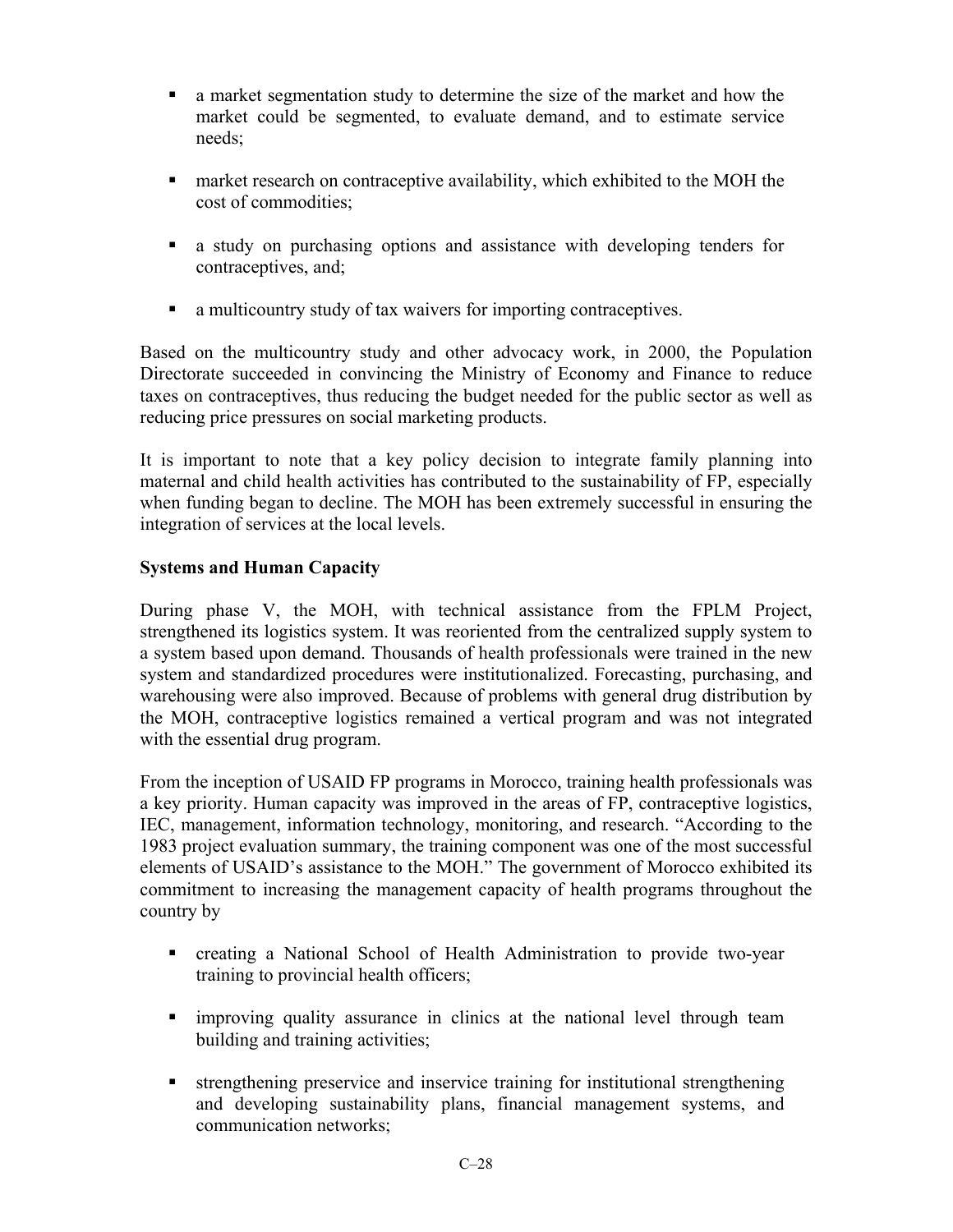- increasing capacity in research, evaluation, and use of results to plan and implement programs; and
- improving management capacity to use data for decision-making (i.e., revision of forms, integration of data into single report forms, development of a computerized data entry system, and training of managers in the use of data).

## **Information, Education, and Communication**

USAID placed a high priority on increasing IEC capacity within the MOH during the last phase of assistance. The MOH received state-of-the-art technical equipment that allowed the production of high-quantity and high-quality materials at low cost. This, in part, fostered good working relationships between the MOH and radio and television media. In addition, the IEC program worked with MOH teams, community development agents, and NGOs, providing training in health education, group facilitation, and communication techniques.

# **Finance and Public/Private Partnerships**

Under the National Family Planning Program, contraceptives and services are provided at no cost in government health centers. In order to increase coverage as well as the funding base for family planning services and commodities, a social marketing program was launched in 1989. The program was a collaborative partnership among manufacturers, pharmacists, and distributors. The first product launched by the program was the PROTEX condom, which became self-sustaining by 1993, largely due to a 30 percent tax on sales revenue. The condom launch was successfully followed by oral contraceptives. Both campaigns were accompanied by successful communication strategies and training of pharmacists and other sales personnel. Training initiatives began in 1996, reaching 4 percent of general practitioners; by 1999, the number increased to 40 percent. This was supported, in part, with promotional materials, training in office management, and quality assurance material. The social marketing program was expanded to include an injectable contraceptive in 1997 and IUDs in 1998. Brands were selected in negotiation with distributors so that products were offered at reduced prices without a USAID subsidy. Initial sales were promising, but then declined sharply because of several factors: they were not well accepted by users, service providers did not become active promoters, and there were problems with the positioning of the general practitioner.

The strategy for diversifying the funding base was to increase the role of the private sector in service delivery. Although the provision of contraceptives in the private sector increased from 28 percent in 1994 to 37 percent in 1999, this was less than expected. Access to affordable, quality FP services remains a problem and impedes private sector provision of injectable contraceptives and IUDs. Problems include limited consumer purchasing power, competition, and most importantly, that private general practitioners are poorly positioned to offer these services. Further stimulation of demand and repositioning of private general practitioners is necessary to increase use of private sector services.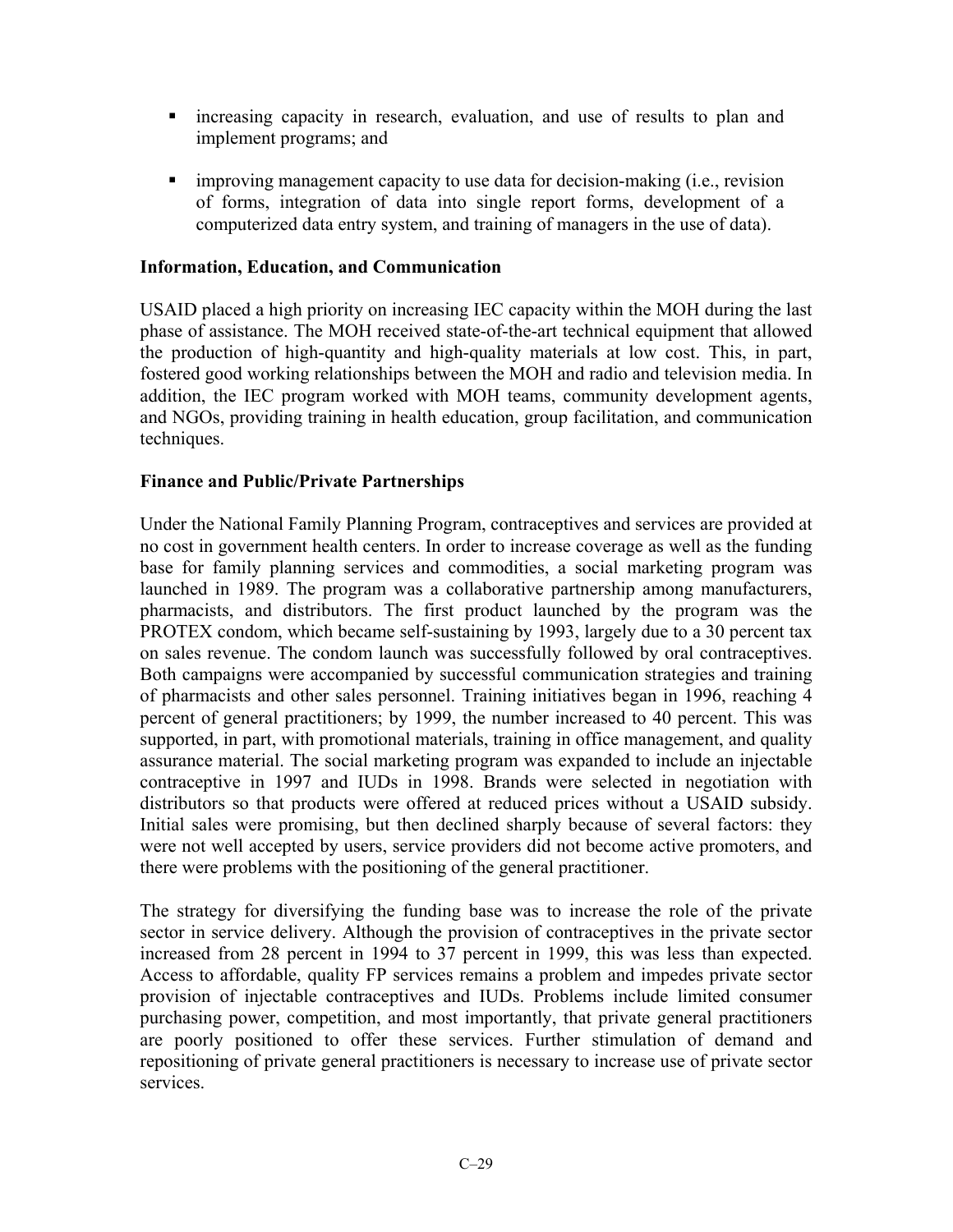In 1999, Special Objective 7 was initiated to consolidate gains in population, health, and nutrition and to ensure that the programs built by USAID, the MOH, and other partners would continue to achieve their objectives without USAID support in the future. The Memorandum of Understanding for this unilateral program was planned to continue through September 2004, but with a change in the overall Mission strategy, Strategic Objective 7 ended a year earlier than planned. On September 30, 2003, USAID/Morocco and the MOH formally marked the end of USAID assistance to the health sector in a well-publicized, highly positive ceremony.

# **POSTPHASEOUT**

Preliminary results from the 2003–04 DHS indicate positive improvements in contraceptive prevalence and the TFR. From 1997 (prephaseout) to 2003 (graduation), the total fertility rate declined from 3.1 to 2.5; modern contraceptive prevalence increased from 49 percent to 55 percent in the same time period. The public sector is the main source for female sterilizations, IUD insertion, and injectable contraceptives, while the private sector is the predominate source for oral contraceptives and condoms. Given that the DHS was conducted in the same year as graduation, it is unclear whether the achievements in TFR and contraceptive prevalence can be attributed to sustainable FP efforts and initiatives by the Moroccan government and other in-country stakeholders or whether they are the result of previous USAID support.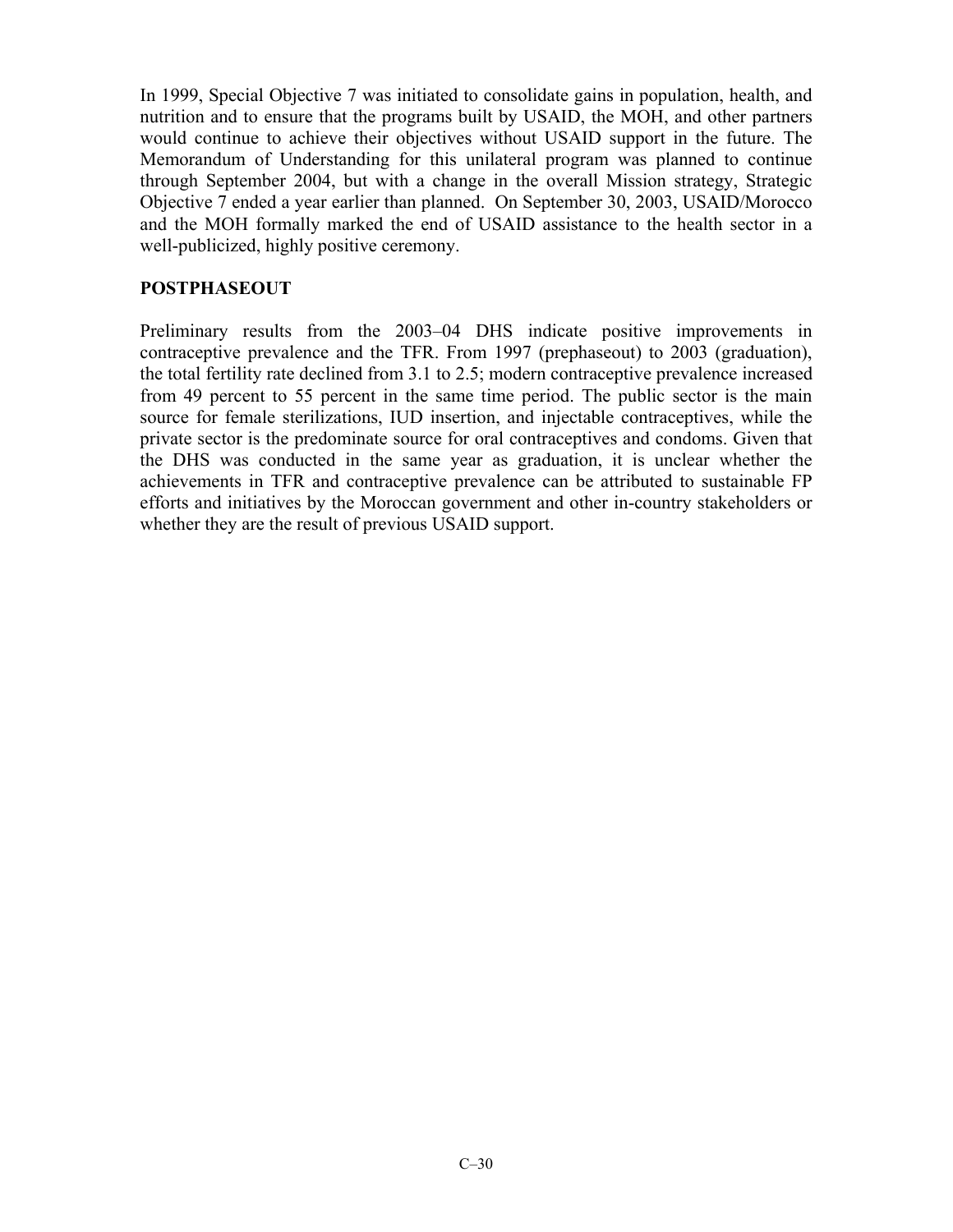# **TUNISIA**

# **OVERVIEW AND DEMOGRAPHICS**

Tunisia is one of the most progressive countries in the Arab world, and its commitment to family planning has reflected that fact. From 1964 to 1990, USAID was the primary donor supporting family planning activities in Tunisia. During that time, the TFR dropped from 7.1 to 3.7. The current (2004) TFR is estimated to be 2.0. The infant mortality rate dropped from 145 to 39 (per 1,000), and is currently estimated to be 22 (2004). Total contraceptive prevalence increased from negligible levels in the mid–1960s to 50 percent in 1990, and is estimated to be 60 percent in 2004.

| Population                        | 10,000,000 |
|-----------------------------------|------------|
| <b>Infant Mortality Rate</b>      | 22/1,000   |
| <b>Maternal Mortality Rate</b>    | 70/100,000 |
| Contraceptive Prevalence (total)  | 60%        |
| Contraceptive Prevalence (modern) | 49%        |
| Sterilization                     | 12.6%      |
| Oral Contraceptives               | 7.3%       |
| Condoms                           | n/a        |
| Injectable Contraceptives         | n/a        |
| IUD.                              | 25.3%      |
| Other                             | 4.2%       |
| <b>Total Fertility Rate</b>       | 2.0        |
| Unmet Need (1988 DHS: Current     |            |
| information not available)        |            |
| Total                             | 38.6%      |
| Limiting                          | 17.3%      |
| Spacing                           | 21.3%      |

#### **Tunisia Demographic and Health Indicators**

*Sources*: 2004 World Population Data Sheet, PRB; Global Population Profile 2002, Issued March 2004; UNFPA 1988 DHS

# **PREPHASEOUT**

The first project agreement for family planning between USAID and the government of Tunisia was signed in 1968. By January 1968, the government of Tunisia had established centers for IUD insertion in only 10 maternal and child health centers and 14 hospitals nationwide. Ten mobile teams were providing periodic family planning services in approximately 150 villages. There were no professionally trained health educators, and the FP program was being operated by a minimal staff attached to the MOH in Tunis. In 1967, there had been approximately 9,500 acceptors of IUDs and 742 female sterilizations; the number of women who had begun to use oral contraceptives was 590.

From 1968 to 1980, USAID assistance concentrated on public education, infrastructure development and training, contraceptives, and development of institutional capability in the national government FP program. Some of the achievements during this period follow.

 Contraceptive prevalence, estimated at 10 percent in 1975, reached 21.3 percent in January 1979.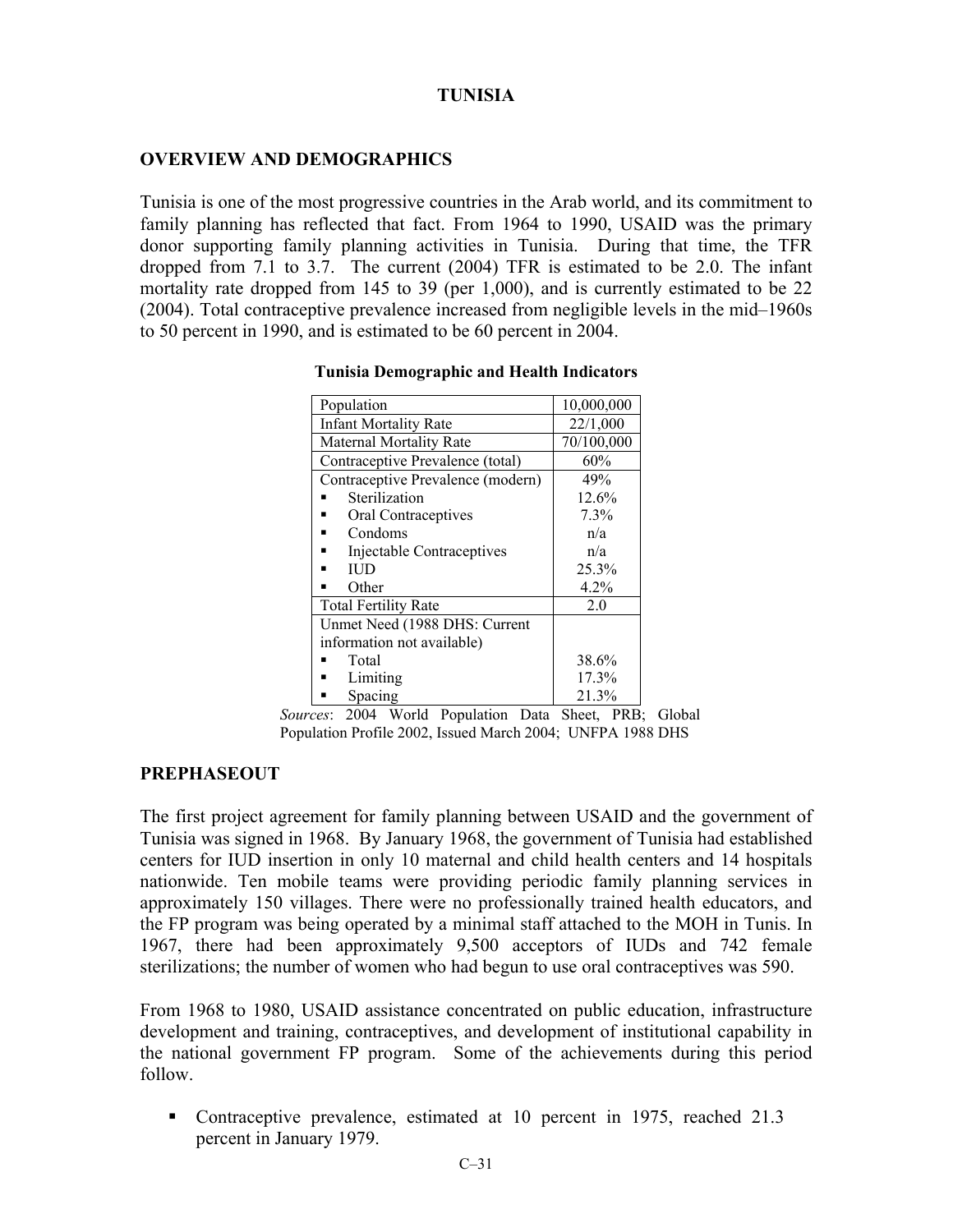- The government of Tunisia expanded the FP program's educational and administrative structure into all major provinces.
- Pilot programs tested various household and CBD systems.
- The National Training Center began operation in 1979.
- The clinical program expanded to include voluntary female sterilization.

However, despite success in some areas, a USAID evaluation found that there had been a "leveling off of family planning acceptors due primarily to the lack of services in rural Tunisia."

Addressing these and other problems, USAID concluded in 1981 that the key objectives of USAID's strategy in the 1980s should be to enhance service delivery and coverage, to increase contraceptive prevalence, and to reduce the Office National de la Famille et de la Population's (ONFP) financial dependence on USAID. To address these objectives, USAID undertook two projects in the 1980s.

# **PHASEOUT (1986–1990)**

Tunisia did not have a formal graduation plan. The two projects mentioned above were a centrally funded project of US\$ 9 million (1982–86), and a bilateral project of US\$ 8.3 million, entitled Family Planning and Population Development (1986–1990). (Because these projects had the same objectives and are described in reports as almost one project, the discussion of both projects is combined.)

The objectives of the two projects were to

- improve problem solving to help ensure effective use of government of Tunisia and donor resources;
- increase access to family planning, especially in rural areas, by funding mobile units, fixed clinics, and outreach to homes through the animatrices (prime movers) in the public sector and the contraceptive social marketing program in the private sector;
- improve service delivery in highly effective clinical methods, especially female sterilization and IUDs, to increase contraceptive prevalence;
- **Example 1** increase the capacity of Tunisian training institutions; and
- **•** produce survey findings about contraceptive knowledge and practices.

A description of the program components follow.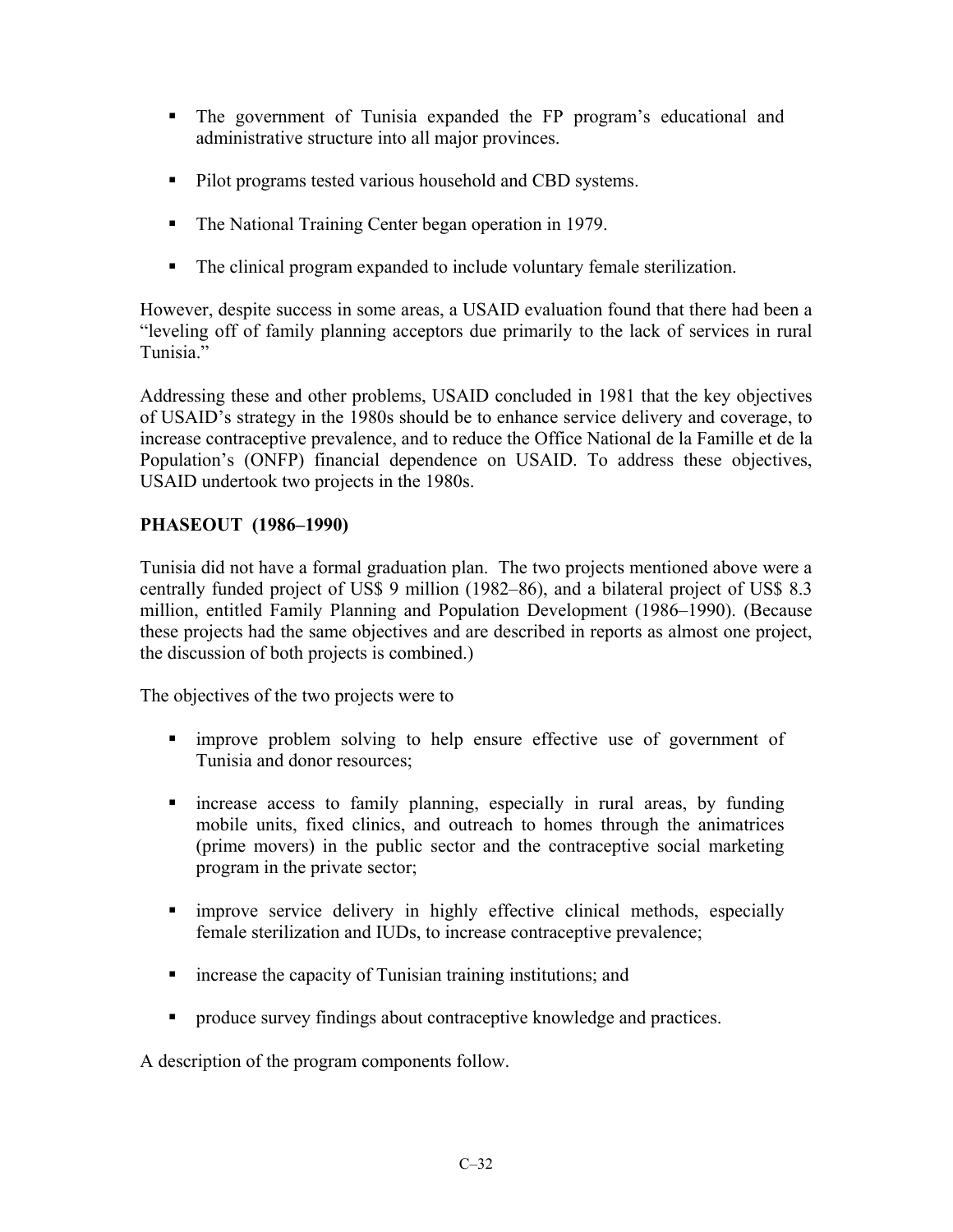# **Management, Planning, and Administration**

ONFP emphasized decentralization management initiatives throughout the 1980s. It invested heavily in setting up regional service delivery infrastructure; staffed key positions with highly professional, well-trained, and committed personnel; and attempted to give the delegates genuine authority to manage regional budgets.

USAID provided assistance through the 1980s to support ONFP's decision to decentralize management decision-making and to strengthen local managers' capability for solving problems.

# **Services and Service Delivery**

Between 1978 and 1988, USAID assistance was directly targeted to improving service delivery of effective, modern methods (e.g., female sterilization and IUDs) and to diversify service delivery modes.

Major achievements during this period include female sterilization, training in and provision of IUDs, and strengthening of mobile units.

#### Female Sterilization

USAID funded the training of physicians and anesthesiologists. By 1988, female sterilization was the second most used method and accounted for 25 percent of the increase in prevalence between 1978 and 1988.

#### Training in and Provision of IUDs

In the late 1970s and 1980s, USAID funded the training of midwives, physicians, and trainers in IUD insertion, which had an important role in the increase in prevalence; in 1988, IUDs were the most used method. Increased use of IUDs accounted for over 45 percent of the increase in prevalence between 1978 and 1988.

#### Mobile Units

To expand rural outreach and access, USAID provided funding to strengthen the mobile units. By 1985, the number of new acceptors reached through mobile units had increased by 54 percent over the 1982 figure, and mobile units were producing one third of the output of the entire family planning program. In some governorates, mobile units contributed as much as 74 percent of program output.

# **Evaluation and Operations Research**

In the late 1970s and 1980s, USAID supported three major surveys and seven major operations research studies at ONFP. The surveys provided information on fertility, family planning, infant and child mortality, and maternal and child health care.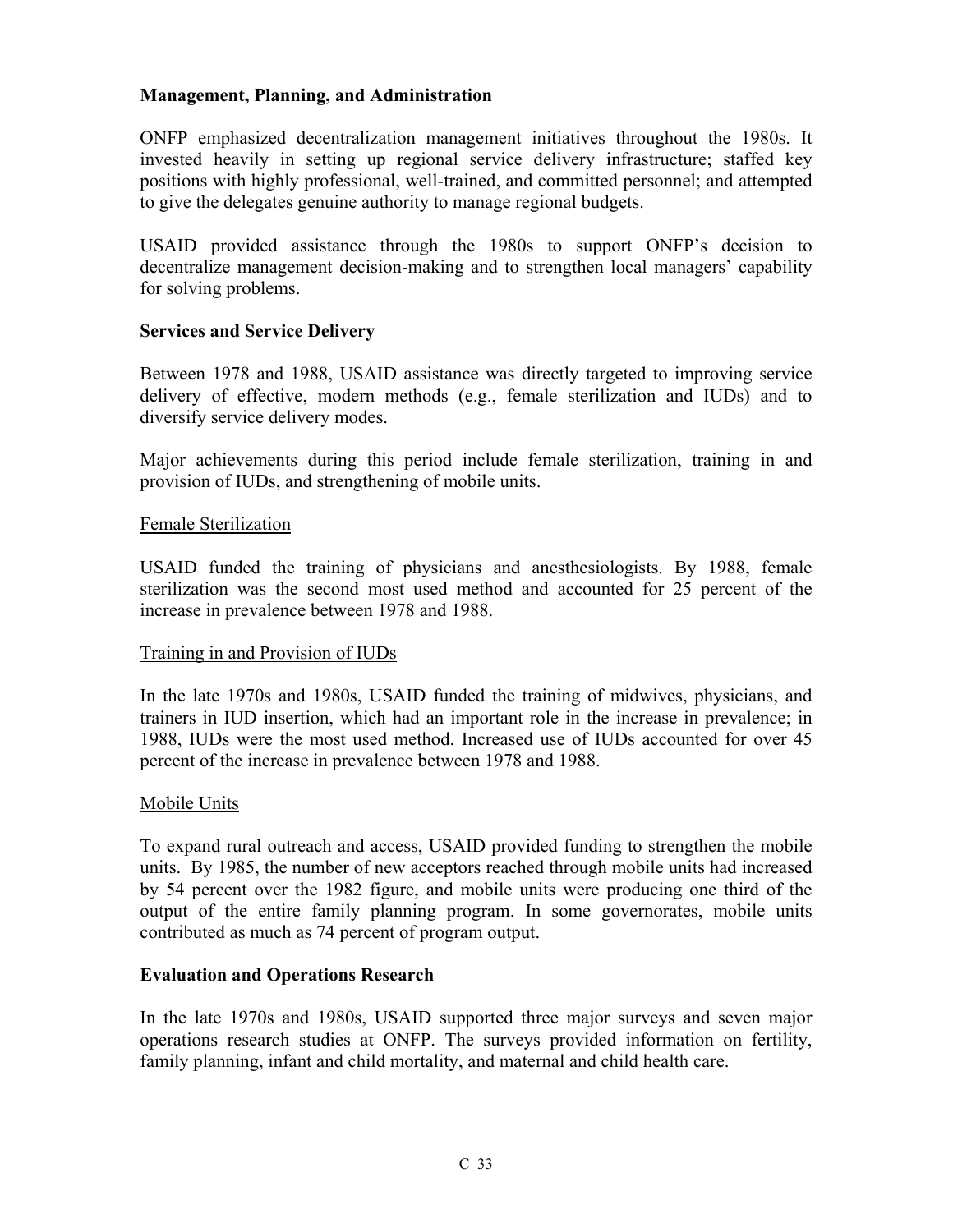# **In-Country Training Capacity**

With USAID assistance, ONFP built up the capacity for training its staff in family planning. At graduation, it could provide management, clinical, and inservice training. Also, preservice training was institutionalized in the country's schools of medicine, social work, and nursing.

# **Information, Education, and Communication**

From the 1970s, the work of the animatrices had been central to ONFP's education efforts in rural areas. USAID supported training of the animatrices and educators, the production of information brochures and forms, and the purchase of motorcycles.

Until the mid–1980s, the program relied more on interpersonal communication than on mass media. Beginning in 1986, however, USAID became the sole donor for mass media campaigns conducted in 1988 and 1989.

# **Contraceptive Social Marketing (CSM)**

A social marketing program began in 1986 within the ONFP Communication Directorate with USAID assistance. The effort was administered by and through a public sector program as the government did not want a separate CSM program outside the government. ONFP staff stocked and shipped three brands of oral contraceptives, one brand of condoms, and IUDs to about 30 pharmacy wholesalers around the country. The wholesalers in turn sold the contraceptives to over 1,000 pharmacies. An evaluation report (Rea et al. 1993) had concerns about sustainability because of the prices charged for the contraceptives and the fact that the revenues went into a general ONFP account rather than into a specific social marketing account.

# **POSTPHASEOUT**

There was no information available to the team about what happened after USAID family planning assistance was phased out, except for one report completed in 1993. However, the fieldwork was conducted in May 1992, only about one and a half years after USAID terminated its last bilateral population project. The report (Rea et al. 1993) stated that whereas the prospects for the continuation of the program were good because of strong political commitment, the level and scope of benefits (especially contraceptive commodities, training, IEC, and research) appeared to have declined in the one and a half years and would continue to decline over the years as the government of Tunisia struggled to find funds for program components and contraceptive procurement. While it is unclear how accurate the current data are, it appears that the TFR has continued to decline and contraceptive prevalence has increased in the last 14 years. The current total contraceptive prevalence is 60 percent, of which 49 percent is modern methods (2004 World Population Data Sheet). The 1988 Tunisia DHS showed a total contraceptive prevalence of 50 percent, with 40 percent being modern methods. The TFR in 1988 was 3.7 (1988 DHS) and is currently 2.0, based on the 2004 World Population Sheet.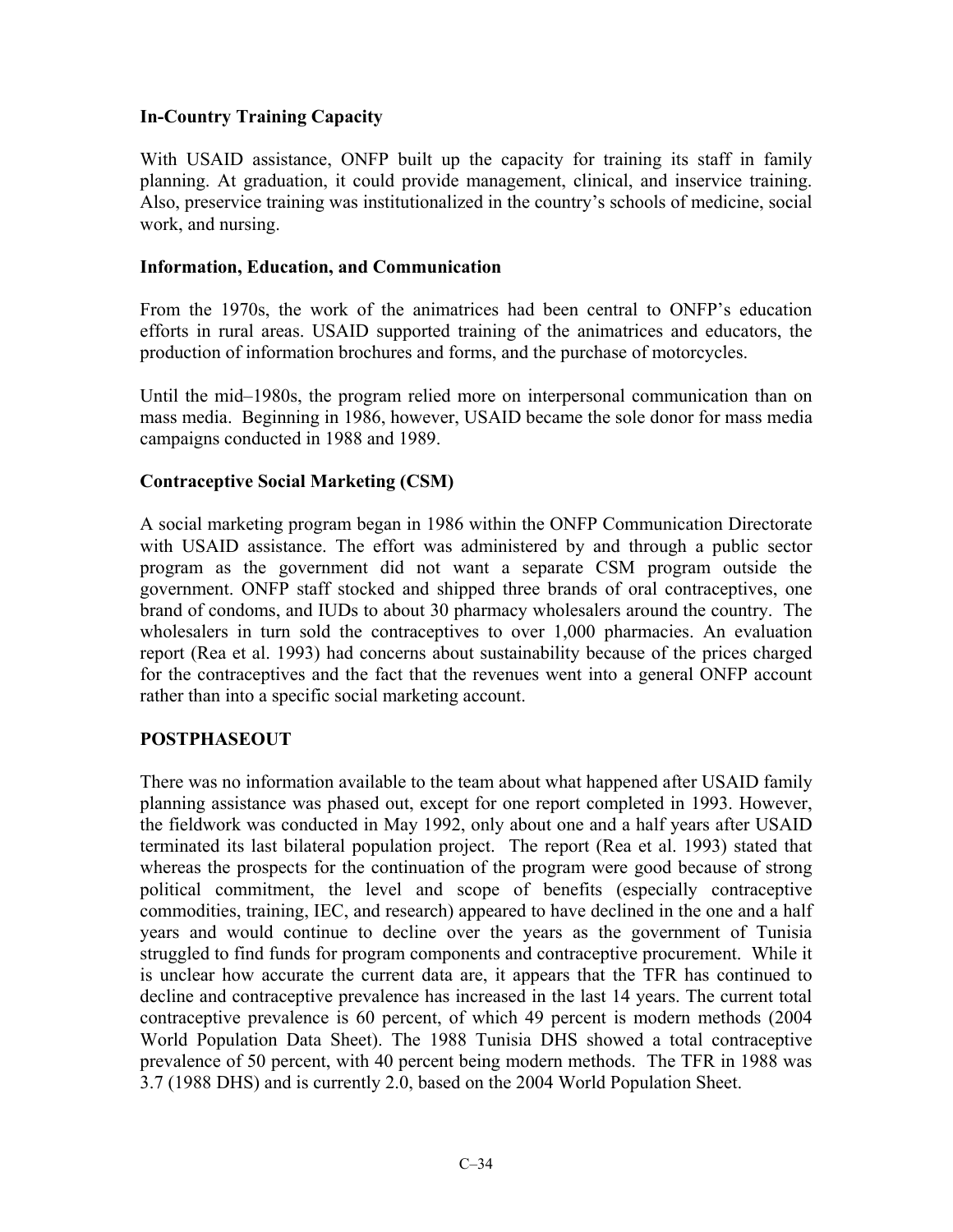# **TURKEY**

## **OVERVIEW AND DEMOGRAPHICS**

Turkey is a lower middle income country with a per capita GDI of US\$ 2,790. Between 1999 and 2001, the country suffered natural disasters and a financial crisis but has since recovered as a result of focusing on economic reform. Regional and socioeconomic disparities exist, especially in the area of health. There continues to be a heavy reliance on traditional contraceptive methods (such as withdrawal), and abortion rates remain high.

| Population                        | 71,300,000  |
|-----------------------------------|-------------|
| <b>Infant Mortality Rate</b>      | 39/1,000    |
| <b>Maternal Mortality Rate</b>    | 70/100,000  |
| Contraceptive Prevalence (total)  | 64%         |
| Contraceptive Prevalence (modern) | 38%         |
| Sterilization                     | $5.7\%$     |
| Oral Contraceptives               | $4.7\%$     |
| Condoms                           | 10.8%       |
| Injectable Contraceptives         | $1.1\%$     |
| IUD.                              | 20.2%       |
| <b>Total Fertility Rate</b>       | 2.5         |
| Unmet Need                        | unavailable |

#### **Turkey Demographic and Health Indicators**

*Sources:* Preliminary results from the 2003 DHS

#### **PREPHASEOUT**

USAID assistance in population and family planning began in 1975, after the Mission closed. During the 1970s, Turkey's TFR was almost 6 and contraceptive prevalence was 38 percent. By the early 1990s, Turkey was considered a success story, as the TFR had declined dramatically to 2.7, and contraceptive prevalence had risen to almost 63 percent; knowledge of modern methods was almost 99 percent.

Although there were achievements in contraceptive prevalence and the TFR, the use of modern methods remained low (35 percent), with a heavy reliance on traditional methods, such as withdrawal. Huge disparities exist, with high unmet need among the urban poor and rural populations. The wide practice of abortion further reinforced issues related to unwanted pregnancies.

#### **PHASEOUT (1995–2002)**

The USAID phase down strategy began in 1995; funding for family planning was reduced from US\$ 7.2 million in 1995 to US\$ 5.6 million in 1996. It was intended that FP assistance would end by 1999. The USAID phaseout strategy encompassed the following Strategic Objectives for phaseout:

 Increase the availability and effective use of quality family planning and reproductive health services, and;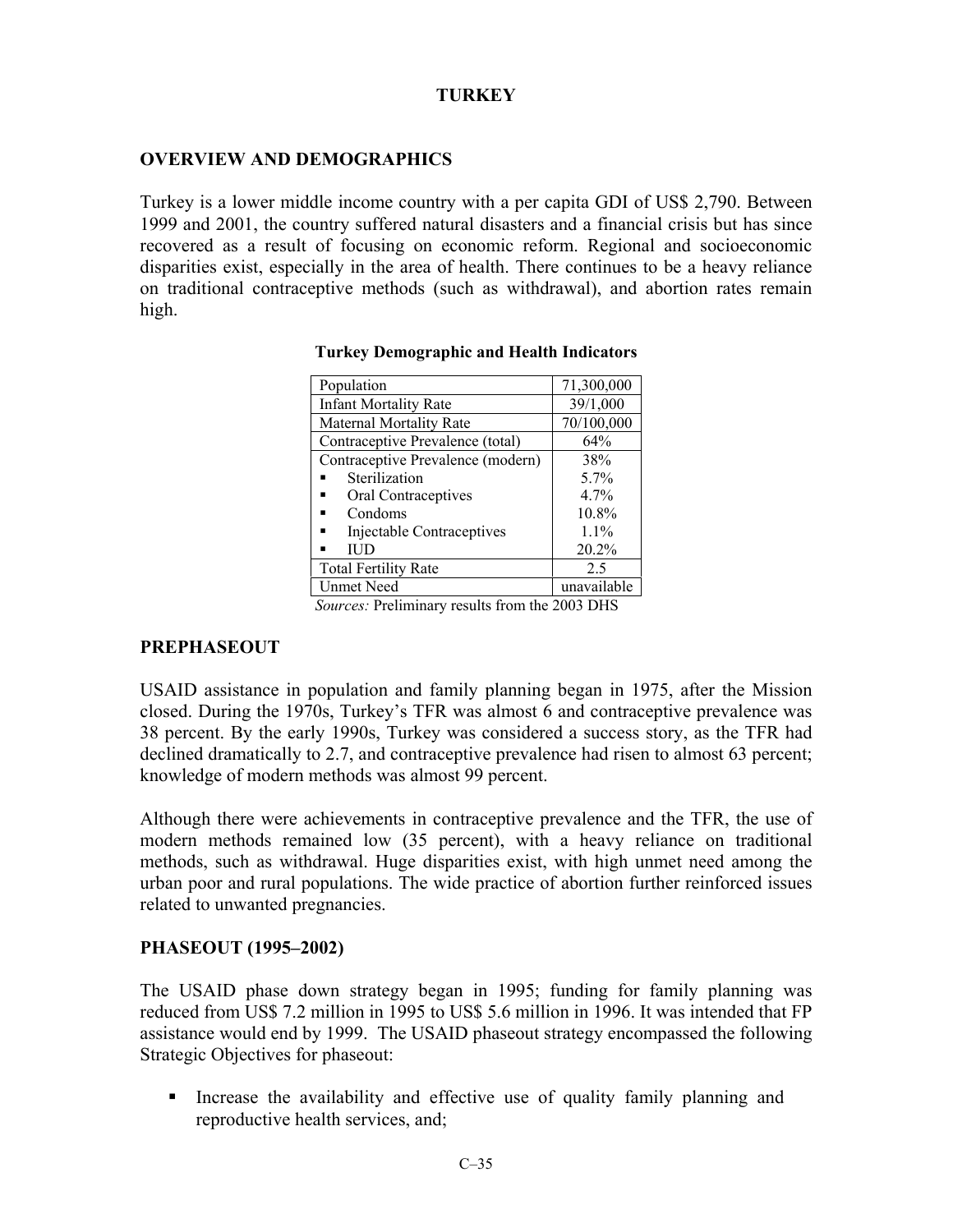Improve Turkey's self-reliance in FP and RH by enhancing public and private sector abilities to meet consumer demand for these services without USAID support.

In order to meet the above Strategic Objectives, the USAID strategy was divided into three main components: policy, quality, and access. Several other organizations, such as UNFPA, IPPF, EU, JICA, and GTZ, also contributed to efforts in family planning during the period of phaseout. In addition, the government of Turkey began to expand the number of health facilities that offered FP services, while the role of the private sector in family planning also expanded.

# **Policy**

The policy objective was to strengthen both policy and the Turkish government's budgetary support for the FP program from the governmental, private, and NGO sectors. Until the beginning of phaseout, USAID had been supplying the public sector with nearly all of its contraceptive requirements. In 1994, the MOH and USAID mutually agreed to a gradual phasedown of contraceptives. In the first year of phaseout, USAID would satisfy 80 percent of program needs for condoms and oral contraceptives and 100 percent of IUD requirements. Donations for condoms and oral contraceptives would decrease thereafter by 20 percent each year. IUDs would be donated to meet full program needs until 1999, when donations would drop by 50 percent, with complete phaseout by 2000.

A budget analysis conducted by the POLICY Project revealed that the Turkish government would need to secure an estimated US\$ 4 million by 2000 in order to meet contraceptive requirements for the public sector. In 1996, the Turkish government began purchasing contraceptives, with yearly budgetary increases; by 2000, the government was spending US\$ 2.4 million, meeting half the budgetary needs. By 2002, the MOH spent US\$ 3.5 million on contraceptives, a noteworthy achievement, given the economic crisis in the previous few years.

NGOs also had a significant role in FP/RH advocacy and promoting sustainability. Turkey's NGO Advocacy Network for Women (KIDOG) advocated at high administrative and political levels to increase awareness and promote support for family planning and reproductive health issues. KIDOG used the mass media to call for immediate government budgetary support for contraceptives, which resulted in a thrust by the president to mobilize funds.

In 2001, the Turkish government adopted a targeting strategy based on a market segmentation study and a feasibility study, which revealed that many public sector users were able and willing to pay for contraceptives. The government piloted a donation policy in seven provinces; clients were asked to donate an amount with which they were comfortable. The intent of implementing such a strategy was to generate revenue for the gap between public sector contraceptive requirements and public budget allocations. Clients that stated their inability to pay were provided with free contraceptives. The strategy was expanded to 18 provinces, reaching two thirds of the population; more than 60 percent of the clients made a donation.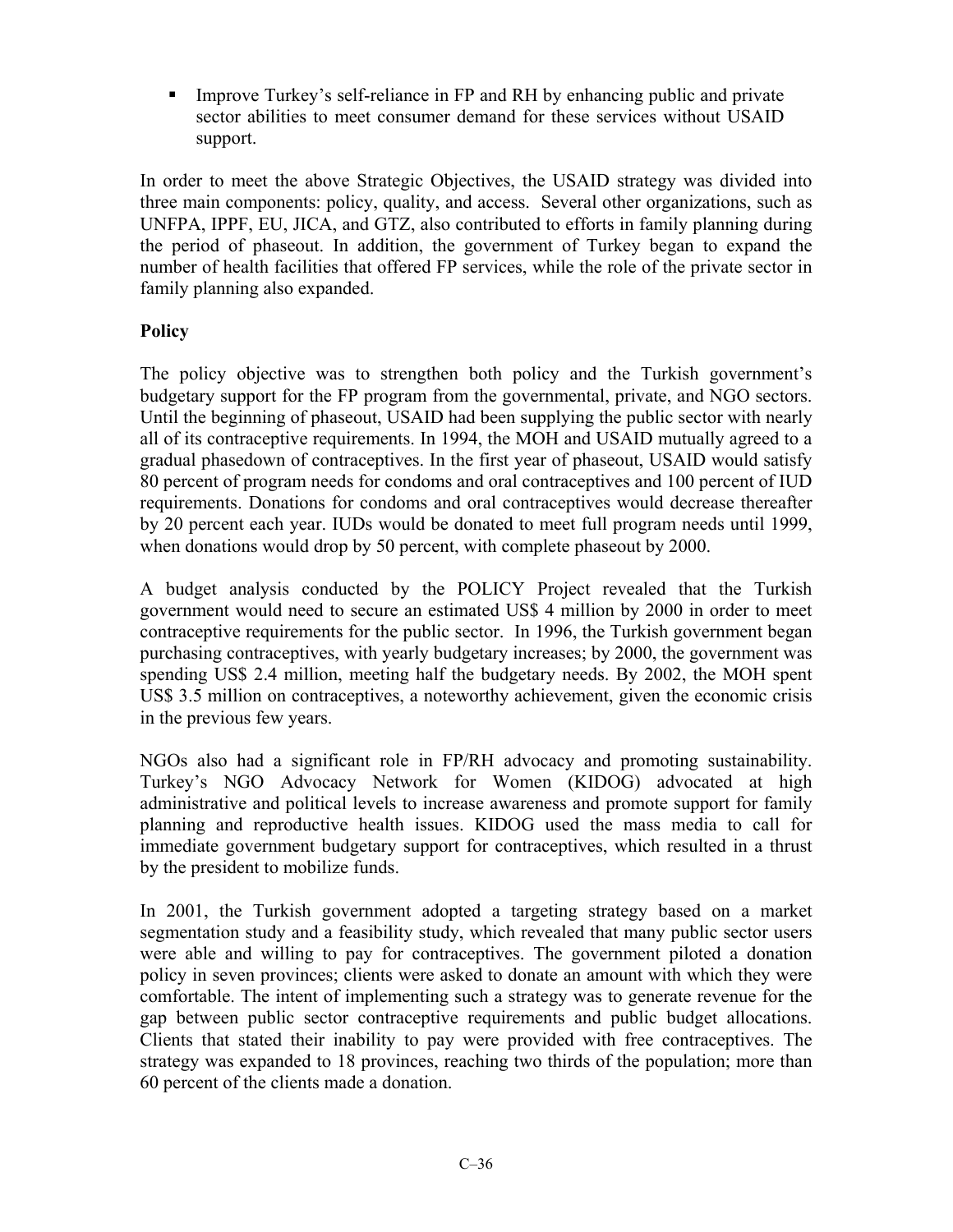# **Access**

The objective of this component was to increase access

- $\bullet$  to FP/RH services and contraceptives in the private and public sectors,
- to postpartum and postabortion services, and
- **for underserved populations.**

In 1996, the MOH changed its regulations to expand FP/RH services in MOH facilities. All methods, including permanent methods, were to be provided at all MCH/FP centers, and nurse-midwives were now allowed to provide depot-medroxyprogesterone acetate (DMPA) injections. Private sector provision of FP/RH services was successful in that it was the source for 75 percent of oral contraceptives and condoms.

# **Quality**

The intent of this program component was to improve services and information, family planning training, and IEC materials for providers and clients. USAID provided technical assistance to the public sector to improve quality. In addition, USAID worked with the private provider network, the Women's Health and Family Planning Service System (KAPS), and implemented provider training programs in contraceptive technology, counseling, total quality management, quality customer service, clinical skills development, and infection prevention. During the phaseout period, USAID significantly improved clinical training by developing and disseminating national FP service guidelines, developing a standardized competency-based curriculum, and establishing a system of training.

# **POSTPHASEOUT**

Since phaseout, a new government has come into power and reversed the donation policy, stating that contraceptives should be free of charge in the public sector. Although the MOH provides free contraceptives, it targets individuals with an inability to pay. Clients who are willing and able to pay are given a prescription, and they purchase supplies in the private sector.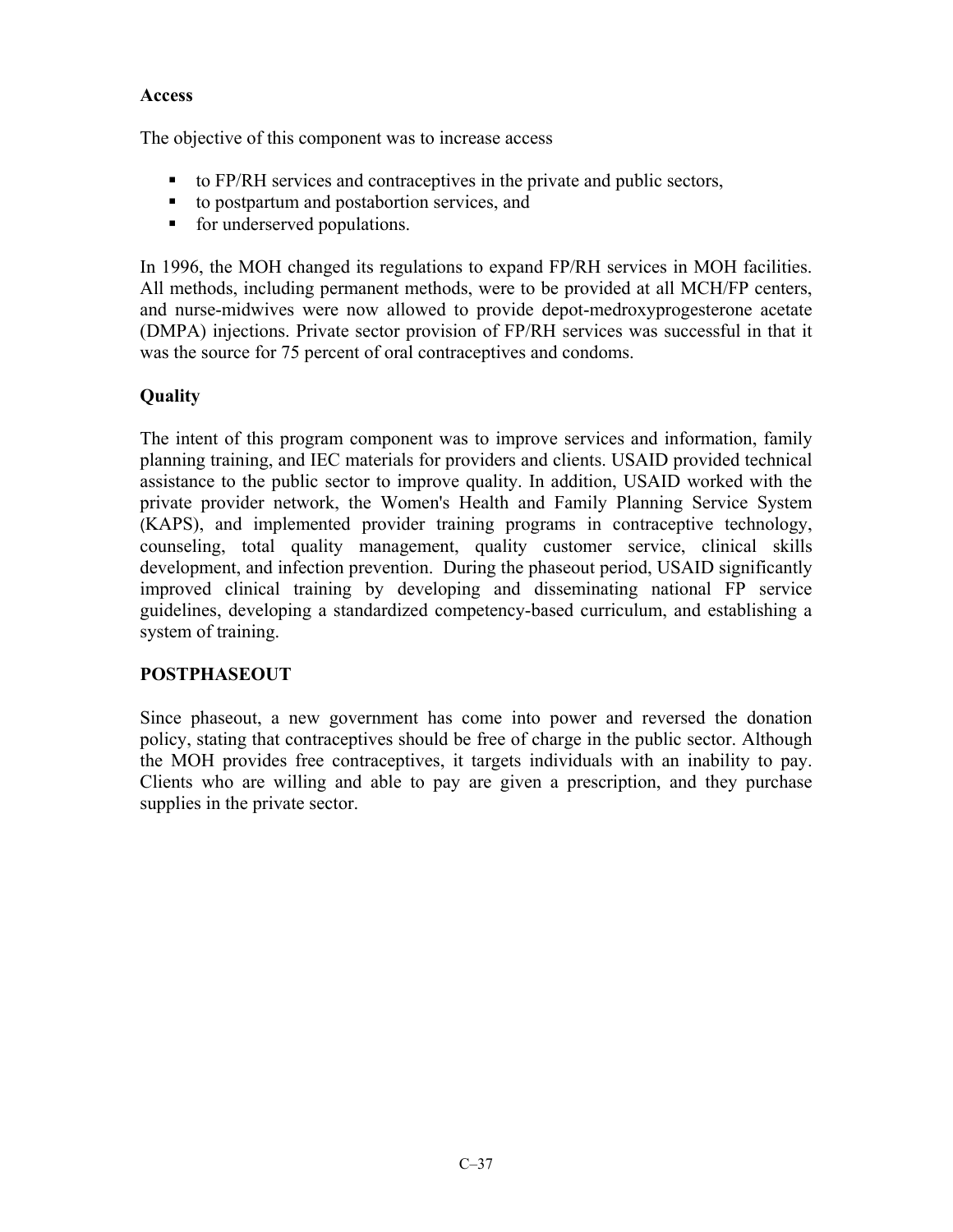**APPENDIX D** 

**COUNTRY FAMILY PLANNING SUMMARY MATRICES**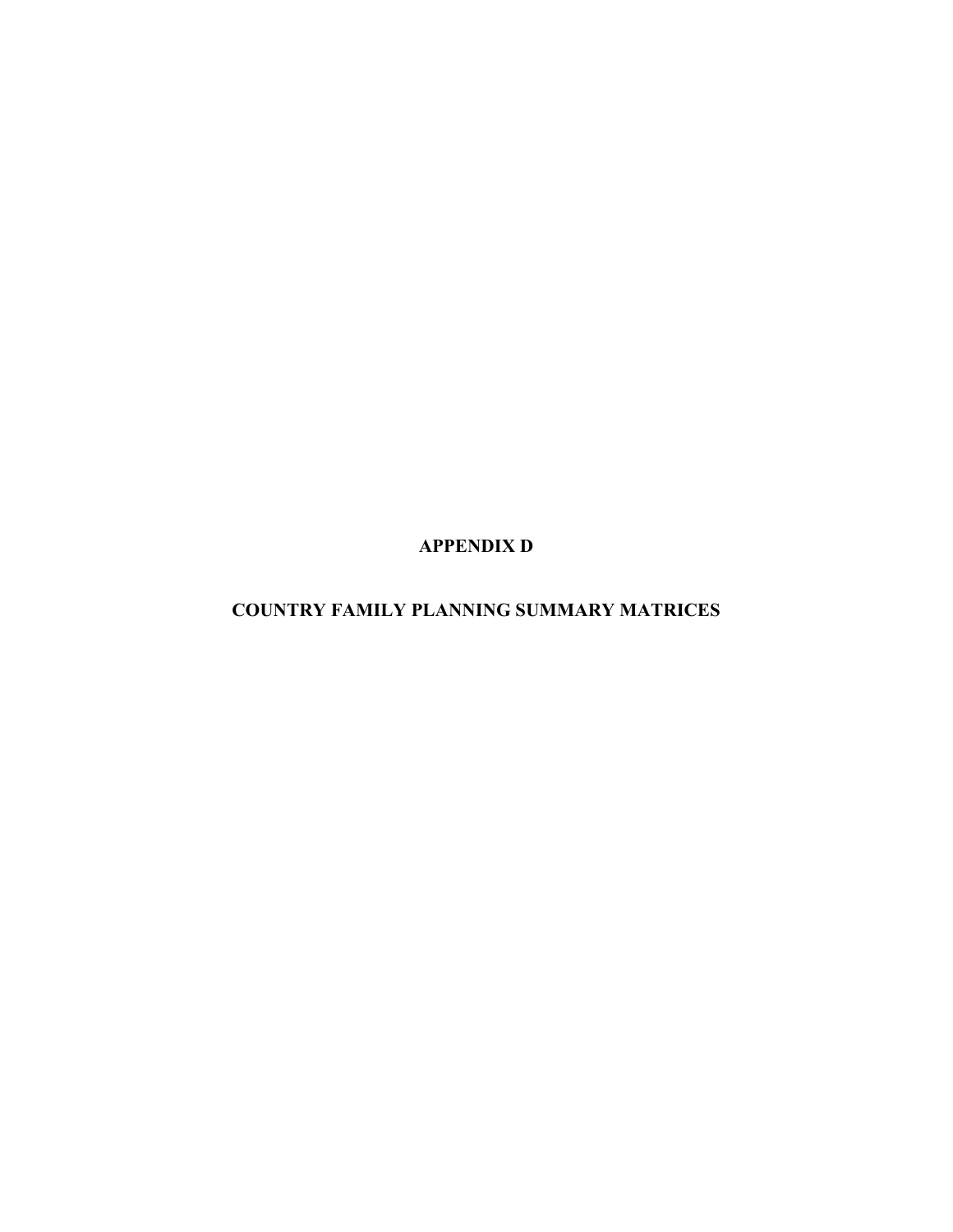#### **COMMERCIAL SECTOR**

| <b>Brazil</b>                                                                                                                                                              | Colombia                                                                                                                            | Ecuador                                                                                                                                     | <b>Mexico</b>                                                                                                                                                                                                                                                                                                                                                            | <b>Morocco</b>                                                                                                                                                                                                                                                                                                                                                                                                                                                                                                                                                                                                                                                                                                                                                       | <b>Turkey</b>                                                                                        |
|----------------------------------------------------------------------------------------------------------------------------------------------------------------------------|-------------------------------------------------------------------------------------------------------------------------------------|---------------------------------------------------------------------------------------------------------------------------------------------|--------------------------------------------------------------------------------------------------------------------------------------------------------------------------------------------------------------------------------------------------------------------------------------------------------------------------------------------------------------------------|----------------------------------------------------------------------------------------------------------------------------------------------------------------------------------------------------------------------------------------------------------------------------------------------------------------------------------------------------------------------------------------------------------------------------------------------------------------------------------------------------------------------------------------------------------------------------------------------------------------------------------------------------------------------------------------------------------------------------------------------------------------------|------------------------------------------------------------------------------------------------------|
| 1992-2000                                                                                                                                                                  | 1992-1997                                                                                                                           | 1992-2001                                                                                                                                   | 1992-1999                                                                                                                                                                                                                                                                                                                                                                | 1996-2003*                                                                                                                                                                                                                                                                                                                                                                                                                                                                                                                                                                                                                                                                                                                                                           | 1995-2002                                                                                            |
| Local<br>manufacturing<br>capacity: oral<br>contraceptives<br>PROFIT and<br>٠<br><b>SOMARC</b> worked<br>together to set up<br>contraceptive<br>supply company<br>(CEPEO). | Local manufacturing<br>٠<br>capacity: oral<br>contraceptives,<br>vaginal foaming<br>tablets (VFTs),<br>injectable<br>contraceptives | <b>CARE</b> assisted<br>$\blacksquare$<br><b>CEMOPLAF</b> with<br>studies on<br>sustainability of its<br>clinics after USAID<br>assistance. | Local<br>$\blacksquare$<br>manufacturing<br>capacity: injectable<br>contraceptives<br>(Aplicaciones<br>Farmaceuticas's<br>market includes<br>the Dominican<br>Republic, El<br>Salvador,<br>Honduras, and<br>Nicaragua.)<br>Schering and<br>$\blacksquare$<br><b>SOMARC</b> lobbied<br>unsuccessfully to<br>make oral<br>contraceptives<br>available over the<br>counter. | Services included private doctors,<br>mainly general practitioners, who<br>have no training in family<br>practice,<br>tend to be in individual<br>practices in cities and small<br>towns and are professionally<br>isolated, and<br>are hampered by restrictive<br>regulations concerning<br>advertising, networking, and<br>branding.<br>During phaseout, CMS concentrated<br>on<br>promoting policy changes to<br>improve FP/RH services in the<br>private sector,<br>helping private general<br>practitioners incorporate FP<br>services, and<br>improving the quality of those<br>services.<br>No dramatic improvements were<br>obtained but the policy discussions<br>and work with general practitioner<br>organizations did open doors for<br>future changes. | Individuals with<br>the ability to pay<br>purchase<br>contraceptives in<br>the commercial<br>sector. |

\* Morocco: Planning for phaseout began in the mid–1990s under the final bilateral project that ended in 2000. Transition to full graduation occurred under a Special Objective from 2000–03.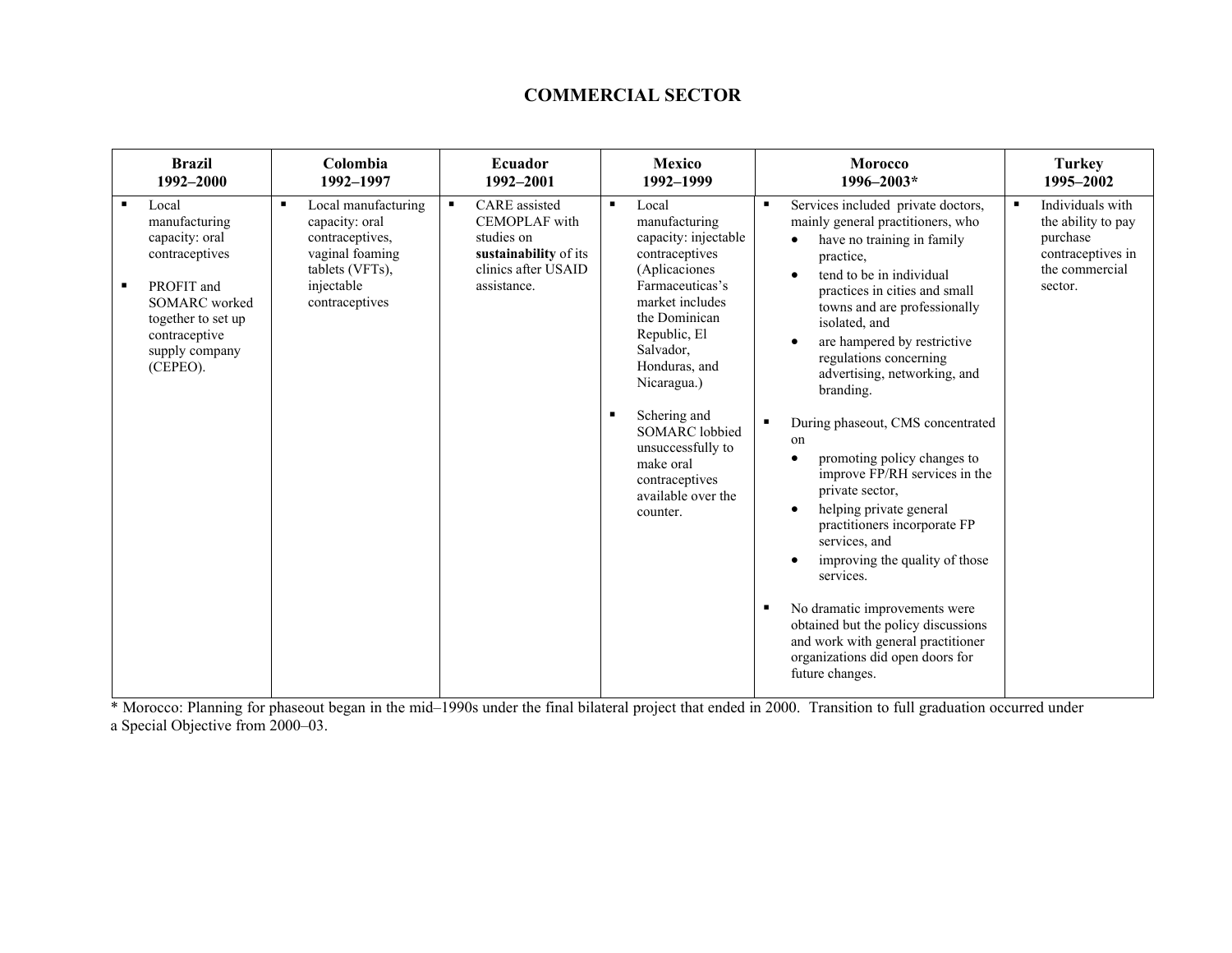| <b>Brazil</b>                                                                                                                                                                                                                                                                                                            | Colombia                                                                                                                                                                                                                                                                                                                                                                                                                                                                                                      | Ecuador                                                                                                                                                                                                               | <b>Mexico</b>                                                                                                                                                                                                                                                                                                                                                                                                                                                                                                                                                                                                                                                                                         | Morocco                                                                                                                                                                                                                                                                                                                                                                                                                                                                                                                                                                          | <b>Turkey</b>                                                                                                                                      |
|--------------------------------------------------------------------------------------------------------------------------------------------------------------------------------------------------------------------------------------------------------------------------------------------------------------------------|---------------------------------------------------------------------------------------------------------------------------------------------------------------------------------------------------------------------------------------------------------------------------------------------------------------------------------------------------------------------------------------------------------------------------------------------------------------------------------------------------------------|-----------------------------------------------------------------------------------------------------------------------------------------------------------------------------------------------------------------------|-------------------------------------------------------------------------------------------------------------------------------------------------------------------------------------------------------------------------------------------------------------------------------------------------------------------------------------------------------------------------------------------------------------------------------------------------------------------------------------------------------------------------------------------------------------------------------------------------------------------------------------------------------------------------------------------------------|----------------------------------------------------------------------------------------------------------------------------------------------------------------------------------------------------------------------------------------------------------------------------------------------------------------------------------------------------------------------------------------------------------------------------------------------------------------------------------------------------------------------------------------------------------------------------------|----------------------------------------------------------------------------------------------------------------------------------------------------|
| 1992-2000                                                                                                                                                                                                                                                                                                                | 1992-1997                                                                                                                                                                                                                                                                                                                                                                                                                                                                                                     | 1992-2001                                                                                                                                                                                                             | 1992-1999                                                                                                                                                                                                                                                                                                                                                                                                                                                                                                                                                                                                                                                                                             | 1996-2003*                                                                                                                                                                                                                                                                                                                                                                                                                                                                                                                                                                       | 1995-2002                                                                                                                                          |
| Focus on<br><b>BEMFAM:</b><br>sustainability/cost<br>recovery and quality<br><b>IPPF</b> Transition<br>$\blacksquare$<br>Project worked with<br><b>BEMFAM</b> and<br><b>SOMARC</b> to launch<br>the PROSEX<br>commercial<br>condom—an<br>important income<br>stream for the<br>financial<br>sustainability of<br>BEMFAM. | Focus on<br>$\blacksquare$<br>PROFAMILIA:<br>high quality,<br>self-sustaining,<br>strong business<br>model<br><b>IPPF</b> Transition<br>$\blacksquare$<br>Project assisted<br><b>PROFAMILIA</b><br>in diversifying to<br>a broad set of<br>health services,<br>which was<br>competitive with<br>the commercial<br>sector and helped<br>cross-subsidize<br>FP services for<br>the poorest<br>group.<br>Endowment set<br>up; used by<br><b>PROFAMILIA</b><br>for renovations/<br>diversification of<br>services | SOMARC set up a<br>$\blacksquare$<br>social marketing<br>program that later<br>folded.<br>APROFE and<br>$\blacksquare$<br>CEMOPLAF:<br>endowment/<br>sustainability<br>funds set up for<br>postphaseout<br>activities | <b>MEXFAM</b><br>Focus on<br>$\bullet$<br>sustainability and<br><b>HMIS</b><br>Move towards<br>$\bullet$<br>social marketing<br>$\blacksquare$ FEMAP<br>Self-sustaining<br>$\bullet$<br>through cost<br>recovery, cost<br>control, and<br>income generation<br>Offers wide range<br>of services<br>beyond FP<br>• IPPF Transition Project<br>assisted MEXFAM and<br>FEMAP in achieving<br>sustainability by<br>introducing new<br>medical services, which<br>helped cross-subsidize<br>FP services for the<br>poor.<br>• Mission focus<br>Increase access<br>$\bullet$<br>Broaden method<br>$\bullet$<br>mix<br>Strengthen<br>$\bullet$<br>capacity<br>Develop strategies<br>to improve and<br>expand | Manufacturer's<br>$\blacksquare$<br>model, with only<br>technical assistance<br>in marketing to<br>manufacturers,<br>pharmacists, and<br>distributors<br>$\blacksquare$<br>Distributors assumed<br>all costs of the CSM<br>program, including<br>contraceptives and<br>packaging, and<br>contributed funds for<br>social marketing<br>campaigns sanctioned<br>by the MOH.<br>$\blacksquare$<br>NGOs are not<br>important in service<br>delivery: less than 1<br>percent of DHS<br>respondents reported<br>obtaining their<br>products or services<br>from the IPPF<br>affiliate. | Manufacturer's<br>$\blacksquare$<br>model used by<br>SOMARC:<br>demand created<br>and clients would<br>use the<br>commercial<br>sector for product |

# **NGOS, INCLUDING SOCIAL MARKETING**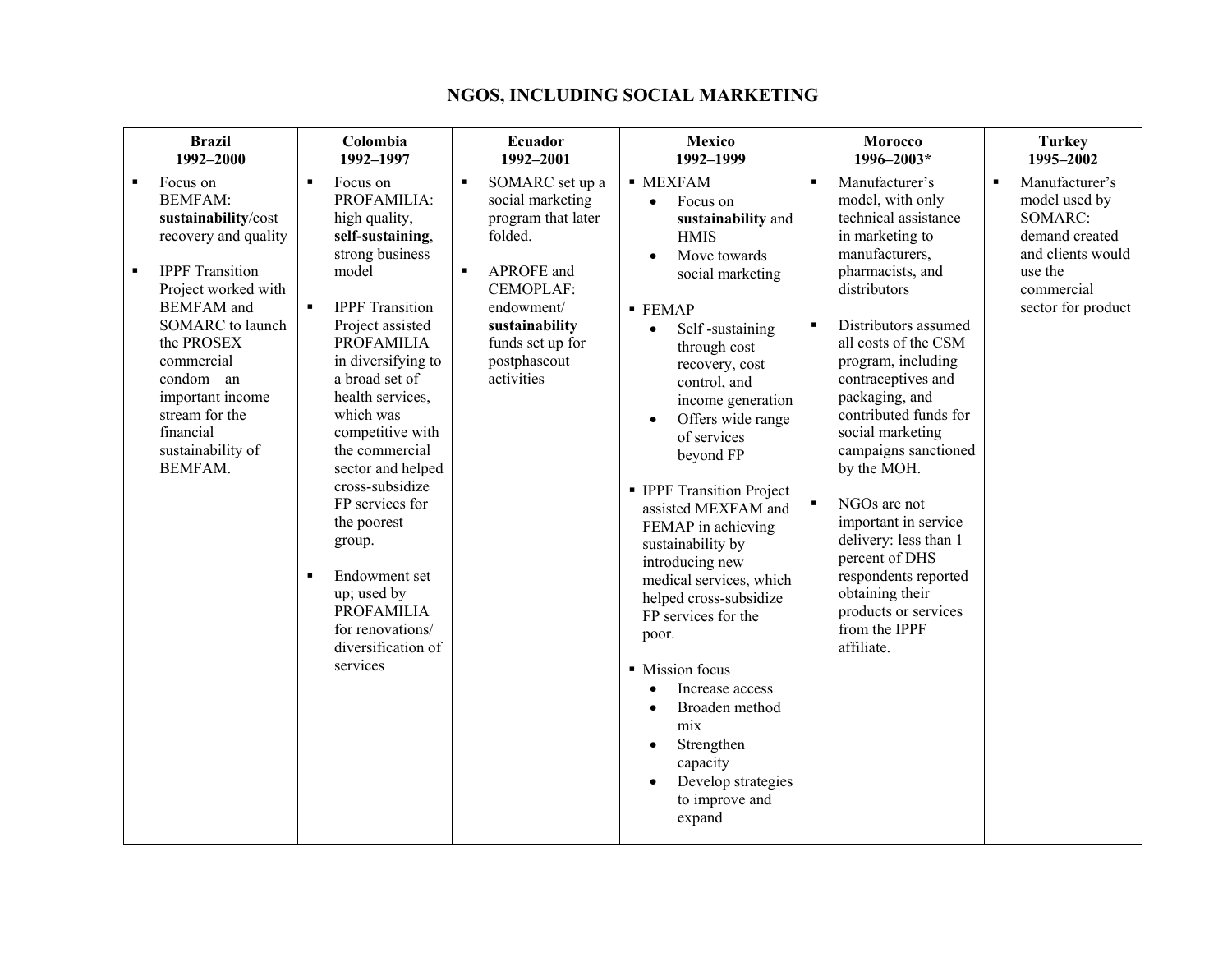#### **PUBLIC SECTOR**

| <b>Brazil</b>                                                                                                                                                                                                      | Colombia                                                                                                                      | Ecuador                                                                                                                                                                                                                                                                                                           | <b>Mexico</b>                                                                                                                                                                                                                                                                                                                                                                | Morocco                                                                                                                                                                                                                                                                                                                                                                                                                                                                                                                                                                                                                                                                                                                                                                                                                  | <b>Turkey</b>                                                                                                                                                                                                                                                                                                                                                                                                                     |
|--------------------------------------------------------------------------------------------------------------------------------------------------------------------------------------------------------------------|-------------------------------------------------------------------------------------------------------------------------------|-------------------------------------------------------------------------------------------------------------------------------------------------------------------------------------------------------------------------------------------------------------------------------------------------------------------|------------------------------------------------------------------------------------------------------------------------------------------------------------------------------------------------------------------------------------------------------------------------------------------------------------------------------------------------------------------------------|--------------------------------------------------------------------------------------------------------------------------------------------------------------------------------------------------------------------------------------------------------------------------------------------------------------------------------------------------------------------------------------------------------------------------------------------------------------------------------------------------------------------------------------------------------------------------------------------------------------------------------------------------------------------------------------------------------------------------------------------------------------------------------------------------------------------------|-----------------------------------------------------------------------------------------------------------------------------------------------------------------------------------------------------------------------------------------------------------------------------------------------------------------------------------------------------------------------------------------------------------------------------------|
| 1992-2000                                                                                                                                                                                                          | 1992-1997                                                                                                                     | 1992-2001                                                                                                                                                                                                                                                                                                         | 1992-1999                                                                                                                                                                                                                                                                                                                                                                    | 1996-2003                                                                                                                                                                                                                                                                                                                                                                                                                                                                                                                                                                                                                                                                                                                                                                                                                | 1994-2000                                                                                                                                                                                                                                                                                                                                                                                                                         |
| Phaseout strategy<br>focused on two<br>states (poor)<br><b>USAID</b> restrictions<br>did not allow direct<br>assistance to<br>Brazilian central<br>government; focus<br>on private sector and<br>local governments | AVSC trained<br>$\blacksquare$<br>MOH hospital<br>teams at the state<br>level to train<br>others in surgical<br>contraception | Phaseout strategy<br>$\blacksquare$<br>limited to the MOH<br>through CARE-<br><b>APOLO</b> Project<br>community health<br>models and<br>Internet<br>communication<br>facilities for PHN<br>resource center<br>Commitment of<br>$\blacksquare$<br><b>USAID</b> central<br>funds for<br>postphaseout DHS<br>in 2004 | Mission focus<br>$\blacksquare$<br>Increase access<br>$\bullet$<br>and improve<br>quality<br>Increase capacity<br>in rural areas<br><b>IEC</b><br>Research<br>Major provider of<br>$\blacksquare$<br>clinic-based FP; MOH<br>(SSA) provides care to<br>individuals with no<br>formal health coverage<br>Phaseout targeted nine<br>$\blacksquare$<br>states (rural/periurban) | Mission focus on<br>$\blacksquare$<br>public sector capacity<br>building and systems<br>development (e.g.,<br>monitoring and<br>evaluation,<br>information systems,<br>DHS, NHA),<br>especially for regional<br>teams in the context of<br>decentralization<br>Gradual increase of<br>$\blacksquare$<br>government<br>responsibility<br>Procured all<br>$\blacksquare$<br>contraceptives by 2000<br><b>Sustainability</b> given<br>$\blacksquare$<br>priority<br>Gradual transfer of<br>responsibility for all<br>aspects of the program<br>to the MOH (i.e.,<br>financial responsibility<br>but also technical<br>assistance by central<br>staff for regional<br>programs)<br>The MOH procured all<br>٠<br>contraceptives for the<br>public sector by 2000<br>and maintained free<br>distribution in public<br>clinics. | The MOH<br>$\blacksquare$<br>procures and<br>distributes<br>contraceptives.<br><b>Targeting of free</b><br>contraceptives to<br>the poor via a<br>voluntary<br>contribution<br>structure; piloted<br>in 7 provinces and<br>expanded to 16<br>provinces where<br>more than 60<br>percent of the<br>clients make full or<br>partial donations;<br>eventually<br>collected<br>approximately<br>enough to close the<br>financing gap. |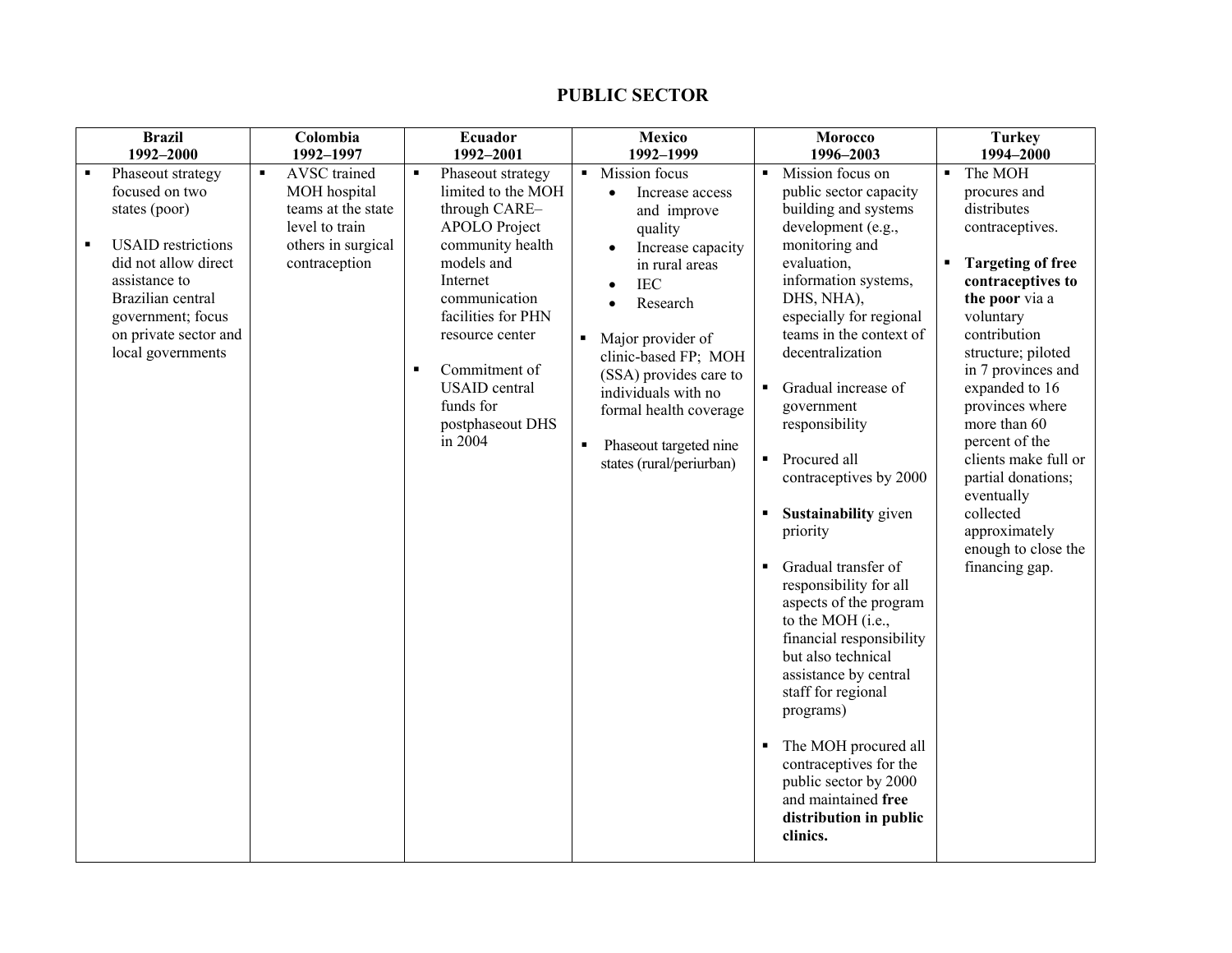#### **PUBLIC–PRIVATE PARTNERSHIPS**

|   | <b>Brazil</b><br>1992–2000                                                                    | Colombia<br>1992-1997 |                                                                                                            |   | Ecuador<br>1992-2001                                                                                                                                     |                | <b>Mexico</b><br>1992-1999                                                                                                                                                                                                                                                      | <b>Morocco</b><br>1996-2003 |                                                                                                                                                                                                                                                                                                                                                                                                                         | <b>Turkey</b><br>1994–2000 |
|---|-----------------------------------------------------------------------------------------------|-----------------------|------------------------------------------------------------------------------------------------------------|---|----------------------------------------------------------------------------------------------------------------------------------------------------------|----------------|---------------------------------------------------------------------------------------------------------------------------------------------------------------------------------------------------------------------------------------------------------------------------------|-----------------------------|-------------------------------------------------------------------------------------------------------------------------------------------------------------------------------------------------------------------------------------------------------------------------------------------------------------------------------------------------------------------------------------------------------------------------|----------------------------|
| п | <b>BEMFAM</b> contracts<br>with municipalities<br>to provide supplies<br>and improve quality. |                       | <b>PROFAMILIA</b><br>contracts with<br>the public sector<br>to provide<br>supplies and<br>improve quality. | ٠ | Local NGO<br>(CEPAR) was<br>provided with an<br>endowment-like<br>fund and works<br>closely with the<br>MOH and national<br>statistics office<br>(INEC). | $\blacksquare$ | Two parastatals<br>Mexican Institute of<br>Social Security<br>(IMSS) provides<br>coverage to the<br>uninsured in rural<br>areas.<br>Institute of Security<br>and Social Services of<br><b>State Workers</b><br>(ISSSTE) provides<br>coverage to state and<br>federal employees. | п<br>п                      | Ongoing policy<br>discussions with<br>participation of the<br>director of population<br>to promote private-<br>sector FP services<br>and products<br>The MOH negotiated<br>reduced costs of<br>airtime for generic<br>advertising of CSM<br>products and<br>assumed<br>responsibility for<br>managing the social<br>marketing program<br>while transferring<br>financial<br>management to the<br><b>IPPF</b> affiliate. |                            |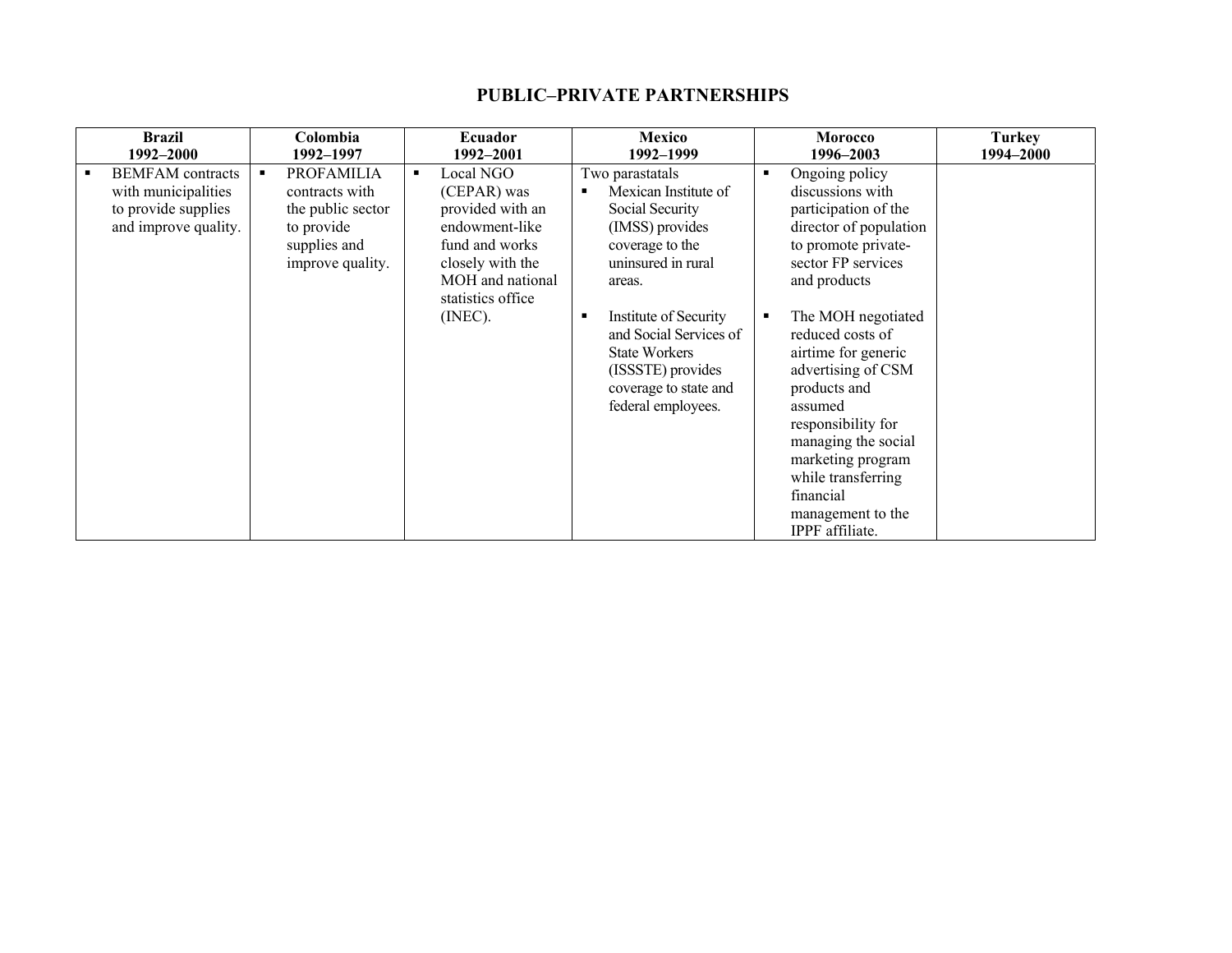# **POLITICAL COMMITMENT**

| <b>Brazil</b>                                                                                                                 | Colombia                         | Ecuador                                                                                                                                                                                | Mexico                                                                                                                                                                                                                                                                                            | <b>Morocco</b>                                                                                                                                                                                                                                                                                                                                                                                                                                                                   | <b>Turkey</b>                                                                                                                                                                                                                                                                                                                                                                                       |
|-------------------------------------------------------------------------------------------------------------------------------|----------------------------------|----------------------------------------------------------------------------------------------------------------------------------------------------------------------------------------|---------------------------------------------------------------------------------------------------------------------------------------------------------------------------------------------------------------------------------------------------------------------------------------------------|----------------------------------------------------------------------------------------------------------------------------------------------------------------------------------------------------------------------------------------------------------------------------------------------------------------------------------------------------------------------------------------------------------------------------------------------------------------------------------|-----------------------------------------------------------------------------------------------------------------------------------------------------------------------------------------------------------------------------------------------------------------------------------------------------------------------------------------------------------------------------------------------------|
| 1992–2000                                                                                                                     | 1992–1997                        | 1992-2001                                                                                                                                                                              | 1992–1999                                                                                                                                                                                                                                                                                         | 1996–2003                                                                                                                                                                                                                                                                                                                                                                                                                                                                        | 1994-2000                                                                                                                                                                                                                                                                                                                                                                                           |
| National policy on<br>$\blacksquare$<br>population, FP/RH,<br>and rights<br>Comprehensive<br>approach to RH<br>prior to Cairo | Official policy<br>on population | Strong support for<br>FP<br>Policy since late<br>1980s based on<br>USAID technical<br>assistance to the<br>MOH and CEPAR,<br>on health reform,<br>including support<br>for FP services | Completely<br>٠<br>decentralized and<br>integrated FP into<br>RH; many thought<br>that this resulted in a<br>decrease in<br>commitment<br>NGOs participated in<br>public sector-led<br>National Population<br>Council<br>No line item for<br>п<br>commodities,<br>therefore inadequate<br>funding | Strong government<br>commitment to FP from<br>1960s<br>$\blacksquare$ FP policy in mid-1970s<br>FP integrated into the<br>٠<br>general public health<br>program from the<br>beginning, rather than<br>offered as a vertical<br>program<br>Weaker commitment to<br>٠<br>permanent methods of<br>FP. VSC is technically a<br>component of the<br>national program and<br>has received extensive<br>USAID support, but is<br>not considered<br>appropriate for religious<br>reasons | Government policy:<br>the MOH services<br>are free of charge<br>Members of the<br>Turkish NGO<br>Advocacy Network<br>for Women<br>(KIDOG) had an<br>important role by<br>influencing<br>stakeholders ( <i>i.e.</i> ,<br>parliamentarians<br>and government<br>executive leaders) to<br>support the MCH-<br>FP Directorate's<br>proposed solutions<br>to the phaseout of<br>donor support for<br>FP. |

# **INFORMATION, EDUCATION, AND COMMUNICATION**

| Brazil<br>1992–2000                                                                                                      | Colombia<br>1992–1997                                             | Ecuador<br>1992–2001                                                                               | Mexico<br>1992–1999                                                                                                                            |   | <b>Morocco</b><br>1996–2003                          | <b>Turkey</b><br>1994–2000 |
|--------------------------------------------------------------------------------------------------------------------------|-------------------------------------------------------------------|----------------------------------------------------------------------------------------------------|------------------------------------------------------------------------------------------------------------------------------------------------|---|------------------------------------------------------|----------------------------|
| Large IEC/BCC<br>campaign developed<br>for PROQUALI<br>(similar to Gold Star)<br>in Egypt)<br>Training of<br>journalists | $1970s - 1980s$ :<br>media had a<br>significant role<br>in FP IEC | Johns Hopkins<br>University, with<br>local NGOs,<br>supported and<br>designed the IEC<br>campaign. | During the first three<br>years of phaseout, 36%<br>of MOU funding was<br>used for IEC.<br>Knowledge of FP<br>improved during the<br>phaseout. | п | Public IEC<br>campaigns began in<br>the early 1990s. |                            |
|                                                                                                                          |                                                                   |                                                                                                    | MEXFAM provides sex<br>education materials in<br>the public schools.                                                                           |   |                                                      |                            |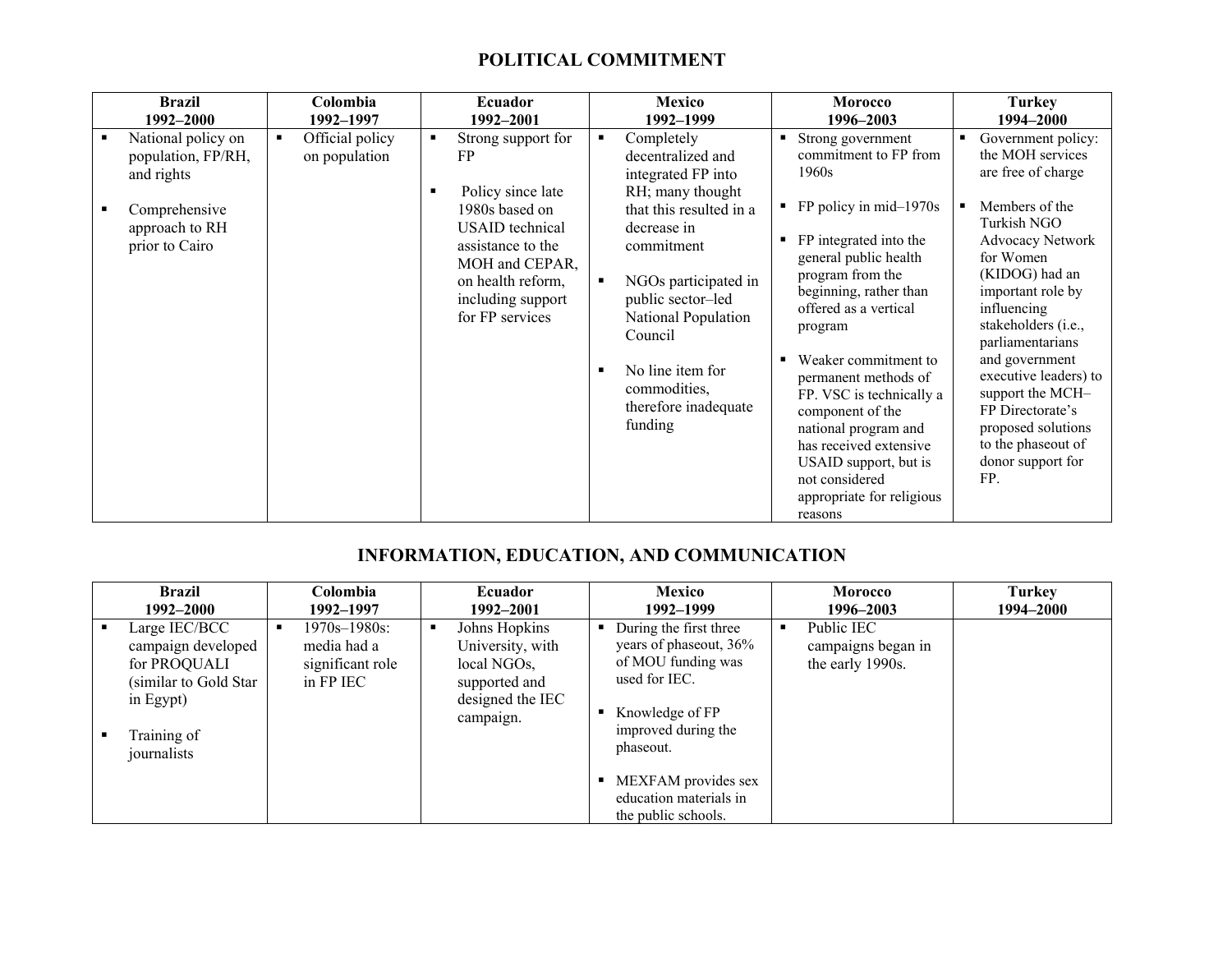**APPENDIX E** 

**COUNTRY DATA**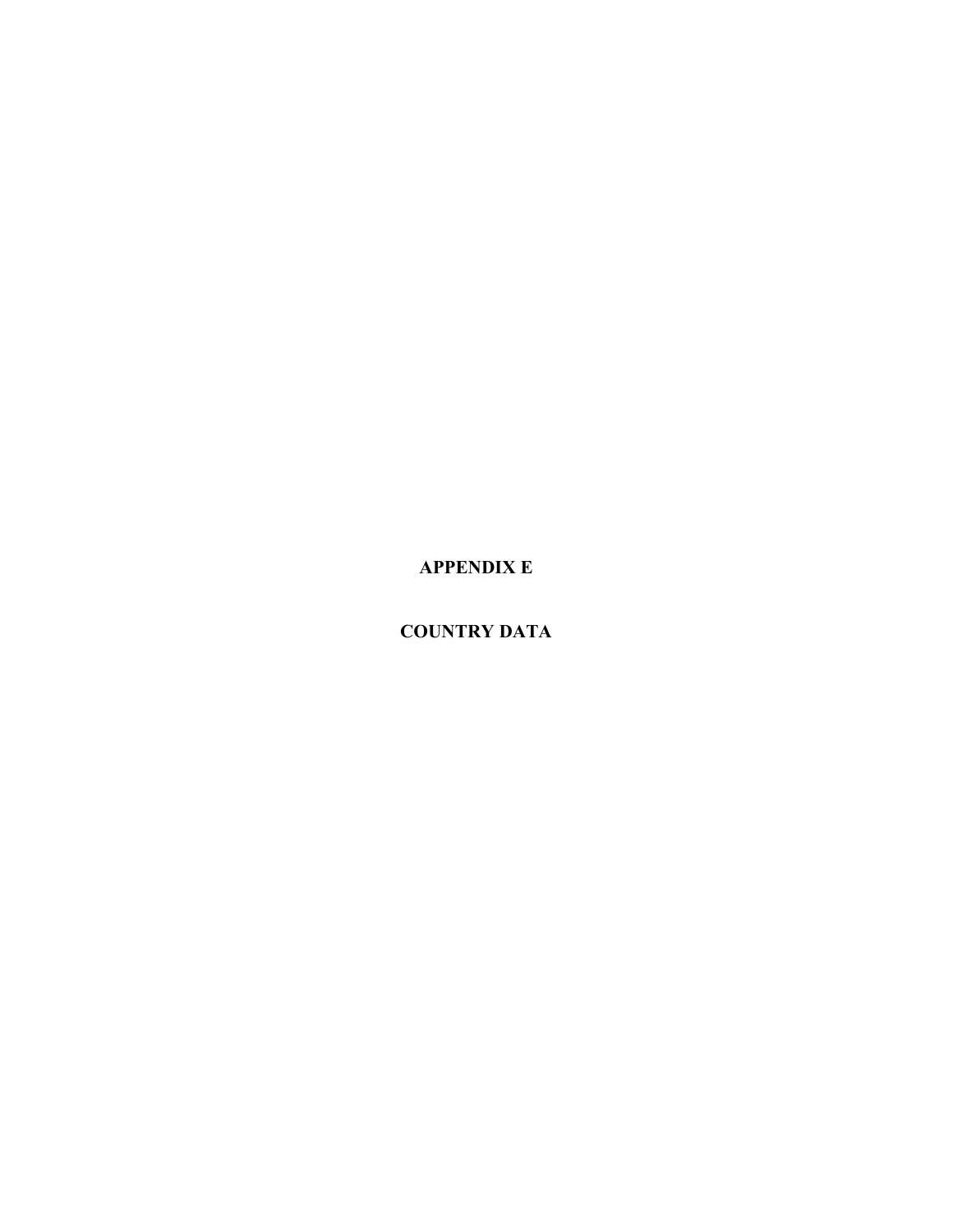# **COUNTRY DATA**

|                                                     |                | <b>Brazil</b> |                | Colombia               |       | Ecuador | <b>Mexico</b>      |                |  |
|-----------------------------------------------------|----------------|---------------|----------------|------------------------|-------|---------|--------------------|----------------|--|
| <b>Demographic and Health Data</b>                  | 1990           | 2001          | 1990           | 2001                   | 1990  | 2001    | 1990               | 2001           |  |
| Gross National Product (GNP)                        | \$2,800        | \$3,090       | \$1,190        | \$1,910                | \$900 | \$1,370 | \$2,83<br>$\Omega$ | \$5,550        |  |
| Percentage of GNP Spent on<br>Health, Public Sector |                | 3.2%          |                | 3.6%                   |       | 2.3%    | 2.5%<br>(1995)     | 2.7%           |  |
| Population Growth Rate                              | 1.7            | 1.3           | $\overline{2}$ | 1.7                    | 2.3   | 1.6     | 1.9                | 1.4            |  |
| <b>Total Fertility Rate</b>                         | 2.7            | 2.2           | 3.1            | 2.6                    | 3.7   | 2.9     | 3.3                | 2.5            |  |
| Maternal Mortality Rate (per<br>100,000             |                | 260           |                | 130                    |       | 130     |                    | 83             |  |
| Infant Mortality Rate (per 1,000)                   | 50             | 35            | 29             | 25                     | 43    | 25      | 37                 | 25             |  |
| Contraceptive Prevalence (Total)                    |                | 76.7 (1995)   | 66.1           | 76.9                   | 52.9  | 65.8    | 52.7               | 68.5<br>(1997) |  |
| Contraceptive Prevalence<br>(Modern)                | 51 (1996)      |               | 33             | 64                     | 42.4  | 50.1    | 45.3               | 60.1           |  |
| <b>Unmet Need</b>                                   | 18.3<br>(1991) | 7 (1996)      | 11.1           | 6.2(2000)<br>24 (1987) |       |         |                    | 14.1% (1996)   |  |
| Percentage Urban                                    |                | 81%           |                | 75.5%                  |       | 63.4%   |                    | 74.6%          |  |

| <b>Quintile Breakdown</b>            |      | <b>Brazil</b> (1996) |      | Colombia (1995) |             |      |   | Ecuador* |   |  | Mexico* |   |  |
|--------------------------------------|------|----------------------|------|-----------------|-------------|------|---|----------|---|--|---------|---|--|
|                                      | L    | М                    | Н    |                 | М           | H    | L | М        | Η |  | М       | Н |  |
| <b>Total Fertility Rate</b>          | 4.8  | 2.1                  | 1.7  | 5.2             | 2.8         | 1.7  |   |          |   |  |         |   |  |
| Contraceptive Prevalence<br>(Modern) | 56   | 74                   | 77   | 42.2            | 62.7        | 65.7 |   |          |   |  |         |   |  |
| Percentage Using Public              | 69   | 44.8                 | 30.9 | 44.3            | 26          | 18.2 |   |          |   |  |         |   |  |
| Percentage Using Private             | 28.9 | 53.6                 | 67.5 | 54.7            | 73.8        | 81.3 |   |          |   |  |         |   |  |
|                                      |      |                      |      |                 | <b>2000</b> |      |   |          |   |  |         |   |  |
| <b>Total Fertility Rate</b>          |      |                      |      | 4.4             | 2.4         | 1.8  |   |          |   |  |         |   |  |
| Contraceptive Prevalence             |      |                      |      | 54              | 67          | 66   |   |          |   |  |         |   |  |
| Percentage Using Public              |      |                      |      | 46.1            | 27.9        | 20.9 |   |          |   |  |         |   |  |
| Percentage Using Private             |      |                      |      | 48              | 68.8        | 76   |   |          |   |  |         |   |  |
| *Data by quintile not available      |      |                      |      |                 |             |      |   |          |   |  |         |   |  |

\*Data by quintile not available

 $M = \text{Median}$   $H = \text{High}$ 

| <b>Methods Used</b>              | <b>Brazil</b> | Colombia | Ecuador | <b>Mexico</b> |       |  |  |
|----------------------------------|---------------|----------|---------|---------------|-------|--|--|
|                                  | 1996          | 2000     | 2000    | 1992          | 1997  |  |  |
| Surgical (Female)                | 53.6          | 27.1     | 22.5    | 27.3          | 30.6  |  |  |
| Surgical (Male)                  | 3.12          |          |         | .8            | 1.2   |  |  |
| IUD                              | 1.63          | 12.4     | 10.1    | 11.1          | 14.2  |  |  |
| Oral Contraceptives              | 30.86         | 11.8     | 11.1    | 9.6           | 6.9   |  |  |
| <b>Injectable Contraceptives</b> | 2.09          | 4        | 3.5     | 3.2           | 3.2   |  |  |
| Condoms                          | 8.49          | 6.1      | 2.7     | 3.1           | 4     |  |  |
| Barrier/Spermicide               |               | .8       | $\cdot$ |               |       |  |  |
| Periodic Abstinence              |               | 6        | 7.9     |               |       |  |  |
| Traditional                      |               | 6.3      | 6.5     | 7.7           | 8.4   |  |  |
| Other                            |               | .9       | 1.4     |               |       |  |  |
| Percentage Public                | 43%           | 27.4%    | 38.5%   | 66.8%         | 72.3% |  |  |
| Percentage Private               | 56.7%         | 69.4%    | 61%     | 33.2%         | 27.7% |  |  |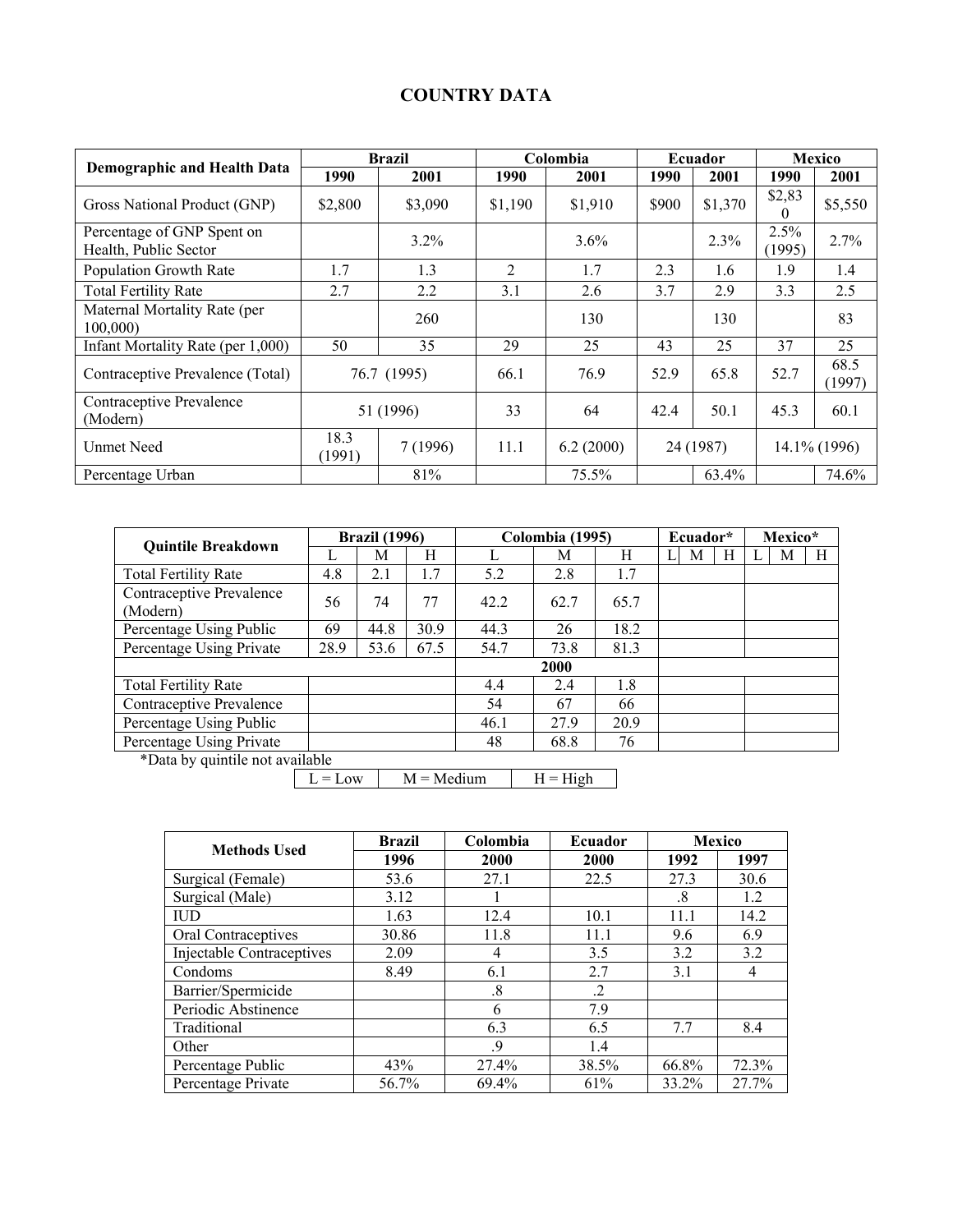| <b>Demographic and Health</b>                       | Morocco        |               |                 | Tunisia    | Turkey         |                |
|-----------------------------------------------------|----------------|---------------|-----------------|------------|----------------|----------------|
| Data                                                | 1990           | 2001          | 1980            | 1990       | 1990           | 2001           |
| Gross National Product (GNP)                        | \$1,030        | \$1,190       | \$1,360         | \$1,430    | \$2,270        | \$2,420        |
| Percentage of GNP spent on<br>Health, Public Sector |                | $2\%$         |                 | 5% (1995)  |                | $4.4\%$        |
| <b>Population Growth Rate</b>                       | $\overline{2}$ | 1.6           | 2.7             | 2.4        | 2.3            | 1.6            |
| <b>Total Fertility Rate</b>                         | 4              | 2.9           | 5.2             | 3.5        | 3              | 2.4            |
| Maternal Mortality Rate (per<br>100,000)            |                | 220           |                 |            |                | 70             |
| Infant Mortality Rate (per<br>1,000)                | 66             | 41            | 72              | 41         | 64             | 38             |
| Contraceptive Prevalence<br>(Total)                 | 41.5           | 63            | 34              | 49.8       | 63             | 63.9           |
| Contraceptive Prevalence<br>(Modern)                | 22.1           | 54.8          |                 | 45 (1992)  |                |                |
| <b>Unmet Need</b>                                   |                | $16\%$ (1995) |                 | 20% (1988) | 11.2<br>(1993) | 10.1<br>(1998) |
| Percentage Urban                                    |                | 56.1%         | $65.5\%$ (2000) |            |                | 66.2%          |

| <b>Quintile Breakdown</b>            | <b>Morocco</b> (1992) |      |      | Tunisia* |   | <b>Turkey (1993)</b> |      |      |      |
|--------------------------------------|-----------------------|------|------|----------|---|----------------------|------|------|------|
|                                      | L                     | М    | H    | L        | М | H                    | L    | М    | H    |
| <b>Total Fertility Rate</b>          | 6.7                   | 4.2  | 2.3  |          |   |                      | 3.7  | 2.5  | 1.5  |
| Contraceptive Prevalence<br>(Modern) | 18                    | 38   | 48   |          |   |                      | 21   | 33.1 | 45.5 |
| Percentage Using Public              | 80.6                  | 73.2 | 40.9 |          |   |                      | 65.8 | 62.7 | 37.8 |
| Percentage Using Private             | 19.4                  | 26.7 | 58.9 |          |   |                      | 32.6 | 36.6 | 60.3 |
|                                      |                       |      |      |          |   |                      |      | 1998 |      |
| <b>Total Fertility Rate</b>          |                       |      |      |          |   |                      | 3.9  | 2.7  | 1.7  |
| Contraceptive Prevalence             |                       |      |      |          |   |                      | 24   | 38   | 48   |
| Percentage Using Public              |                       |      |      |          |   |                      | 65.2 | 66   | 37.8 |
| Percentage Using Private             |                       |      |      |          |   |                      | 30.9 | 33.1 | 63.6 |
| $*$ Data by quintila not available   |                       |      |      |          |   |                      |      |      |      |

\*Data by quintile not available

 $L = Low$   $M = Medium$   $H = High$ 

| <b>Methods Used</b>              | <b>Morocco</b> (2003) | Tunisia | <b>Turkey (2003)</b> |
|----------------------------------|-----------------------|---------|----------------------|
| Surgical (Female)                | 2.7                   | 11.0    | 5.7                  |
| Surgical (Male)                  |                       |         |                      |
| IUD                              | 5.4                   | 16.3    | 20.2                 |
| Oral Contraceptives              | 40.1                  | 8.7     | 4.7                  |
| <b>Injectable Contraceptives</b> | 2.1                   | .8      | 1.1                  |
| Condoms                          | 1.5                   | 1.2     | 10.8                 |
| Barrier/Spermicide               | $\cdot$ 1             | 1.0     |                      |
| Periodic Abstinence              | 3.8                   |         |                      |
| Traditional                      | 4.4                   | 9.0     | 28.5                 |
| Other                            | $\cdot$ 1             |         |                      |
| Percentage Public                |                       |         | 57%                  |
| Percentage Private               |                       |         | 39%                  |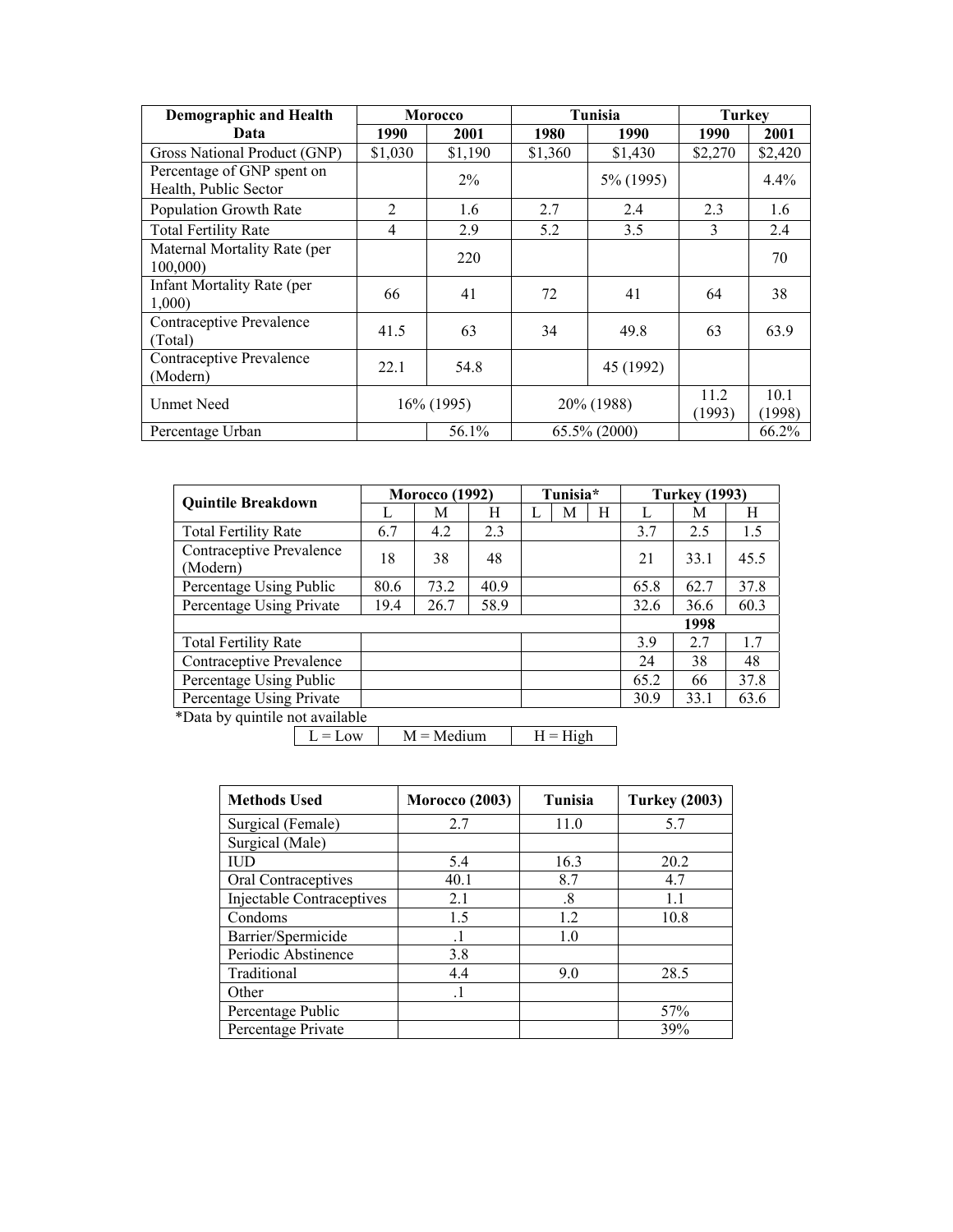**APPENDIX F** 

**REFERENCES**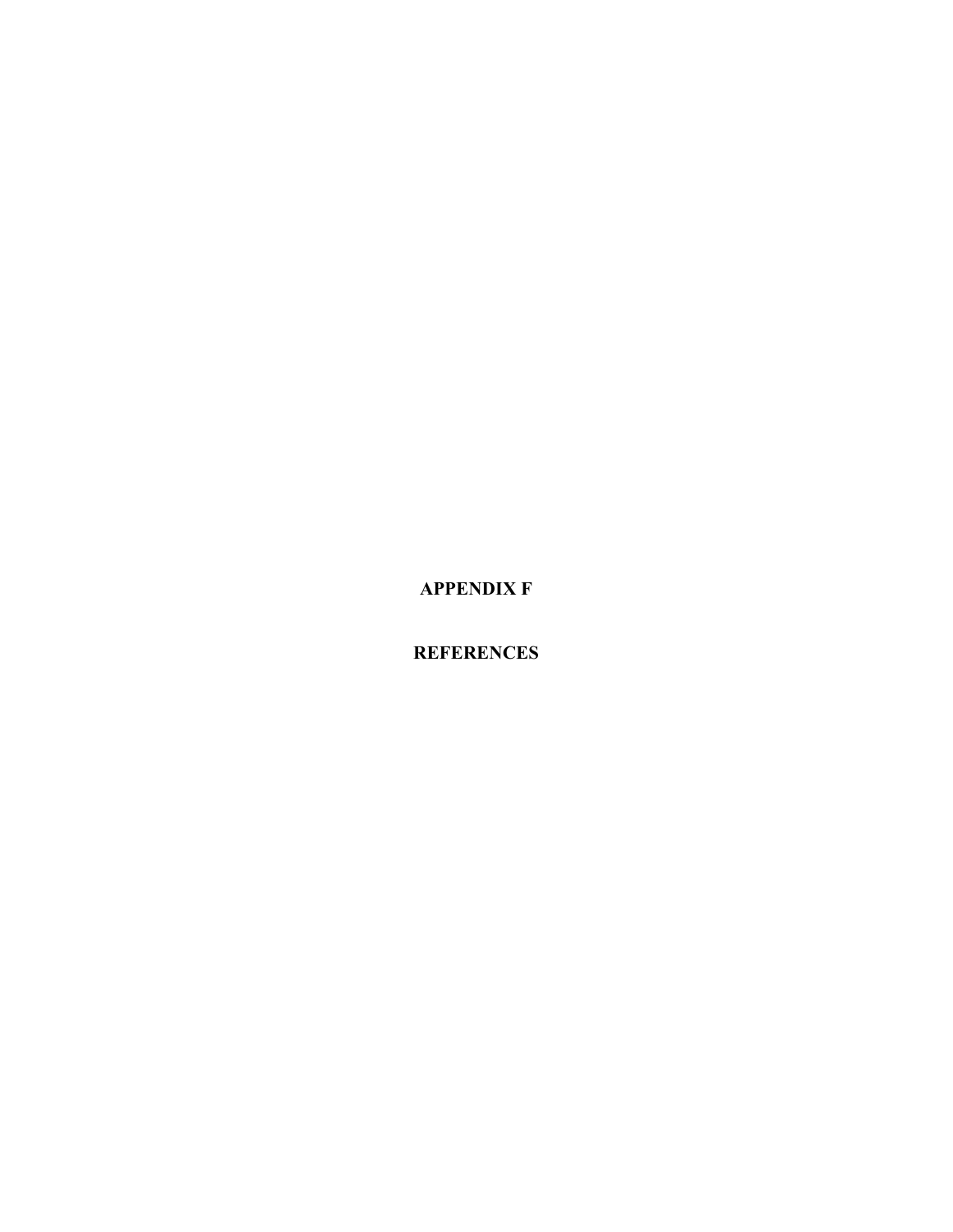## **REFERENCES**

# **COUNTRIES**

## **Brazil**

Merrick, Tom, Jerker Liljestrand, and John Pielemeier. *Summary Report: USAID Support for Family Planning/Reproductive Health in Brazil*. Washington, DC: POPTECH Project Report No. 00–175–079, June 2000.

Merrick, Tom, Karen Anderson, Maria Busquets-Moura, Karen Lassner, and Wyman Stone. *Assessment of USAID/Brazil Population Assistance Strategy*. Arlington, VA: POPTECH Project Report No. 95-037-030, September 1995.

USAID. *USAID Support for Family Planning and Reproductive Health Programs in Brazil.* Population Reference Bureau (PRB)/MEASURE *Communication* Project (HRN-A-00-8-00001-00).

#### **Colombia**

Lopez, German and Ivan Jaramillo Perez. *PROFAMILIA's Role in Health Sector Reform in Colombia. Case Study and Summary.* Bogota, March 2003.

Seltzer, Judith and Fernando Gomez. *Family Planning and Population Programs in Colombia: 1965 to 1997*. Washington, DC: POPTECH Project Report No. 97–114–062, May 1998.

#### **Ecuador**

Coury, John P. and Aida Lafebre. *The USAID Population Program in Ecuador: A Graduation Report*. Washington, DC: POPTECH Project Report No. 01–031–006, October 2001.

Coury, John (editor). *Ecuador Health Assessment: Revised*. Working Document. POPTECH Project Assignment No. 2004–174, April 2004. (Report for internal use only)

#### **Europe and Eurasia**

USAID. *Strategic Objective 3.2: Increased Health Promotion and Access to Quality Health Care. Graduation Report, Program Objective Team 3.2.* May 2001. (Covers Albania, Bosnia–Herzogovina, Bulgaria, Croatia, Macedonia, Moldova, and Romania.)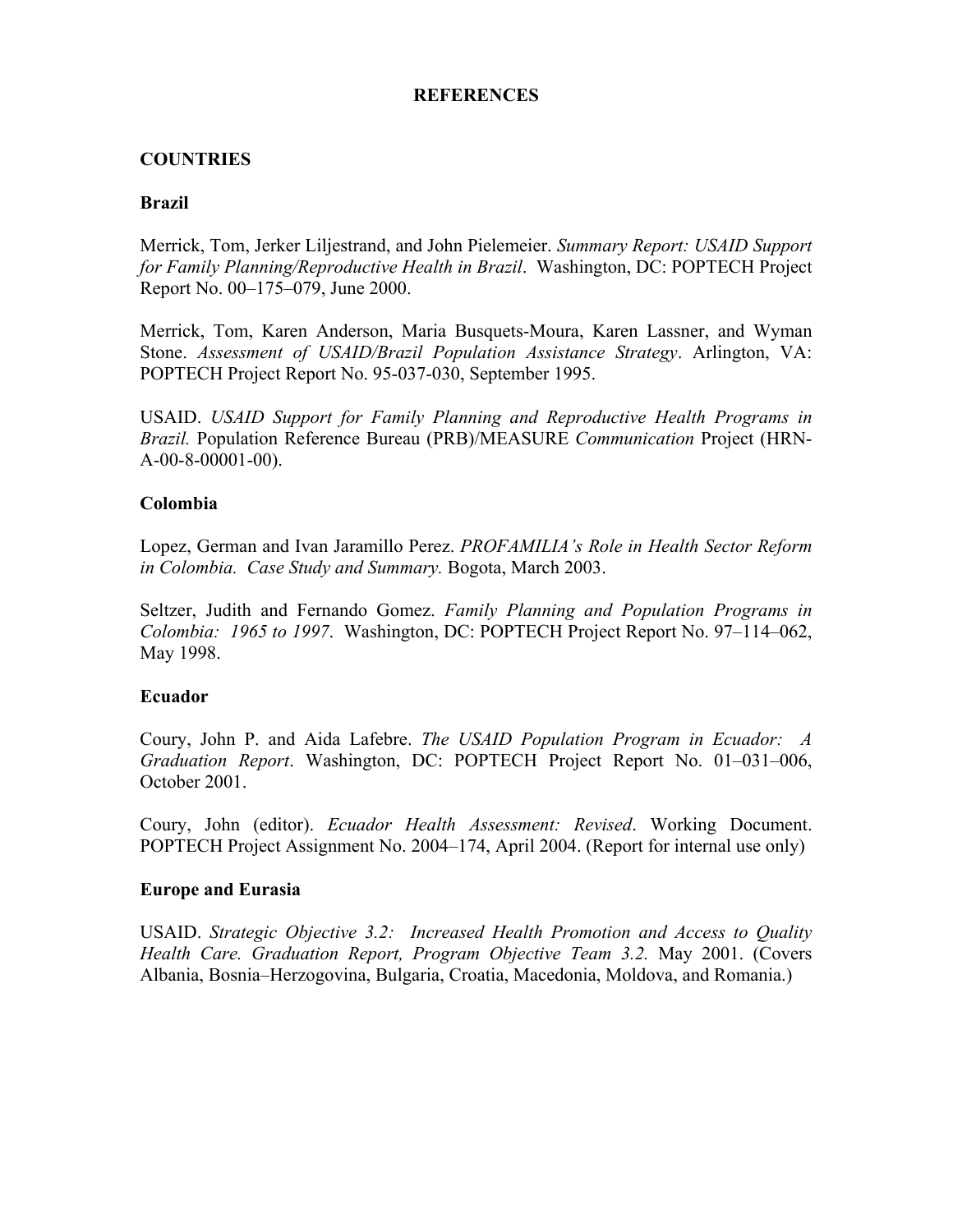# **Egypt**

USAID. "USAID/Egypt Population and Health Sustainability and Transition Plan: 2002–2009. Annex 7." March 7, 2002.

# **Indonesia**

USAID/Indonesia. *Graduation Strategy for USAID Assistance to the Indonesia National Family Planning Program.* March 2004.

## **Mexico**

Alkenbrack, Sarah and Carol Shepherd. *Lessons Learned from Phase-out of Donor Support in a National Family Planning Program: The Case of Mexico.* POLICY Project, July 2004. (Draft)

Beamish, Julia, Yolanda Palma, and Judith Seltzer. *USAID–Mexico Program of Collaboration in Family Planning and Reproductive Health, 1992–1999*. Population Reference Bureau and USAID/Mexico, October 2000.

Bowers, Gerard, Laurel Cobb, and Douglas Wear. *USAID/Mexico Population Assistance Program: Midterm Assessment of Private Sector Component*. Arlington, VA: POPTECH Project Report No. 96–072–038, May 1996.

Quesada, Nora. *Mexico: Contraceptive Logistics System: Review of Accomplishments and Lessons LearnedNongovernmental Organizations (1992–1999)*. Family Planning Logistics Management Project, USAID, 2000.

Seltzer, Judith R., Karen Johnson Lassner, and S. Ken Yamashita. *Midterm Program Review of the U.S.–Mexico Program of Collaboration on Population and Reproductive Health*. Arlington, VA: POPTECH Project Report No. 96–083–49, March 1996.

USAID. *USAID/Mexico Population, Family Planning and Reproductive Health Program 1992–1999*. MEASURE *Communication* Project. (No date)

#### **Morocco**

Hajji, Najia. *Morocco Reproductive and Child Health Programs: 30 Years of Collaboration. United States Agency for International Development (USAID) and the Ministry of Health of the Kingdom of Morocco 1971–2000.* MEASURE *Evaluation* Cooperative Agreement HRN-A-00-97-00018-00, October 2003.

USAID/Morocco. *Close Out Report: Key Interventions Support Sustainability of Population, Health, and Nutrition Programs 608–007.* April 15, 2003.

\_\_\_\_\_\_\_. *Transition Plan: Achieving Sustainability in Family Planning and Maternal and Child Health (FP/MCH)*. April 1996.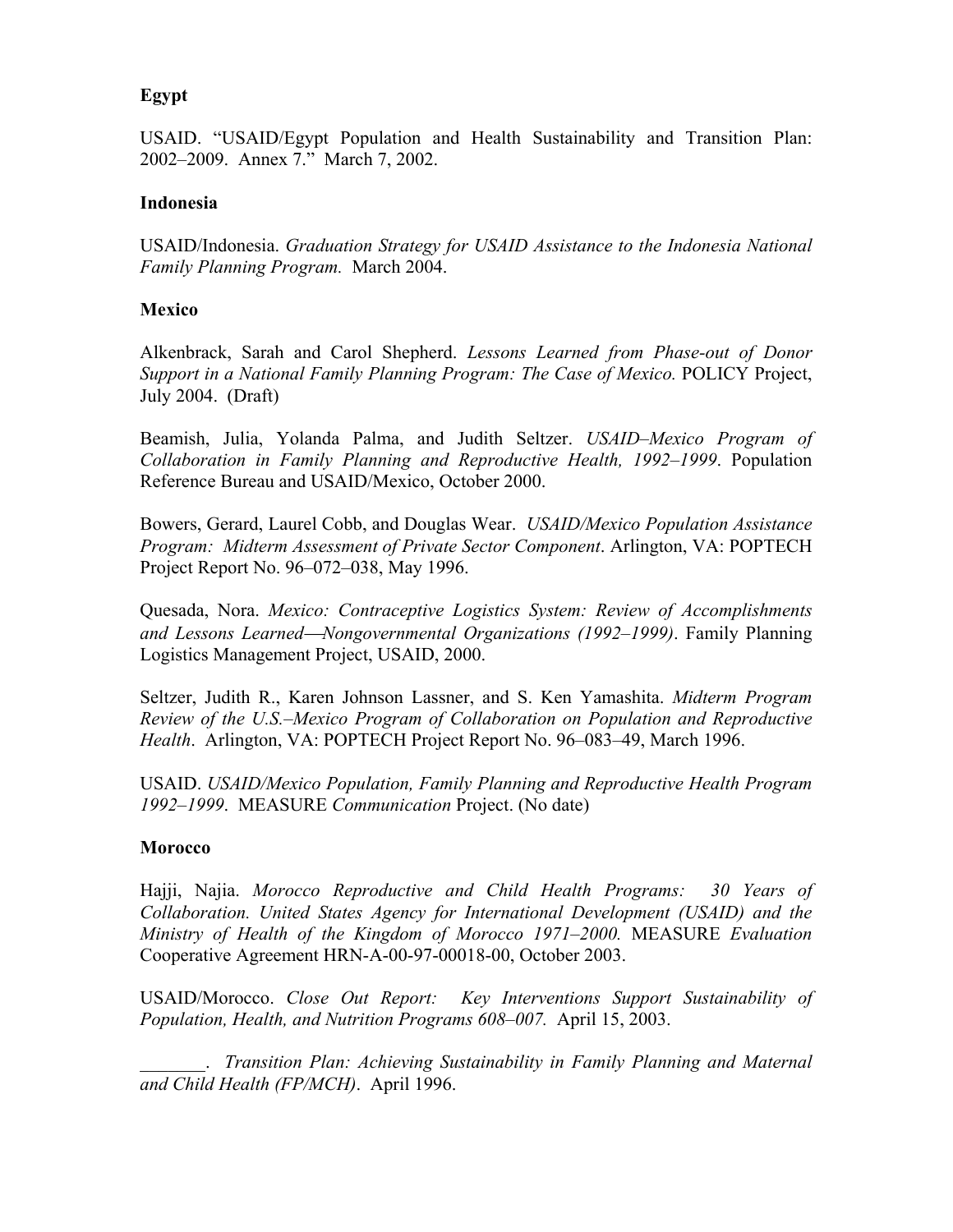#### **Nicaragua**

Taylor, Patricia A., Gracia Subria, Carolina Arauz, and Cindi Cisek. *Contraceptive Security Feasibility Study: Summary Nicaragua Country Assessment.* JSI/DELIVER Project, POLICY Project, PROFAMILIA, Management Sciences for Health (MSH), February 2004.

# **Poland**

USAID/Poland. "Poland in the Year 2000. USAID Graduation Plan: FY 1998 Results Review and Resource Request." PD–ABP–445, May 1996.

#### **Tunisia**

USAID/Tunisia. "Tunisia: Health Situation and Statistics." Country Health Profile. Information Management Consultants, Inc., Center for International Health Information (CIHI), USAID, Bureau for Global Programs, Field Support, and Research, Center for Population, Health and Nutrition, Office of Health and Nutrition (sponsor), 1994.

\_\_\_\_\_\_\_. *35 Years of Partnership for Development. USAID Mission to Tunisia.* 1994.

Rhea, Sam, Ray Martin, Maureen Norton, Mary Young, Dan Kress, Robert Schmeding, et al. *Evaluation of AID Family Planning Programs: Tunisia Case Study*. PN–AAX–273 Special Evaluation (22), Bureau for Policy and Program Coordination. Center for Development Information and Evaluation (CDIE), USAID, October 1993.

# **Turkey**

USAID. *Case Study of Contraceptive Self-Reliance Efforts in Turkey: Prospects and Lessons Learned*. POLICY Project, November 1999.

Armand, Francoise and Cindi Cisek. "Engaging the Private Sector in Turkey." Commercial Market Strategies Project, April 24, 2002. (Occasional paper series)

Sine, Jeffrey, Maureen E. Clyde, and Zerrin Baser. *A Political Economy Perspective of Donor Phaseout: Achieving Contraceptive Self-Reliance in Turkey*. POLICY Project, March 2004.

Trayfors, William, Constance Collins, Monica Kerrigan, and Jack Reynolds. *Assessment of USAID's Population Assistance Program in Turkey*. Arlington, VA: POPTECH Project Report No. 97–107–057, March 1998.

# **Multicountry Studies**

Bowers, Gerard and Carl Hemmer. *Planning and Managing Contraceptive Phaseout: Applying Lessons Learned*. Washington, DC: POPTECH Project Report No. 2001–014– 012, December 2002. (Covers Turkey, Mexico, Tunisia, Kenya, Morocco, and Zimbabwe.)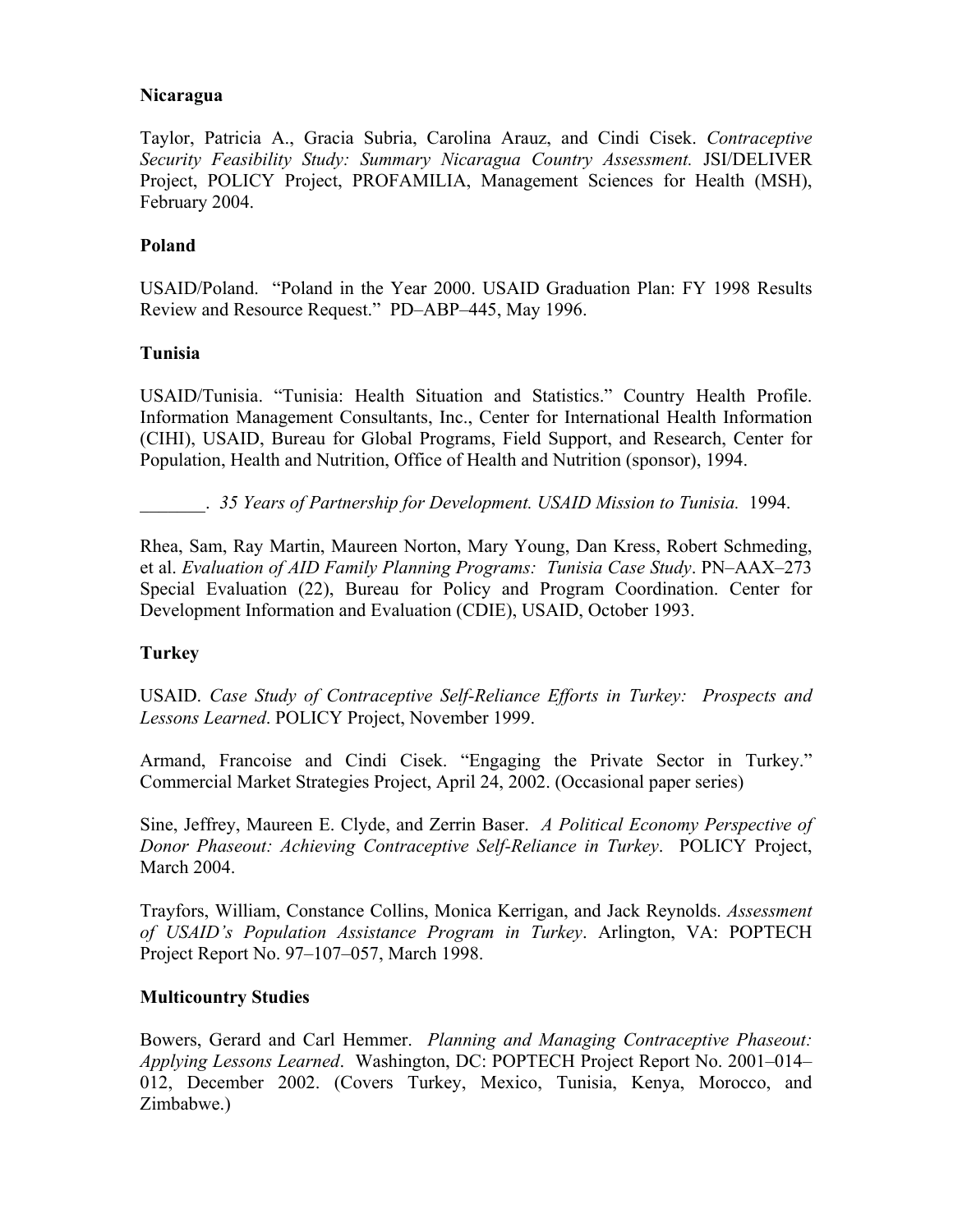Norton, Maureen, Robert Schmeding, et al. *USAID's Population and Family Planning Program: A Synthesis of Six Country Case Studies.* Program and Operations Assessment Report No. 16, Bureau for Policy and Program Coordination, Center for Development Information and Evaluation (CDIE), USAID, January 1997. (Covers Ghana, Honduras, Kenya, Pakistan, Philippines, and Tunisia.)

Bushley, Diane, Sarah Brockman, et al. *Integrated Reproductive Health Services: Evidence-based Approaches: Latin America and the Caribbean*. Web document found at http://www.rhcatalyst.org/site/DocServer/Integrated\_Approaches\_LAC-Final-11.17.pdf?docID=403. CATALYST Consortium, May 2003.

Wickham, Robert, Roy Brooks, Laurel Cobb, and Cynthia Steel Verme. *Midterm Evaluation of the International Planned Parenthood/Western Hemisphere Region (IPPF/WHR) Transition Project.* USAID, June 1995. (Executive summary only)

# **TOPICS**

#### **Graduation Planning**

Martin, Frank D., John Eriksson, and Stephanie McNulto. *USAID Graduation: Recent Experience and Outstanding Issues.* Centre for Development Information and Evaluation (CDIE), USAID Evaluation Special Study No. 81, 1999.

"PHN and Graduation." Notes by an unknown author on documents related to PHN graduation in the late 1990s and early 2000s.

#### **Research, Alonzo Wind**

Wind, Alonzo. "PHN Graduation in the Context of LAC Trends Analysis." (Draft Paper Outline, Draft Paper, Undated)

\_\_\_\_\_\_\_\_\_\_. "Wrestling with PHN Graduation by USAID." PowerPoint presented by Alonzo Wind, 2001 LAC SOTA.

\_\_\_\_\_\_\_\_\_\_. Interview Notes. Includes all regional bureaus. June 2, 1997.

#### **Mission Closings**

Byrne, Larry. Action Memorandum for the Administrator from AA/M Larry E. Byrne, Subject: Mission Closeout Procedures. USAID, January 3, 1994.

Koehring, John. Action Memorandum for the AA/M Larry E. Byrne from M/MCS John M. Koehring, Subject: Mission Closeout Procedures. USAID, December 7, 1993.

USAID. "Closing of Missions Checklists for Normal Closeout." File 5276s2, Chapter 527. (Also see ADS Chapter 530, "Guidance for Using Checklists on How to Close a USAID Mission.") (No date)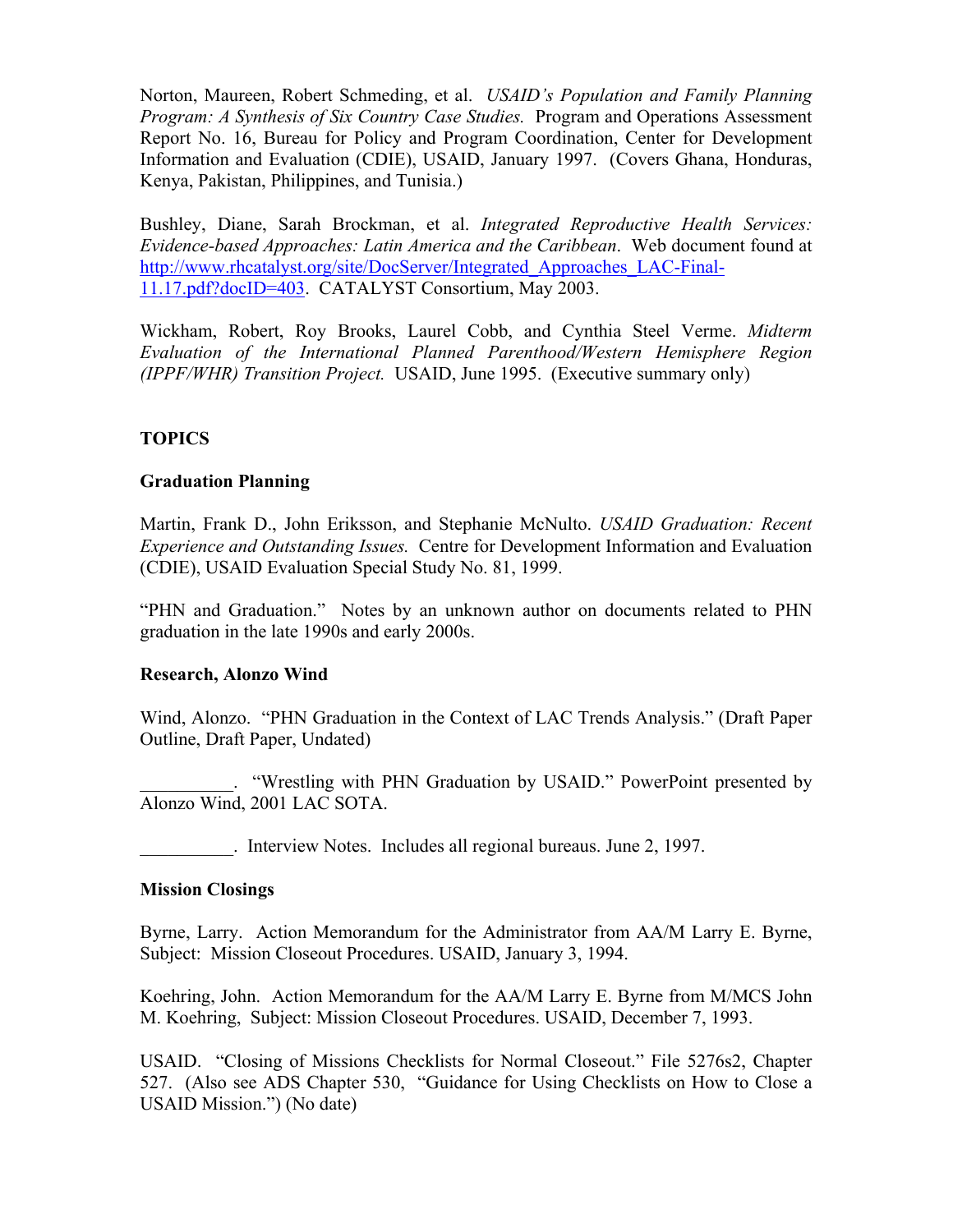## **Sustainability**

Esselman, Jim. "Sustainability, Sustainable Development, and the Health Sector." Issues Paper No. 1, PPC/CDIE/DI/R&RS, Document Number PN–ABT–155, October 1994.

Kahn, Abrar A. and Lisa Hare. *Sustaining the Benefits: A Field Guide for Sustaining Reproductive and Child Health Services.* The Centre for Development and Population Activities (CEDPA) and the Enabling Change for Women's Reproductive Health (ENABLE) Project. (No date)

Knight, Rodney J. and Amy Ong Tsui. *Family Planning Sustainability at the Outcome and Program Levels*. MEASURE *Evaluation,* December 1997.

Mehdi, Subhi. *Health and Family Planning Indicators: Measuring Sustainability Volume II.* Office of Sustainable Development, Bureau for Africa, USAID. (No date)

Stephenson, Rob, Amy Ong Tsui, and Rodney Knight. "Measuring Family Planning Sustainability at the Outcome and Programme Levels." *Health Policy and Planning* (19)2, 2004.

# **Contraceptive Security**

*USAID Regional LAC Contraceptive Security Feasibility Study. Preliminary Analysis, Five Countries.* DELIVER and POLICY Projects, June 14, 2004. (Includes PowerPoint contraceptive security assessments and briefing papers for Nicaragua, Honduras, Paraguay, Peru, and Bolivia.)

#### **Market Segmentation**

Berg, Ruth. "Initiating Public/Private Partnerships to Finance Reproductive Health: The Role of Market Segmentation Analysis." Working Paper Series (POLICY Project) No. 7, May 2000.

#### **Miscellaneous**

Destler, Harriett, Dawn Liberi, Janet Smith, and John Stover. "Preparing for the Twenty-First Century: Principles for Family Planning Service Delivery in the Nineties." USAID, November 1990.

Seltzer, Judith R. *The Origins and Evolution of Family Planning Programs in Developing Countries.* Web document found at http://www.rand.org/publications/MR/MR1276/. RAND Corporation Report, 2002.

E-mail responses to the Graduation Working Group's questionnaire of May 2004, from USAID Missions in Dominican Republic, El Salvador, Guatemala, Honduras, and Peru.

JHPIEGO. "Strengthening Provider Performance in Reproductive Health and Family Planning: Innovations, Lessons Learned, and Results Achieved." Workshop web page found at http://www.jhpiego.org/events/trh/. March 2004.